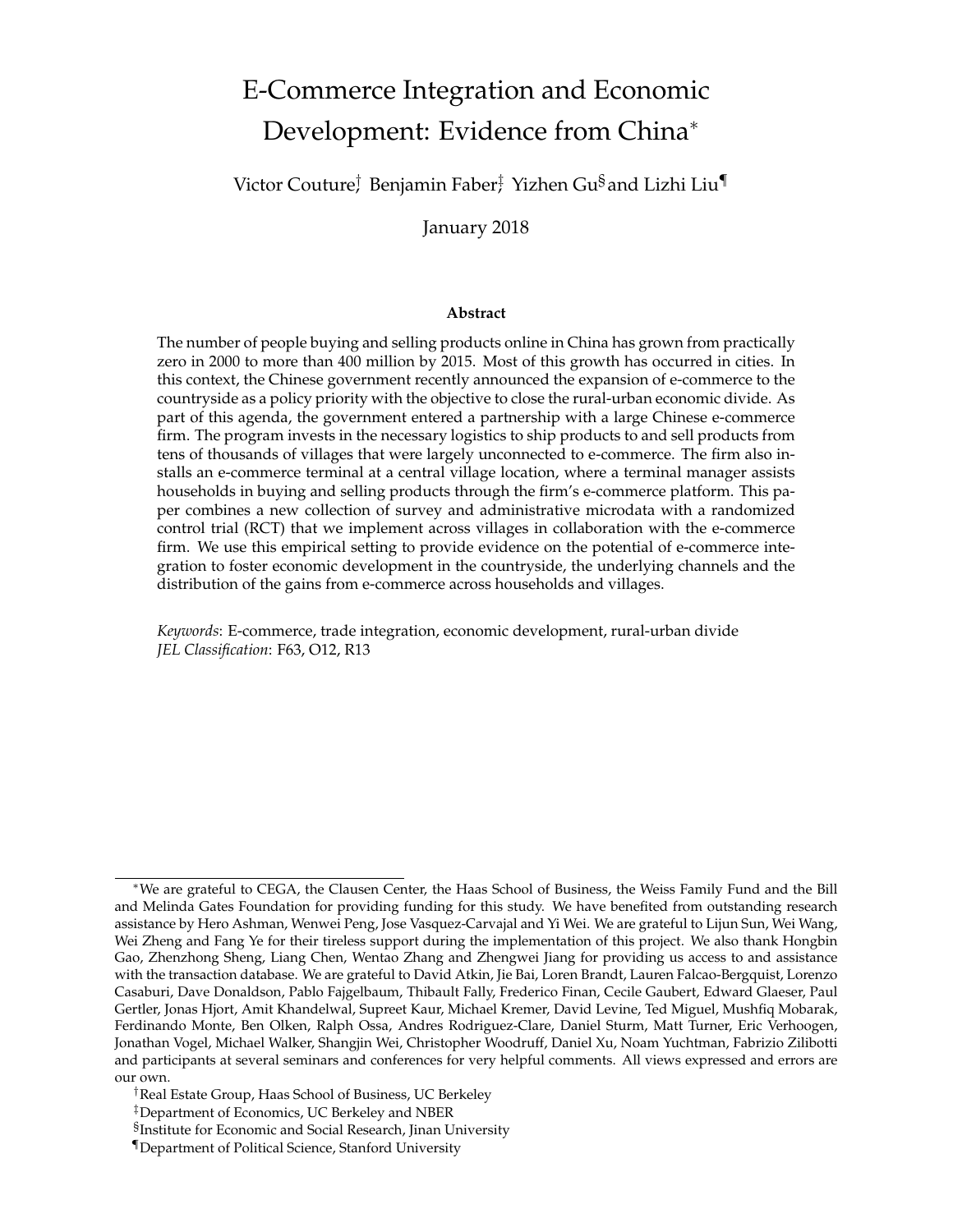# **1 Introduction**

The number of people buying and selling products online in China has grown from practically zero in the year 2000 to more than 400 million by 2015, surpassing the US as the largest e-commerce market in terms of both users and total sales.<sup>[1](#page-0-0)</sup> Outside of China, a growing number of developing countries, especially in Asia, Eastern Europe, Latin America and the Middle East, are experiencing rapid growth in e-commerce activity [\(WTO,](#page-33-0) [2013;](#page-33-0) [UNCTAD,](#page-33-1) [2016b\)](#page-33-1). Most of this growth to date has taken place in the cities of the developing world. In this context, the Chinese government recently announced the expansion of e-commerce to the countryside as a national policy priority to foster rural economic development and reduce the rural-urban economic divide.<sup>[2](#page-0-0)</sup> Other developing countries, such as Egypt, India and Vietnam, have recently announced similar policies to invest in the expansion of e-commerce outside of urban centers.<sup>[3](#page-0-0)</sup>

To date, these policies have been motivated mainly by a number of prominent case studies of highly successful "e-commerce villages" that have experienced rapid output growth by selling both agricultural and non-agricultural products to urban markets via e-commerce. For example, by the end of 2017 China's largest e-commerce platform, Taobao, had branded more than 2000 rural locations in China as so called "Taobao Villages", based on their concentration of online sellers and high sales volumes on the firm's platform [\(AliResearch,](#page-32-0) [2017\)](#page-32-0).<sup>[4](#page-0-0)</sup> Inspired by these success stories, the current policy focus has mainly been on the point of view of rural producers: by lowering trade and information costs to urban markets, the arrival of e-commerce is meant to increase rural incomes through higher demand for agricultural production and giving incentives for rural entrepreneurship. Much less emphasis has been put on the consumption side. But existing descriptive evidence from urban China that e-commerce demand is strongest in smaller and more remote cities would a priori suggest a large potential for consumer gains.<sup>[5](#page-0-0)</sup>

However, despite the fast growth of e-commerce in developing countries, and much recent policy attention around the concept of "e-commerce villages", we currently have very limited empirical evidence on the economic consequences of e-commerce trading access in developing countries. This paper combines a randomized control trial (RCT) that we implement across villages in collaboration with a large Chinese e-commerce firm with a new collection of household and store price survey microdata and the universe of transaction records from the firm's internal

<sup>&</sup>lt;sup>1</sup>See e.g. [PFSweb](#page-33-2) [\(2016\)](#page-33-3) and [Statista](#page-33-3) (2016).

<sup>&</sup>lt;sup>2</sup>The so-called "Number One Central Document" sets out yearly strategic priorities of the Chinese central government (the Central Committee of the Communist Party of China and the State Council in particular). The expansion of e-commerce to the countryside has featured in this document each January since 2014.

 $3$ As part of "Digital India", a collaboration between the Ministry of Electronics and IT and India Post have been tasked to expand online buying and selling in rural India [\(MEITY,](#page-33-4) [2016\)](#page-33-4). Other recent examples include Egypt's National E-Commerce Strategy [\(MCIT,](#page-33-5) [2016\)](#page-33-5) and Vietnam's E-Commerce Development Masterplan [\(PM,](#page-33-6) [2016\)](#page-33-6). Following this policy interest, UNCTAD recently announced the launch of a new policy platform, "eTrade For All: Unlocking the Potential of E-Commerce in Developing Countries", to provide technical assistance and funding for e-commerce expansions in the developing world [\(UNCTAD,](#page-33-7) [2016a\)](#page-33-7).

<sup>&</sup>lt;sup>4</sup>E-commerce villages have also received much press coverage. See e.g. ["China's Number One E-Commerce](http://www.bbc.co.uk/programmes/p033z2yw/p033yssy) [Village"](http://www.bbc.co.uk/programmes/p033z2yw/p033yssy) (BBC Global Business, 01 May 2013), ["Inside China's Tech Villages"](http://www.telegraph.co.uk/news/2016/11/05/inside-chinas-tech-villages-where-farmers-have-replaced-communis/) (The Telegraph, 05 Nov 2016), ["Once](https://qz.com/899922/once-poverty-stricken-chinas-taobao-villages-have-found-a-lifeline-making-trinkets-for-the-internet/) [Poverty-Stricken, China's "Taobao Villages" Have Found a Lifeline Making Trinkets for the Internet"](https://qz.com/899922/once-poverty-stricken-chinas-taobao-villages-have-found-a-lifeline-making-trinkets-for-the-internet/) (QZ, 01 Feb 2017), ["Chinese 'Taobao Villages' Are Turning Poor Communities into Huge Online Retail Hubs"](http://www.businessinsider.com/chinese-taobao-villages-escape-poverty-2017-2) (Business Insider, 27 Feb 2017).

<sup>&</sup>lt;sup>5</sup>In the US, the share of e-commerce in total US retail sales is estimated to be about 10 percent (e.g. [FRED](#page-32-1) [\(2016\)](#page-32-1)). In China, [McKinsey](#page-33-8) [\(2016\)](#page-33-8) reports this share to be as high as 20-30 percent in smaller cities, and [Fan et al.](#page-32-2) [\(2016\)](#page-32-2) find that this share increases by on average 1.2 percent as the city population is reduced by 10 percent.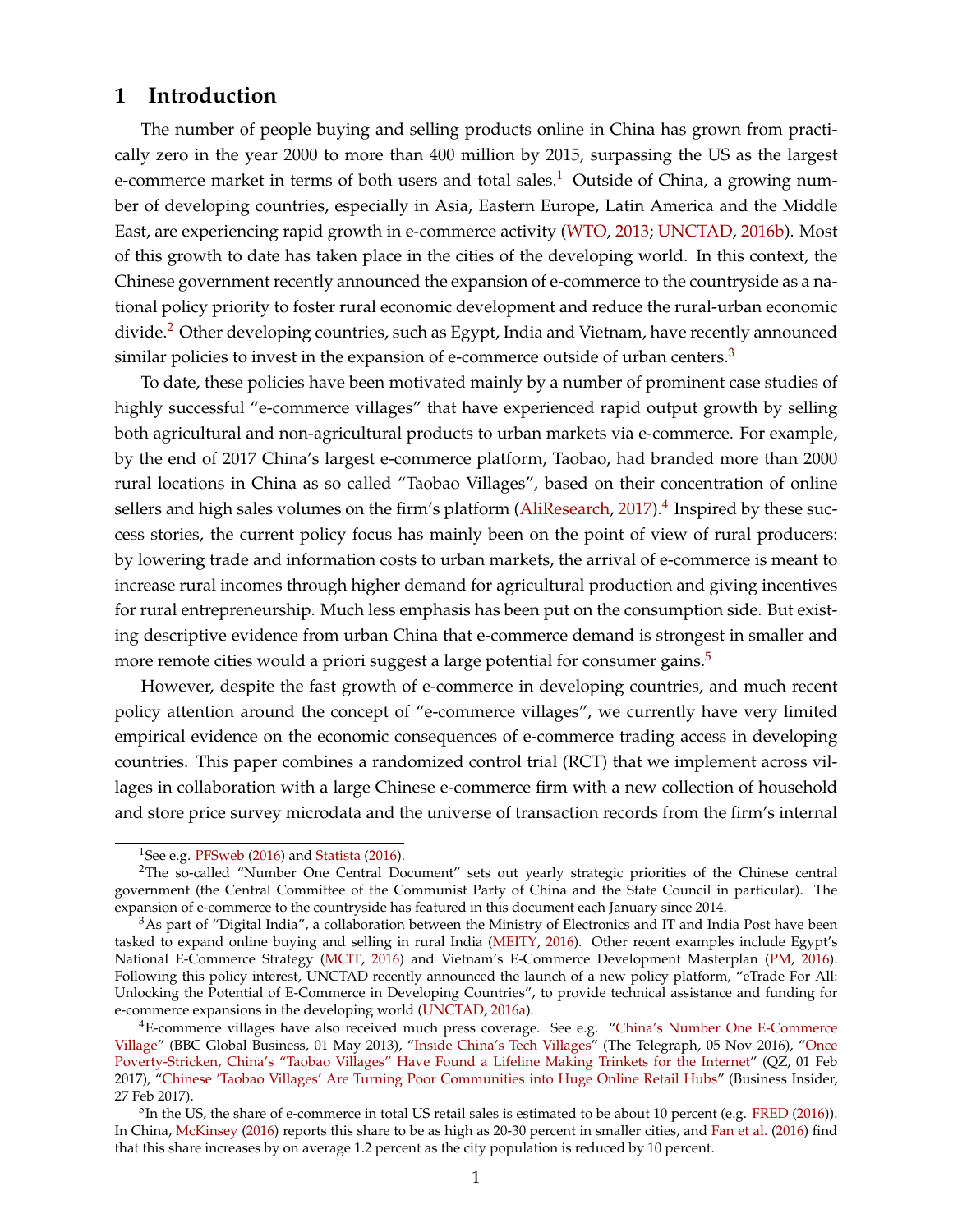database. We use this empirical setting to provide evidence on the potential of e-commerce integration to foster economic development in the countryside, the underlying economic channels, and the distribution of the gains from e-commerce across households and villages. These findings can serve as a first step towards building a rigorous evidence base on the economic consequences of the rapid growth of e-commerce in developing countries.

E-commerce is the ability to buy and sell products through online transactions coupled with logistics for local parcel delivery and pickup from the producer. Bringing e-commerce to the countryside in developing countries requires more than internet access. As in many emerging countries, the internet has already spread rapidly to most parts of the Chinese countryside due to both smartphones and expanding broadband access. Instead, there are two currently binding barriers to e-commerce access in the Chinese countryside. First, modern commercial parcel delivery services have started operating in Chinese cities, but have not started servicing large parts of the countryside. This is related to challenges of the so called "last mile" between urban logistical hubs and smaller pockets of population in the countryside. Second, many rural residents remain unfamiliar with navigating online platforms and lack access to online payment methods. In addition, villagers may not trust transactions that occur before inspecting the product or without interacting with buyers in person. We refer to the first of these as the logistical barrier and to the second as the transactional barrier.

To overcome these barriers, the Chinese government recently partnered with a large firm that operates a popular Chinese e-commerce platform. The program aims to invest in the necessary transport logistics to offer e-commerce in rural villages at the same price, convenience and service quality that buyers and producers face in their county's main city center. To this end, the e-commerce firm builds warehouses as logistical nodes for rural parcel delivery and fully subsidizes transport between the county's city center to and from the participating villages. To address the transactional barrier, the program installs an e-commerce terminal in a central village location. A terminal manager who is employed by the firm assists residents in buying and selling products through the firm's e-commerce platform, and villagers can pay upon receipt of their products or get paid upon pickup of their shipments in cash at the terminal location. From the end of 2014 to June 2016, approximately 16,500 Chinese villages in 333 counties and 27 provinces had been connected to e-commerce through the program. This expansion continues at the time of this writing, with an internal goal of 40,000 villages in 600 counties by the end of 2017.

Theoretically, this program can be rationalized as a reduction in trade and information costs between participating villages and the rest of urban China that is already connected to e-commerce. In this setting, the reduction in trade frictions through e-commerce is not confounded by first-time internet access more broadly (e.g. to access weather forecasts or emailing): villages were already connected to the internet and the program makes no changes on this front. Furthermore, the program only directly affects trading partners through e-commerce, while other trade costs, e.g. to control villages, remain unchanged. The RCT and data analysis that we describe below use this empirical setting to provide evidence on the local economic effects of e-commerce trading access on rural households.<sup>[6](#page-0-0)</sup>

 $^6$ It would be outside the scope of this study, however, to also attempt a social cost-benefit analysis of the program, which would require additional detailed (and confidential) information on the cost side from both the government actors and the e-commerce firm.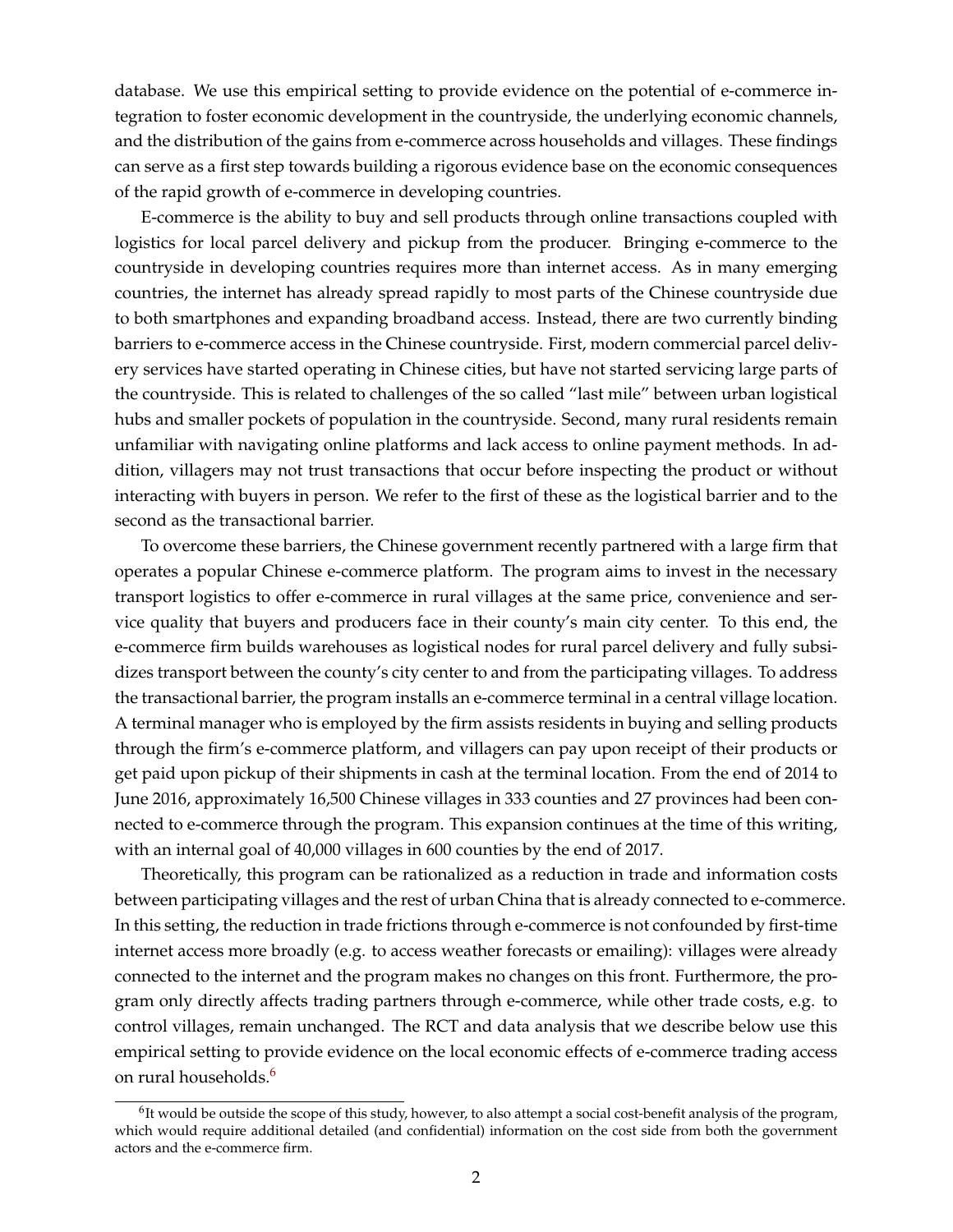Our analysis proceeds in four steps. In the first step, we derive a general expression for the program's effect on household economic welfare that guides the survey data collection and empirical analysis. Since the treatment we are interested in evaluating can affect not just individual behavior and the nominal earnings of households, that we can in principle record directly as part of the survey data collection, but also local household price indices in the denominator of real incomes, the evaluation of the welfare impact requires theoretical structure on the demand side. This is especially the case since some of the potential effects on household cost of living likely occur at the extensive margin of consumer choice, such as the arrival of a new e-commerce shopping option or local store exit. For such changes in the availability of local consumption options effective changes in consumer prices are unobserved since no information exists at either baseline (new options) or endline (disappearing options) survey periods. Following a revealedpreferences approach in industrial organization (e.g. [Hausman](#page-33-9) [\(1996\)](#page-33-9)) and international trade (e.g. [Feenstra](#page-32-3) [\(1994\)](#page-32-3); [Atkin et al.](#page-32-4) [\(in press\)](#page-32-4)), we make use of observed substitution of household spending into new options or away from disappearing ones to infer the effective change in consumer welfare across different product groups. More generally, the welfare expression allows us to break down the overall effect of e-commerce integration into several distinct components that we can link to the microdata. We also discuss the assumptions under which rural-to-rural general equilibrium (GE) spillover effects are negligible. In the analysis, we begin by estimating simple differences in outcomes between treated and control villages under this baseline assumption, and then use two types of additional empirical moments to investigate the presence of spillovers across villages.

In the second and third steps, we estimate the empirical moments of this welfare expression using household and village survey microdata, as well as the firm's internal database. The RCT takes place in 8 counties located in three provinces, Anhui, Henan and Guizhou, that have a large share of their population living in the countryside. For each county, we were given authorization to randomly select control villages from a list of candidates that had been extended by 5 villages per county for the purpose of this research. Upon receipt of this extended list of village candidates, we randomly select 5 control villages and 7-8 treatment villages from each county's list. The remaining villages on the list also receive a program terminal as planned. Our sample thus includes 40 control villages and 60 treatment villages across the 8 counties, which we selected from a total number of 432 candidate villages (on average 54 villages per county). Terminal installation and e-commerce market access proceed shortly after we complete the baseline data collection.

We complement this experimental design with survey data that we collect from households and local retail establishments in addition to the administrative transaction records from the firm's database. We collect baseline data in different counties in December 2015, January 2016 and April-May 2016 for 2800 households (roughly 8600 individuals) in the 100 villages. For the endline, we collect data from the original household sample, and also extend the number of households living in the inner zone by 10 randomly selected households (leading to an endline sample of 3800 households).<sup>[7](#page-0-0)</sup> For each household, we collect detailed information about con-

 $^{7}$ In one of the 8 counties, the local government suspended further activity by our teams after we had completed endline data collection for 8 of the 12 sample villages. This was unrelated to our operation, which followed the same protocol as elsewhere. As a result, we have endline data for 96 instead of the 100 villages. As the timing of data collection within the county was random, the 4 missing villages are not particular in any way. They included 2 control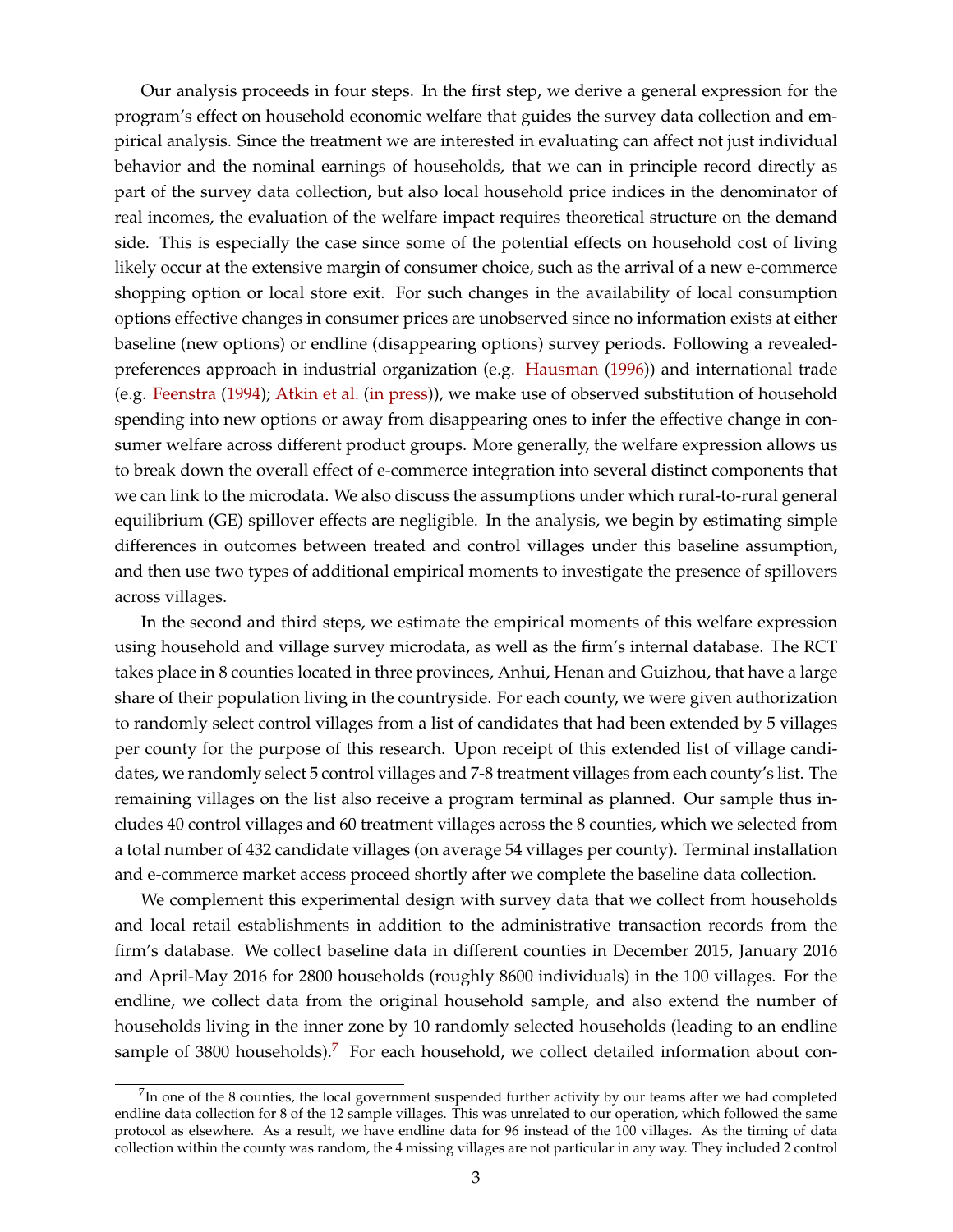sumption expenditures (e-commerce and other), expenditures on production inputs, economic activities and incomes. We also collect baseline and endline information on 115 local retail price quotes for each village at the barcode-equivalent level across 9 consumer product groups as well as for business/production inputs. Overall, these survey data are aimed at quantifying the effect on household real incomes, and to distinguish between a number of underlying channels for both consumption gains (the denominator) and production-side effects (the numerator). In terms of timing, we conduct the endline data collection 12 calendar months after the baseline in each county.<sup>[8](#page-0-0)</sup> This implies that the RCT and survey-based data allow us to quantify the program's effect up to 12 months after the arrival of e-commerce. In order to lift this and some other practical constraints of the fieldwork, and investigate the extent to which the censoring of outcomes one year after the intervention may mask longer-term adjustments on both the consumption and production sides, we are able to combine the RCT with additional evidence from the firm's ad-ministrative database, to which we turn in the next step.<sup>[9](#page-0-0)</sup>

In the third step, we complement the RCT analysis using data from the firm's internal database that provide us with the universe of village transactions in 5 provinces (including the three above) over the period between November 2015 until April 2017. This database covers roughly 27.8 million purchasing and selling transaction records for about 12 thousand village terminals that were in operation over the 18-month period.<sup>[10](#page-0-0)</sup> The database covers village-level purchases and online sales up to two years and 4 months after the arrival of e-commerce. We use these data to answer four questions that are outside the scope of the RCT's survey data collection: i) to what extent are the RCT sample villages representative of the program villages in the Chinese countryside more broadly?; ii) to what extent are the results from the endline survey data sensitive to monthly seasonality?; iii) what is the time path of adjustment for e-commerce buying and selling each month since program entry, and do the effects increase for periods more than one year after the implementation?; and iv) to what extent are the survey data missing very successful, but rare, tail events on the production side that could affect the mean impact on household incomes per capita?

In the final step, we use the empirical estimates from steps 2 and 3 in combination with the theoretical framework in step 1 to quantify the impact of the program on average household economic welfare, the underlying channels and the distribution across households and villages. We find that the program leads to sizable gains in real incomes among rural households who are induced to use the e-commerce terminal. These users represent about 14 percent of the rural household sample and 13 percent of the village population after adjusting for sampling weights. For the average rural household, including non-users, these gains are statistically significant but

villages and 2 treatment villages.

 ${}^{8}$ The fast pace of the program's expansion places bounds on the timing of the endline. After the baseline data collection, additional waves of implementation started appearing on the county teams' installation schedules, starting one year after the original wave. Given that our control villages were selected from a list of promising candidate villages, they ranked highly among additional waves of installations.

 $9$ One should also note that much of the existing literature on the consequences of ICT in developing countries have estimated effects after relatively short periods of time. For example, [Jensen](#page-33-10) [\(2007\)](#page-33-10) documents significant effects of Indian cell phone towers on local market prices and other outcomes within weeks of installation. More recently, [Hjort](#page-33-11) [& Poulsen](#page-33-11) [\(2017\)](#page-33-11) use quarterly and annual data from several African countries and document effects of fast-speed internet on local employment and incomes that arise within 3-12 months post-installation. Also see related literature further below.

 $10$ As we discuss below, the out-shipment data covers 16 months starting in January 2016, rather than November 2015 as for the purchase transactions.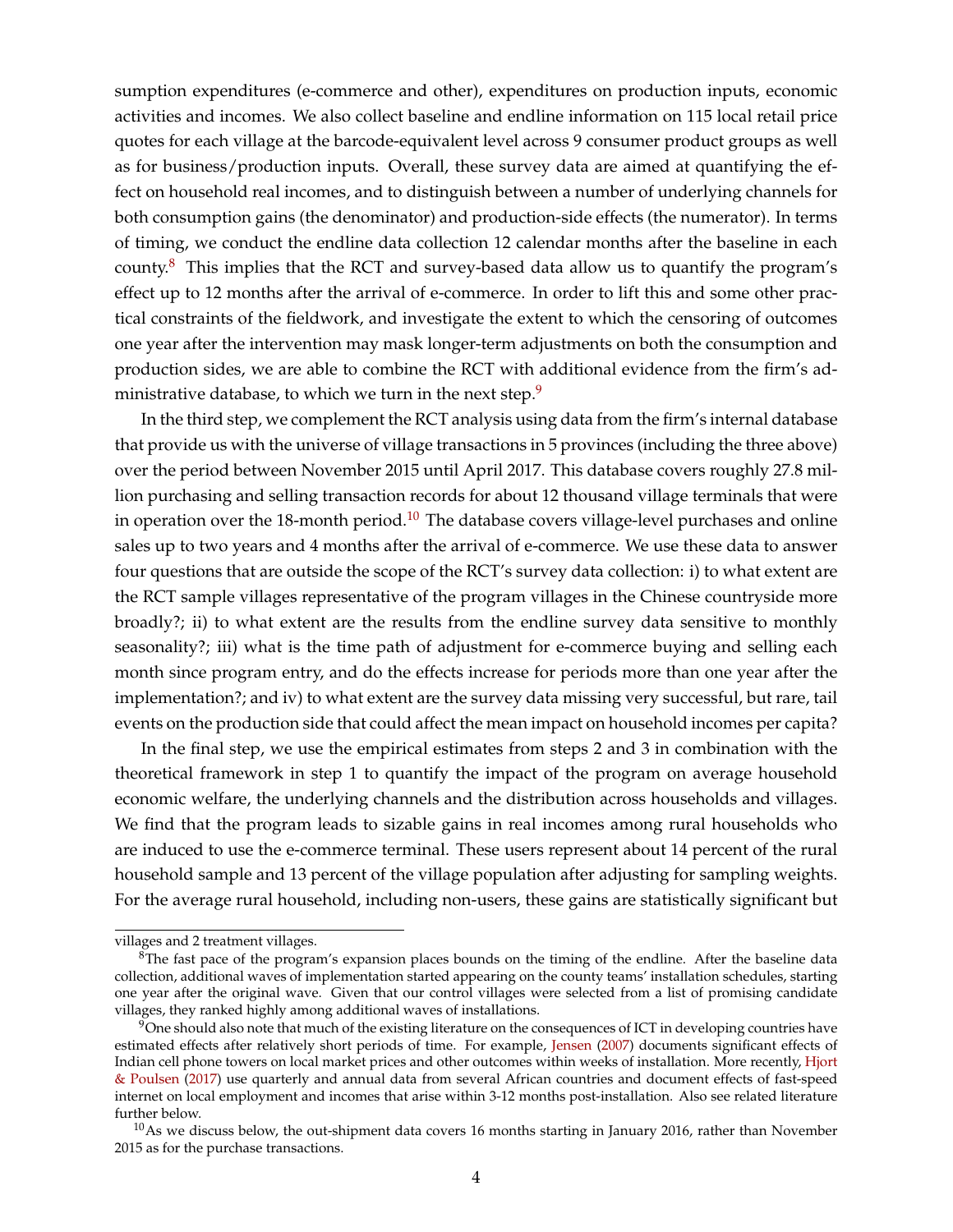more muted. Underlying these effects, we find strong heterogeneity across households and villages. Beneficiaries are on average significantly younger, richer, live in closer proximity to the e-commerce terminal and in villages that are relatively more remote. Conditional on these characteristics, we do not find evidence that household education or the characteristics of the terminal managers affect the extent of household gains from e-commerce.

In terms of channels, we find significantly stronger economic gains among villages that were not previously serviced by commercial parcel delivery, suggesting that the program's gains are mainly due to overcoming the logistical barrier, rather than the transactional one. On the consumption side, we find that the e-commerce terminals offer on average lower prices, higher convenience and increased product variety compared to pre-existing local retail choices, both within the village and in nearby towns. The gains in household purchasing power are strongest for durable product groups, such as electronics and appliances. We also find suggestive evidence that the program led to additional product variety in pre-existing local stores, as their managers source new products through e-commerce. We find no evidence of significant pro-competitive effects on local retailer prices, on the other hand. On the production side, we find no evidence for significant effects on the local economy: online selling activity, purchases of production inputs, household incomes and entrepreneurship are not significantly affected by the arrival of the program. Overall, we find that the gains from e-commerce are driven by a reduction in local household cost of living that is mainly due to the direct gains from access to the new e-commerce shopping option for local households. These gains are in the order of a 5 percent reduction in the cost of living for retail consumption among users, and about a 1 percent reduction for the average household living in these villages. For durable good consumption, the estimated reduction in the local cost of living is 17 percent among users and on average 3 percent among all households.

Using the firm's database, we find little evidence on the consumption side suggesting that the adjustment takes longer than one year: the consumption-side uptake materializes within 2-4 months of entry and then remain mostly constant over time. On the production side, we find evidence that village-level out-shipments significantly increase over time beyond the 12-month window. However, the effect on total out-shipments remains relatively minor after more than two years post program entry, with a small upper-bound effect on local household incomes. Related to this, we do not find evidence that the survey data fails to pick up highly successful but rare tail events on the production side that could in principle shift the mean effect on local household outcomes.

Overall, our findings suggest that e-commerce trading access offers significant economic gains to certain groups of the rural population, rather than being broad-based. Compared to the recent case studies highlighting a set of highly successful rural e-commerce production hubs, our analysis reveals that a quite particular mix of local factors must be underlying these prominent success stories. In the absence of complementary interventions, such as for example business training, access to credit or targeted online promotions, large and significant production-side effects appear unlikely to materialize for the average rural market place in the short to medium-run. These findings can serve to inform the current wave of policy interest in e-commerce expansions and research in this area. In particular, a better understanding of the factors or additional interventions that enable some markets to thrive on the production side under e-commerce seems a promising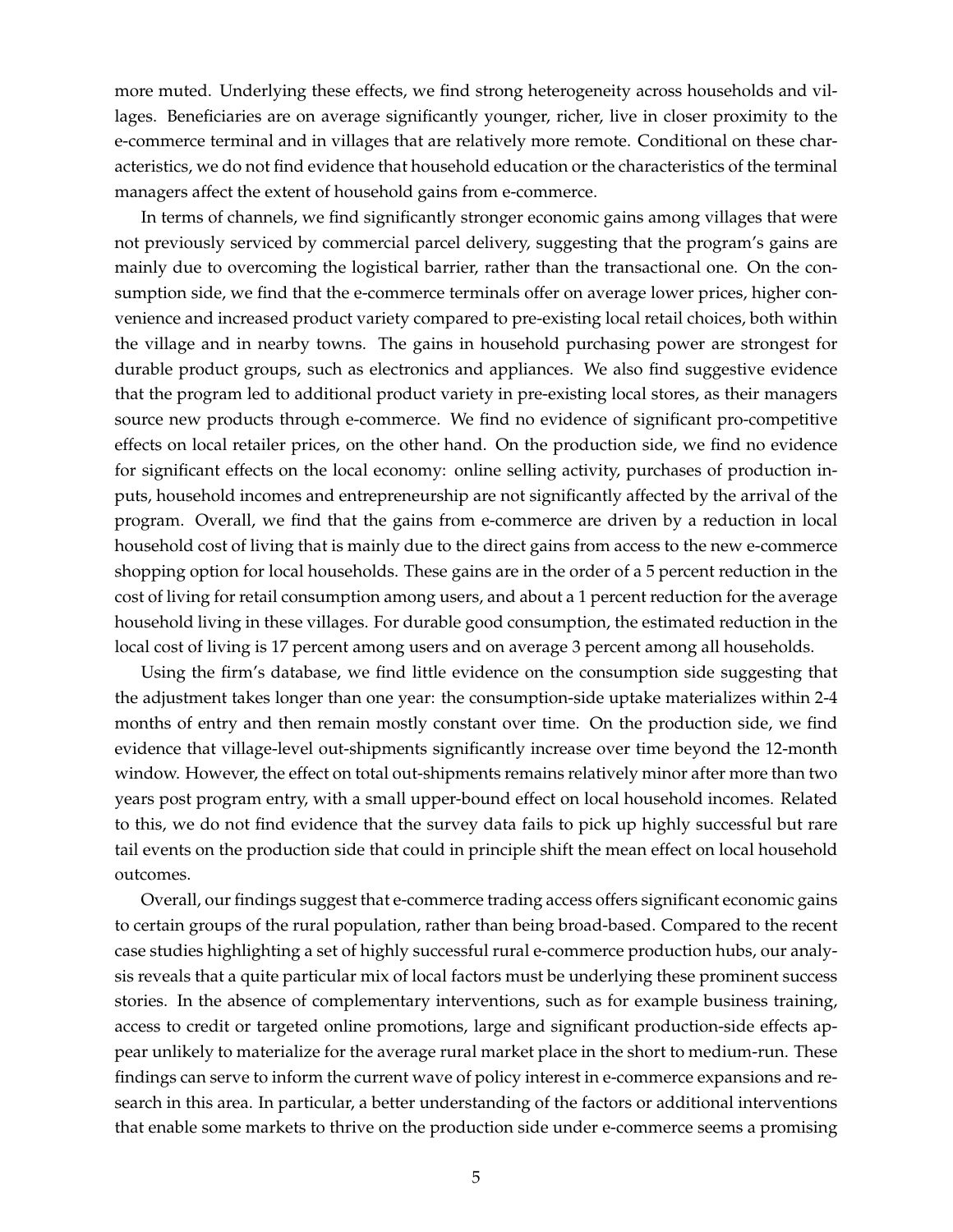agenda for future work in this area.

This paper relates and contributes to the recent literature on globalization and development using within-country empirical variation (e.g. [Topalova](#page-33-12) [\(2010\)](#page-33-12); [Donaldson](#page-32-5) [\(in press\)](#page-32-5); [Atkin et](#page-32-4) [al.](#page-32-4) [\(in press\)](#page-32-4)). Given the empirical context, we also relate to the recent literature on the consequences of transport cost reductions within China (e.g. [Banerjee et al.](#page-32-6) [\(2012\)](#page-32-6); [Baum-Snow et](#page-32-7) [al.](#page-32-7) [\(2016\)](#page-32-7); [Faber](#page-32-8) [\(2014\)](#page-32-8)). Instead of focusing on trade liberalization, transport infrastructure or the effects of FDI, we set focus on the economic consequences of e-commerce, a recent but fastgrowing channel of market integration in developing countries that has so far received relatively little attention in the literature.

Our findings also relate to the literature on the consumer gains from e-commerce (e.g. [Bryn](#page-32-9)[jolfsson et al.](#page-32-9) [\(2003\)](#page-32-9); [Goldmanis et al.](#page-32-10) [\(2010\)](#page-32-10); [Einav et al.](#page-32-11) [\(2017\)](#page-32-11)), and cost of living as a function of city size and urban density (e.g. [Handbury](#page-33-13) [\(2013\)](#page-33-13); [Handbury & Weinstein](#page-33-14) [\(2015\)](#page-33-14); [Couture](#page-32-12) [\(2016\)](#page-32-12); [Fan et al.](#page-32-2) [\(2016\)](#page-32-2)). In this literature, we most closely relate to recent work by [Fan et al.](#page-32-2) [\(2016\)](#page-32-2) who use data on e-commerce sales on the Taobao platform across 315 prefectures in China for the year 2013 to document a decreasing relationship between prefecture population and online expenditure shares in the cross-section. These findings would suggest that the consumer gains from e-commerce are expected to be the largest among small and remote market places. Relative to the existing literature, this paper uses experimental variation in the arrival of e-commerce to the countryside to quantify the effects on both consumption and production. Our findings suggest that the relationship between e-commerce usage and city size does not appear to hold monotonically as we move from relatively large urban centers further to the left tail of the population size distribution in the countryside.

The paper is also related to the recent literature on the effects of the internet in developing countries. [Goyal](#page-32-13) [\(2010\)](#page-32-13) studies the consequences of the introduction of internet kiosks with wholesale price information in the Indian state of Madhya Pradesh, and finds a positive effect on local soy prices and area under soy cultivation. More recently, [Hjort & Poulsen](#page-33-11) [\(2017\)](#page-33-11) use the geography of existing terrestrial communication networks in Africa in combination with the timing of submarine internet cable connections to study the effect of fast-speed internet on labor markets in several African countries. They find a positive effect on overall employment that is mainly driven by an expansion of higher-skill employment. Relative to the existing literature, this paper sets focus on a different question of policy interest. Rather than estimating the effects of the internet more broadly, we explore the consequences of the arrival of e-commerce among rural Chinese markets. Since the expansion of e-commerce requires specific investments to overcome both logistical and transactional barriers beyond the provision of internet access, our analysis can serve as a first step to inform the current wave of policy interest in the promise of e-commerce as a driver of rural development.

Finally, our findings relate to recent literature on the sources of the rural-urban economic divide in developing countries (e.g. [Young](#page-33-15) [\(2013\)](#page-33-15); [Lagakos et al.](#page-33-16) [\(2016\)](#page-33-16); [Hamory et al.](#page-32-14) [\(2016\)](#page-32-14)). A central question in this literature has been to what extent features of locations, rather than the selection of people across space, can explain the observed rural-urban gap in economic development. Our findings suggest, perhaps surprisingly, that in the Chinese case a lack of urban market access –a characteristic that differs between rural and urban locations– does not by itself appear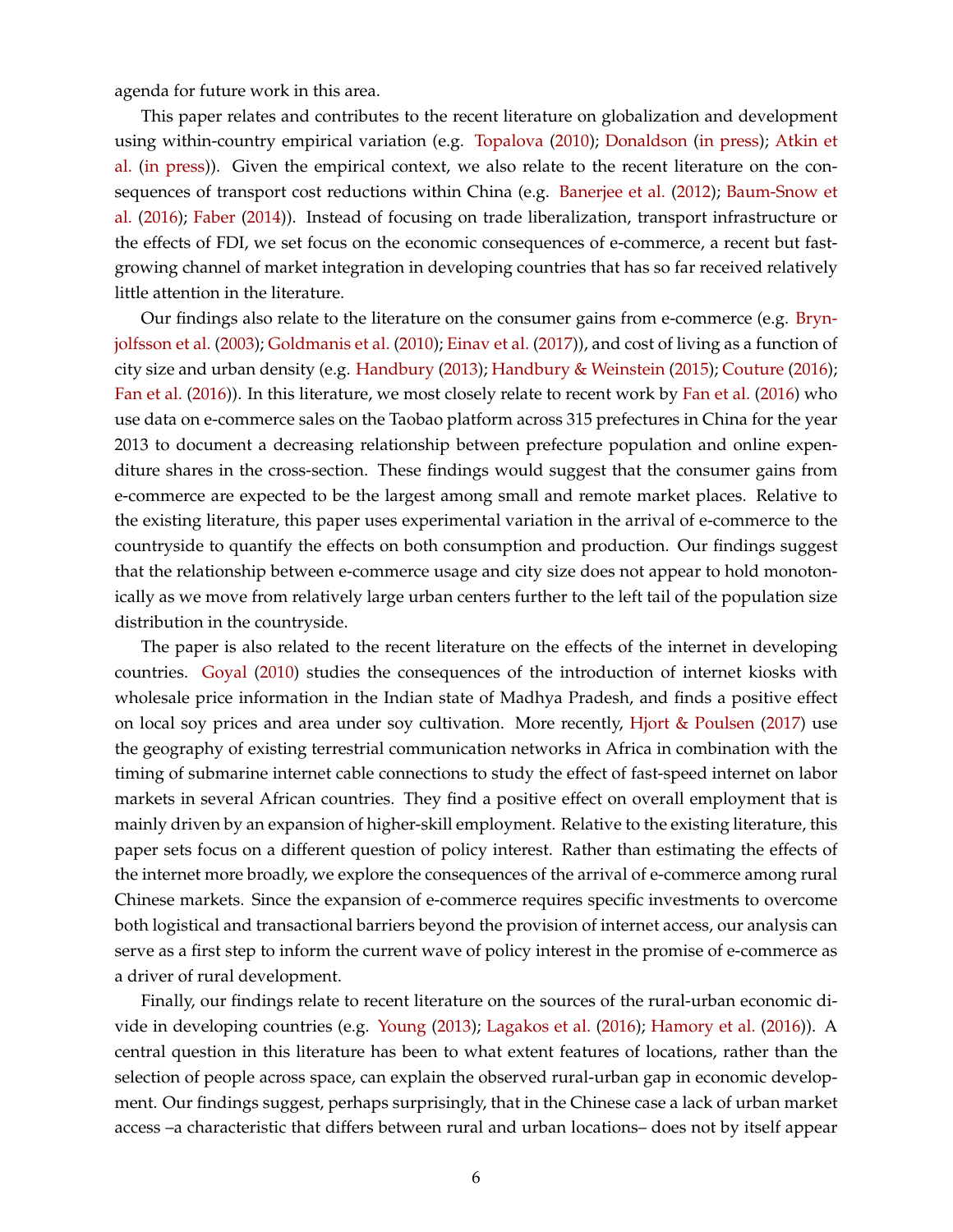<span id="page-7-1"></span>to be a strong factor explaining observed disparities between the countryside and urban centers, at least in the short to medium-run. In this respect, our findings complement existing evidence suggesting that selection plays an important role in rationalizing observed differences in rural and urban economic development.

The remainder of the paper is structured as follows. Section [2](#page-7-0) describes the context, experimental design and data. Section [3](#page-12-0) presents the theoretical framework. Section [4](#page-17-0) presents the empirical analysis based on the RCT in combination with the survey data. Section [5](#page-24-0) provides additional evidence using the firm's internal database. Section [6](#page-27-0) presents the welfare quantification. Section [7](#page-30-0) concludes.

# <span id="page-7-0"></span>**2 Context, Experimental Design and Data**

#### **2.1 Context and Program Description**

Following the announcement of the policy objective to expand e-commerce to the Chinese countryside as part of the so-called Number One Central Document in January 2014, the Chinese government entered a partnership with a large firm that operates a popular Chinese e-commerce platform. The program makes two main types of investments to enable villagers to buy and sell online through the firm's platform. The first is that the program invests in the local transport logistics, which the firm describes as a necessary condition to provide e-commerce access in rural areas. Before the arrival of the program, most villages were not serviced by commercial parcel delivery operators who had not solved the problem of the "last mile" transportation between dispersed rural households and urban county centers.<sup>[11](#page-0-0)</sup>

The program sets out to change this lack of service for the purpose of e-commerce. In particular, the firm oversees the construction of warehouses in the counties that serve as logistical nodes to pool all e-commerce related transportation requests to and from the participating villages. These warehouses are located close to the main urban center of the county with good cross-county transport access. The program also fully subsidizes the transportation cost between these warehouses and the participating villages so that rural households face the same delivery costs and prices as households in the urban parts of the county. The rationale for this subsidy is that village deliveries and pickups start from a low basis, which due to economies of scale in rural transportation makes the starting phase of e-commerce prohibitively costly for village customers despite the investments in warehouses. The calculation of the government and the firm is that as the scale of rural e-commerce grows, per unit transport costs will decline enough to remove the need for a subsidy.

The second investment is the installation of a program terminal in a central village location. The e-commerce terminal is a PC, keyboard and mouse connected to a flat-screen monitor that is mounted on the wall of shop space displaying the firm's website. On the screen, consumers and producers can choose their purchases or see their sales requests on the platform. The firm employs a terminal manager to assist local households in buying and selling products through the firm's e-commerce platform. The terminal manager receives a reward of about 3-5 percent for each transaction completed through the terminal. Before deciding on terminal installations,

 $11$ To receive packages via mail in absence of commercial parcel delivery services, rural households have to travel to the county or township center to pick up the package after receiving notification by mail that it has arrived.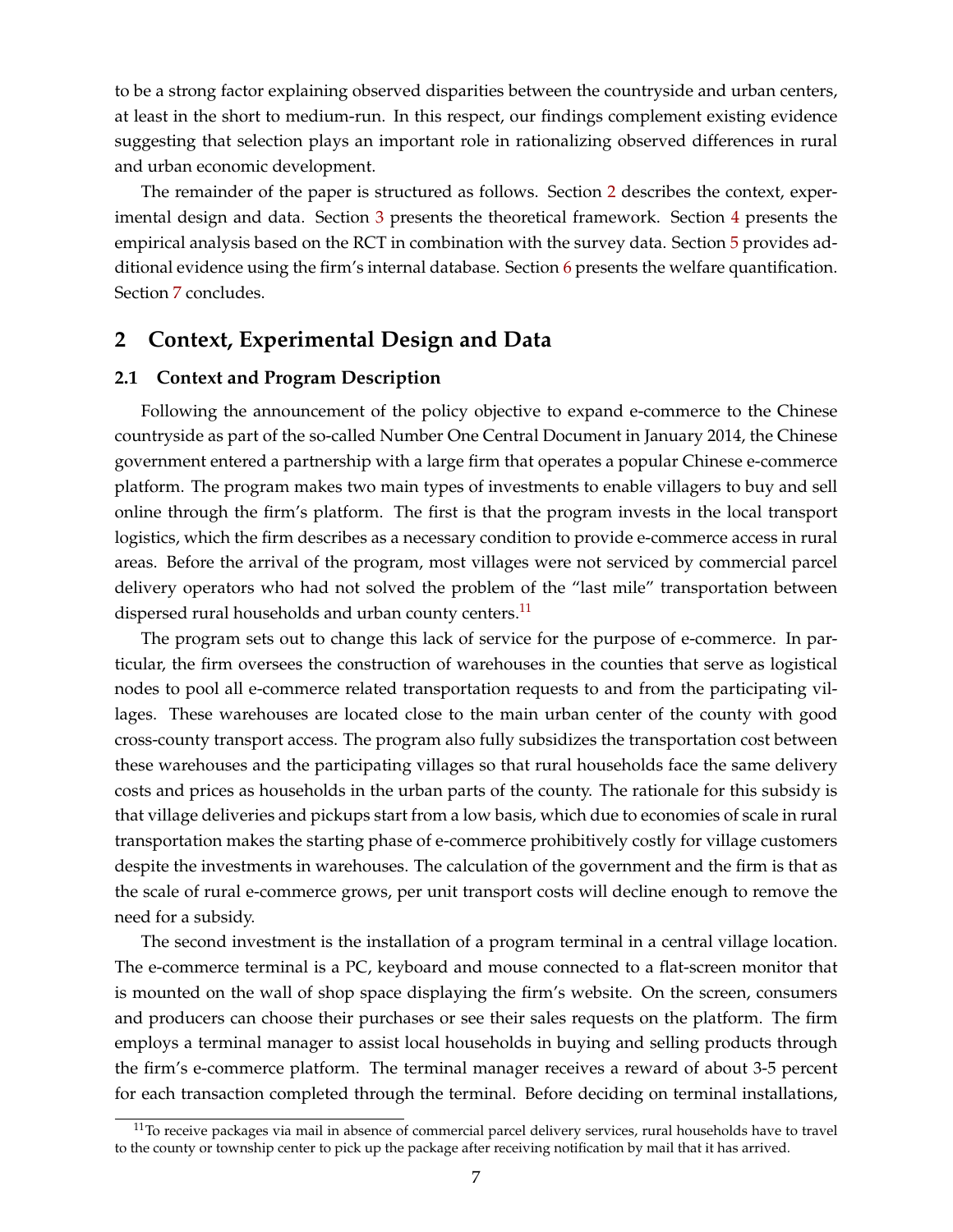the firm solicits applications from potential local store operators and schedules an exam for the applicants. The score of this exam is one of the criteria that the firm uses to determine whether a village is a candidate. Villagers can pay in cash when the products arrive at the store for pickup, or they get paid upon delivery of their products for pickup at the store location if selling online. Instead of using the terminal interface, households can also choose to use the firm's e-commerce platform remotely on smartphones or PCs to order product deliveries or pickups at the terminal location. When referring to terminal usage below, we include all types of use. The firm views the village terminals as overcoming three challenges. First, local households may not be used to or comfortable with navigating online platforms. Second, they often do not have access to online payment methods. And third, they may not trust online purchases or sales before inspecting the goods in person or having interacted with buyers directly.

#### **2.2 Sample, Design and Data**

In this section, we briefly describe the sample, experimental design and data used in the analysis. Figure  $1$  presents a map of the locations where the R[C](#page-59-0)T takes place. Appendix  $C$  provides additional details on surveyor training, data quality management, sampling and variable construction. And Tables [1](#page-38-0)[-3](#page-40-0) and [A.1-](#page-49-0)[A.4](#page-52-0) present descriptive statistics.

#### **Selection of Provinces and Counties**

There are two main factors determining our survey location in Anhui, Henan and Guizhou, and the 8 counties within these provinces. First, our survey location depended on the timing of the program's roll-out across different provinces and counties, which had been decided before our collaboration with the firm. Second, we were guided by the internal evaluation of the program's senior managers as to whether the provincial and county managers in question would be willing to cooperate with our research protocol. These counties are: Huoqiu (Anhui), Linying (Henan), Linzhou (Henan), Minquan (Henan), Suixi (Anhui), Tianchang (Anhui), Xifeng (Guizhou) and Zhenning (Guizhou). In Section [5,](#page-24-0) we are also able to investigate the representativeness of our sample villages relative to all participating villages using the firm's internal transaction data in 5 provinces over this period.

#### **Selection of Villages and Experimental Design**

The unit of randomization is the village. For each county, we obtain a list of candidates that had been extended by 5 promising village candidates that would have not been part of the list in absence of our research. The two main factors determining the village selection within a county from the firm's operational perspective are i) a sufficient level of local population, ii) accessibility by roads, and iii) the presence of a capable store applicant (as measured by the applicant's test score). Overall, the pool of selected villages for participation in the program, based on which we are able to implement randomization, is not a random sample of the Chinese countryside, but is instead likely a positively selected group of villages with better expected conditions for e-commerce usage in both consumption and production. We return to this when discussing our findings in the conclusion.

Upon receipt of this extended list of village candidates for each county, we randomly select 5 control villages and 7-8 treatment villages. The remaining villages on the extended list receive program terminals as planned. The full sample thus includes 40 control villages and 60 treatment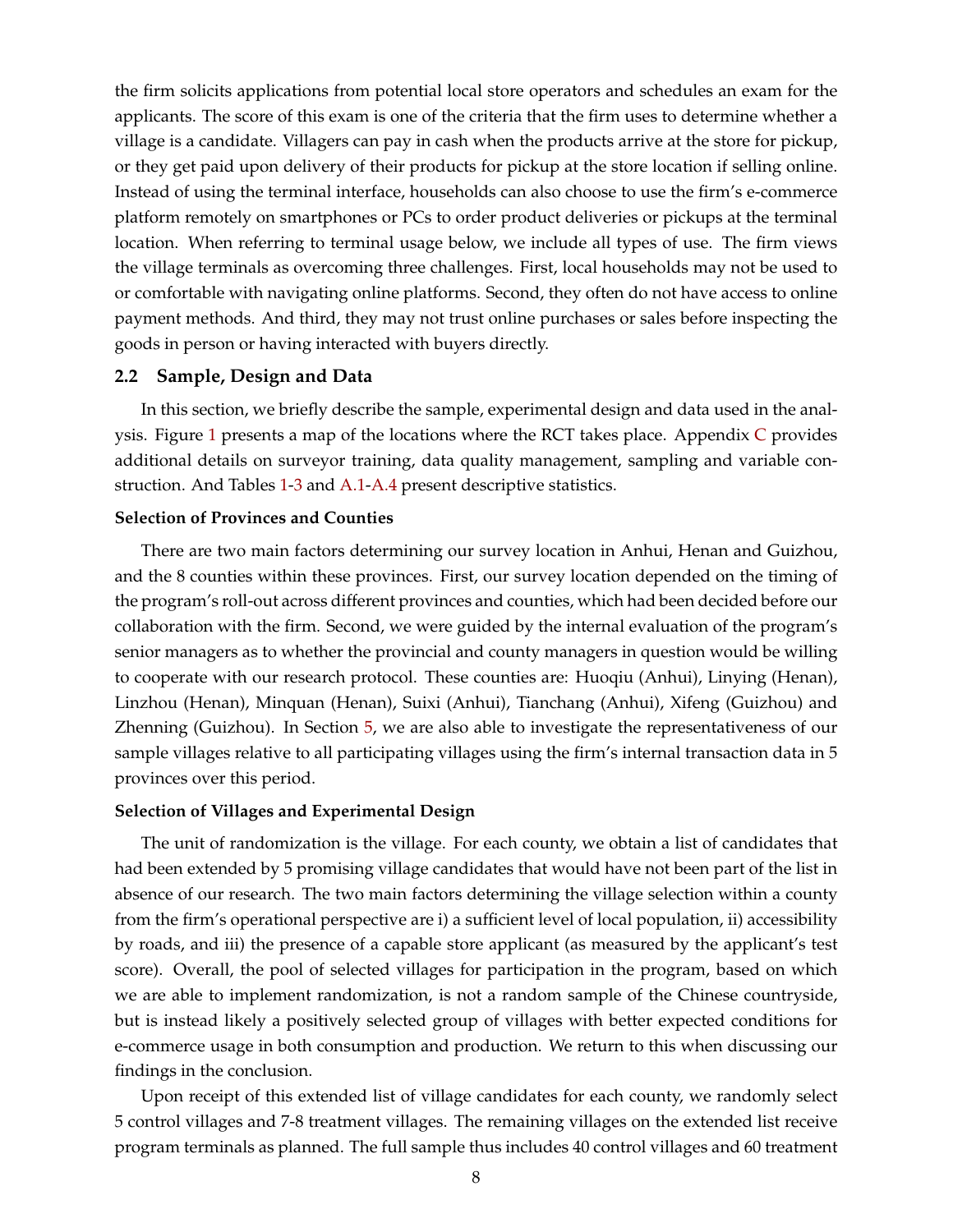villages across the 8 counties, which we selected from a total number of candidates of 432 villages that we received in the extended listings from the 8 operations teams (on average 54 villages per county).

We restrict the list of villages entering the stratification and randomization to villages with at least 2.5 km distance to the nearest village on the county list, where possible.<sup>[12](#page-0-0)</sup> We then stratify treatment and control villages along four dimensions. First, we balance the selection of treatment and control to both have a ratio of 85:15 with respect to pre-existing availability of commercial package delivery (85% not available, 15% available), which is We obtain this information for each village on the candidate list from the program's local county managers (who is not aware what we require that piece of information for). As we discuss below, having both villages with and without pre-existing commercial delivery services allows us to further investigate the effect of the program that is driven by the terminal access point (i.e. providing more convenient access to e-commerce in an environment where online buying/selling is already available through the internet), relative to the effect of providing both the terminal access point and the necessary transport logistics to make local online buying or selling possible regardless of the access point. We further stratify the selection of treatment and control villages on the basis of the equally-weighted average of the z-scores for three village variables: the local store applicants' test score, the village population, and the ratio of non-agricultural employment over the local population. We obtain the last variable from the establishment-level data of the Chinese Economic Census of 2008 which surveys every non-agricultural establishment in the counties.

After obtaining the candidate list for each county, we have about 2-3 weeks to run the randomization and send in the survey teams for data collection in 5 control villages and the 7-8 treatment villages before the terminal installations take place and e-commerce begins in the treatment villages. Compliance with our assignments to treatment and control villages is not perfect: the program was rolled out in 38 of the 60 villages assigned to treatment, and it was present in 5 out of the 40 control villages.<sup>[13](#page-0-0)</sup> We therefore report both intent-to-treat and treatment-on-treated effects. The main reason for imperfect compliance is that we can randomize treatments only at the stage before the terminal manager candidates get to accept the offer and sign the contracts. Not all candidates that apply and make it to the list of viable candidates (from which we randomize) end up accepting the offer and signing the contract after we send the results of our randomization back to the local operation team. As a result, not all of the 60 chosen candidate villages end up with effective program roll-out. On the other side, the small number of control villages that end up with terminals are either due to mis-communication between our research team and the local operations teams or due to local political constraints (e.g. a county government official insisting on a particular village).

Tables [1](#page-38-0) and [2](#page-39-0) and appendix Tables [A.1](#page-49-0)[-A.4](#page-52-0) present descriptive statistics of the baseline data at the individual level, the household level and for local retail prices. The experimental design appears to have been successful in creating treatment and control groups that are on average bal-

 $12$ In counties with relatively short candidate lists we had to marginally extent this threshold, leading to a small number of villages with less than 2.5 km distances to other villages on the candidate list. The mean and median distances for villages without terminals to the nearest terminal location were 10.6 and 9.1 km respectively. We return to this discussion as part of the spillover analysis in Section [4.3.](#page-21-0)

<sup>&</sup>lt;sup>13</sup>As discussed below, in our estimation sample we were able to collect data for 96 of the 100 villages during the endline survey. The treatment proportions for the sample of 96 villages are 37/58 and 4/38 respectively.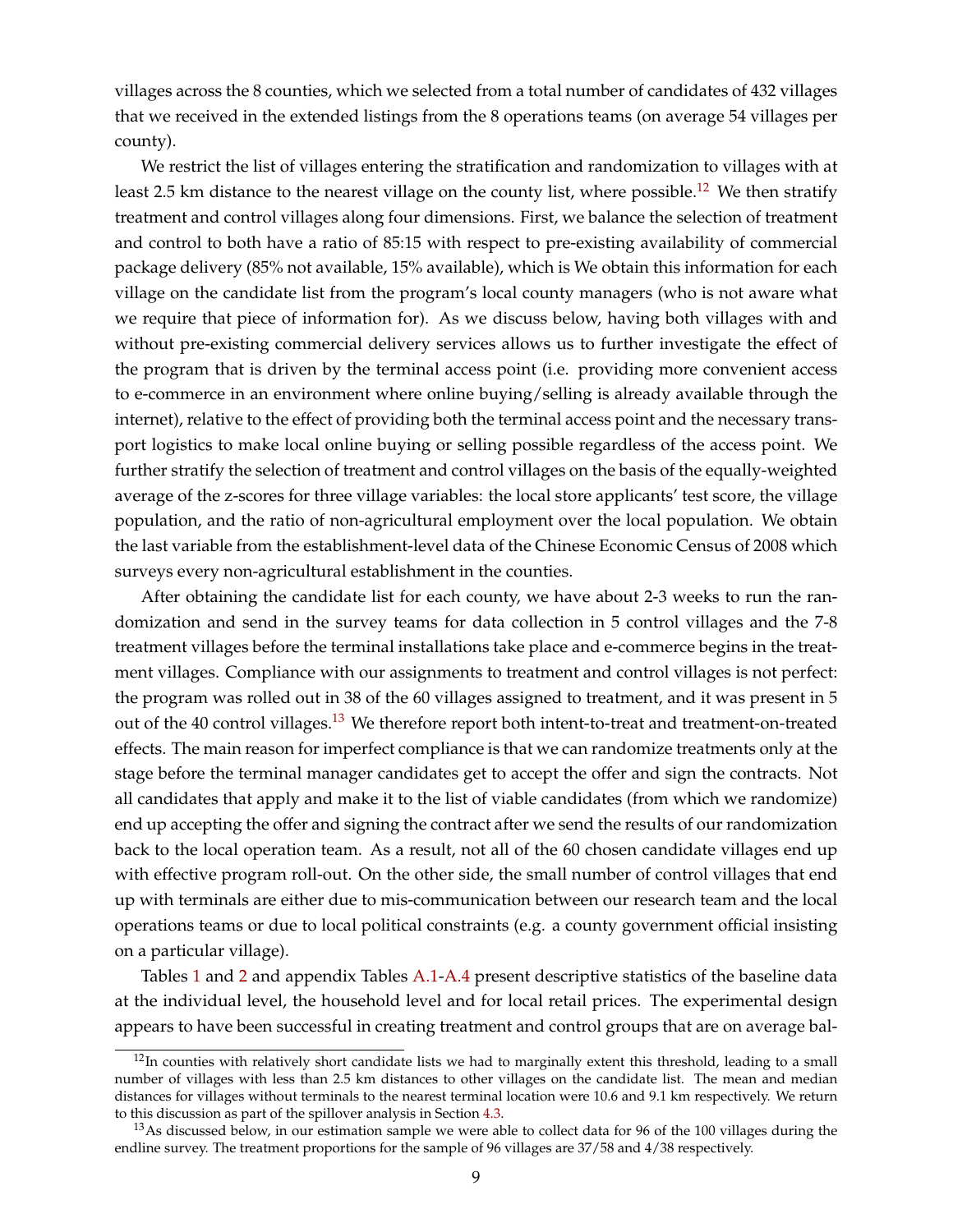anced in terms of pre-existing outcomes. As discussed in Section [4,](#page-17-0) our empirical analysis will also condition on the baseline values of the outcomes to be tested.

#### **Sampling of Households and Household Survey Data**

For the first round of data collection (December 2015 and January 2016 in Anhui and Henan, and April and May 2016 in Guizhou), we collect data from 28 households per village. 14 of those households are randomly sampled within a 300 meter radius of the planned terminal location ("inner zone"), and 14 households are randomly sampled from other parts of the village ("outer zone"). The household survey respondent is the member with the most knowledge of household consumption expenditures and income. Each respondent receives a gift to thank them for their participation in the survey (e.g., box of premium sweets, soaps, hand towels, etc). The value of the gift is about 4.5 USD. If the most knowledgeable respondent is not present at the time of the visit, then the surveyor schedules a follow-up visit.

The second round of data collection occurs one year after the first round in each county. We collect data from the same households as in the first round, and were also able to extend the original sample by 10 randomly sampled households within the inner zone of the planned terminal location.<sup>[14](#page-0-0)</sup> If either the survey respondent or the primary earner of the initially surveyed household no longer resides at the same address, we record this in our data and replace the household with another randomly sampled household within the same sampling zone (inner or outer). In our welfare analysis, we report results both before and after weighting each sampled household in proportion to the share of the village population in the sampling zone.

We collect detailed information about household consumption expenditures across 9 household consumption categories for retail products (food and beverages, tobacco and alcohol, medicine and health, clothing and accessories, other every-day products, fuel and gas, furniture and appliances, electronics, transport equipment) as well as for expenditures on business inputs. We also collect information about household incomes, hours worked and economic activities of different members (occupation (e.g., farmer, manual worker, etc.) and sector (agricultural, manufacturing, services)), in addition to data on asset ownership, financial accounts, internet use and migration.

Finally, in one of the 8 counties, the local government suspended further activity by our teams after we had completed endline data collection for 8 out of 12 villages in that county. This was unrelated to our operation, which followed the same protocol as elsewhere. As a result, we have endline data for 96 instead of the 100 villages. As the timing of data collection within the county was random, the 4 missing villages are not particular in any way. They include two control villages and two treatment villages.

Tables [1](#page-38-0) and [2](#page-39-0) and appendix Tables [A.1](#page-49-0)[-A.4](#page-52-0) present descriptive statistics of the baseline data from the household survey at the individual level and at the household level. The tables also present descriptive statistics for the same outcomes among the control group at the endline data collection. The median age of all household members in the baseline survey is 44 and the median household size is 3. 60 percent of households report the primary earner to be a peasant, and 82 percent of households report that the primary earner completed at least primary school. In terms of demographics, these statistics are very similar to nationally representative rural house-

 $14$ This extended sample was possible due to a small remaining positive balance on the project account that we decided to invest in expanding the local household samples.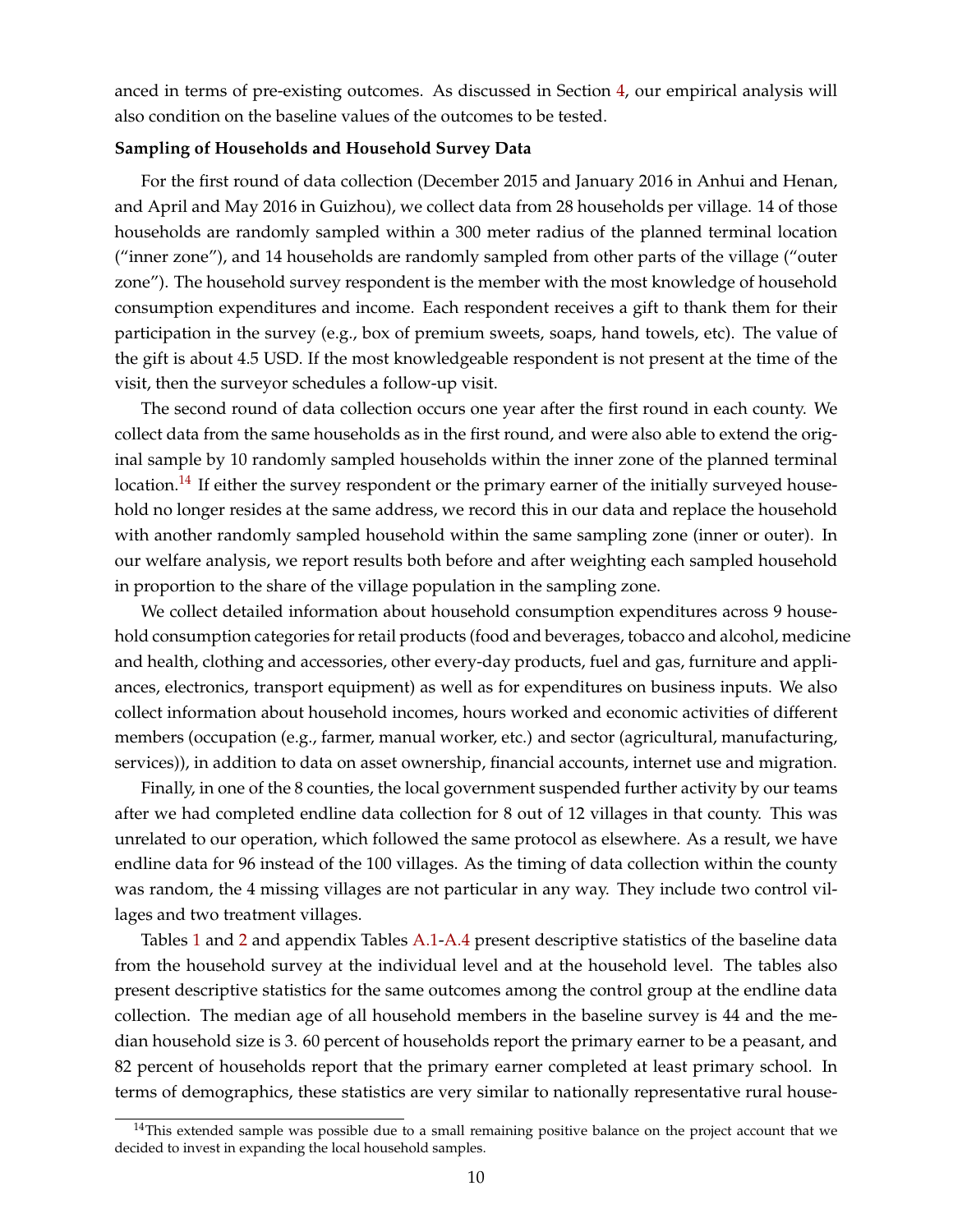hold samples from the China Family Panel Study as well as the most recent Chinese Agricultural Census for the year 2016. The same holds for household economic characteristics: mean monthly income per capita and retail expenditure per capita are about RMB876 and RMB732 respectively, which makes these households significantly poorer than households living in urban centers. At baseline, households spend on average half of their retail expenditure outside the village, which requires travel as their main shopping destination outside the village is generally an urban center at a median two-way distance of 40 minutes. In terms of work location, 80 percent of primary earners work inside the village.

As discussed in the introduction, many households report using the internet via smartphones or other devices: close to 40 percent report having used the internet, more than 50 percent own smartphones and close to 30 percent report owning a laptop or PC. Almost all households own a TV. At the same time, e-commerce penetration is very limited compared to urban regions: the average share of household retail expenditure on local e-commerce deliveries is less than 1 percent, and this does not change over time for the endline survey in the control group of villages. Similarly, the share of revenues from online selling in monthly household income is less than 0.5 percent, and again this does not change over time for the endline data collection in the control group of villages. By comparison, a recent survey conducted by [McKinsey](#page-33-8) [\(2016\)](#page-33-8) has found that urban households in Chinese cities spend on average up to 20-30 percent of total retail consumption on e-commerce deliveries.

#### **Local Retail Price Survey Data**

We aim to collect data on 115 price quotes for each village. 100 of these prices are from the same 9 household consumption categories for retail products as in our household survey (food and beverages, tobacco and alcohol, medicine and health, clothing and accessories, other everyday products, fuel and gas, furniture and appliances, electronics, transport equipment), and 15 price quotes are for local production/business inputs. Our protocol for the price data collection closely follows the IMF/ILO standards for store price surveys that central banks collect to compute the CPI statistics. The sampling of products across consumption categories is based on budget shares of rural households in Anhui and Henan that we observe in the microdata of the China Family Panel Study (CFPS) for 2012. The sampling across stores is aimed to provide a representative sample of local retail outlets (stores and market stalls). In villages with few stores we sampled all of them. The sampling of products within stores is aimed at capturing a representative selection of locally purchased items within that outlet and product group. Each price quote is at the barcode-equivalent level where possible (recording brand, product name, packaging type, size, flavor if applicable).

In the second round of data collection (one year after the first round), we aim to collect the price quotes of the identical products in the identical retail outlet where this is possible (see Appendix  $C$ ). Where this is not possible, due to either store closure or absence of product in the store, we record the reason for the absence, and include a new price quote within the same product category that is sampled in the same way as in the first round.

Tables [2](#page-39-0) and [A.4](#page-52-0) presents descriptive statistics of the baseline data from the local retail price surveys. Unsurprisingly durable goods categories (furniture and appliances, electronics and transport equipment) are an order of magnitude more expensive than goods in non-durable cat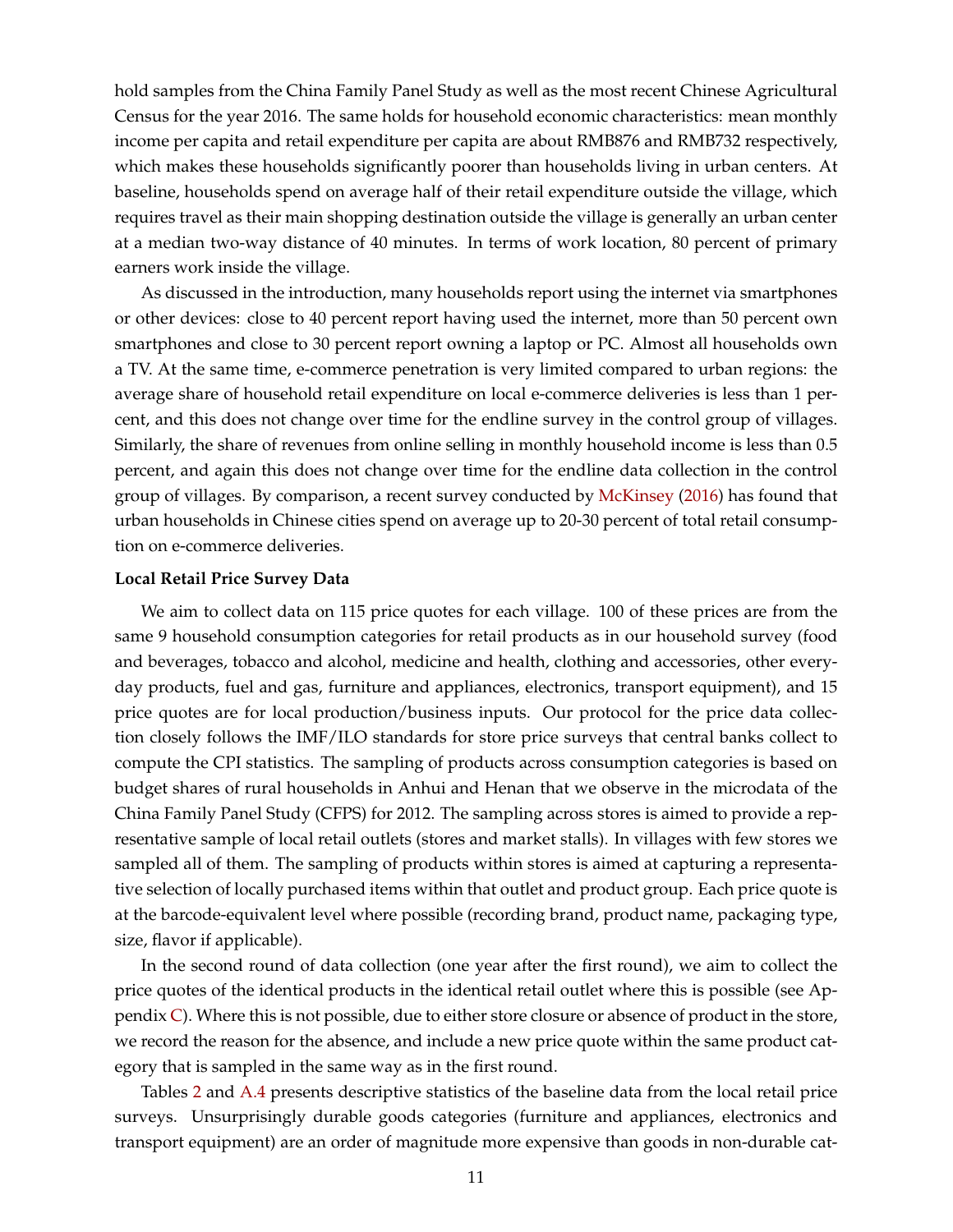egories. The median number of sampled stores is 3 per village (40 percent of villages have 3 or fewer stores in total). These stores are small with a median square footage of  $50m^2$ , and the median store has not added any new product within the last month.

#### **Firm's Admin Database**

We complement the collected survey data with administrative records from two of the firm's internal databases that we access through a remote server. To the best of our knowledge, this is the first time that the firm has agreed to grant access to their internal database to external researchers. The first database covers 5 provinces (our three study provinces plus two additional provinces with high shares of rural population: Guangxi and Yunnan) over the period from November 2015 (1 month prior to our survey data collection) to April 2017. This database covers the universe of e-commerce purchases made in any of the program's participating villages over this period. As summarized in Table [3,](#page-40-0) the database covers approximately 27.3 million transaction records across 12,000 village terminals over the 18-month period.<sup>[15](#page-0-0)</sup> Given that many terminals had already been in operation for several months prior to November 2015, these data cover adjustment periods beyond the 12-months window that we are able to capture as part of the RCT: terminals are observed up to two years and 4 months after the installation in these data. The second database covers the universe of sales transactions, i.e. out-shipments from the villages, through the firms distribution network for the same universe of roughly 12 k village terminals in the 5 provinces over the period January 2016 to April 2017. As depicted in Table [3,](#page-40-0) the total number of e-commerce outshipments over this period is roughly 500 thousand. The table provides descriptive statistics for both datasets that we use in the analysis reported in Section [5.](#page-24-0)

### <span id="page-12-0"></span>**3 Theoretical Framework**

This section proceeds in three parts. We first describe the channels through which the program can affect the local economy. We then derive a general expression of the program's effect on household economic welfare that guides the survey data collection and the empirical analysis in the following sections. Finally, we rationalize the empirical counterfactual in the light of potential GE spillovers across villages in the countryside.

#### **3.1 Channels at Work**

What type of economic shock does the program imply for the local economies? The program makes no investment in internet accessibility for villagers, and the terminal cannot be used to browse the internet except for the e-commerce platform. This, together with the fact that roughly 40 percent of village households report using the internet before the arrival of the program, and more than 50 percent own smartphones (Table [2\)](#page-39-0), indicate that the shock is specific to the arrival of e-commerce, rather than providing internet access more broadly. Being able to separate the effects of e-commerce from internet access more broadly (such as being able to check weather forecasts, receiving emails, online search, social media or news) is one of the strengths of this empirical setting.

<sup>&</sup>lt;sup>15</sup>We are able to identify 40 of the 43 e-commerce terminals in our RCT sample villages based on the Chinese county and village names that we have access to in the firm's transaction database.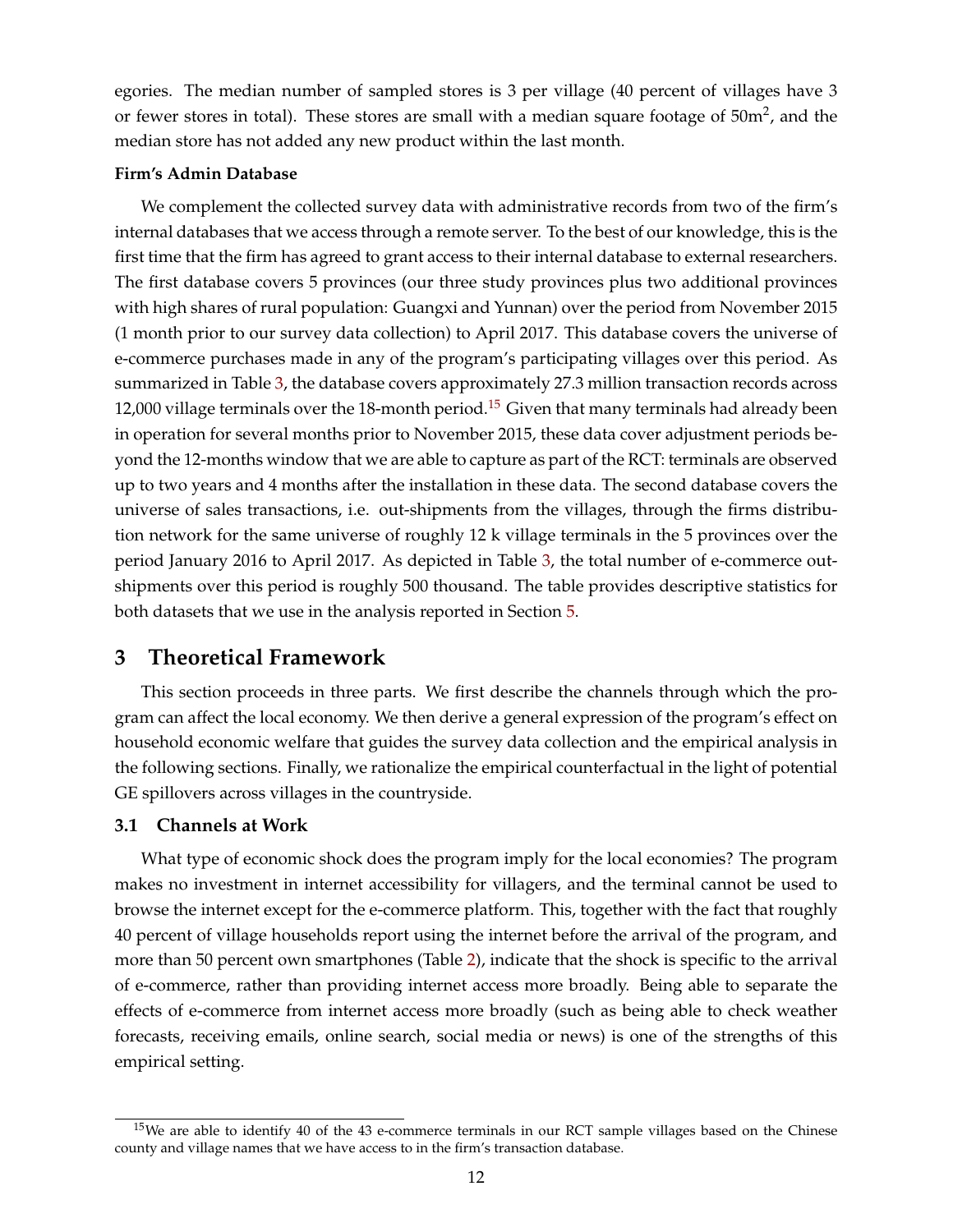The program has two central elements that are aimed at removing the logistical and transactional barriers to rural e-commerce. The first is that the program aims to bring e-commercerelated shipping costs to and from the village to the same level as those present in the county's main urban centers. To this end, the program builds warehouses as logistical hubs for village deliveries and pickups, and fully subsidizes transport costs between the county's city center and the villages. The second element is that the program installs an e-commerce terminal in a central village location, where a terminal manager assists villagers to buy and sell products through the firm's e-commerce platform using traditional offline payments.

For the local economy, both of these interventions affect the degree of trade integration between the village and the rest of urban China that is already connected to e-commerce. The logistical element reduces the physical trade costs to and from the village for bilateral pairs that are connected to e-commerce. At the same time, the program does not directly affect the transport costs of non-participating villages, or trade flows of program villages outside of e-commerce.<sup>[16](#page-0-0)</sup> The transactional element (terminal installation), on the other hand, potentially reduces information and transactional frictions for trade flows to and from the village: e-commerce enables villagers to observe products and prices from other regions that are connected to e-commerce far beyond the local economy and, in turn, other regions can learn about the products and prices from local producers. To the extent that villagers were already aware of the online information offered by the e-commerce platform in absence of the program (e.g. through smartphones), the terminal installation may still alleviate transactional barriers by making it easier to buy from or sell to trade partners outside the village. On the other hand, it could be the case that the logistical hurdle presents the dominant binding constraint to e-commerce trading in the countryside.

By overcoming both logistical and transactional barriers to e-commerce integration, the program provides villages with essentially urban market access through e-commerce. In villages that were not previously served by commercial parcel delivery services, the effect we observe will be driven by the removal of both of the barriers to e-commerce integration that we discuss above. In villages that already were serviced by commercial parcel delivery, logistics were in principle already operating as in urban areas, and the comparison between treatment and control villages will be driven only by the additional provision of the terminal interface (removal of the second barrier to rural e-commerce).<sup>[17](#page-0-0)</sup>

#### **3.2 Quantifying Changes in Household Economic Welfare**

As discussed above, the intervention that we are interested in evaluating has the potential to not just affect individual behavior and the nominal earnings of households, but also household cost of living in the denominator of real incomes. To empirically quantify the change in household price indices due to the arrival of the e-commerce terminal in the village, we require theoretical structure on the demand side.

<sup>&</sup>lt;sup>16</sup>The warehouses or transport used for e-commerce transactions cannot be used for offline transactions outside the firm's platform.

 $17$ The transport cost subsidy does not affect villages that were previously serviced by commercial parcel delivery services. The logistics operators essentially offered service in a handful of rural locations at the same rate as elsewhere in the county. i.e. there were generally no delivery cost differences within counties. The difference was that logistics operators did not service most of the countryside in absence of the program's investments in logistics (warehouses and transport subsidies).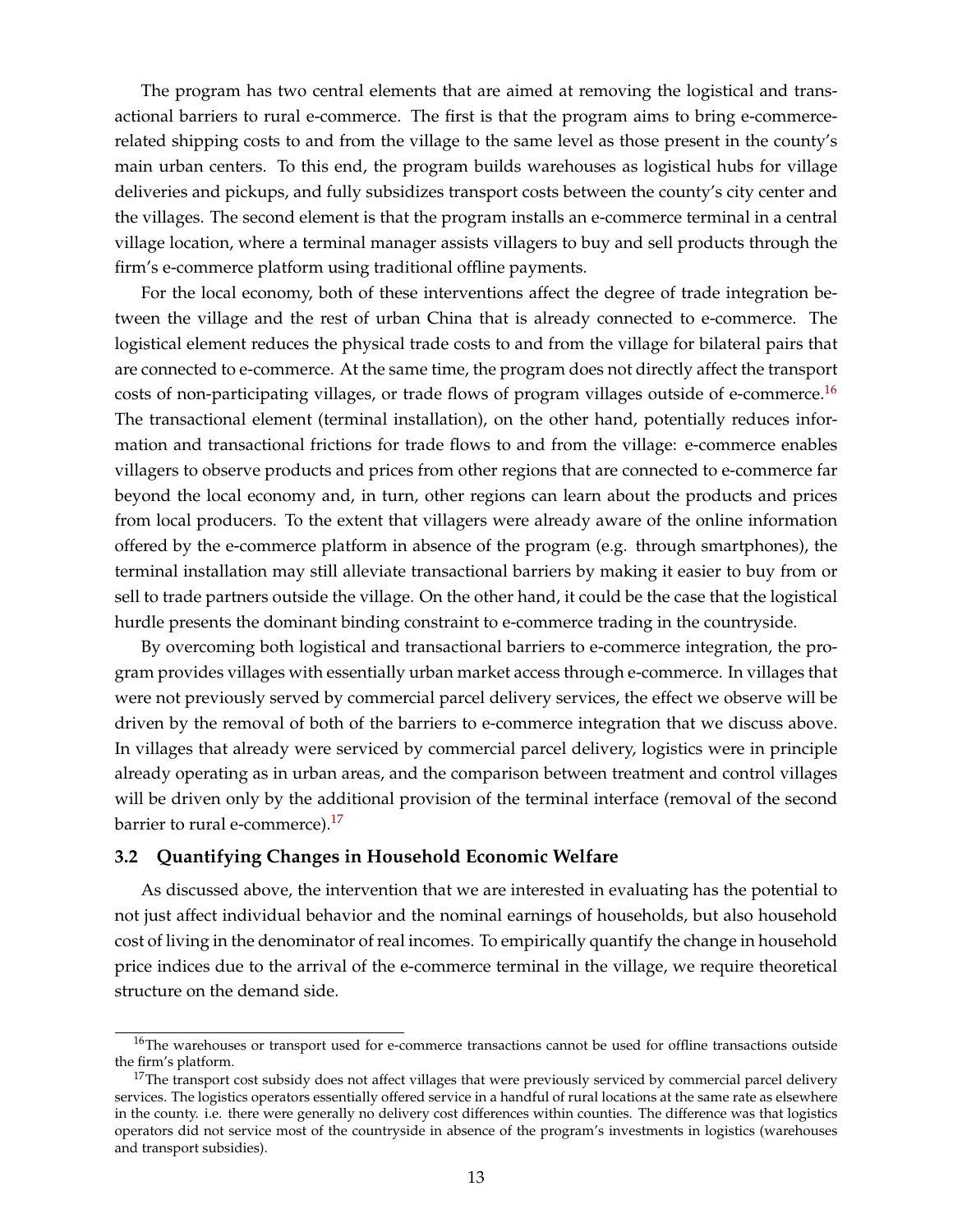Following existing work by [Hausman](#page-33-9) [\(1996\)](#page-33-9), [Hausman & Leonard](#page-33-17) [\(2002\)](#page-33-17) and more recently [Atkin et al.](#page-32-4) [\(in press\)](#page-32-4), we start with the compensating variation (CV) for household *h*. The CV captures the change in exogenous income required to maintain the initial level of utility in period 0 after the e-commerce program has arrived in period 1:

<span id="page-14-0"></span>
$$
CV_h = \underbrace{\left[e(\mathbf{P}^1, u_h^0) - e(\mathbf{P}^0, u_h^0)\right]}_{\text{Cost of living effect}(CLE)} - \underbrace{\left[y_h^1 - y_h^0\right]}_{\text{Nominal income effect}(IE)},
$$
\n(1)

where  $P<sup>t</sup>$  is the vector of prices faced by the household in period *t*,  $u<sub>h</sub><sup>t</sup>$  is the household's utility and  $y_h^t$  is its nominal income.

The first term is the cost of living effect, the welfare change due to the price changes induced by the arrival of e-commerce. The second term is the nominal income effect, the welfare change due to any changes in household income that result from the arrival of e-commerce. While, at least in principle, we can record the effect on nominal household earnings and labor supply directly as part of the survey data collection, this is not the case for the cost of living effect. The store price survey data described above allow us to observe the vector of price changes  $P^1_C - P^0_C$ for continuing products in continuing local retailers (i.e. stores, market stalls, etc) that are present both before and after the arrival of the program. We index such continuing product prices by *C*.

However, there are three sets of price changes that are inherently unobservable: the consumer price changes  $\mathbf{P}_T^1 - \mathbf{P}_T^0$  due to the entering e-commerce terminal indexed by *T*, the price changes  ${\bf P}_X^1 - {\bf P}_X^0$  of potentially exiting local retailers or varieties within continuing stores indexed by *X*, and the price changes  $P_E^1 - P_E^0$  due to local store entry or new product additions in pre-existing local retailers. For example, the price of shopping at the e-commerce terminal is prohibitively high prior to its installation, and exiting local retailers' prices are not observed ex post. As first noted by [Hicks](#page-33-18) [\(1940\)](#page-33-18), we can replace these three unobserved price vectors with 'virtual' price vectors, the price vectors that would set demand for these shopping options equal to zero given the vector of consumer prices for other goods and services.

In the following, we denote such price vectors with an asterix (the implicit prices that would set consumption equal to zero in a given period), and break up the total consumption price vector in expression (1), into the four different components of potential consumer price changes. This leads to a decomposition of the program's total cost of living effect (CLE) into different channels that we can map to observable moments in the survey microdata:

<span id="page-14-1"></span>
$$
CLE = e(\mathbf{P}_{T}^{1}, \mathbf{P}_{C}^{1}, \mathbf{P}_{X}^{1}, P_{E}^{1}, u_{h}^{0}) - e(\mathbf{P}_{T}^{1*}, \mathbf{P}_{C}^{1}, \mathbf{P}_{X}^{1*}, P_{E}^{1}, u_{h}^{0}) + e(\mathbf{P}_{T}^{1*}, \mathbf{P}_{C}^{1*}, \mathbf{P}_{X}^{1*}, P_{E}^{1*}, u_{h}^{0}) - e(\mathbf{P}_{T}^{0*}, \mathbf{P}_{C}^{0*}, \mathbf{P}_{X}^{0*}, P_{E}^{0*}, u_{h}^{0})
$$
\n(1) Direct price-index effect  $(DE)$   
\n(2) Pro-competitive price effect  $(PP)$   
\n
$$
+ e(\mathbf{P}_{T}^{1*}, \mathbf{P}_{C}^{1*}, \mathbf{P}_{X}^{1*}, P_{E}^{1*}, u_{h}^{0}) - e(\mathbf{P}_{T}^{1*}, \mathbf{P}_{C}^{1*}, \mathbf{P}_{X}^{1*}, P_{E}^{1*}, u_{h}^{0}) + e(\mathbf{P}_{T}^{0*}, \mathbf{P}_{C}^{0*}, \mathbf{P}_{X}^{0*}, P_{E}^{0*}, u_{h}^{0}) - e(\mathbf{P}_{T}^{0*}, \mathbf{P}_{C}^{0*}, \mathbf{P}_{X}^{0*}, P_{E}^{0*}, u_{h}^{0})
$$
\n(3) Entry effect  $(EE)$   
\n(4) Exist effect  $(XE)$   
\n(2)

The first term of the first bracket and the second term of the final bracket of this decomposition represent the same difference in expenditure functions as in the first term of [\(1\)](#page-14-0): the amount of expenditure one would have to pay household *h* in order to obtain the pre-terminal level of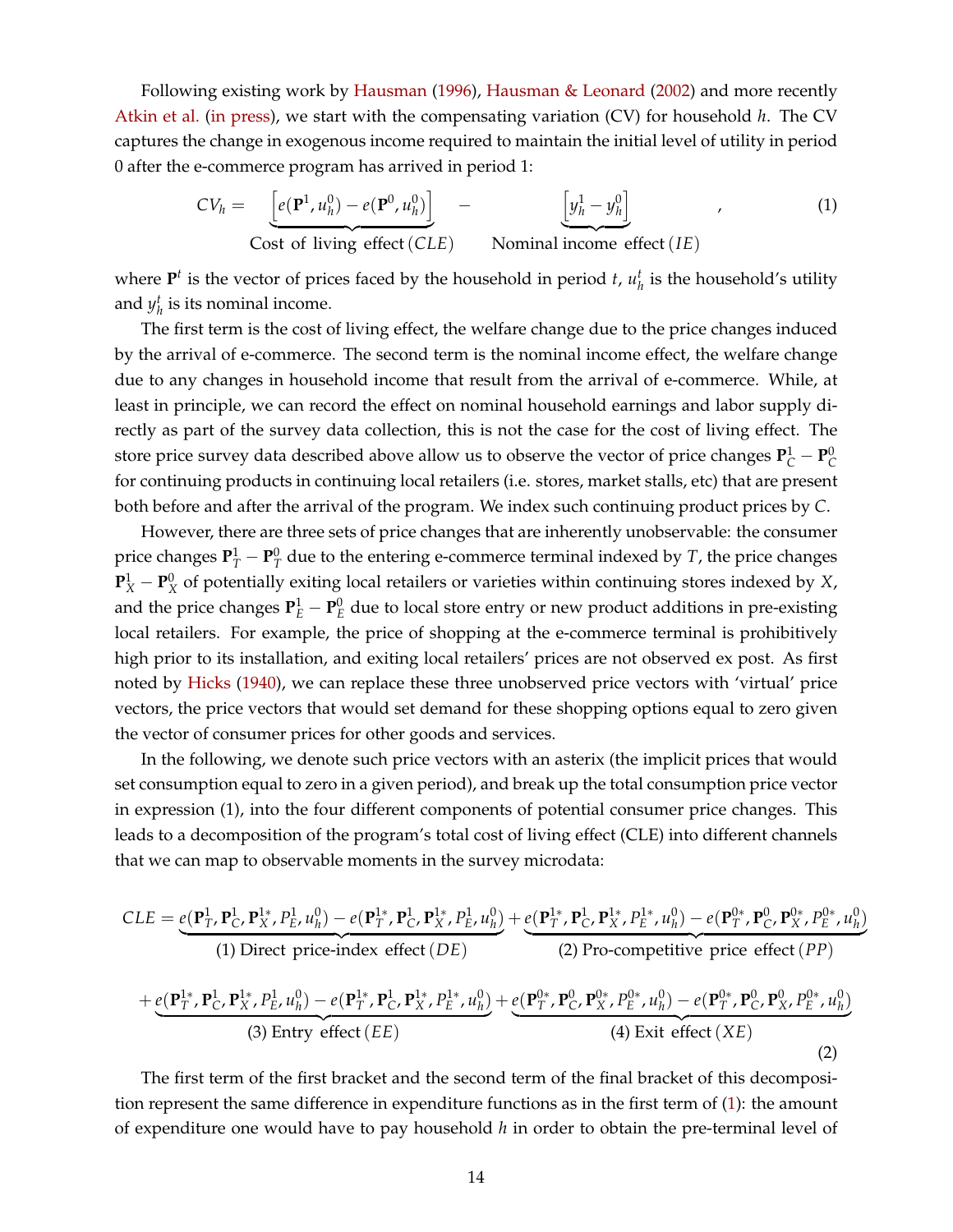wellbeing, but evaluated at the post-intervention consumption prices. The terms in the middle between these two terms cancel out one another, so that this decomposition yields the total gains or losses due to effective consumption price changes, including changes at the extensive margin of consumer choice (e.g. new shopping options).

The first bracket, the direct price index effect, captures the consumer gains due to the arrival of the new terminal shopping option holding all other prices fixed. These gains can arise from three distinct channels that are all captured in the quantification of the bracket: e-commerce can provide existing products at cheaper prices, it can offer new product variety that was not previously available, and it can offer different shopping amenities (e.g. convenience, saving trips outside the village, etc). The second bracket captures changes in household cost of living due to price changes among pre-existing retailers and their products. Following [Atkin et al.](#page-32-4) [\(in press\)](#page-32-4), we label this the pro-competitive price effect. Existing retailers could lower their markups due to increased competition from e-commerce. The third and fourth terms, that we refer to as the entry and exit effects, capture changes in product availability in the local retail environment. For example, the arrival of the e-commerce terminal could lead some local retailers to exit, it could in principle lead to store entry (e.g. stores sourcing online), and it could lead to disappearing or new product variety among pre-existing stores (for example due to local retailers starting to source their products online).

Up to this point, the welfare expressions in [\(1\)](#page-14-0) and [\(2\)](#page-14-1) are fully general without imposing functional forms. However, three of the four cost of living effects involve price index effects that are due to extensive margin changes in consumer choice: except for the pro-competitive price effect, we cannot collect data on effective consumer price changes due to new or disappearing retailer or product availability. To quantify the first, third and fourth welfare effects, one needs to impose theoretical structure on the expenditure functions. That same specification of consumer preferences will also provide a specific price index formula for the pro-competitive price effect, of course.

The logic behind this approach is as follows: once we know the shape of the demand curve that governs consumer substitution across different retailer options within a given product group, we can use the observed changes in the expenditure shares across different shopping options before and after the program intervention in order to infer the unobserved effective consumer price changes that underlie this observed substitution. Once we know the elasticity subject to which consumers usually substitute across retailers as a function of differences in effective value-formoney, then one can back out the implied effective price index change for consumption of a given product group that is consistent with the observed substitution into the e-commerce terminal for that product group. Again, these price index changes could be driven by price differences, different product availability and/or different shopping amenities. For the welfare evaluation, what matters is that we evaluate the observed changes in consumption expenditure in combination with knowledge about the consumer demand curve across retail outlets. A very similar logic follows when evaluating the price index movements due to disappearing stores, entering stores or product additions and disappearances within continuing stores.

In Appendix [B,](#page-58-0) we outline one such approach to guide the empirical estimation that follows a nested CES preference specification commonly used in international trade and macroeconomics.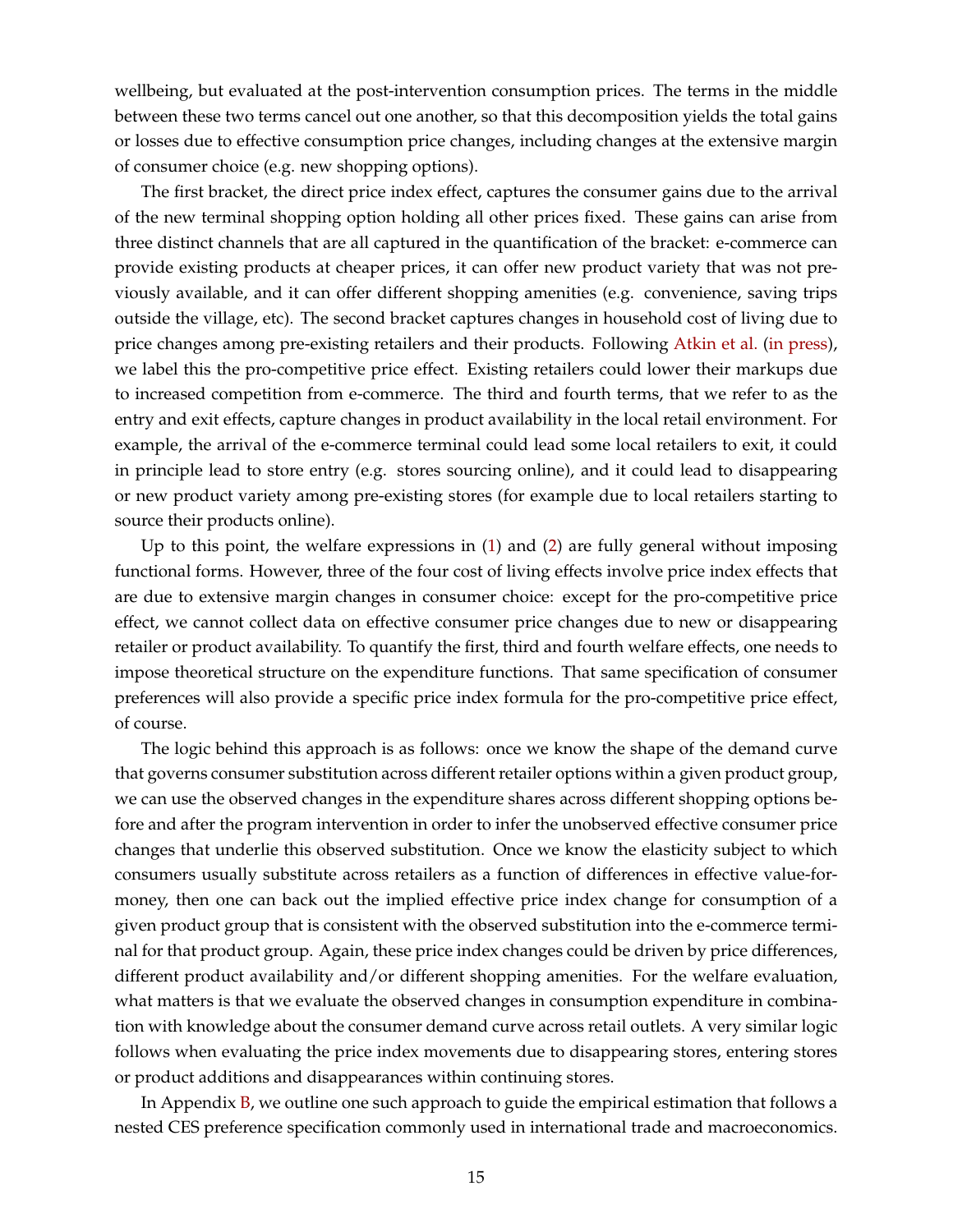In particular, local households are assumed to have Cobb Douglas perferences across broad product groups in retail consumption (durables and non-durables). Within these nests, groups of different household types have CES preferences across retailers (e.g. e-commerce terminal, stores or stalls in village, stores outside village, etc). Within stores, households choose across varieties on offer within product groups as a function of quality-adjusted product prices. This structure closely follows recent work by [Atkin et al.](#page-32-4) [\(in press\)](#page-32-4) on Mexican households, as we describe further in Section [6](#page-27-0) below and in the appendix.

Regardless of the particular demand specification one imposes, the raw empirical moments that are required to quantify the welfare impact of the intervention fall into three different types. The first set of empirical moments are estimates of the causal effects of the intervention on a number of observable economic outcomes, such as the fraction of total retail expenditure substituted to the new e-commerce terminal across different product groups and by household types, the effects on household nominal incomes to capture the second term in [\(1\)](#page-14-0), the effect on the price changes among pre-existing retailers, and the effect on the propensity of store exit or product introductions among the local retail environment.

The second type of required estimates are empirical moments from the baseline data collection, such as consumption shares across product groups and the shares of incomes across different activities. The third type of empirical moments are estimates of demand parameters that govern the degree of consumer substitution across retailers and products. This latter set of parameters differ across different functional form assumptions on the demand side. In this context, a benefit of our approach in Appendix  $\overline{B}$  $\overline{B}$  $\overline{B}$  is related to the fact that the rich time series of consumer scanner data needed to obtain estimates of demand functions are not available in the Chinese empirical context. In this light, we can use existing recent estimates for households of very similar income ranges reported in [Atkin et al.](#page-32-4) [\(in press\)](#page-32-4), that to the best of our knowledge are the closest empirical estimates on the nature of retail demand and consumer substitution in an emerging market environment, such as China. In addition to tying our hands to existing estimates from the literature, we also report quantification results across a range of alternative demand parameters to document the sensitivity of the welfare estimates across a range of assumptions.

#### **3.3 General Equilibrium Spillovers**

Our estimation exploits differences in outcomes between program villages and comparable control villages. This raises the question to what extent these differences may reflect spillover effects from treated villages on nearby control villages. Theoretically, the presence and strength of local indirect effects is a priori unclear, and will depend on the degree of trade integration between villages in rural regions. If we think of Chinese villages as small open economies whose market access is mainly determined by trade with larger urban areas in the county that constitute the "rest of the world", rather than trading with other small rural markets, then the extent of such spillover effects could be limited. On the other hand, if the villages' trade market access is to a significant extent determined by trading with other villages in the countryside, rather than urban centers, then general equilibrium effects among rural regions could play an important role. In addition to spillovers driven by trade linkages between villages, it could also be the case that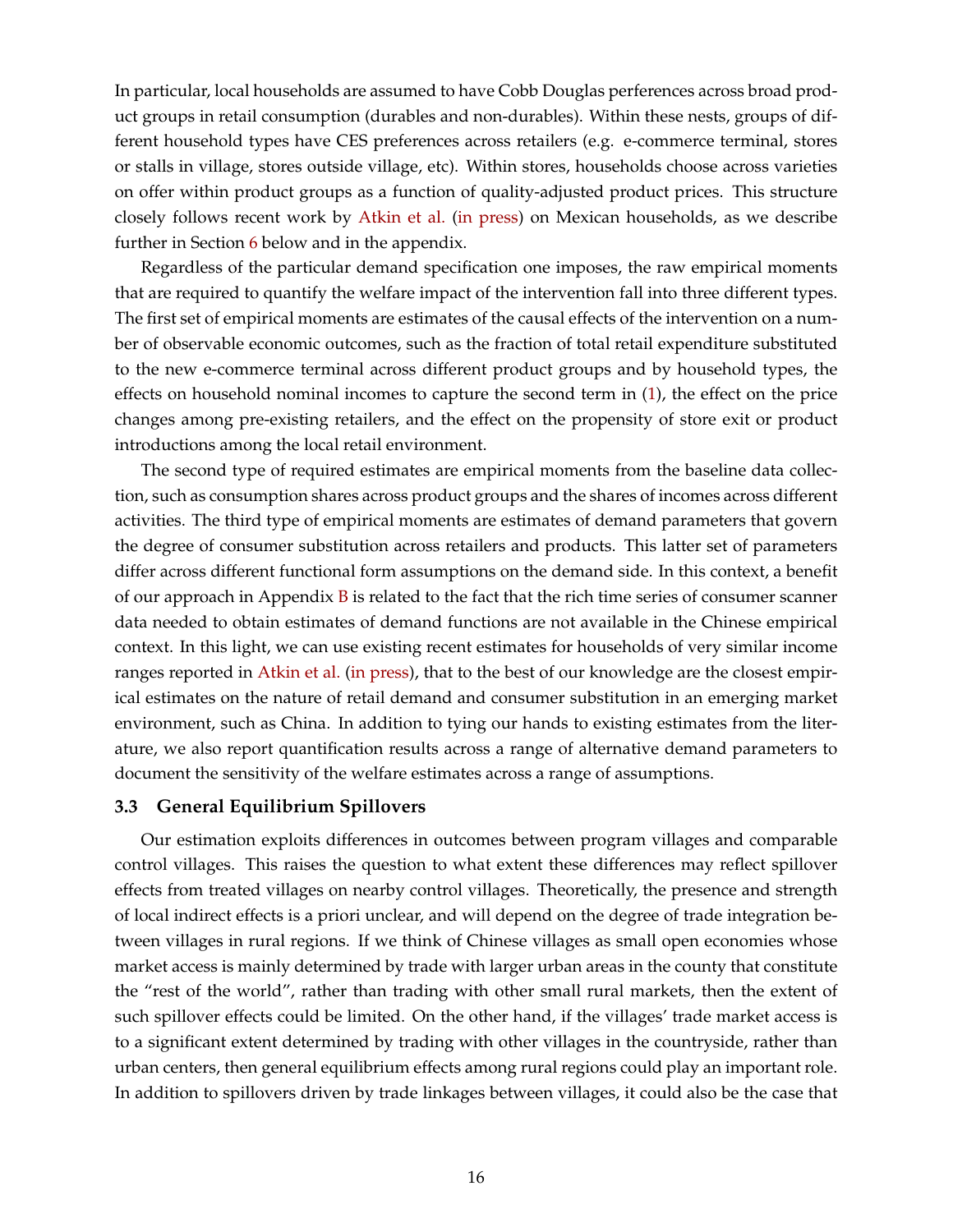households in control villages use program terminals in nearby villages to access e-commerce.<sup>[18](#page-0-0)</sup>

<span id="page-17-1"></span>The extent of such spillover effects is an interesting empirical question for three main reasons. First, in principle we are interested to understand the effect of the program on the level of household welfare among treated villages. To the extent that the control group was indirectly affected, the difference in treated vs non-treated outcomes does no longer directly speak to this moment of interest. Second, even after correctly adjusting for indirect effects on the control group, the presence of spillovers would also have implications for the generalizability of our conclusions. In our current empirical setting, only a fraction of the Chinese countryside in any given county is currently part of the program. If we wanted to inform policy making on the welfare consequences of scaling up e-commerce access in rural China to a larger fraction of the countryside, then the presence of spillovers on the control group would indicate that the implications for treated households could significantly differ from our treatment effects. Third, the presence of spillover effects would also change our understanding of the aggregate implications of the program –either in its current form, or when evaluating a scaled-up version of the program. That is, rather than focusing on the welfare effects on treated communities, we are also interested in the overall impact of the program among rural households as a whole. Here, knowing the extent of spillover effects allows us to compute the average effect of the program on rural households as a function of direct and indirect exposure to the program whose averages we can measure in the data (or simulate when scaling up).

In our empirical analysis, we begin by comparing economic outcomes in treatment and control villages, under the baseline assumption that rural-to-rural GE effects are negligible. We then proceed in two directions. First, we use a methodology close to [Miguel & Kremer](#page-33-19) [\(2004\)](#page-33-19) to investigate to what extent plausibly exogenous variation in exposure to nearby treatment villages affects local economic outcomes conditional on the local treatment status of the village in question. Second, we use trade theory as a guidance and construct village-level measures of market access. Market access is the weighted sum of access to market expenditures across all rural and urban market places in China and beyond, where the weights are inversely related to the bilateral trade costs on each potential trading route. We can use information on the geographical position and market size of all rural and urban settlements in China during the baseline period in combination with measures of bilateral travel costs in order to investigate what fraction of trade market access in our village sample is driven by access to urban markets relative to other villages that participate in the e-commerce expansion program.

# <span id="page-17-0"></span>**4 Empirical Analysis Using Survey Data**

In this section, we estimate the program's effect on a number of economic outcomes related to household consumption, incomes, economic activity and local retail prices, that we observe in the survey microdata. In addition to being of interest in their own right, these empirical moments enter the quantification of changes in household economic welfare in Section [6.](#page-27-0)

<sup>&</sup>lt;sup>18</sup> Another possible source of spillovers in this setting are rural-to-rural migration flows for which we can test directly.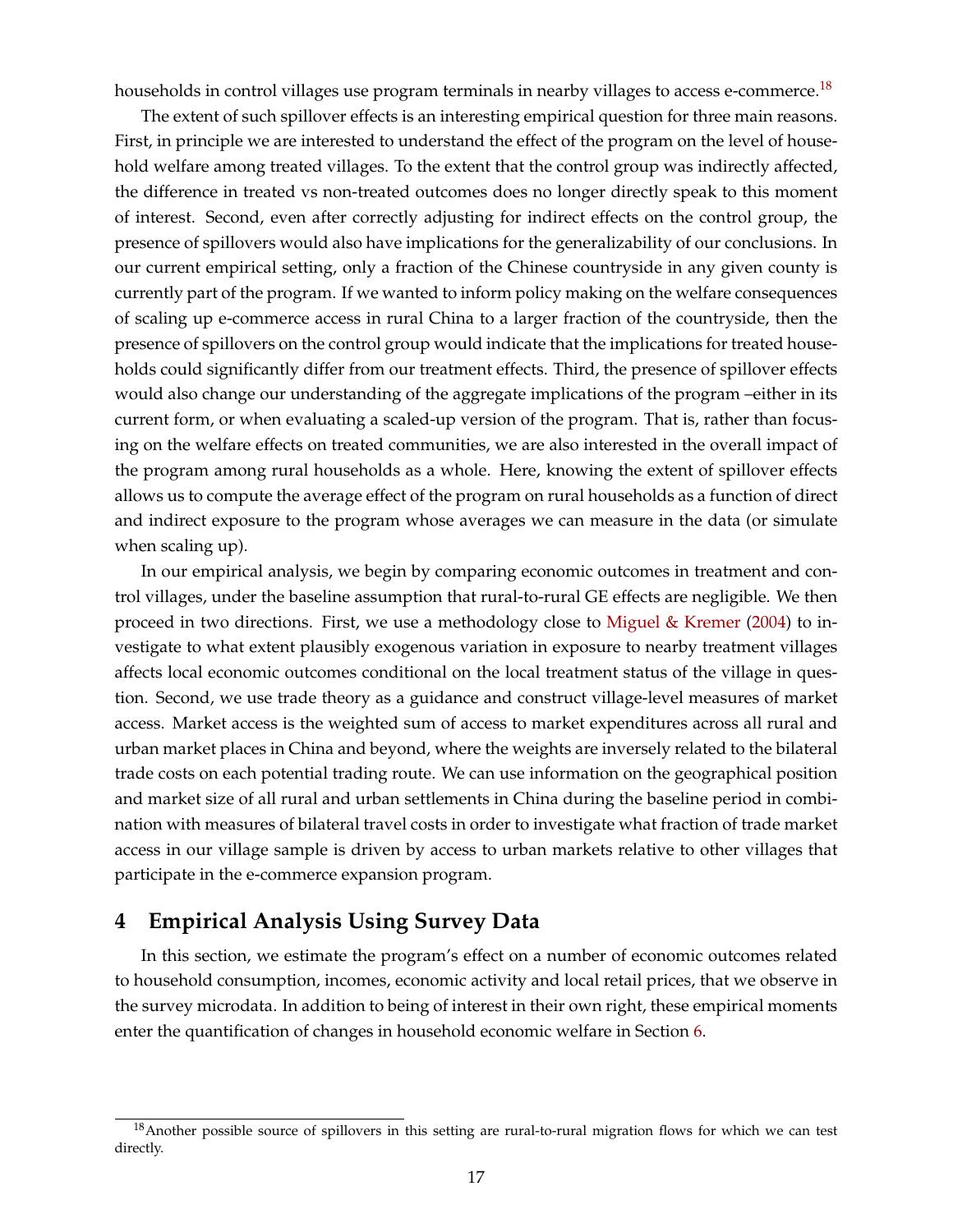#### **4.1 Average Program Effects**

<span id="page-18-0"></span>Following e.g. [McKenzie](#page-33-20) [\(2012\)](#page-33-20), we run the following regressions:

$$
y_{hv}^{Post} = \alpha + \beta_1 Treat_v + \gamma y_{hv}^{Pre} + \epsilon_{hv}, \qquad (3)
$$

where *yhv* is an outcome of interest for household *h* living in village *v*. For outcomes from the retail price data, *h* indexes individual price quotes or store-level outcomes instead. *Treat*<sub>*v*</sub> is an indicator of intended treatment according to our randomization, so that  $\beta_1$  captures the intentto-treat effect (ITT). We also estimate the treatment-on-the-treated (TOT) after instrumenting for the actual treatment status using *Treatv*. Finally, we run [\(3\)](#page-18-0) after replacing the binary treatment indicator with a continuous measure of the log of household residential distance to the nearest program terminal, again using *Treat<sup>v</sup>* as an IV.

For households who were either replaced or added as part of our extended sample in the second round (from 28 to 38 households), we define  $y_{hv}^{Pre}$  as the mean pre-intervention outcome of households living in the same zone (inner or outer) in the same village. The implicit assumption is that households were not induced to in- or out-migrate of villages (or within) as a result of the program.<sup>[19](#page-0-0)</sup> We cluster standard errors at the level of the treatment (village-level).

Tables [4-](#page-41-0)[6](#page-43-0) present the estimation results for the average effects on household consumption, incomes and local retail prices. Our discussion focuses on the TOT results, while the tables display the three types of effects discussed above (ITT, TOT and log distance). We report average effects on households in our sample as described in Section [2.](#page-7-0) For the welfare quantification in Section [6,](#page-27-0) we will also report results after re-weighting village zones according to their local population shares.

#### **Consumption**

In Table [4,](#page-41-0) we find that the program on average leads to an uptake of 9 percent of households who report to have ever used the terminal for making purchases, relative to control villages. The effect is about 5 percent of local households who report using the terminal over the past month at the time of the endline survey, relative to the control group.<sup>[20](#page-0-0)</sup> These effects on uptake on the consumption side may in part mask additional uptake from households in nearby villages. We return to this issue when investigating spillover effects further below.

The effect on the terminal share in total household retail expenditure is 1.24 percent for the average household in our survey data. Thus, households that report ever having used the terminal spent on average 1.24/8.9=14.1 percent of their retail consumption at the terminal during the past month. For those who bought over the past month, this share rises to 1.24/4.9=25.3 percent.

Looking at retail consumption across product groups, we find stronger effects on durables compared to non-durables. For durables, the treatment effect on the terminal share of household expenditure is 6.7 percent for the average local household in our sample, indicating a 44 percent

 $^{19}$ As reported in appendix Table [A.5,](#page-53-0) we find no evidence that households in treated villages are more or less likely to reside at the same address in the post-treatment survey. We also find no treatment effect on migration decisions of members within households.

 $^{20}$ Following standard protocol, we construct monthly consumption based on the last two weeks of expenditures for non-durables (multiplied by two), and on the past three months for durables (divided by three). Usage over the past month is thus defined as either having purchased non-durables over the past two weeks, or as having purchased durables over the past three months. Appendix C.4 provides additional details.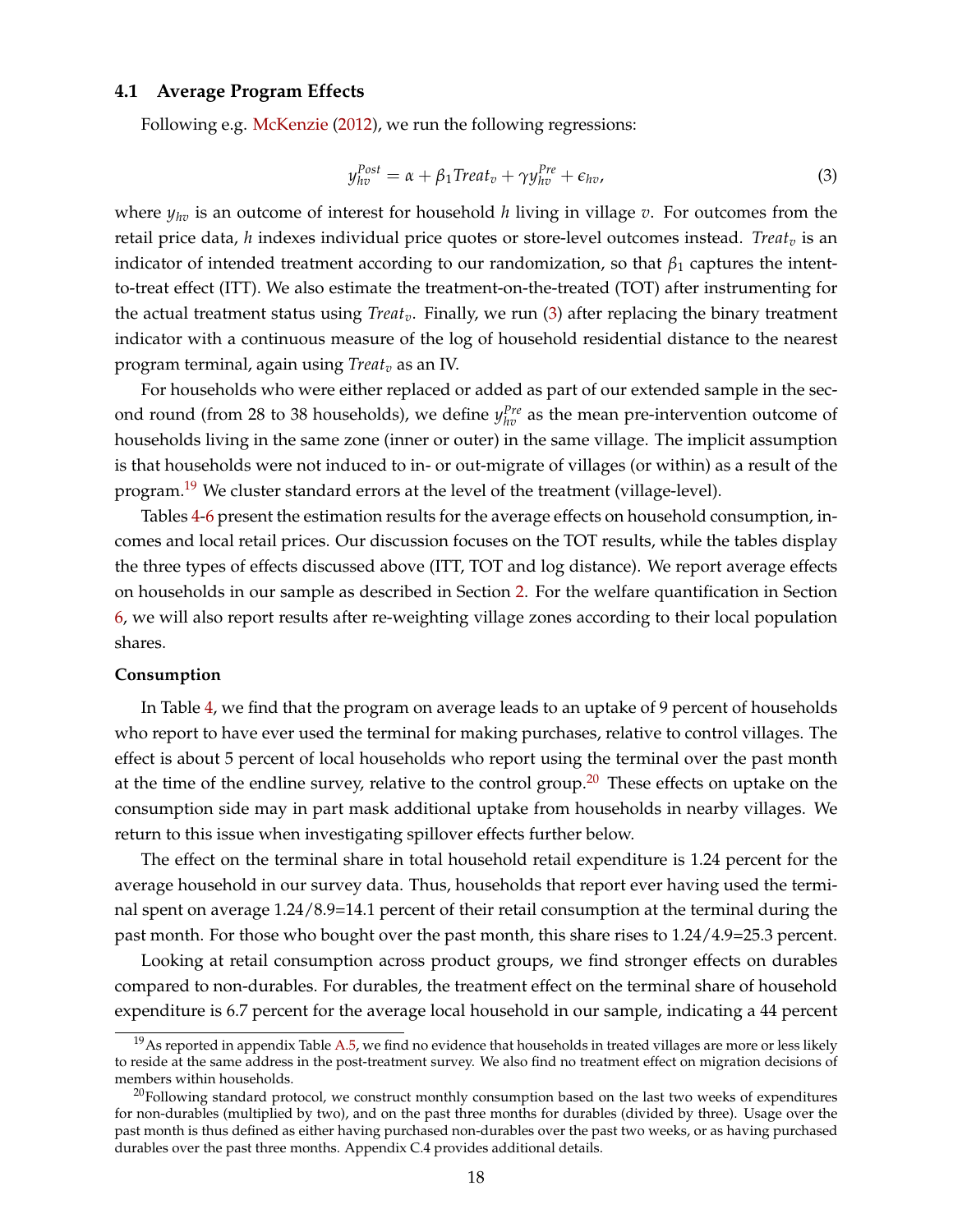shift in durable consumption to the e-commerce terminal among households who report to ever having used the terminal for consumption.<sup>[21](#page-0-0)</sup> For non-durables, the treatment effect on the terminal share in household retail expenditure is 1 percent for the average household, indicating that ever-users spend on average about 11 percent of total non-durables expenditure at the terminal.<sup>[22](#page-0-0)</sup> In contrast, we find no significant effect on household expenditures on production and business inputs (e.g. fertilizer, tools, machinery, materials, etc). Finally, note that although households do shift a small but significant share of their expenditures to the terminal, there are no significant treatment effects on total monthly retail expenditures. This result is consistent with the lack of income effect of the program that we discuss next.

To summarize, the program leads a minority of local households to take up the new e-commerce shopping option. Among the users, we find sizable effects on the substitution of total household retail expenditure to the e-commerce terminal, especially for durable consumption. These results are indicative of significant direct consumption gains for certain groups of local households. We return to the welfare computations based on these moments in the final section below.

#### **Incomes**

The income effect of e-commerce on local producers could be both positive due to the possibility of selling online, and negative due to increased competition from the new terminal shopping option. In Table [5,](#page-42-0) we find no treatment effect on household incomes or labor supply in terms of hours worked by the primary and secondary earner. The point estimates on incomes per capita are close to zero and negative, and not statistically significant. We find no effects on either annual or monthly income, from agricultural or non-agricultural sources. In contrast to our consumption results, we find no treatment effect on online selling activity, online revenues or business creation offline or online. The point estimate on "any member of the household has ever sold online" is negative and not statistically significant. Given that the control group experienced no increase in income shares from online selling activity relative to its tiny level at baseline over this period (Table [2\)](#page-39-0), these results suggest new e-commerce connections due to the program had no significant effect on the uptake of online selling activity or revenues.

We are cautious in drawing conclusions on the absence of production treatment effects from our household survey only. The 12-month period between baseline and endline surveys may be too short for local households to grow their online selling activities, and our survey sample may fail to capture rare but highly successful tail events of online businesses that could shift the local mean effect on incomes, for example. In Section [5](#page-24-0) we use the firm's internal database to corroborate the analysis here that is based on the survey data. These data allow us to observe the universe of buying and selling transactions, and to estimate the monthly time path of adjustment within the 12 months after program installation and beyond.

 $21$ To compute durable consumption shares, the sample is restricted to households who buy any durables over the past three months. In this sample, the treatment effect on ever using the terminal is 15.3 percent instead of 9 percent. This yields an effect on the average durables consumption share among uptakers of 6.7/15.3=44 percent.

<sup>&</sup>lt;sup>22</sup>Since all households consume non-durables, the treatment effect on uptake is as reported in Table [4,](#page-41-0) so that the average non-durables terminal share among ever users is 1/8.9=11 percent.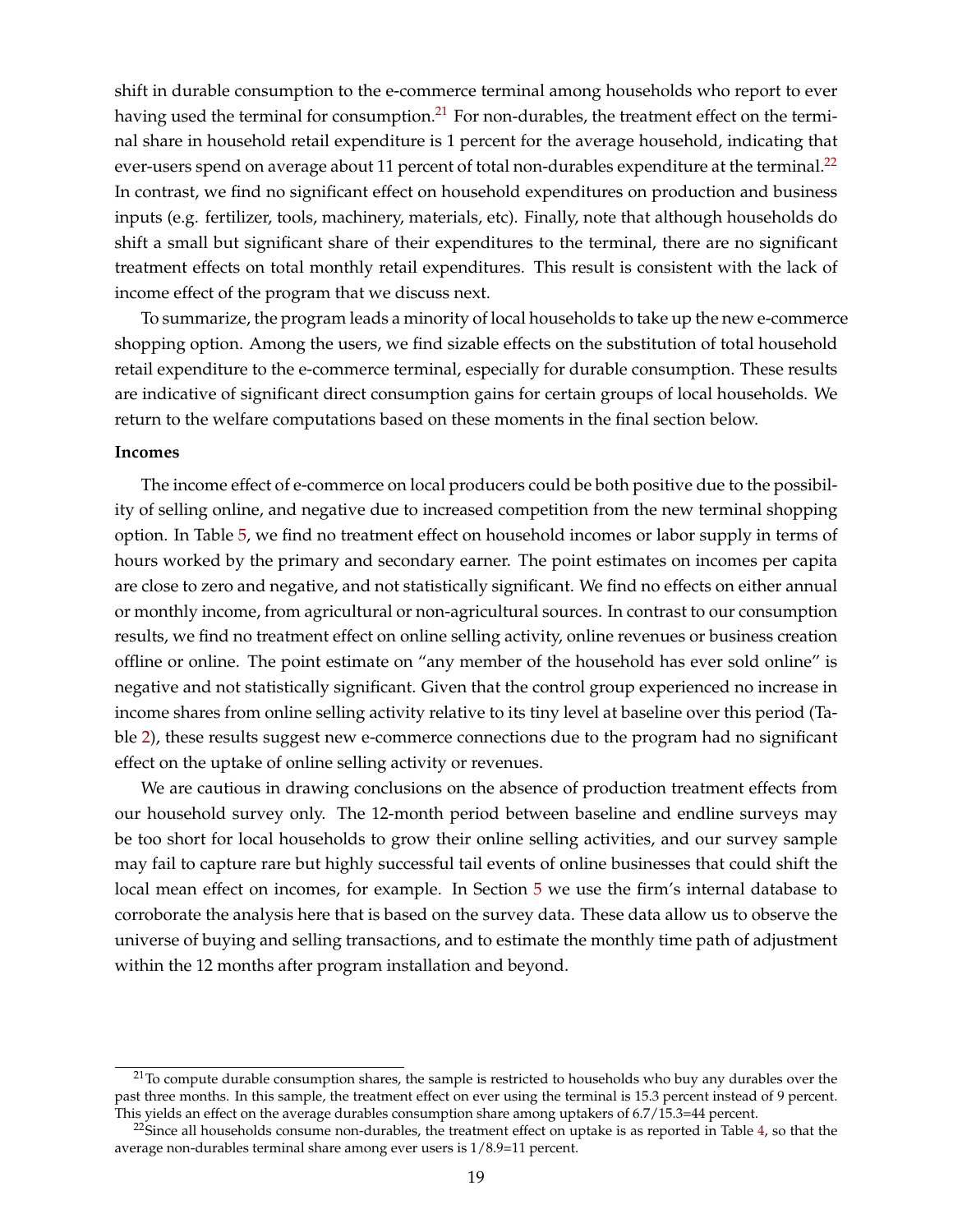#### **Local Retail Prices**

Table [6](#page-43-0) shows the average program effects using the retail price survey data. We find no significant reduction in local store prices for identical continuing products that we observe in the same local retailer in both baseline and endline data. The point estimate is close to zero and positive and not statistically significant. Given our sampling framework, the unweighted average effect on local retail prices resembles the effect on a Laspeyres price index for local retail consumption.<sup>[23](#page-0-0)</sup>

There is one piece of evidence suggesting potential pro-competitive effects on pre-existing local stores. The treatment effect on the number of new products per store over the past month is 4 goods, significant at the 10% level. This positive effect is large relative to the mean number of new goods of 1.4 in the baseline  $(3)$ , but still small relative to the expected stock of goods in stores.<sup>[24](#page-0-0)</sup> Furthermore, we find a negative but statistically insignificant effect for durables products. Given the small sample size of durable products observed in the villages, this could be consistent with the more pronounced treatment effect on household durable consumption above. We re-visit the plausibility and robustness of these pro-competitive forces in the heterogeneity analysis that follows below. Finally, we should again point out a limitation to the scope of the analysis that is based on our survey data collection: while we are able to estimate pro-competitive effects on the local retail price environment within the villages, potential effects on retail prices in nearby towns, where households source part of their consumption, would be outside the scope of these data. We return to this possibility in the discussion of the welfare analysis in Section [6](#page-27-0) below.

#### **4.2 Heterogeneity Across Households and Villages**

<span id="page-20-0"></span>We now investigate to what extent the average effects mask significant heterogeneity across households and villages. To this end, we estimate regressions of the following form:

$$
y_{hv}^{Post} = \alpha + \beta_1 Treat_v + \beta_2 X_{hv} + \beta_3 Treat_v \times X_{hv} + \gamma y_{hv}^{Pre} + \epsilon_{hv},
$$
\n(4)

where *Xhv* indicates different pre-existing household or village characteristics. As before, we report the results of specification [\(4\)](#page-20-0) for both intent-to-treat and treatment-on-the-treated, and after replacing the binary treatments with log household residential distance to the nearest terminal location (again instrumenting with planned treatment status). We are particularly interested in the heterogeneous effect of the program with respect to pre-existing availability of commercial parcel delivery at the village level. Villages that were already serviced by commercial parcel delivery operators at baseline, were essentially already connected to the same e-commerce net-work as city centers in the same county prior to the program's arrival.<sup>[25](#page-0-0)</sup> This comparison thus allows us to distinguish the effect of removing both the transaction and logistical barriers to rural e-commerce (among villages without pre-existing parcel delivery), from the effect of removing only the transactional barrier (in villages with pre-existing parcel delivery). In a second step, we then investigate the heterogeneity across a basic set of pre-existing household and village char-

<sup>&</sup>lt;sup>23</sup>Our price survey data collection mimics the data collection protocol of the IMF data dissemination standard for CPI analysis across countries. For example, this is same way that the BLS in the US or INEGI in Mexcio estimate the Laspeyres price index across product groups.

 $24$ We find no significant effect on store online sourcing, but this average masks significant heterogeneity with respect to the initial availability of commercial parcel delivery. We return to this result in the next section.

 $^{25}$ As discussed in Section [3,](#page-12-0) e-commerce deliveries were not priced differently to the previously connected villages compared to cities.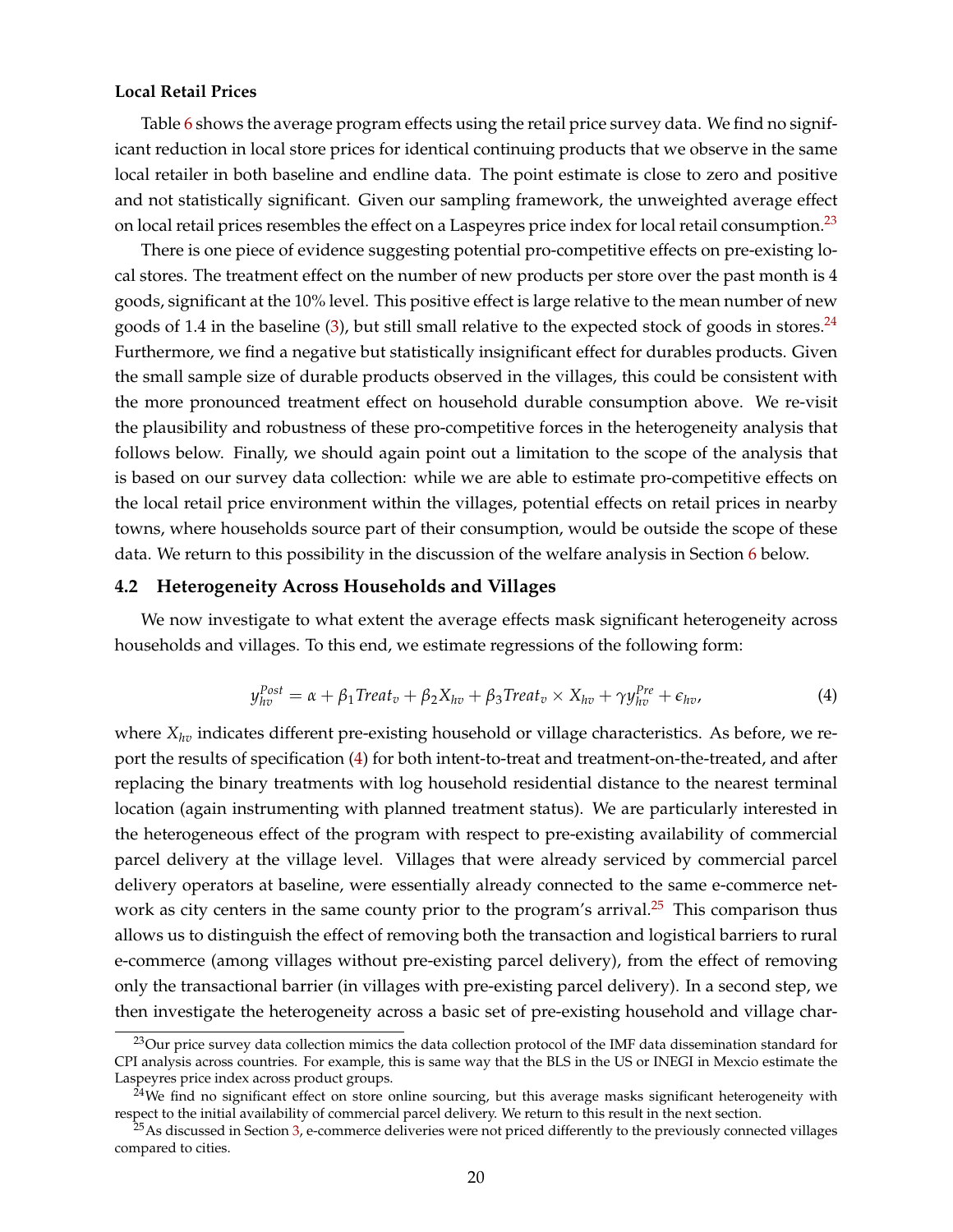acteristics: respondent age, education, household income per capita, residential distance to the planned terminal location, and a measure of the remoteness of the village (road distance to the nearest township center).

Table [7](#page-44-0) reports the heterogeneous impact of the program with respect to pre-existing commercial parcel delivery across a number of economic outcomes. On the consumption side, we find that the average treatment effects are driven by villages that were not initially connected to commercial parcel delivery services. The average effects among the previously connected villages are precise zeroes on all outcomes that showed significant average effects in the pooled sample. This somewhat magnifies the previously reported average treatment effects on terminal consumption in the 85 percent of the village sample not previously connected to commercial parcel delivery. In these villages, slightly more than 10.5 percent of local households are induced to ever use the terminal relative to the control villages, and the average household in our sample spends 1.5% of their total retail expenditure on the e-commerce terminal over the past month. On the production side of the local economy, however, we find no significant effects in either group of villages, confirming the earlier pooled results. Considering the local retail outcomes, we now find a significant treatment effect on the number of stores sourcing their products online in villages without pre-existing delivery, and again find a treatment effect on new product varieties that is significant only in these villages. The treatment effect on local durable prices increases to minus 14.4 percent in villages without pre-existing delivery, but remains statistically insignificant at conventional levels. These results suggest that the removal of the logistical barrier to e-commerce is the main driver of the program's local economic effects, rather than the provision of an easy-to-use physical store interface in villages that were already connected to e-commerce logistically.

Table [8](#page-45-0) extends the analysis of heterogeneous treatment effects to other household and village characteristics. We find that younger, richer households who live in closer proximity to the planned terminal, and in villages at larger distances from the nearest city center experience the most positive treatment effects on the consumption side. In particular, the average effect on uptake (roughly 10 percent of sample households relative to the control villages) is driven by, and more sizable among these groups of households. Somewhat surprisingly, we find no significant heterogeneity in household usage of the terminal with respect to the education (years of schooling) of the household respondent. We again find no significant heterogeneity in the treatment effect on the production side of the local economy.

#### <span id="page-21-0"></span>**4.3 Role of Program Implementation and GE Spillovers**

So far, we find that the program has led to significant consumption-side effects among households who are induced to take up the e-commerce terminal. These households, however, do not represent a majority of the local village population, and we find no evidence of significant production-side effects. Before providing additional evidence from the firm's internal database in the next section, we use the survey data to investigate two potential explanations for the relatively muted effects for the average rural household: i) poor service and program implementation, and ii) general equilibrium spillovers on control villages.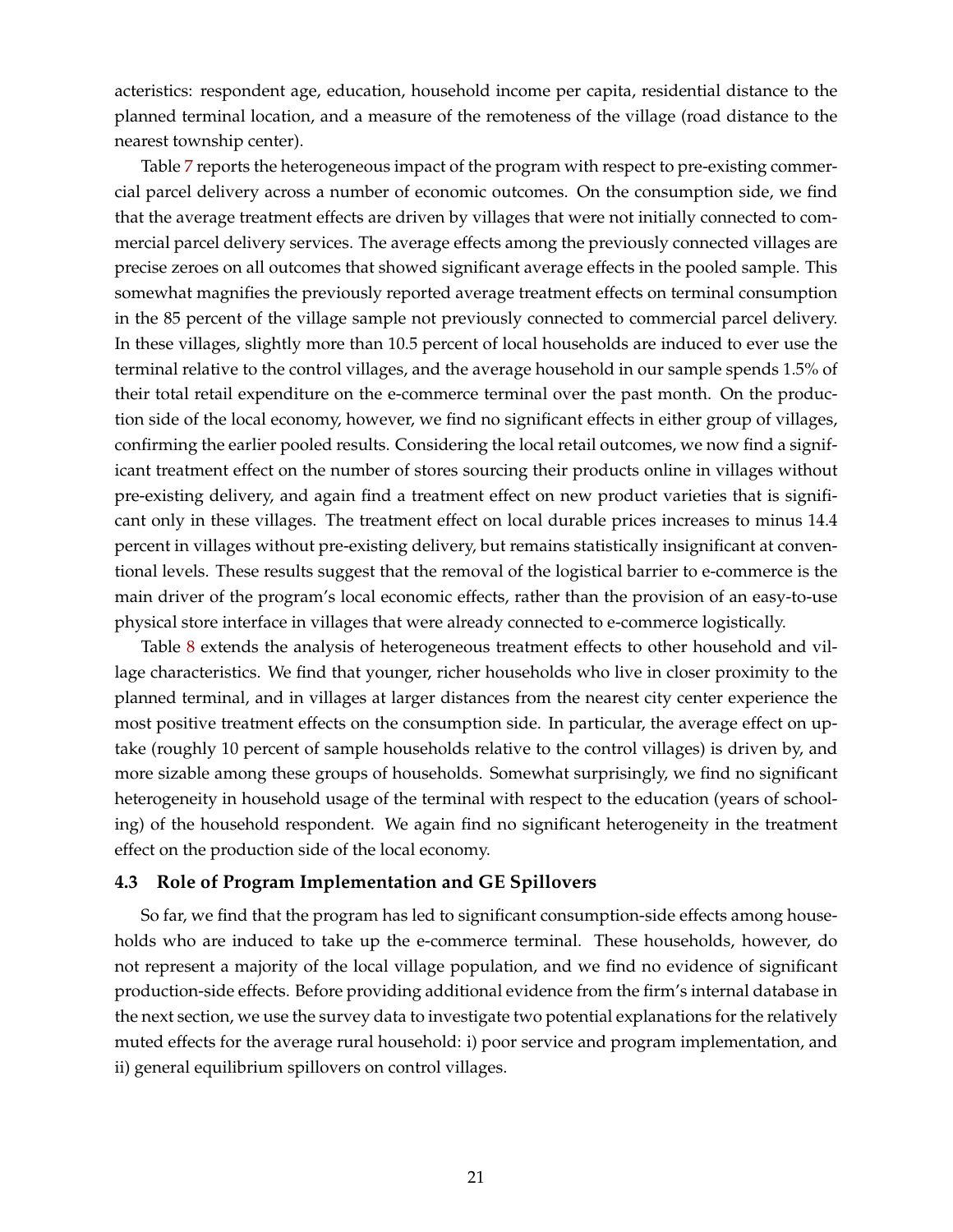#### **The Role of Features of the Program Implementation**

Poor terminal service compared to other shopping options could be an explanation for why the program did not attract a broader cross-section of the local population. The summary statistics in Table [2](#page-39-0) and Table [9](#page-46-0) point against this explanation. The new e-commerce terminal compares favorably with pre-existing shopping options because it is close, cheap and offers a wide variety of goods. To illustrate the lack of local shopping options in our survey villages, recall from Table [2](#page-39-0) that households source more than half their retail consumption outside their village, which increases to 68 percent for durable goods. The need to travel outside the village to shop is unsurprising, given that our surveyors could not find any durable goods in local stores for about half of our sample villages as shown in Table [9.](#page-46-0) The household's main reported shopping destination outside the village is at a median distance of 10 km return trip, representing a 40 minute round trip at a median cost of 4 RMB (Table [9\)](#page-46-0).

In comparison, the terminal is much closer to our survey households, with a median distance to the planned terminal of 230 m (Table [2\)](#page-39-0), and it offers a variety of goods unavailable in local stores. 62 percent of goods bought through the terminal were not available in the village (Table [9\)](#page-46-0), which rises to 84 percent for durable goods. When goods are available in both the terminal and the village, the terminal is cheaper by 15 percent (median).<sup>[26](#page-0-0)</sup> The main shopping destination outside the village, generally the nearest township, is more competitive in terms of varieties offered (in 80 percent of cases terminal goods are available there), but the terminal is still much cheaper by a median of 18 percent even before accounting for transport costs. Finally, delivery times in participating villages are close to identical to urban regions in China. These results support existing descriptive evidence on the popularity of e-commerce among urban regions of China (e.g. [McKin](#page-33-8)[sey](#page-33-8) [\(2016\)](#page-33-8) and [Fan et al.](#page-32-2) [\(2016\)](#page-32-2)), and suggest that a lack of attractiveness of e-commerce is unlikely to account for the relatively muted average takeup of the new option as a result of the program.

A related question is to what extent poor planning and project implementation of the program by the e-commerce firm could account for the muted uptake of local households. This seems a priori unlikely, given the firm's high degree of professionalism, profit motive, institutional capacity and expertise, especially when compared to the resources generally available to implement public policies in developing countries. To further investigate this possibility, appendix Table [A.6](#page-54-0) presents regression results when estimating expression [\(4\)](#page-20-0) with interaction terms for observable features of the program implementation. In particular, we test for heterogeneity in the program's effectiveness of reaching local households as a function of the terminal manager application test score, and a dummy for delay in the terminal installation with respect to the planned (and agreed upon) due date in our implementation schedule. We find that neither of these features affect take up of the terminal in a significant way. These results and the general context of the intervention suggest that a botched program implementation is unlikely the explanation behind limited household takeup.

#### **The Role of Spillovers**

We next investigate whether GE spillovers on surrounding villages could in part account for the small average effects. For example, if trade linkages with other nearby villages are an essen-

 $^{26}$ Our survey directly asks households, for each terminal purchase, whether the good was available in their village. If the good is available, we ask how much it would have cost.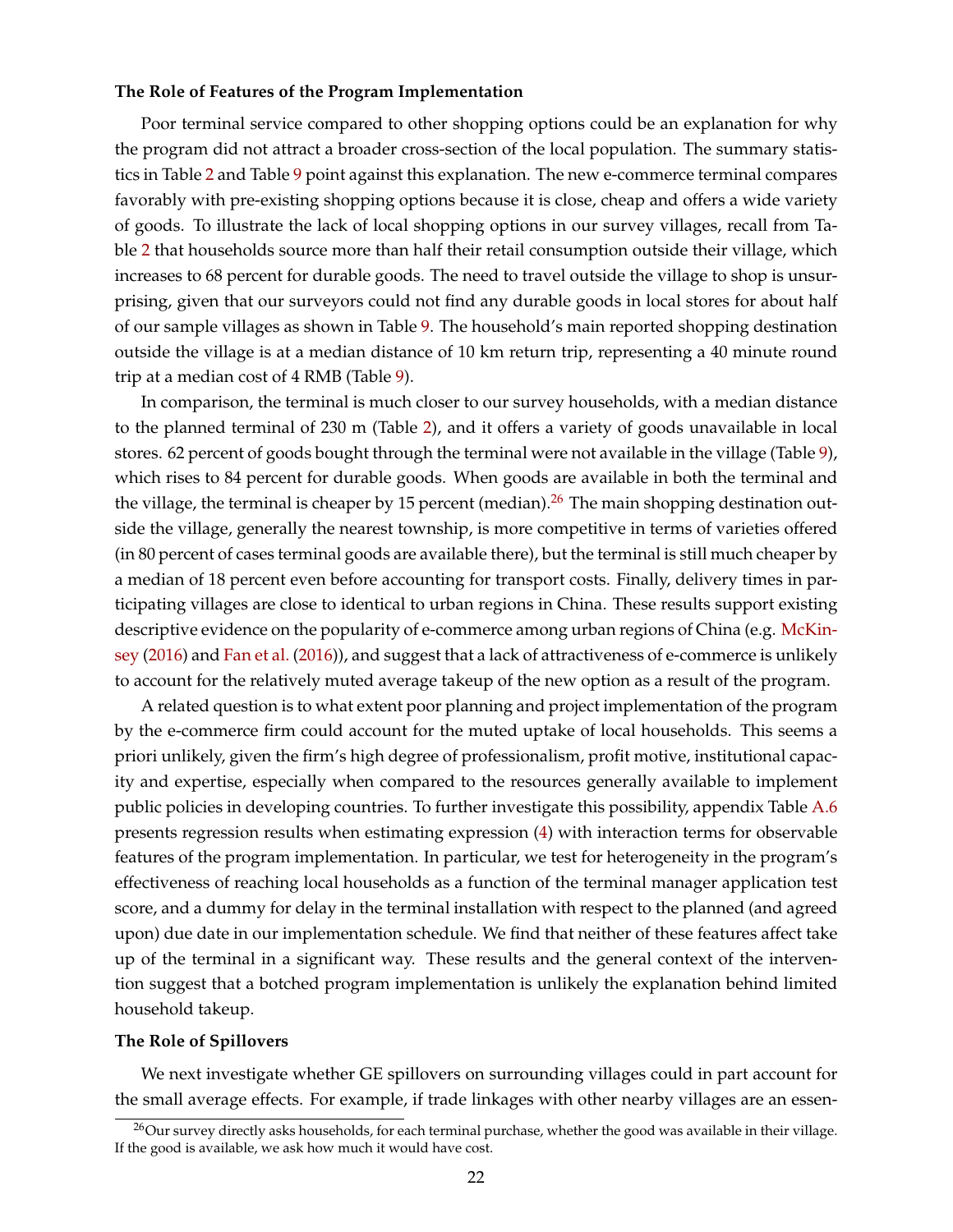tial driver of the local economy, then it could be the case that the comparison between treated and control villages misses average income effects. If these villages are well integrated with one another, it could also be the case that store prices in surrounding villages respond to pro-competitive effects, potentially biasing toward zero the comparison between treatment and control villages. To investigate these mechanisms, we follow an approach similar to [Miguel & Kremer](#page-33-19) [\(2004\)](#page-33-19):

$$
y_{hv}^{Post} = \alpha + \beta_1 Treat_v + \beta_2 Exposure_v^{treat} + \beta_3 Exposure_v^{all} + \gamma y_{hv}^{Pre} + \epsilon_{hv},
$$
\n(5)

where  $Exposure^{treat}_{vk}$  measures the proximity of village  $v$  to other program villages, and  $Exposure^{all}_{vk}$ measures proximity to all villages on the candidate list from which we randomly selected our control villages. Even though exposure to other program villages is not randomly assigned, our randomization means that conditional on exposure to all candidate villages, exposure to other treatment villages is plausibly exogenous. In turn,  $\beta_2$  is an estimate of the the strength of crossvillage spillovers.

We measure exposure as the number of treated villages within 3 or 10 km distance bins of a given village. Table [10](#page-47-0) reports the estimation results. We find some evidence of positive spillover effects of nearby terminals within 3 km of the village. These effects imply a larger total average effect of the program installation on household uptake that we estimated above. This increases from 9 percent in Table [4](#page-41-0) to about 14 percent once we take into account positive spillovers from nearby villages, and about 13 percent in the village population when adjusted for sampling weights. In contrast, we find no evidence of cross-village spillovers on local retail stores, or on the production side of the economy.

#### **Summary of Findings from the Survey Data**

We can summarize the results of this section as follows. On the consumption side, we find that the program leads to sizable substitution of retail expenditure among households who are induced to use the new e-commerce terminal shopping option. These households represent about 14 percent of the rural household sample and about 13 percent of the village population after adjusting for sampling weights. We find that the program's effect is subject to significant heterogeneity. The beneficiaries are on average younger, richer, live in closer proximity to the program's terminal and in villages that are more remotely located. Conditional on these characteristics, we do not find evidence that household education or the characteristics of the terminal manager are significant determinants of the program's impact. The consumption response is mainly driven by the removal of the logistical barrier in villages with no pre-existing commercial parcel delivery, rather than by lifting additional transactional hurdles through the terminal interface. The new e-commerce option offers on average cheaper prices, more product variety and higher convenience/less travel costs. We find that the consumption effects are particularly pronounced for durable product groups, such as electronics and appliances. We also find some indicative evidence of pro-competitive effects on the local retail environment: local store owners report significantly higher numbers of new product variety, and a higher likelihood of sourcing their products online in treated villages who did not initially have commercial parcel delivery. We do not find significant price reductions among local stores. On the production side, we find no evidence of significant effects on the local economy in terms of online selling activity, purchases of business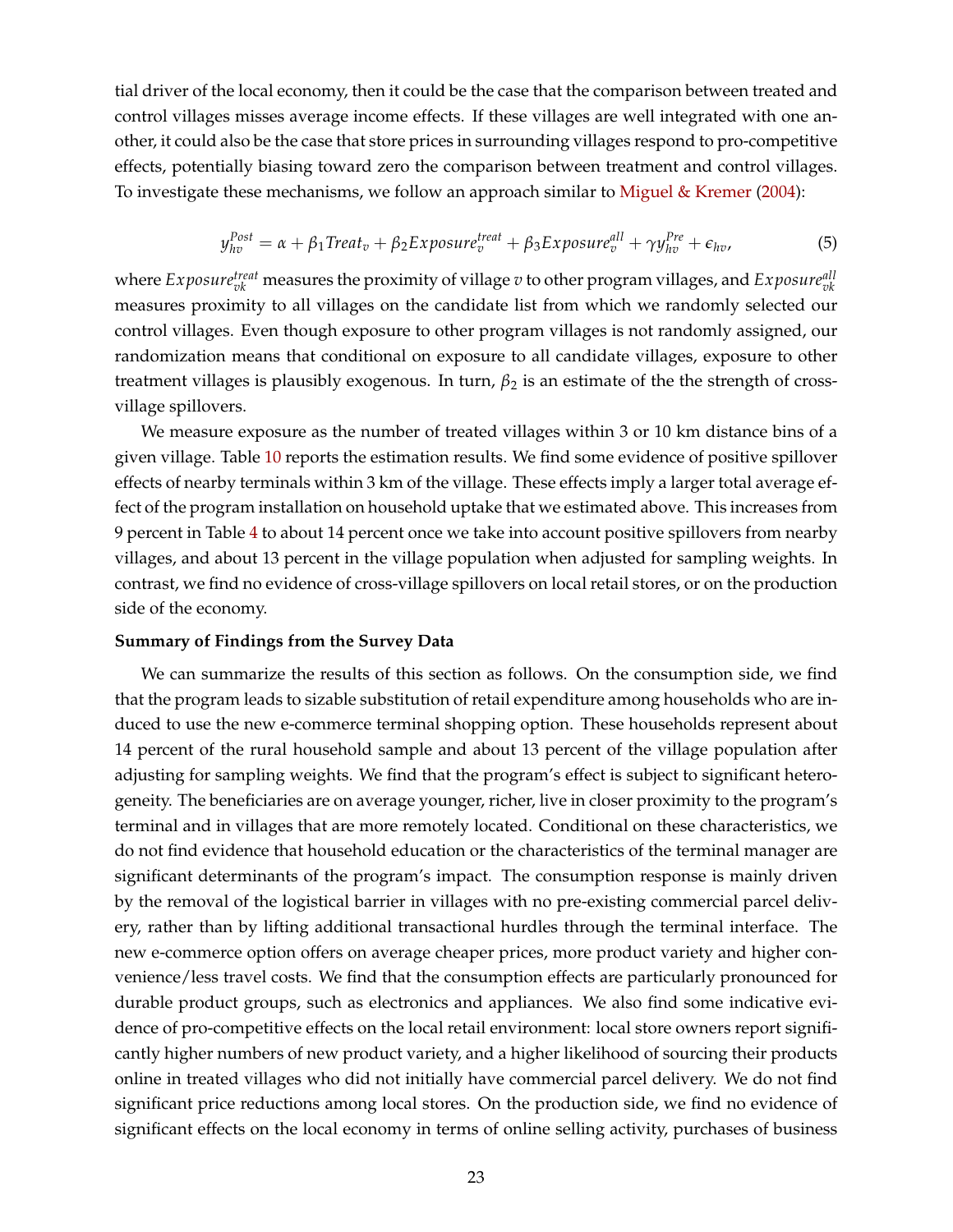<span id="page-24-0"></span>inputs, household incomes, labor supply or entrepreneurship.

## <span id="page-24-1"></span>**5 Additional Evidence Using the Firm's Transaction Database**

In this section, we use the firm's internal transaction database to provide additional evidence on four remaining questions that are outside the scope and budget of our household survey data collection. First, are the villages in our RCT sample representative of the program's targeted villages across the Chinese countryside more broadly? Second, to what extent does seasonality and the timing of our endline data collection affect the estimation results? Third, what is the time path of adjustments on the consumption and production sides, and is terminal take-up increasing beyond our survey's 12-month post-treatment time window? And fourth, is our survey data missing rare but highly successful tail events on the production side that could shift the average effect on local household income per capita?

A described in Section [2,](#page-7-0) we have access to the universe of purchase transaction records over the period November 2015-April 2017, across roughly 11,900 participating villages that existed over this period in 5 provinces. To capture household sales through the e-commerce terminals, we also obtained access to the universe of village out-shipments for the same terminal locations over the period between January 2016 to April 2017. This second database provides us with the number of out-shipments and their weight in kilograms.

#### **Are the RCT Sample Villages Representative?**

One concern is that the 8 counties that our RCT study has been based on may not be representative of the Chinese countryside more broadly. To assess whether our RCT villages are representative of the population of program villages, we use the 5-province transaction database on both purchases and sales transactions to estimate regressions of the following form:

$$
y_{vm} = \theta_m + \beta \text{RCTSample}_v + \gamma \text{MonthsSinceEntry}_{vm} + \epsilon_{vm},
$$

where *v* indexes village terminals and *θ<sup>m</sup>* is a set of monthly dummies indexed by *m* for the 18 months of operation from November 2015 to January 2017. *yvm* is one of five terminal-level outcomes (monthly number of registered buyers, number of purchase transactions, total terminal sales, number of out-shipments and total weight of outshipments in kg), *RCTSample* is a dummy for whether the terminal is in our RCT sample, and *MonthsSinceEntry* controls for the number of months that terminal *v* has been in operation as of month *m*. The standard errors  $\epsilon_{vm}$  are clustered at the terminal level.<sup>[27](#page-0-0)</sup>

The results in appendix Table [A.7](#page-55-0) show no remarkable differences between our RCT villages and the entire set of villages in these 5 provinces. The same is true if we compare our RCT villages to all villages in our 3 survey provinces. The RCT sample seems marginally more successful on the out-shipment side, but the magnitudes are tiny. These results provide some reassurance against the potential concern that the e-commerce firm directed our team towards 8 counties that systematically differ from the program's target locations in the Chinese countryside.

 $27$ With very rare exceptions there is only one terminal per village.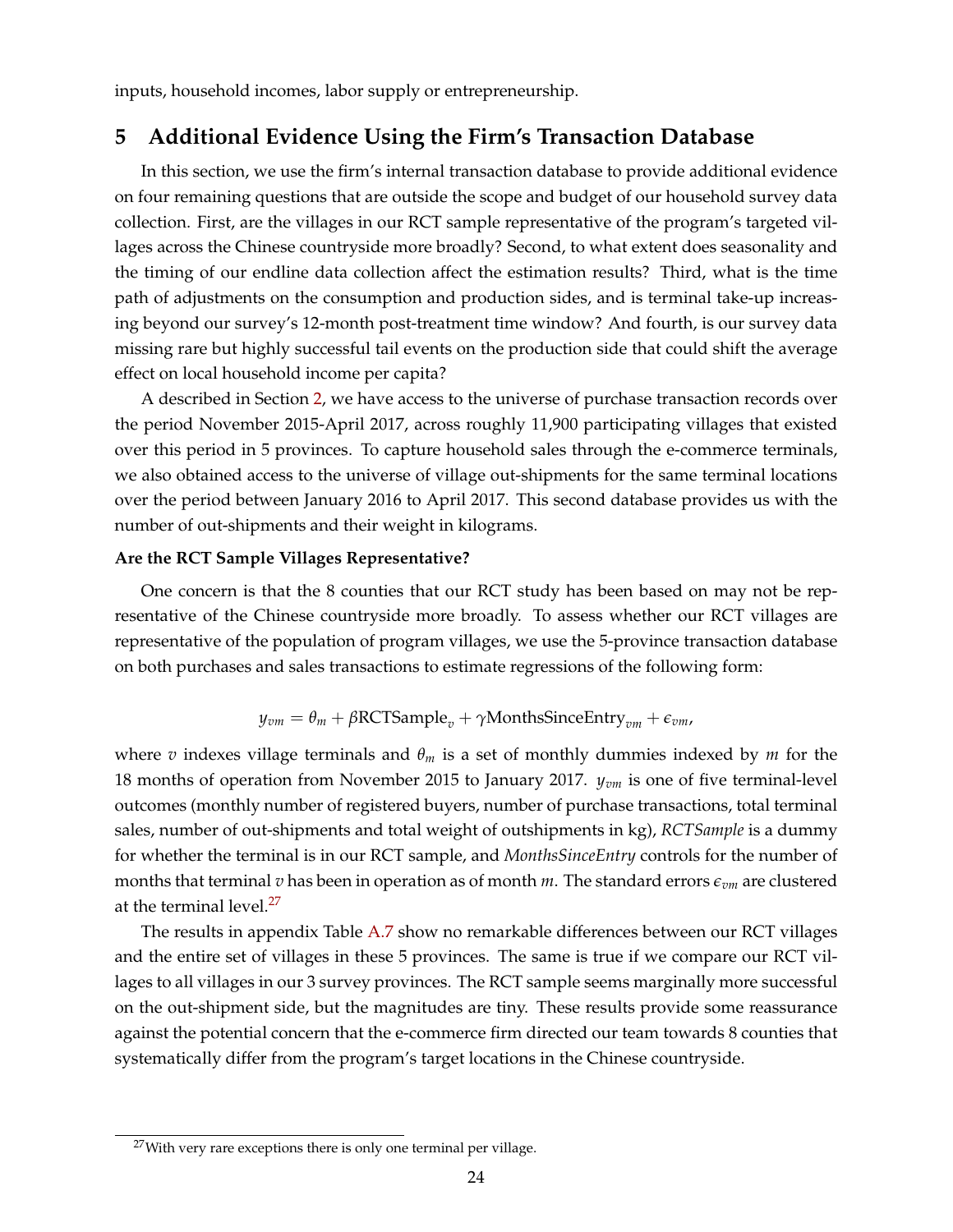#### **Did We Collect Endline Data During Particular Months?**

The timeline of pre-treatment data collection was determined by the roll-out schedule of the e-commerce firm, and we could not finance more than a single post-treatment round. As a result of these constraints, our survey cannot measure the impact of seasonality on treatment effects. We therefore use the transaction database to study seasonality effects by estimating:

$$
y_{vm} = \theta_v + \beta \text{RCTMonth}_m + \gamma \text{Month} \text{sSinceEntry}_{vm} + \epsilon_{vm},
$$

where *RCTMonth* is a dummy for our survey months i.e., a dummy equal to 1 if month *m* is either in December, January, April or May, which are the four calendar months during which we conducted our survey. We again cluster standard errors *evm* at the terminal level. The results are in appendix Table [A.8.](#page-56-0) We find slightly higher numbers of terminal buyers during survey months relative to the rest of the calendar year, and slightly lower numbers of purchase transactions and out-shipment volumes on the other hand. In both cases, the point estimates are very small: about one additional buyer per month, 4-5 less monthly transactions, and a reduction of less than one out-shipment on the selling side. We conclude that seasonality is unlikely to be a significant driver of the conclusions from the RCT.

#### **What Is the Time Path of Adjustments for Consumption and Production?**

The program's objective to introduce e-commerce to all promising Chinese villages and continuous roll-out in our RCT counties imply that we cannot keep our control group untreated for more than one year. However, we can use the firm's transaction data to see beyond this one-year horizon, and plot the time pattern of monthly terminal usage for both purchasing and selling starting from program installation. These plots tell us whether we can expect stronger impacts of the e-commerce terminals over time, either on the consumption or production sides.

<span id="page-25-0"></span>We estimate the following event study specification:

$$
y_{vm} = \theta_v + \delta_m + \sum_{j=-3}^{24} \beta_j \text{Month} \text{s} Since \text{Entry}_{jvm} + \epsilon_{vm}
$$
 (6)

We describe the data construction to estimate this specification using the transaction dataset, but the methodology is exactly similar using shipment dataset. Each observation in equation [6](#page-25-0) is a terminal in a month. A negative index *j* denotes the number of months prior to installation for terminal *v* and in this case the outcome *yvm* will always be 0. A positive value of *j* indexes the number of month since terminal *v* started operation, so that  $β_0$  is a measure of average outcomes for terminals during the month of their installation, *β*<sup>1</sup> captures averages one month after installation, and so on. We assign an index of *j* =24 to all observations equal or beyond 24 months after the first month of program entry, so that *β*<sup>24</sup> captures average outcomes of terminals that have been in operation for more than two years. Since we have terminal and month fixed effects, each of the *β*0-*β*<sup>24</sup> are estimated relative to the omitted category that are periods pre-installation (zeros by nature of the data since ther terminals did not exist).

To estimate [\(6\)](#page-25-0), we create a balanced panel in the sense that each of the 12 k village terminals ever observed in the raw data appears once per month in the panel, for each of the 18 months for which we have data. This panel starts in November 2015 for the purchase database and in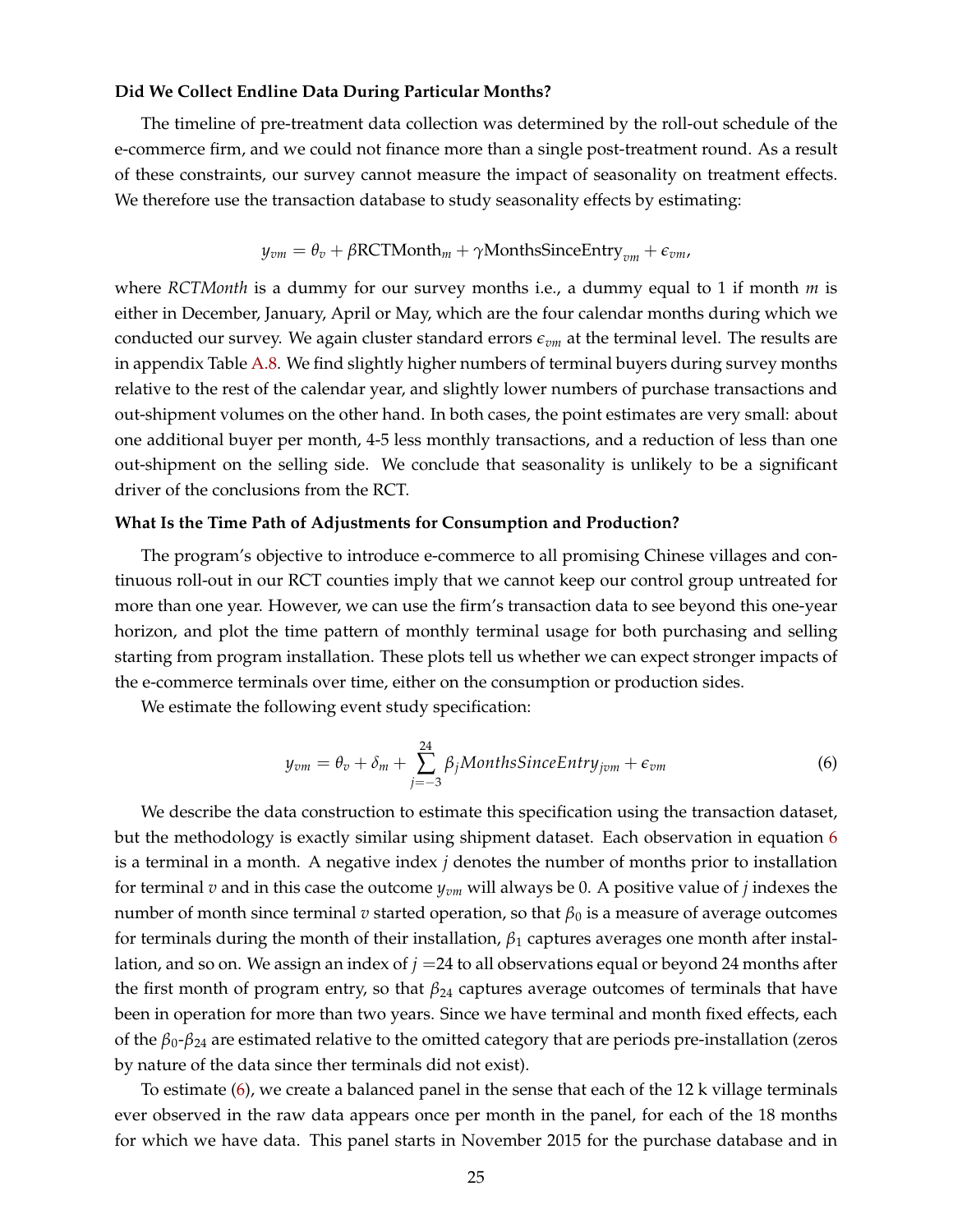January 2016 for the out-shipment database. It spans terminal observations of up to 17 months pre-installation for villages connected in April 2017, to 28 months post-installation for the earliest terminals connected 10 month prior to the beginning of our data in November 2015. In terms of identification, we no longer have experimental variation and a clear counterfactual control group when using the firm's internal database, as we did in the RCT. Instead, the assumption is that online purchases or out-shipments would be a hard zero in these villages if the program had not arrived in month  $j = 0$ . This assumption is reasonable given that online purchases or sales remain close to zero at endline in the control villages (Table [2\)](#page-39-0). Reassuringly, we also find that the magnitudes of the program's effect after 12 months are closely aligned with the findings based on the RCT's survey data. On the other hand, if for some reason one believes this assumption not to hold in the broader set of villages that we are able to observe in the transaction data, then the estimates of the findings of the event study we discuss below can be interpreted as upper-bound estimates of the effect of the program (assuming a hard zero for the counterfactual).

Figures [2](#page-35-0) and [3](#page-36-0) present the event-study plots for terminal-level outcomes on the consumption and production sides. On the consumption side, we find little evidence of increasing uptake past our survey's one-year timeline. Broadly, terminal usage appears to increase rapidly for about 2-4 months after opening, and then plateaus or declines over time. Interestingly, villagers appear to make the highest-value purchases almost immediately after the arrival of e-commerce and then switch to buying lesser-value products online.

On the production, we find evidence that village-level out-shipments increase smoothly over time after program entry, and that this increase continues beyond the 12-month window that we cover in our survey data collection. The effect increases by roughly 50 percent when comparing the point estimate on the total weight of out-shipments 12 months post-entry to the point estimate for more than 2 years post-entry (including periods up to 2 years and 4 months post-entry). These results suggest that production-side adjustments may take longer to fully materialize than the 1 year horizon covered in the survey data. Having said this, the estimated effects at the village level remain relatively minor even two year post implementation. The average number of monthly outshipments increases to about 10 in periods more than 2 years after the arrival of e-commerce. In turn, the combined weight of all village-level out-shipments increases to about 30 kg on average.

#### **Are the Survey Data Missing Successful Tail Events on the Production Side?**

Our survey sampling of 38 households per village may be insufficient to capture rare but very successful events on the production side. If neglected, such tail events of high-volume online businesses enabled by the terminal could in principle shift the average effect of the terminal on household incomes that we estimate as part of the RCT analysis. To investigate this issue, we use the universe of e-commerce shipments from 5 provinces over the period January 2016 to April 2017. As discussed above, we observe total shipment weight in kg, but not revenues. Figure [3](#page-36-0) shows that the mean monthly number of e-commerce shipments out of the villages peaks around 10 with a mean total weight of less than 30 kg for the entire village.

To obtain a non-conservative upper-bound for these shipments' value to the local village economy, we assume that i) all of these shipments are pure local value-added and thus 1:1 adding to local incomes per capita, and ii) that the average value per kg of these shipments is as high as that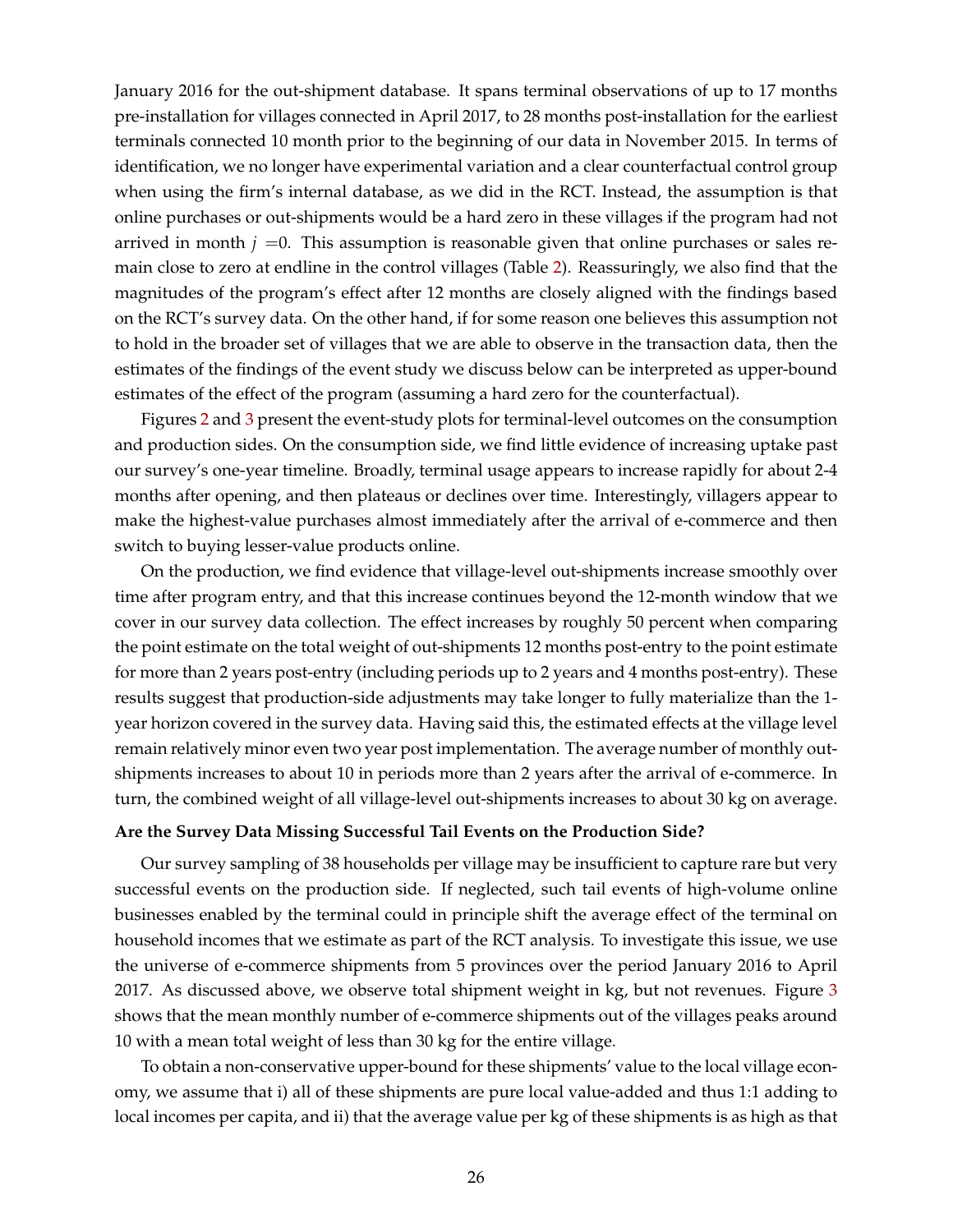<span id="page-27-1"></span>of Chinese exports to the world (i.e. on average RMB66.5 per kg in 2015 and 2016).<sup>[28](#page-0-0)</sup> Under these assumptions, we find that e-commerce out-shipments account for at most a 0.17 percent increase in local income per capita more than 2 years after the program's arrival. In summary, this upper bound of the average longer-term effect that we can estimate precisely in the administrative transaction data would still be consistent with the statistical zero result that we find using the survey data after one year in the RCT data collection.

#### **Summary of Findings from Transaction Database**

When comparing our RCT villages to the roughly 12 thousand other villages in the transaction data, we find that they are broadly representative of the Chinese village population that is being considered by the firm to be part of the e-commerce expansion program. The periods during which we collected endline data appear to be slightly above-average for some outcomes related to terminal purchasing use, and slightly below-average for some outcomes related to purchasing price tags and village out-shipments. However, the point estimates are very small in magnitude, suggesting that seasonality is unlikely to be a major factor in the RCT analysis. In terms of time path of adjustment, we find little evidence on the consumption side that the program's effect takes longer to materialize than the one-year period covered by our survey. The effects occur within 2-4 months after installation and remain roughly stable afterward. On the production side, we find evidence that village-level out-shipments are increasing significantly over time after installation. The effects remain small, however, in terms of total out-shipment weights, suggesting a minor upper-bound effect on village income per capita more than 2 years post-installation. Related to this, we find no evidence that our survey data collection missed rare but highly successful tail events on the production side that could have in principle shifted the village-level average effect on economic outcomes.

### <span id="page-27-0"></span>**6 Quantification**

This section combines the empirical results from the previous sections with the theoretical framework in Section [3](#page-12-0) and Appendix [B](#page-58-0) to quantify the program's effect on average household welfare, decompose the underlying channels, and estimate the distribution of the gains from ecommerce integration across households and villages.

#### **Average Effect**

The most robust evidence of significant treatment effects that we find in the previous sections is related to the substitution of local households' retail expenditure to the new e-commerce terminal shopping option after the program has been implemented. As discussed in Section [3,](#page-12-0) these treatment effects enter the direct price index effect as part of the consumer gains due to the program. Even though it is impossible to directly observe the implicit price index changes due to the arrival of a new retail shopping option –that includes differences in prices, product variety as well as shopping amenities–, we can use existing estimates of the slope of household demand across retail shopping options in order to quantify the change in consumption value that is consistent with the observed changes in household expenditure on the ground.

<sup>&</sup>lt;sup>28</sup> From World Bank's WITS database that provides total value of Chinese exports and total weight.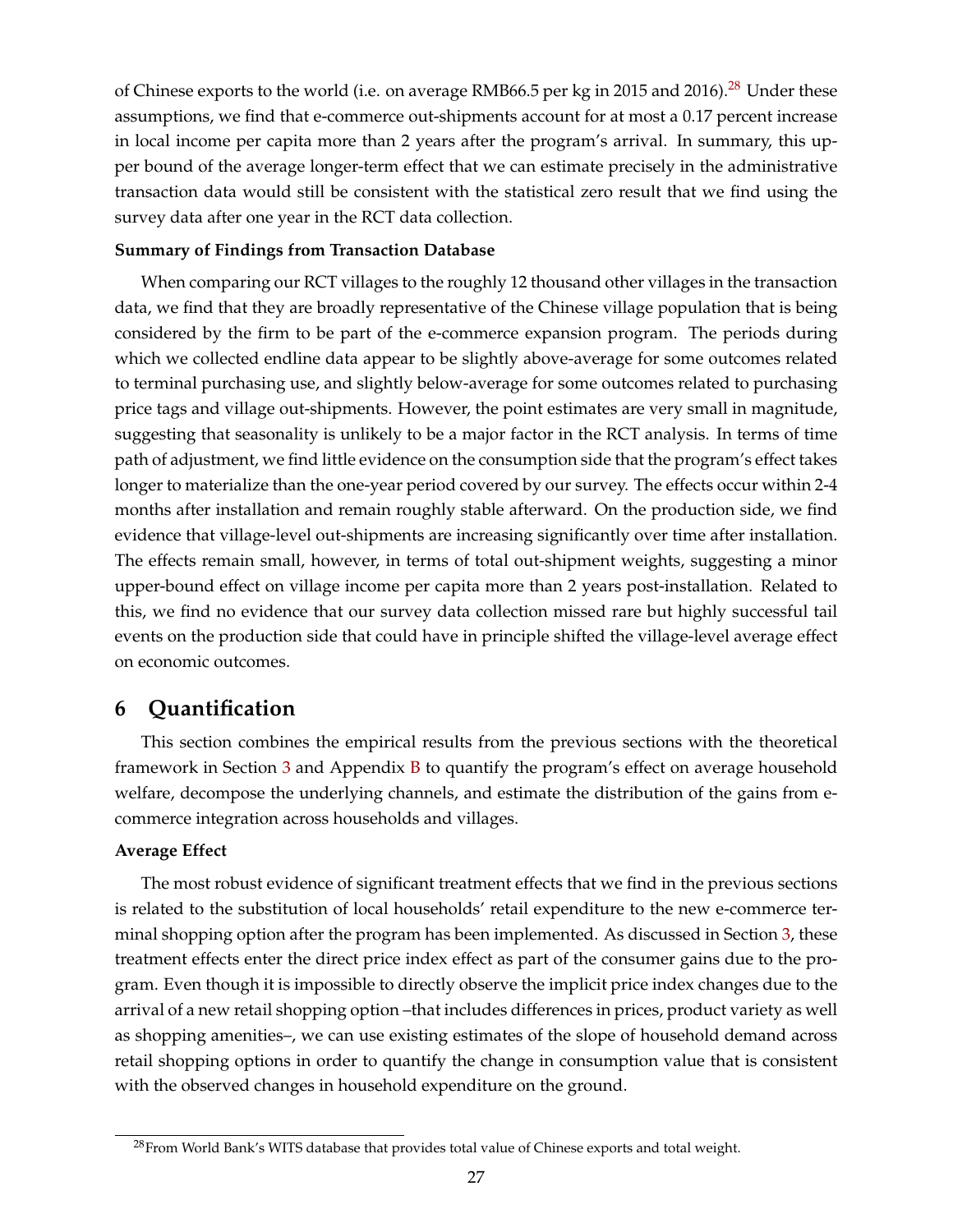<span id="page-28-0"></span>As derived Appendix [B,](#page-58-0) and following existing work by [Feenstra](#page-32-3) [\(1994\)](#page-32-3) and more recently [Atkin et al.](#page-32-4) [\(in press\)](#page-32-4), the expression for the direct consumer gains from the arrival of the ecommerce terminal, expressed as a percentage of initial household expenditure, is given by:

$$
\frac{DE}{e(\mathbf{P}_T^{0*}, \mathbf{P}_C^0, \mathbf{P}_E^{0*}, \mathbf{P}_X^0, u_h^0)} = \prod_{g \in G} \left( \left( \sum_{s \in S_g^C} \phi_{gsh}^1 \right)^{\frac{1}{\sigma_g - 1}} \right)^{\alpha_{gh}} - 1 \tag{7}
$$

where  $\sum_{s\in S^C_g}\phi^1_{gsh}$  is the share of retail expenditure that is not spent on the new e-commerce terminal post-intervention, *σ<sup>g</sup>* is the elasticity of substitution across retail options to source consumption in product group *g*, and *αgh* is the Cobb-Douglas expenditure share on that product group for household group *h*.

To estimate this expression empirically, we require information about the program's effect on  $\sum_{s\in S^C_g}\phi^1_{gsh}$  as well as for  $\sigma_g$  and  $\alpha_{gh}.$  For the  $\alpha_{gh}$ , we use our baseline data on household expenditure shares across product group. For ex-post expenditure shares on the new e-commerce option, we use the treatment effects among the 85 percent of villages without pre-existing parcel delivery connections reported in Table [7.](#page-44-0) These villages experienced the removal of both logistical and transactional barriers to e-commerce integration, which is the counterfactual that we focus on for the quantification exercise. We include the intercept among control villages in these treatment effects to account for positive spillovers (Table [10\)](#page-47-0).

We perform this welfare computation for two different groups of local households: for the average sample household (treatment effect of 1.6 percentage points for terminal share of total retail consumption), and for households who report ever having used the terminal for purchases (treatment effect of 14 percentage points). Given the heterogeneity in treatment effects between durable and non-durable consumption documented in Section [4,](#page-17-0) we estimate welfare effects separately for these retail categories.

The estimated treatment effects give equal weight to all households in our endline data. To obtain welfare estimates that are representative at the village-level, we also re-estimate the treatment effects after weighting each household in our sample according to the fraction of the village population that resides within its sampling zone (inner or outer) in our endline data. These estimates are slightly smaller, but very similar (1.5 and 11 percentage points respectively), suggesting that our sampling procedure did not distort the average household in the village by much. For exposition, we report welfare estimates both with and without re-weighting households.

For the final set of required moments in [\(7\)](#page-28-0), the  $\sigma_{\rm g}$ , we use the closest existing estimate of consumer demand across retailer choices in an emerging market context from recent work by [Atkin](#page-32-4) [et al.](#page-32-4) [\(in press\)](#page-32-4) in Mexico. In particular, we use demand parameter estimates for households in Mexico with incomes comparable to those of rural Chinese households in our survey. For nondurables consumption, the baseline parameter is  $\sigma_N = 3.87$ , and for durables consumption the baseline parameter is  $\sigma_D = 3.85.^{29}$  $\sigma_D = 3.85.^{29}$  $\sigma_D = 3.85.^{29}$ 

To obtain standard errors for the welfare evaluation, we take into account that the treatment effects on ex-post e-commerce consumption shares are point estimates, not actual data points. We

<sup>&</sup>lt;sup>29</sup>[Atkin et al.](#page-32-4) [\(in press\)](#page-32-4) estimate these parameters separately for richer and poorer households, and for food and non-food product groups. The parameters *σ<sup>N</sup>* and *σ<sup>D</sup>* that we use as our baseline refer to food and non-food product groups estimated among the poorer Mexican households respectively.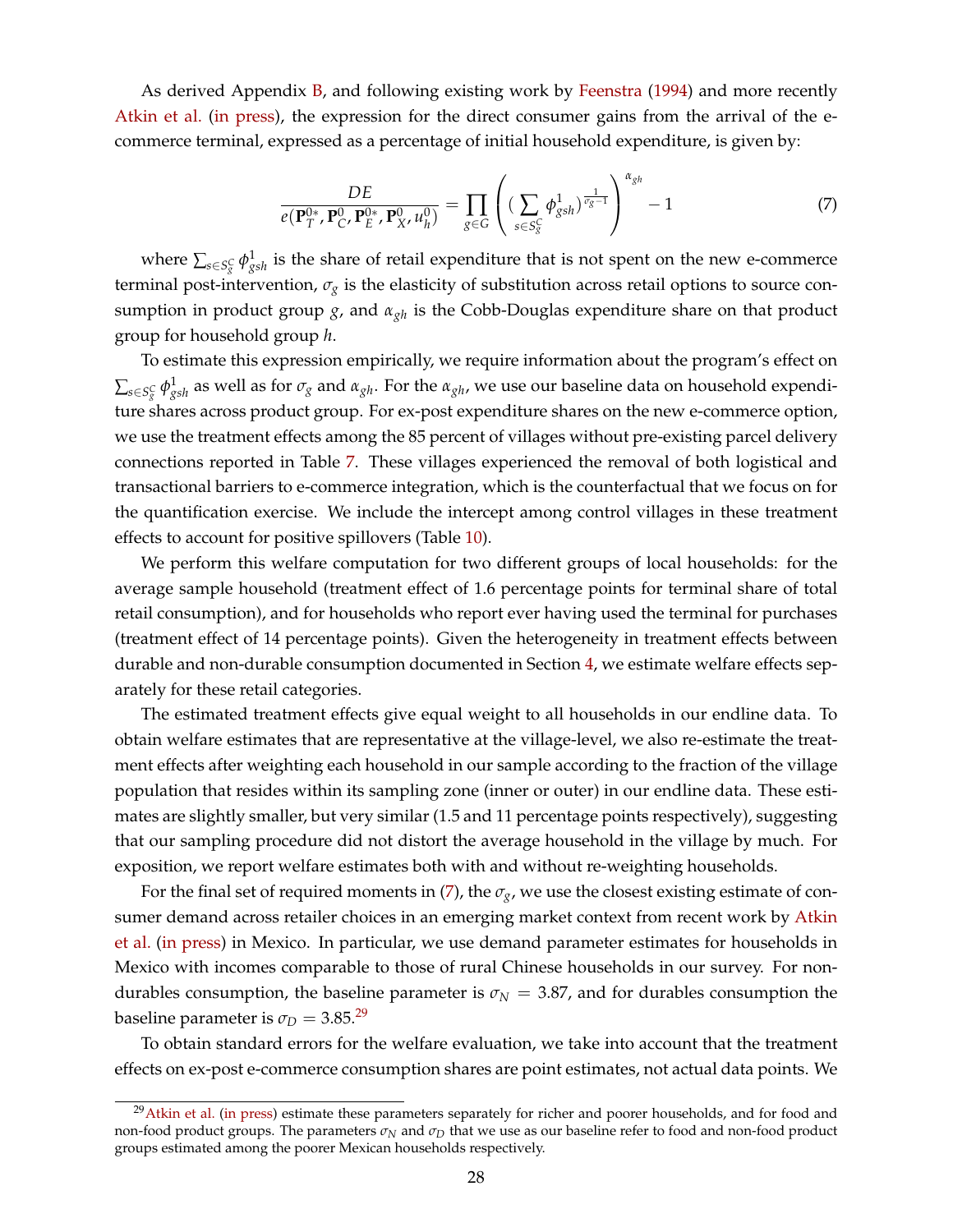bootstrap the computation of expression [7](#page-28-0) across 1000 iterations with random re-sampling. Each iteration uses the mean and standard deviation of the estimated treatment effect on terminal share of retail consumption for durables and non-durables, and for each of the two household groups discussed above, and draws from a normal distribution around the mean of the respective point estimate of the treatment effects.

Table [11](#page-48-0) reports the estimation results. The average reduction in retail cost of living among households who experienced the lifting of both logistical and transactional barriers is 0.81 percent. This effect increases to 5.5 percent among the roughly 14 percent of households who were induced to have ever used the terminal for purchases. These effects are slightly lower at 0.71 and 4.8 percent respectively when weighting our sample households to represent the average population living in these villages. Underlying these effects are strong consumer gains in durable consumption: 2.9 percent for the average village household and 16.6 percent among users.

#### **Distribution of the Gains from E-Commerce Integration**

We can also investigate the distribution of the gains from the arrival of e-commerce across households and villages. We use treatment effects from the heterogeneity specification in the last rows of Table [8,](#page-45-0) which includes all interactions with program treatment jointly estimated in one regression. We estimate this specification with the dependent variable being either household terminal share in durable retail consumption or in non-durable retail consumption. For each sample household living in treatment villages without pre-existing parcel delivery, we compute a fitted value of the treatment effect on terminal retail consumption shares based on the primary earner's age, education, income per capita, residential distance to the planned terminal as well as distance to the nearest township center (remoteness).

We use these estimated effects for  $\sum_{s \in S_g^C} \phi_{gsh}^{t1}$  in expression [\(7\)](#page-28-0), and then plot the effect on household retail price indices flexibly across all sample households in treated villages. Figure [4](#page-37-0) shows these plots for household income per capita (upper left), respondent age (upper right), distance to terminal (lower left) and distance to the nearest township center (lower right). These plots quantify the distribution of the gains to the average household, without restricting attention to users. The confidence intervals in these figures are based on sampling variation in household characteristics on the x-axis after clustering standard errors at the village-level.

The income plot shows that households in the 5th percentile of the income distribution on average experience a 0.25 percent reduction in cost of living due to terminal arrival, which roughly quadruples to more than 1 percent for households at the 95th income percentile. A household with a 20 year old primary earner on average experiences gains of close to 2 percent, which drops below 1 percent past the age of 40. The gains are close to 1.5 percent on average in close residential proximity to the terminal and decrease to on average less than half a percent toward the largest distances in the sample. In contrast, villages in close proximity to the nearest township center experience small average gains that more than quadruple as the distance becomes larger in the sample.

Overall, these figures are in line with the heterogeneity of the program's impact on consumption uptake that we discussed above and report in Table [8.](#page-45-0) In particular, we find that richer, younger households, who live in closer proximity to the e-commerce terminal and in villages that are farther away from existing shopping options in nearby township centers benefit significantly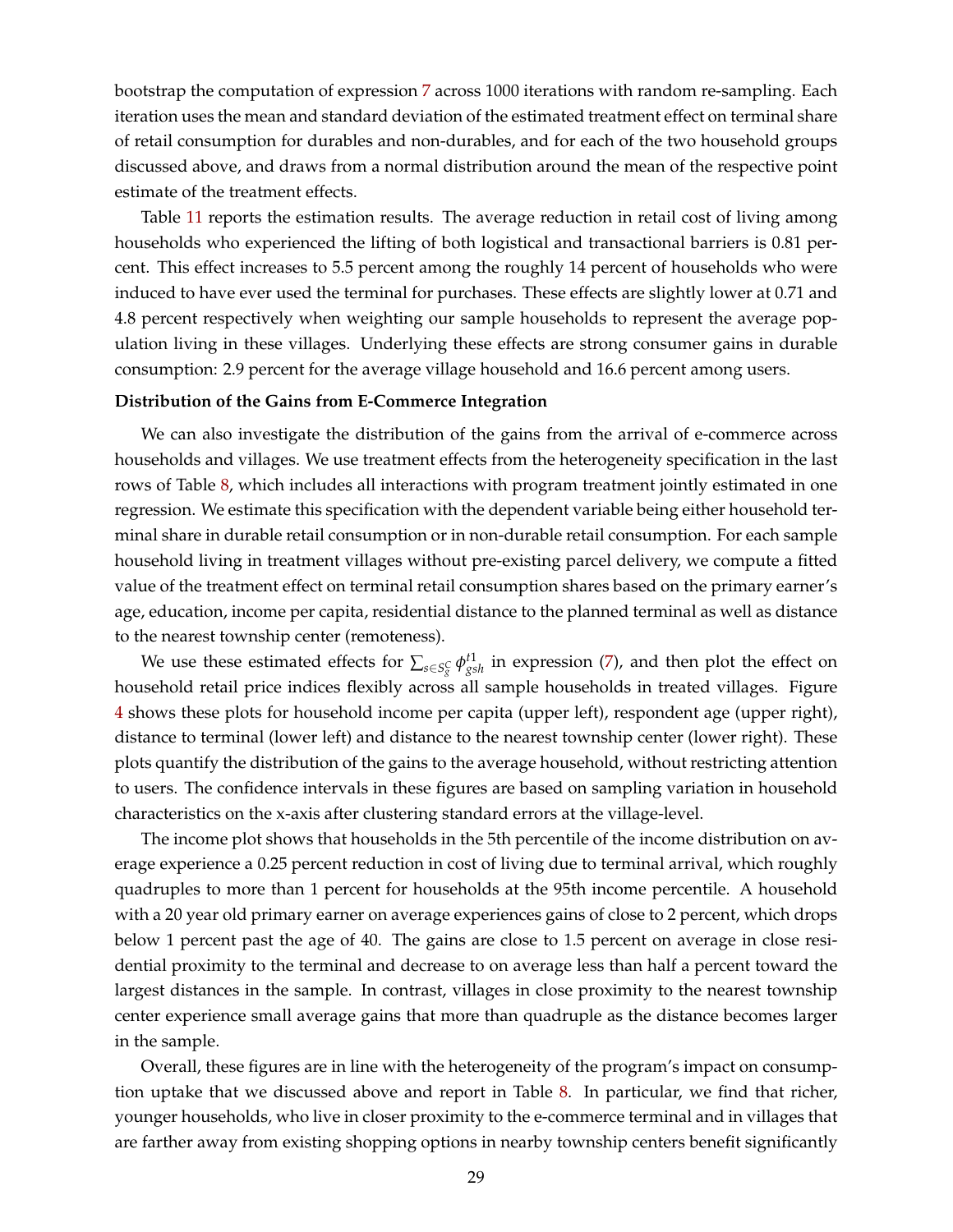more from the arrival of e-commerce.

#### **Quantification Across Alternative Parameter Values**

To account for uncertainty in the demand parameters, we compute results across alternative values of  $\sigma_N$  and  $\sigma_D$ , relative to the baseline parameterization ( $\sigma_N$  = 3.87 and  $\sigma_D$  = 3.85). In particular, we allow for household shopping demand to be either more or less price elastic across retailer options. Intuitively, the less price sensitive households are across retailers (i.e. the lower  $(\sigma_{\rm g})$ , the higher will be the implied consumer gains that are consistent with the observed household substitution to the new shopping option. We report results for a low-elasticity scenario with  $\sigma_N$  = 2.87 and  $\sigma_D$  = 2.85, and conversely for a high-elasticity scenario with  $\sigma_N$  = 4.87 and  $\sigma_D = 4.85$ . A priori, it is unclear which scenario is more likely in our current empirical context, relative to the baseline parameters estimated in [Atkin et al.](#page-32-4) [\(in press\)](#page-32-4) for similarly poor Mexican households living in urban areas. Rural Chinese households may be less sensitive to effective price differences across retailers due to higher shopping travel costs to a nearby town compared to urban Mexicans. Conversely, rural Chinese households may be intrinsically more price sensitive than Mexicans with similar real incomes.

Table [A.9](#page-57-0) reports the estimation results. As discussed above, assuming that rural Chinese shopping demand is somewhat less price elastic across retailer options yields significantly larger estimated welfare gains in retail consumption: 1.25 percent for the average household in our sample and 8.5 percent for users. The baseline estimates were 0.81 and 5.5 percent respectively. Conversely, assuming more price elastic shopping demand yields slightly smaller welfare effects of 0.6 and 4 percent respectively.

#### **Summary of Results**

We find that the program leads to sizable gains in real income among households who are induced to use the e-commerce terminal, who represent about 14 percent of the rural household sample and about 13 percent of the village population adjusting for sampling weights. The welfare gains for the average rural household are more muted, suggesting strong heterogeneity in the effect of the arrival of e-commerce rather than broad-based welfare gains. The beneficiaries are on average richer and younger, live in closer proximity to the e-commerce terminal, and in villages that are farther away from the nearest township center. The welfare gains are driven by a significant reduction in household cost of living due to access to the new e-commerce shopping option that provides greater product variety, cheaper prices and a reduction in travel costs. These gains are strongest for durable product groups such as electronics and appliances.

### <span id="page-30-0"></span>**7 Conclusion**

The potential of e-commerce integration as a driver of economic development has featured prominently in recent policy reports and the popular press. In this context, the Chinese government has recently launched the first nationwide e-commerce expansion program to remove the barriers to e-commerce development outside of cities. As internet access has already widely spread in the countryside, this program aims to invest in removing two main remaining barriers to e-commerce: the lack of modern transport logistics necessary for commercial parcel delivery and pickup (logistical barrier), and the transitioning to non-traditional online user interfaces and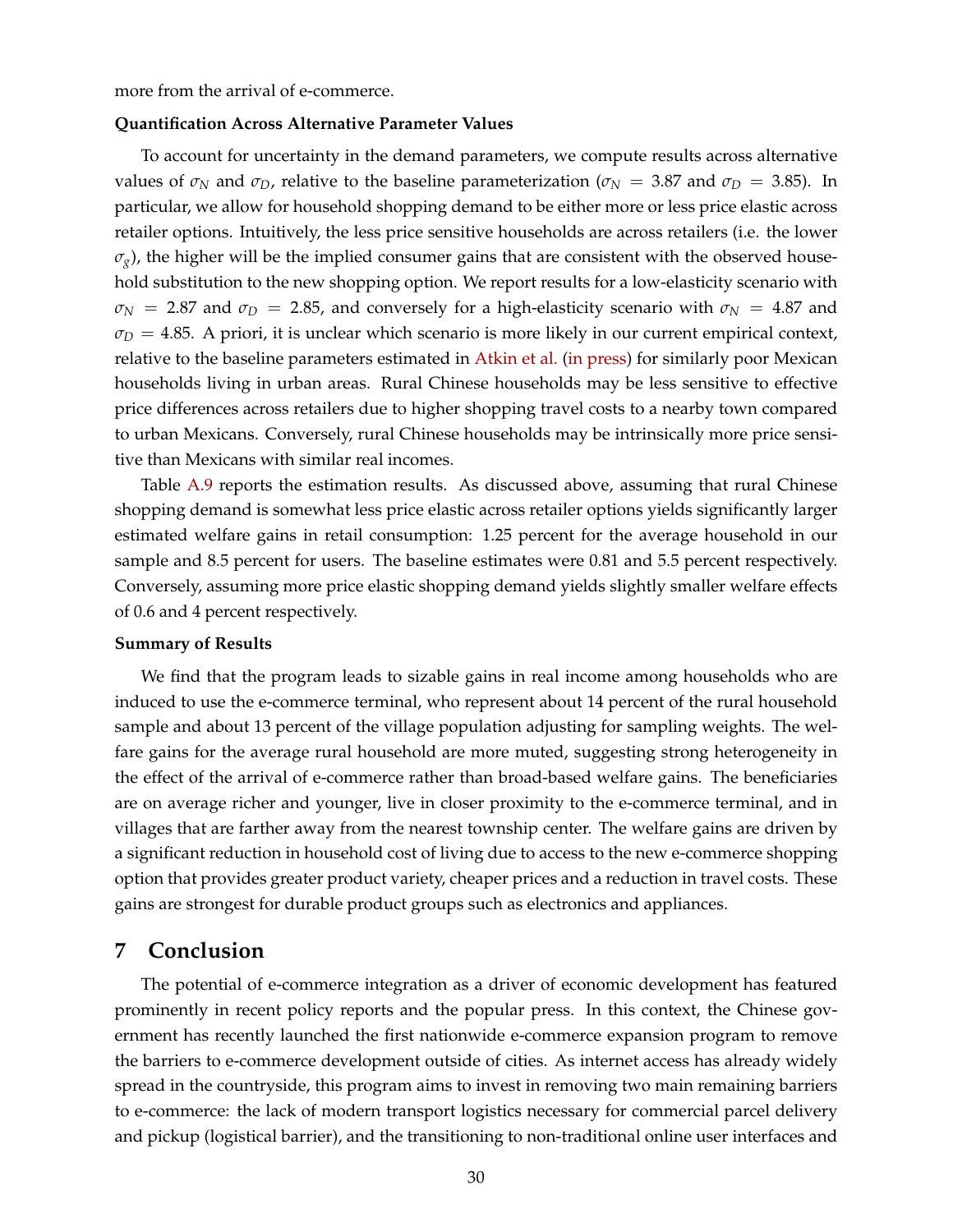paperless payments (transactional barrier).

This paper uses this empirical context to study the economic consequences of e-commerce integration on the local economy, the underlying channels, and the distribution of the gains from e-commerce across households and villages. To this end, we combine an RCT that we implement across villages in collaboration with a large Chinese e-commerce firm with a new collection of microdata on household consumption, production and retail prices in the Chinese countryside.

The analysis provides several insights. We find that the program leads to sizable gains in real incomes among rural households who are induced to use the e-commerce terminal. These users represent about 14 percent of the rural household sample and 13 percent of the village population after adjusting for sampling weights. For the average rural household, including non-users, these gains are statistically significant but more muted. Underlying these effects, we find strong heterogeneity across households and villages. The beneficiaries are on average significantly younger, richer, live in closer proximity to the e-commerce terminal and in villages that are relatively more remote. Conditional on these characteristics, we do not find evidence that household education or the characteristics of the terminal managers affect the extent of household gains from e-commerce.

In terms of channels, we find significantly stronger economic gains among villages that were not previously serviced by commercial parcel delivery, suggesting that the program's gains are mainly due to overcoming the logistical barrier, rather than the transactional one. On the consumption side, we find that the e-commerce terminals offer on average lower prices, higher convenience and increased product variety compared to pre-existing local retail choices, both within the village and in nearby towns. The gains in household purchasing power are strongest for durable product groups, such as electronics and appliances. We also find suggestive evidence that the program led to additional product variety in pre-existing local stores, as their managers source new products through e-commerce. We find no evidence of significant pro-competitive effects on local retailer prices, on the other hand. On the production side, we find no evidence for significant effects on the local economy: online selling activity, purchases of production inputs, household incomes and entrepreneurship are not significantly affected by the arrival of the program. Overall, we find that the gains from e-commerce are driven by a reduction in local household cost of living that is mainly due to the direct gains from access to the new e-commerce shopping option for local households.

Using the firm's administrative database, we find little evidence on the consumption side suggesting that the adjustment takes longer than one year: the consumption-side uptake materializes within 2-4 months of entry and then remain mostly constant over time. On the production side, we find evidence that village-level out-shipments significantly increase over time beyond the 12 month window. However, the effect on total out-shipments remains relatively minor after more than two years post program entry, with a small upper-bound effect on local household incomes. Related to this, we do not find evidence that the survey data fails to pick up highly successful but rare tail events on the production side that could in principle shift the mean effect on local household outcomes.

Overall, our findings suggest that e-commerce trading access offers significant economic gains to certain groups of the rural population, rather than being broad-based. Compared to the recent case studies highlighting a set of highly successful rural e-commerce production hubs, our analy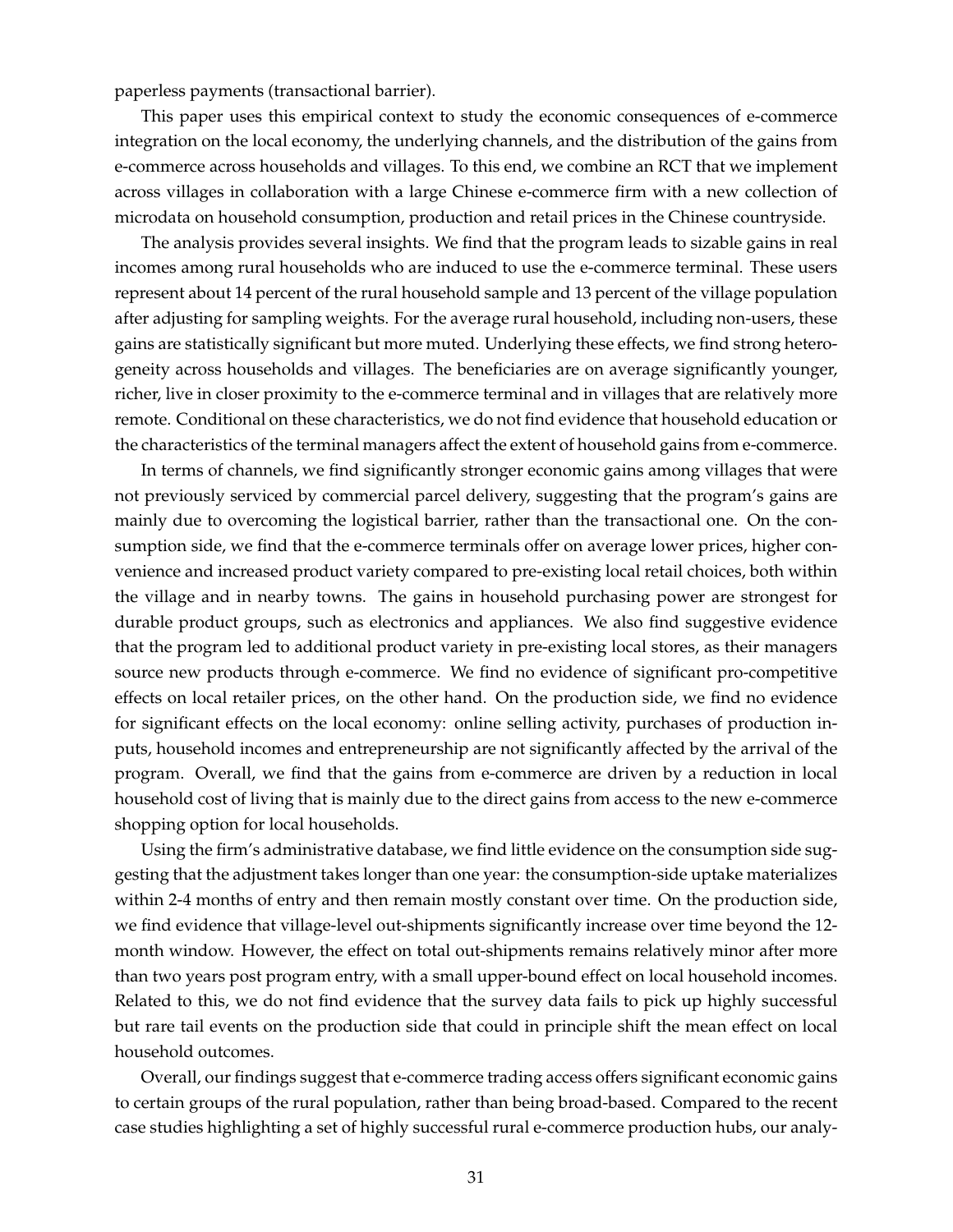sis reveals that a quite particular mix of local factors must be underlying these prominent success stories. In the absence of complementary interventions, such as for example business training, access to credit or targeted online promotions, large and significant production-side effects appear unlikely to materialize for the average rural market place in the short to medium-run. In this light, future work aimed at better understanding the factors under which the arrival of ecommerce can have transformative impacts on the production side of the rural economy seems a promising agenda for future research in this area.

# **References**

<span id="page-32-0"></span>AliResearch. (2017). China's taobao villages. *Research Report*, 1741–1779.

- <span id="page-32-15"></span>Anderson, S. P., De Palma, A., & Thisse, J. F. (1992). *Discrete choice theory of product differentiation*. MIT press.
- <span id="page-32-4"></span>Atkin, D., Faber, B., & Gonzalez-Navarro, M. (in press). Retail globalization and household welfare: Evidence from mexico. *Journal of Political Economy*.
- <span id="page-32-6"></span>Banerjee, A., Duflo, E., & Qian, N. (2012). *On the road: Access to transportation infrastructure and economic growth in china* (Tech. Rep.). National Bureau of Economic Research.
- <span id="page-32-7"></span>Baum-Snow, N., Brandt, L., Henderson, J. V., Turner, M. A., & Zhang, Q. (2016). Roads, railroads and decentralization of Chinese cities. *Forthcoming, Review of Economics and Statistics*.
- <span id="page-32-9"></span>Brynjolfsson, E., Hu, Y., & Smith, M. D. (2003). Consumer surplus in the digital economy: Estimating the value of increased product variety at online booksellers. *Management Science*, *49*(11), 1580–1596.
- <span id="page-32-12"></span>Couture, V. (2016). Valuing the consumption benefits of urban density. *Working Paper, UC Berkeley*.
- <span id="page-32-5"></span>Donaldson, D. (in press). Railroads of the raj: Estimating the impact of transportation infrastructure. *American Economic Review*.
- <span id="page-32-11"></span>Einav, L., Klenow, P. J., Klopack, B., Levin, J. D., Levin, L., & Best, W. (2017). Assessing the gains from e-commerce. *Working paper, Stanford University*.
- <span id="page-32-8"></span>Faber, B. (2014). Trade integration, market size, and industrialization: Evidence from China's national trunk highway system. *The Review of Economic Studies*, *81*(3), 1046–1070.
- <span id="page-32-2"></span>Fan, J., Tang, L., Zhu, W., & Zou, B. (2016). The alibaba effect: Spatial consumption inequality and the welfare gains from e-commerce. *Michigan State University mimeo*.
- <span id="page-32-3"></span>Feenstra, R. C. (1994). New product varieties and the measurement of international prices. *American Economic Review*, *84*(1), 155–57.
- <span id="page-32-1"></span>FRED. (2016). E-commerce retail sales as a percent of total sales (ecompctsa). *Economic Data, Federal Reserve of St. Louis*.
- <span id="page-32-10"></span>Goldmanis, M., Hortaçsu, A., Syverson, C., & Emre, Ö. (2010). E-commerce and the market structure of retail industries. *The Economic Journal*, *120*(545), 651–682.
- <span id="page-32-13"></span>Goyal, A. (2010). Information, direct access to farmers, and rural market performance in central india. *American Economic Journal: Applied Economics*, *2*(3), 22–45.
- <span id="page-32-14"></span>Hamory, J., Kleemans, M., Li, N., & Miguel, E. (2016). Individual ability and selection into migration in Kenya. *Mimeo, UC Berkeley*.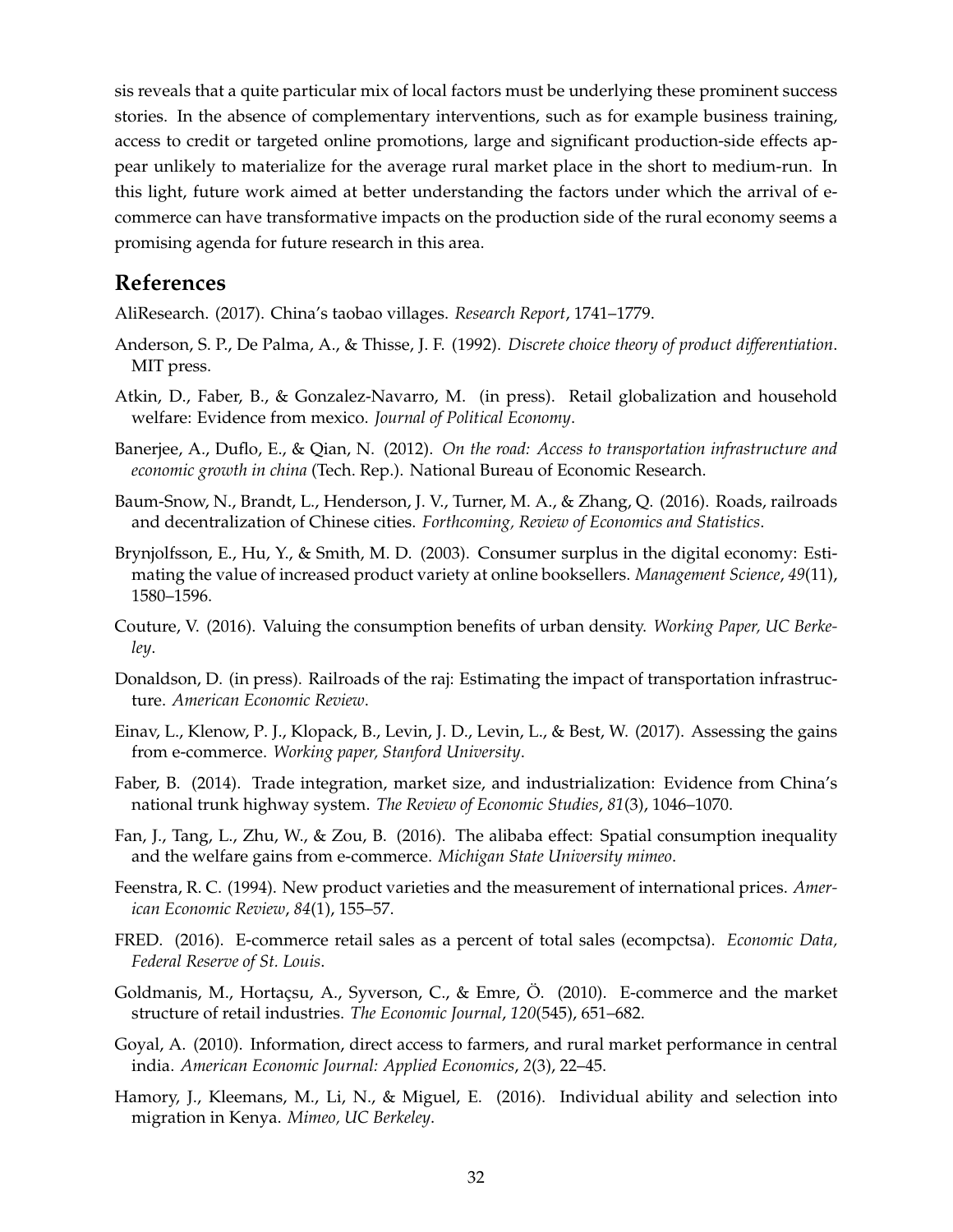- <span id="page-33-13"></span>Handbury, J. (2013). Are poor cities cheap for everyone? Non-homotheticity and the cost of living across us cities. *Working Paper, Wharton*.
- <span id="page-33-14"></span>Handbury, J., & Weinstein, D. E. (2015). Goods prices and availability in cities. *The Review of Economic Studies*, *82*(1), 258–296.
- <span id="page-33-9"></span>Hausman, J. A. (1996). Valuation of new goods under perfect and imperfect competition. In *The economics of new goods* (pp. 207–248). University of Chicago Press.
- <span id="page-33-17"></span>Hausman, J. A., & Leonard, G. K. (2002). The competitive effects of a new product introduction: A case study. *Journal of Industrial Economics*, *50*(3), 237–263.
- <span id="page-33-18"></span>Hicks, J. R. (1940). The valuation of the social income. *Economica*, 105–124.
- <span id="page-33-11"></span>Hjort, J., & Poulsen, J. (2017). The arrival of fast internet and skilled job creation in Africa. *Columbia University Working Paper*.
- <span id="page-33-10"></span>Jensen, R. (2007). The digital provide: Information (technology), market performance, and welfare in the south indian fisheries sector. *The quarterly journal of economics*, *122*(3), 879–924.
- <span id="page-33-16"></span>Lagakos, D., Mobarak, M., & Waugh, M. (2016). Urban-rural wage gaps in developing countries: spatial misallocation or efficient sorting. *Mimeo, UC San Diego, Yale, and NYU*.
- <span id="page-33-5"></span>MCIT. (2016). Egypt's national e-commerce strategy. *Ministry of Communications and Information Technology Report*.
- <span id="page-33-20"></span>McKenzie, D. (2012). Beyond baseline and follow-up: The case for more t in experiments. *Journal of Development Economics*, *99*(2), 210–221.
- <span id="page-33-8"></span>McKinsey. (2016). China's e-tail revolution. *Report, McKinsey Global Institute*.
- <span id="page-33-4"></span>MEITY. (2016). Digital india: Driving e-commerce in rural and semi urban India. *Ministry of Electronics and IT Report*.
- <span id="page-33-19"></span>Miguel, E., & Kremer, M. (2004). Worms: identifying impacts on education and health in the presence of treatment externalities. *Econometrica*, *72*(1), 159–217.
- <span id="page-33-2"></span>PFSweb. (2016). China's e-commerce market 2015. *Annual Market Report*.
- <span id="page-33-6"></span>PM. (2016). Vietnam's e-commerce development masterplan. *Vietnam's Office of the Prime Minister Report*.
- <span id="page-33-3"></span>Statista. (2016). Online retail statistics for china. *Market Statistics*.
- <span id="page-33-12"></span>Topalova, P. (2010). Factor immobility and regional impacts of trade liberalization: Evidence on poverty from India. *American Economic Journal: Applied Economics*, *2*(4), 1–41.
- <span id="page-33-7"></span>UNCTAD. (2016a). E-commerce opens new opportunities for developing countries. *UNC-TAD/PRESS/U14/IN/2016/011*.
- <span id="page-33-1"></span>UNCTAD. (2016b). Unctad e-commerce index 2016. *Report, United Nations Conference on Trade and Development, Geneva*.
- <span id="page-33-0"></span>WTO. (2013). E-commerce in developing countries: Opportunities and challenges for small and medium-sized enterprises. *Policy Report, World Trade Organization, Geneva*.
- <span id="page-33-15"></span>Young, A. (2013). Inequality, the urban-rural gap and migration. *The Quarterly Journal of Economics*, 1727–1785.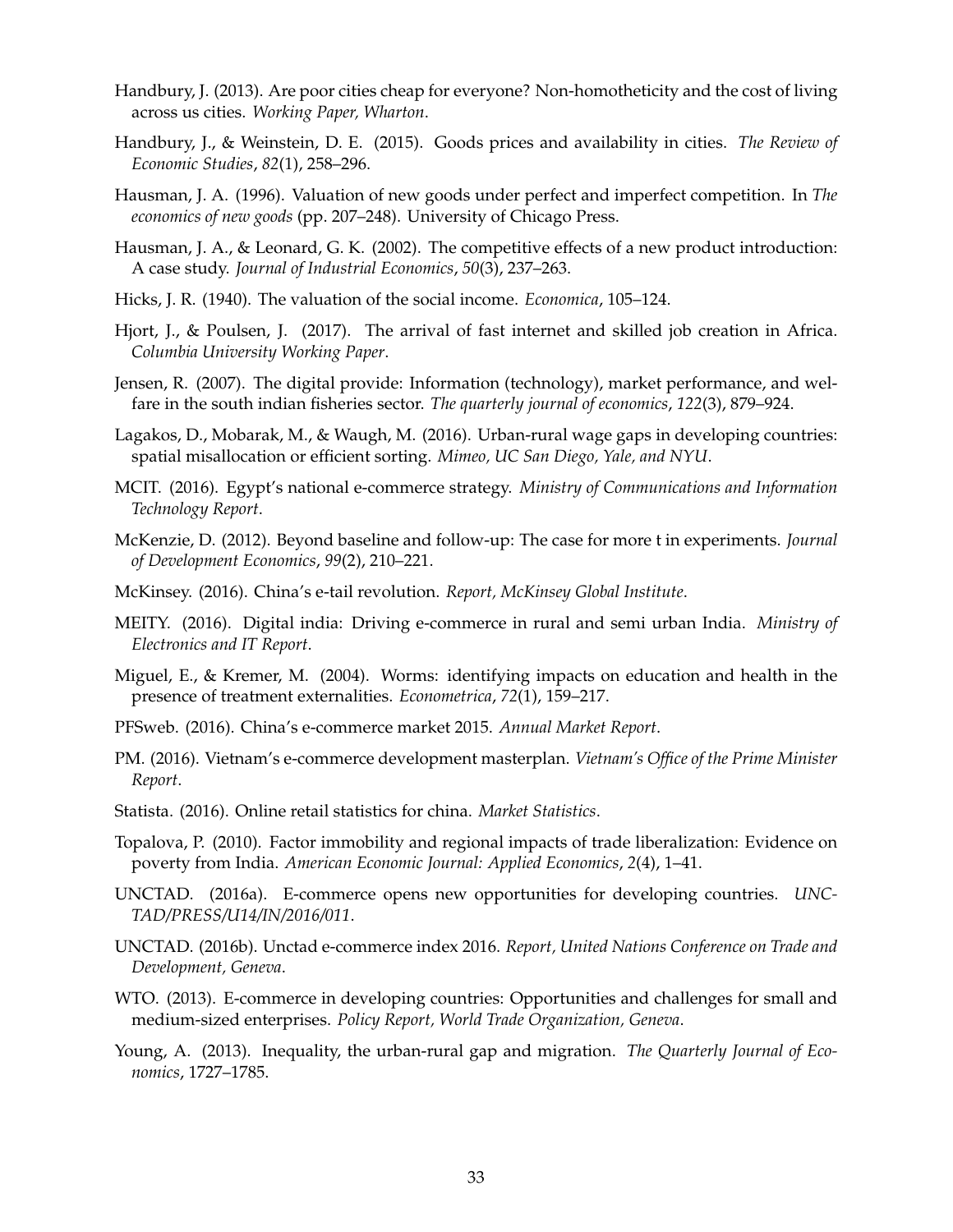# **8 Figures and Tables**

# <span id="page-34-0"></span>**8.1 Figures**



Figure 1: Provinces and Counties Where RCT Was Implemented

*Notes*: The boundaries indicate Mainland Chinese provinces. The dots indicate participating villages in the 8 counties where the RCT takes place. See Section [2](#page-7-0) for discussion.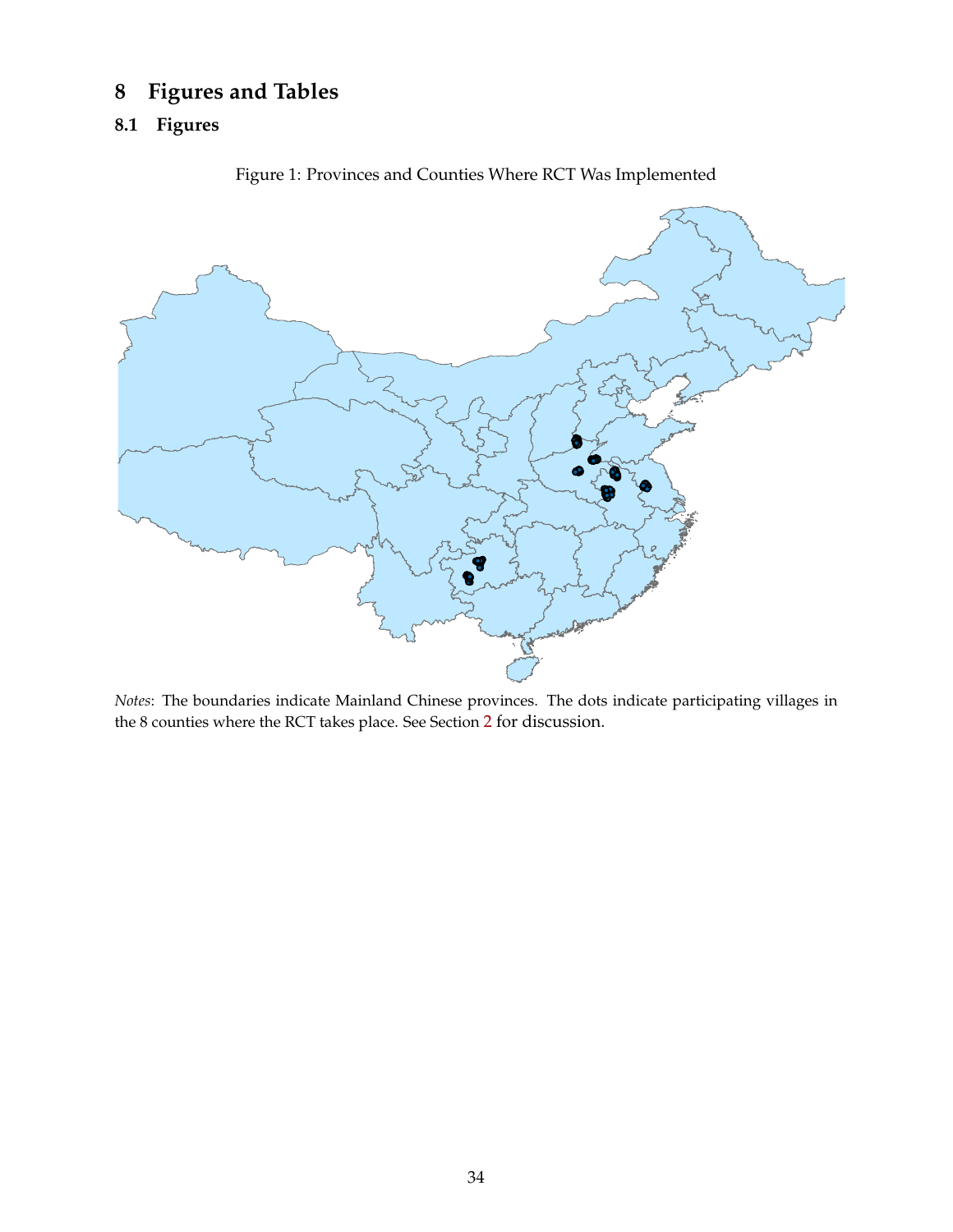

Figure 2: Timeline of Adjustment: Consumption (Terminal-Level)

<span id="page-35-0"></span>*Notes*: See Section [5](#page-24-1) for discussion. Standard errors are clustered at the level of village terminals. \* 10%, \*\* 5%, \*\*\* 1% significance levels.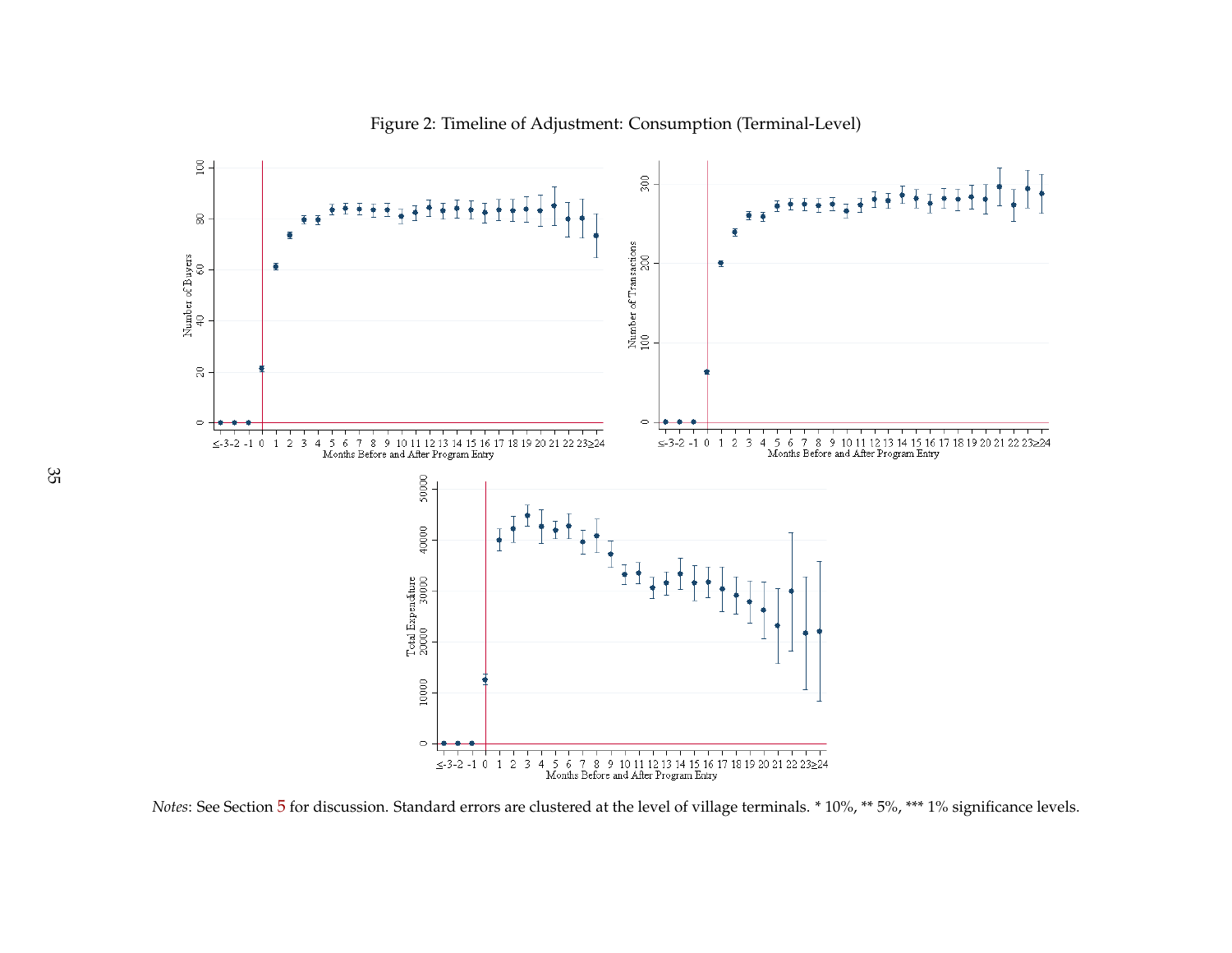

### <span id="page-36-0"></span>Figure 3: Timeline of Adjustment: Selling (Terminal-Level)

*Notes*: See Section [5](#page-24-1) for discussion. Standard errors are clustered at the level of village terminals. \* 10%, \*\* 5%, \*\*\* 1% significance levels.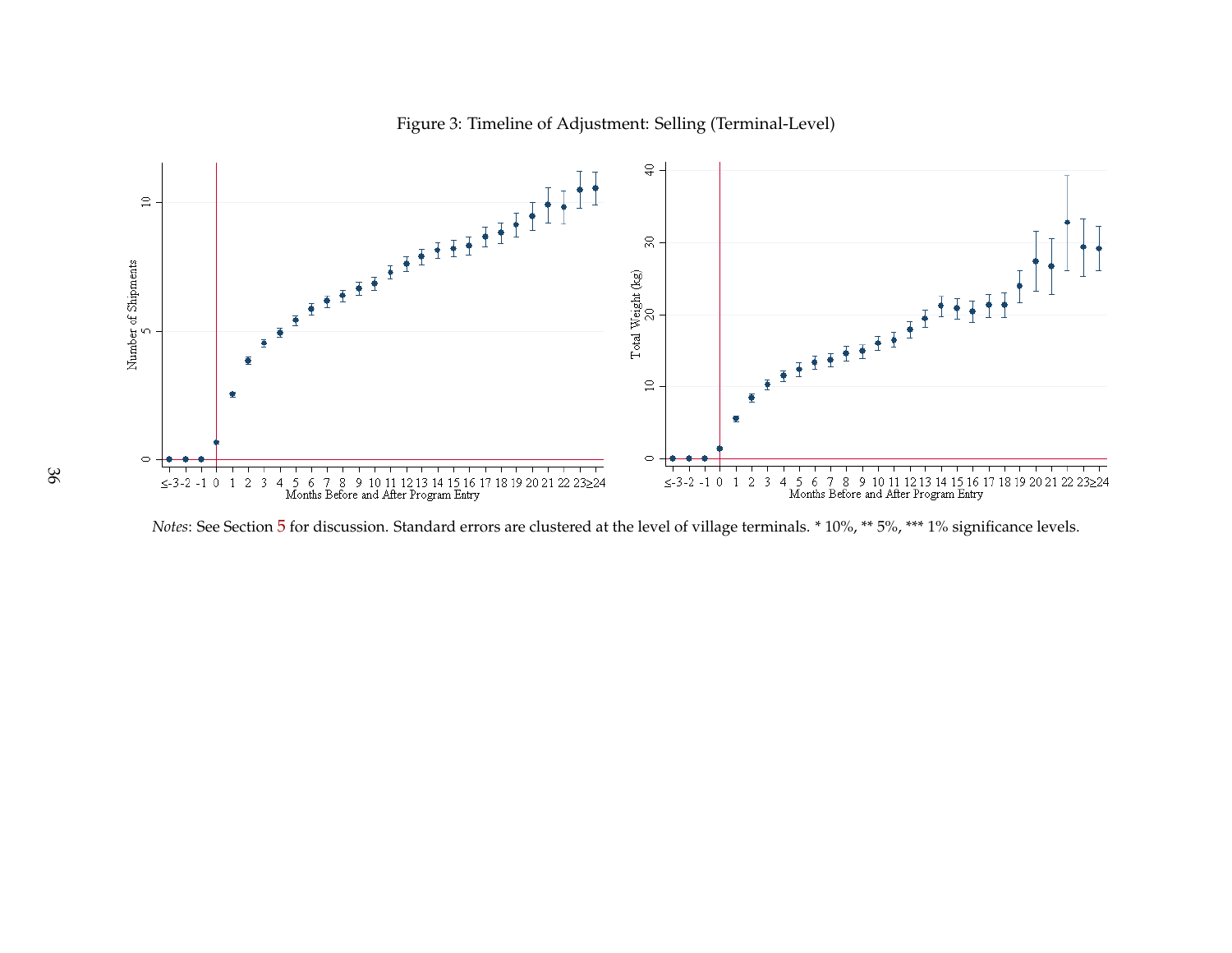<span id="page-37-0"></span>Figure 4: Heterogeneity of Welfare Effect



*Notes*: See Section [6](#page-27-1) for discussion. Gains are expresse<sup>d</sup> in terms of percentage point reductions of retail cost of living. Confidence intervals are based on standard errors that are clustered at the level of villages.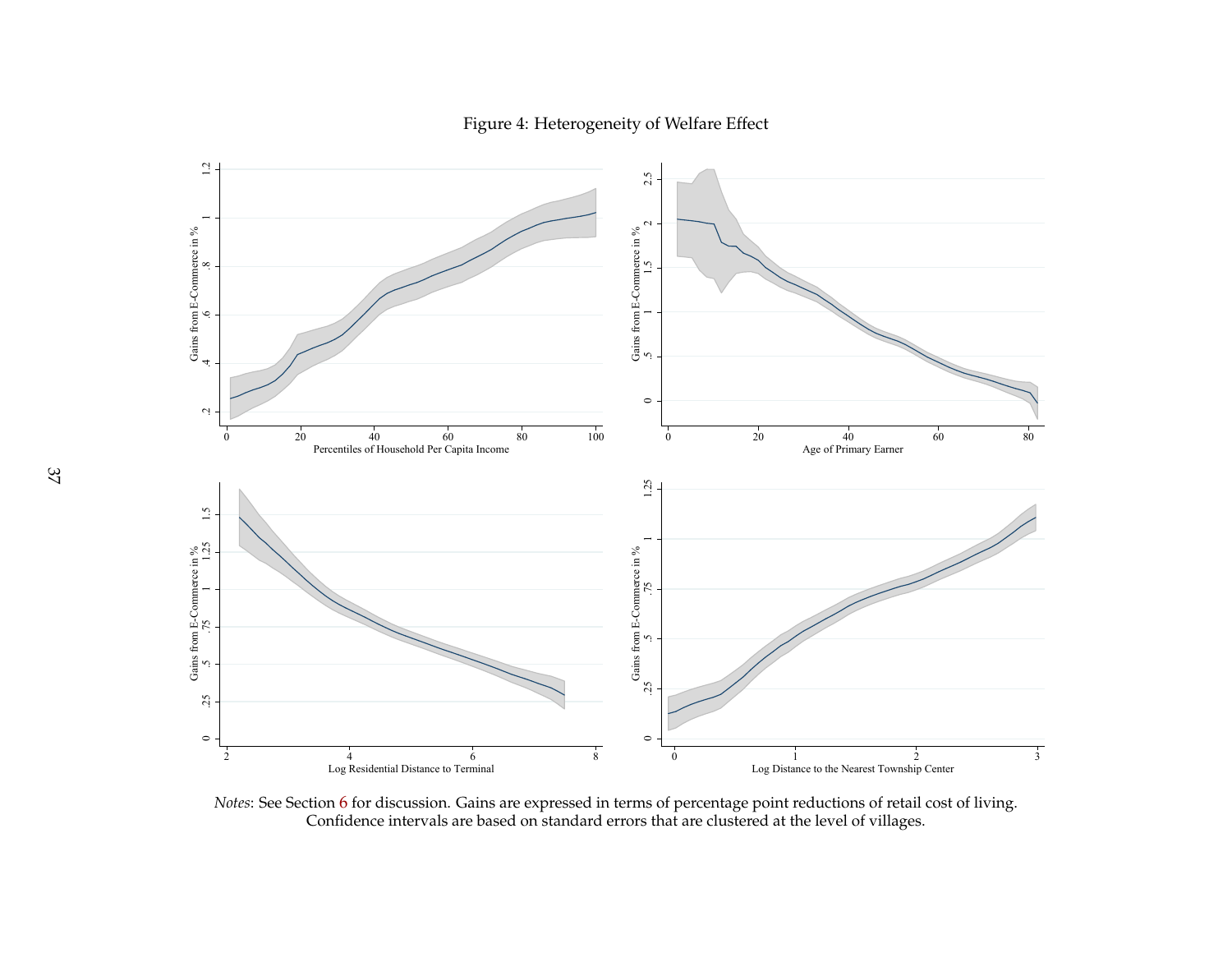# <span id="page-38-0"></span>**8.2 Tables**

|                                    |                           | Full Sample at<br>Baseline | Treatment<br>Villages at<br>Baseline | <b>Control Villages</b><br>at Baseline | P-Value<br>(Treat-Control=0) | <b>Control Villages</b><br>at Endline |  |  |  |  |  |
|------------------------------------|---------------------------|----------------------------|--------------------------------------|----------------------------------------|------------------------------|---------------------------------------|--|--|--|--|--|
| Panel A: Individual Level          |                           |                            |                                      |                                        |                              |                                       |  |  |  |  |  |
|                                    | Median                    | 44.000                     | 44.000                               | 43.000                                 |                              | 46.000                                |  |  |  |  |  |
|                                    | Mean                      | 38.950                     | 39.329                               | 38.407                                 | 0.208                        | 39.943                                |  |  |  |  |  |
| Age                                | <b>Standard Deviation</b> | 23.580                     | 23.658                               | 23.460                                 |                              | 23.759                                |  |  |  |  |  |
|                                    | Number of Obs             | 8491                       | 5001                                 | 3490                                   |                              | 4194                                  |  |  |  |  |  |
|                                    | Median                    | 1.000                      | 1.000                                | 1.000                                  |                              | 1.000                                 |  |  |  |  |  |
|                                    | Mean                      | 0.534                      | 0.526                                | 0.546                                  | 0.025                        | 0.537                                 |  |  |  |  |  |
| Gender (Female=1)                  | <b>Standard Deviation</b> | 0.499                      | 0.499                                | 0.498                                  |                              | 0.499                                 |  |  |  |  |  |
|                                    | Number of Obs             | 8484                       | 5001                                 | 3483                                   |                              | 4188                                  |  |  |  |  |  |
|                                    | Median                    | 1.000                      | 1.000                                | 1.000                                  |                              | 1.000                                 |  |  |  |  |  |
| Employed (for age>15)              | Mean                      | 0.767                      | 0.766                                | 0.769                                  | 0.882                        | 0.762                                 |  |  |  |  |  |
| $(Yes=1)$                          | <b>Standard Deviation</b> | 0.423                      | 0.424                                | 0.422                                  |                              | 0.426                                 |  |  |  |  |  |
|                                    | Number of Obs             | 6070                       | 3590                                 | 2480                                   |                              | 3015                                  |  |  |  |  |  |
|                                    | Median                    | 1.000                      | 1.000                                | 1.000                                  |                              | 1.000                                 |  |  |  |  |  |
| Peasant (for age>15)               | Mean                      | 0.527                      | 0.527                                | 0.526                                  | 0.971                        | 0.513                                 |  |  |  |  |  |
| $(Yes=1)$                          | <b>Standard Deviation</b> | 0.499                      | 0.499                                | 0.499                                  |                              | 0.500                                 |  |  |  |  |  |
|                                    | Number of Obs             | 6369                       | 3760                                 | 2609                                   |                              | 3144                                  |  |  |  |  |  |
|                                    | Median                    | 0.000                      | 0.000                                | 0.000                                  |                              | 0.000                                 |  |  |  |  |  |
| No Schooling (for                  | Mean                      | 0.270                      | 0.273                                | 0.266                                  | 0.745                        | 0.319                                 |  |  |  |  |  |
| $age>15$ (No School=1)             | <b>Standard Deviation</b> | 0.444                      | 0.446                                | 0.442                                  |                              | 0.466                                 |  |  |  |  |  |
|                                    | Number of Obs             | 6368                       | 3758                                 | 2610                                   |                              | 3132                                  |  |  |  |  |  |
|                                    |                           |                            | Panel B: Household Level             |                                        |                              |                                       |  |  |  |  |  |
|                                    | Median                    | 3.000                      | 3.000                                | 3.000                                  |                              | 3.00                                  |  |  |  |  |  |
|                                    | Mean                      | 3.114                      | 3.053                                | 3.205                                  | 0.075                        | 2.987                                 |  |  |  |  |  |
| Household Size                     | <b>Standard Deviation</b> | 1.422                      | 1.420                                | 1.421                                  |                              | 1.40                                  |  |  |  |  |  |
|                                    | Number of Obs             | 2740                       | 1647                                 | 1093                                   |                              | 1405                                  |  |  |  |  |  |
|                                    | Median                    | 0.000                      | 0.000                                | 0.000                                  |                              | 0.00                                  |  |  |  |  |  |
| Gender of Primary Earner Mean      |                           | 0.288                      | 0.295                                | 0.276                                  | 0.457                        | 0.295                                 |  |  |  |  |  |
| $(Female=1)$                       | <b>Standard Deviation</b> | 0.453                      | 0.456                                | 0.447                                  |                              | 0.46                                  |  |  |  |  |  |
|                                    | Number of Obs             | 2547                       | 1530                                 | 1017                                   |                              | 1348                                  |  |  |  |  |  |
|                                    | Median                    | 0.000                      | 0.000                                | 0.000                                  |                              | 0.00                                  |  |  |  |  |  |
| Primary Earner Self-               | Mean                      | 0.073                      | 0.087                                | 0.053                                  | 0.036                        | 0.072                                 |  |  |  |  |  |
| Employed (Yes=1)                   | <b>Standard Deviation</b> | 0.261                      | 0.282                                | 0.224                                  |                              | 0.26                                  |  |  |  |  |  |
|                                    | Number of Obs             | 2549                       | 1531                                 | 1018                                   |                              | 1348                                  |  |  |  |  |  |
|                                    | Median                    | 1.000                      | 1.000                                | 1.000                                  |                              | 1.00                                  |  |  |  |  |  |
| Primary Earner Is Peasant Mean     |                           | 0.590                      | 0.600                                | 0.577                                  | 0.620                        | 0.587                                 |  |  |  |  |  |
| $(Yes=1)$                          | <b>Standard Deviation</b> | 0.492                      | 0.490                                | 0.494                                  |                              | 0.49                                  |  |  |  |  |  |
|                                    | Number of Obs             | 2549                       | 1531                                 | 1018                                   |                              | 1348                                  |  |  |  |  |  |
| Household Monthly                  | Median                    | 350.000                    | 339.000                              | 375.000                                |                              | 466.67                                |  |  |  |  |  |
|                                    | Mean                      | 876.412                    | 841.198                              | 929.473                                | 0.365                        | 1028.960                              |  |  |  |  |  |
| Income Per Capita in<br><b>RMB</b> | <b>Standard Deviation</b> | 1717.456                   | 1687.169                             | 1761.560                               |                              | 2005.31                               |  |  |  |  |  |
|                                    | Number of Obs             | 2740                       | 1647                                 | 1093                                   |                              | 1405                                  |  |  |  |  |  |
| Household Monthly                  | Median                    | 381.000                    | 372.833                              | 400.500                                |                              | 364.00                                |  |  |  |  |  |
| Retail Expenditure Per             | Mean                      | 732.017                    | 663.034                              | 835.966                                | 0.135                        | 686.616                               |  |  |  |  |  |
| Capita in RMB                      | <b>Standard Deviation</b> | 2304.540                   | 1139.788                             | 3368.220                               |                              | 1512.06                               |  |  |  |  |  |
|                                    | Number of Obs             | 2735                       | 1644                                 | 1091                                   |                              | 1405                                  |  |  |  |  |  |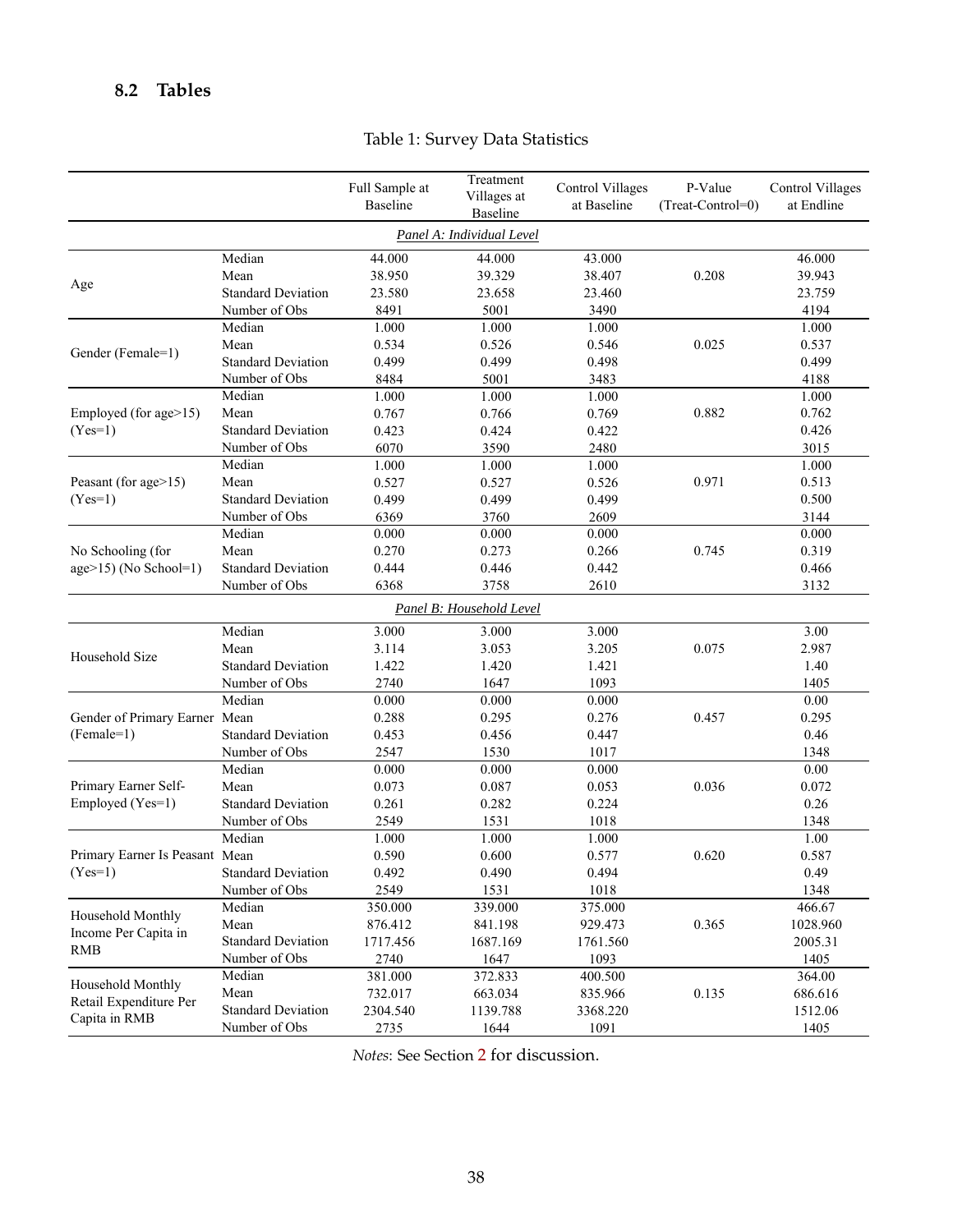<span id="page-39-0"></span>

|                                             |                           | Full Sample at<br><b>Baseline</b> | Treatment<br>Villages at<br><b>Baseline</b> | <b>Control Villages</b><br>at Baseline | P-Value<br>(Treat-Control=0) | <b>Control Villages</b><br>at Endline |
|---------------------------------------------|---------------------------|-----------------------------------|---------------------------------------------|----------------------------------------|------------------------------|---------------------------------------|
|                                             |                           |                                   | Panel B: Household Level (Continued)        |                                        |                              |                                       |
| Share of Retail                             | Median                    | 0.553                             | 0.489                                       | 0.623                                  |                              | 0.60                                  |
|                                             | Mean                      | 0.500                             | 0.470                                       | 0.545                                  | 0.193                        | 0.531                                 |
| Expenditure Outside of                      | <b>Standard Deviation</b> | 0.395                             | 0.402                                       | 0.379                                  |                              | 0.38                                  |
| Village                                     | Number of Obs             | 2720                              | 1637                                        | 1083                                   |                              | 1397                                  |
| Distance in Meters to                       | Median                    | 231.556                           | 232.891                                     | 231.454                                |                              | 203.63                                |
| <b>Planned Terminal</b>                     | Mean                      | 290.346                           | 293.364                                     | 285.797                                | 0.789                        | 286.631                               |
|                                             | <b>Standard Deviation</b> | 243.450                           | 247.778                                     | 236.820                                |                              | 267.06                                |
| Location                                    | Number of Obs             | 2740                              | 1647                                        | 1093                                   |                              | 1405                                  |
|                                             | Median                    | 0.000                             | 0.000                                       | 0.000                                  |                              | 0.00                                  |
| Any Member of the                           | Mean                      | 0.368                             | 0.354                                       | 0.390                                  | 0.249                        | 0.427                                 |
| Household Has Ever Used                     | <b>Standard Deviation</b> | 0.482                             | 0.478                                       | 0.488                                  |                              | 0.49                                  |
| the Internet $(Yes=1)$                      | Number of Obs             | 2739                              | 1646                                        | 1093                                   |                              | 1402                                  |
|                                             | Median                    | 1.000                             | 1.000                                       | 1.000                                  |                              | 1.00                                  |
| Household Owns a                            | Mean                      | 0.526                             | 0.509                                       | 0.552                                  | 0.153                        | 0.551                                 |
| Smartphone (Yes=1)                          | <b>Standard Deviation</b> | 0.499                             | 0.500                                       | 0.498                                  |                              | 0.50                                  |
|                                             | Number of Obs             | 2731                              | 1642                                        | 1089                                   |                              | 1400                                  |
|                                             | Median                    | 0.000                             | 0.000                                       | 0.000                                  |                              | 0.00                                  |
| Share of Household                          | Mean                      | 0.007                             | 0.006                                       | 0.007                                  | 0.693                        | 0.008                                 |
| Monthly Expenditure on                      | <b>Standard Deviation</b> | 0.050                             | 0.046                                       | 0.057                                  |                              | 0.05                                  |
| <b>E-Commerce Deliveries</b>                | Number of Obs             | 2720                              | 1637                                        | 1083                                   |                              | 1397                                  |
| Share of E-Commerce<br>Sales in Household   | Median                    | 0.000                             | 0.000                                       | 0.000                                  |                              | 0.00                                  |
|                                             | Mean                      | 0.003                             | 0.001                                       | 0.006                                  | 0.103                        | 0.003                                 |
|                                             | <b>Standard Deviation</b> | 0.052                             | 0.030                                       | 0.074                                  |                              | 0.05                                  |
| Monthly Income                              | Number of Obs             | 2055                              | 1244                                        | 811                                    |                              | 1161                                  |
|                                             |                           |                                   | Panel C: Local Retail Survey                |                                        |                              |                                       |
|                                             | Median                    | 3.00                              | 3.00                                        | 2.00                                   |                              | 2.00                                  |
| Number of Stores at                         | Mean                      | 4.15                              | 4.38                                        | 3.79                                   | 0.33                         | 3.61                                  |
| Village Level                               | <b>Standard Deviation</b> | 2.94                              | 2.91                                        | 2.98                                   |                              | 2.99                                  |
|                                             | Number of Obs             | 99                                | 60                                          | 39                                     |                              | 38                                    |
|                                             | Median                    | 50.00                             | 50.00                                       | 40.00                                  |                              | 50.00                                 |
| Establishment Space in                      | Mean                      | 99.07                             | 74.42                                       | 146.76                                 | 0.35                         | 121.33                                |
| <b>Square Meters</b>                        | <b>Standard Deviation</b> | 320.38                            | 89.60                                       | 532.73                                 |                              | 375.35                                |
|                                             | Number of Obs             | 361                               | 238                                         | 123                                    |                              | 126                                   |
| Number of                                   | Median                    | 0.00                              | 0.00                                        | 0.00                                   |                              | 0.00                                  |
| Establishment's New                         | Mean                      | 1.43                              | 1.56                                        | 1.17                                   | 0.57                         | 0.63                                  |
| Products Added Over Last Standard Deviation |                           | 7.44                              | 8.88                                        | 3.42                                   |                              | 2.26                                  |
| Month                                       | Number of Obs             | 330                               | 215                                         | 115                                    |                              | 126                                   |
|                                             | Median                    | 7.00                              | 7.00                                        | 6.00                                   |                              | 6.00                                  |
| Prices of All Retail                        | Mean                      | 71.03                             | 76.74                                       | 61.43                                  | 0.47                         | 71.23                                 |
| Consumption (9 Product                      | <b>Standard Deviation</b> | 411.24                            | 433.67                                      | 370.33                                 |                              | 390.31                                |
| Groups) in RMB                              | Number of Obs             | 9382                              | 5884                                        | 3498                                   |                              | 3259                                  |
|                                             | Median                    | 10.00                             | 10.00                                       | 8.80                                   |                              | 9.00                                  |
| Prices of Business or                       | Mean                      | 45.63                             | 42.88                                       | 49.78                                  | 0.76                         | 43.84                                 |
| Production Input in RMB                     | <b>Standard Deviation</b> | 195.09                            | 206.23                                      | 177.46                                 |                              | 97.92                                 |
|                                             | Number of Obs             | 444                               | 267                                         | 177                                    |                              | $111\,$                               |

# Table 2: Survey Data Statistics (Continued)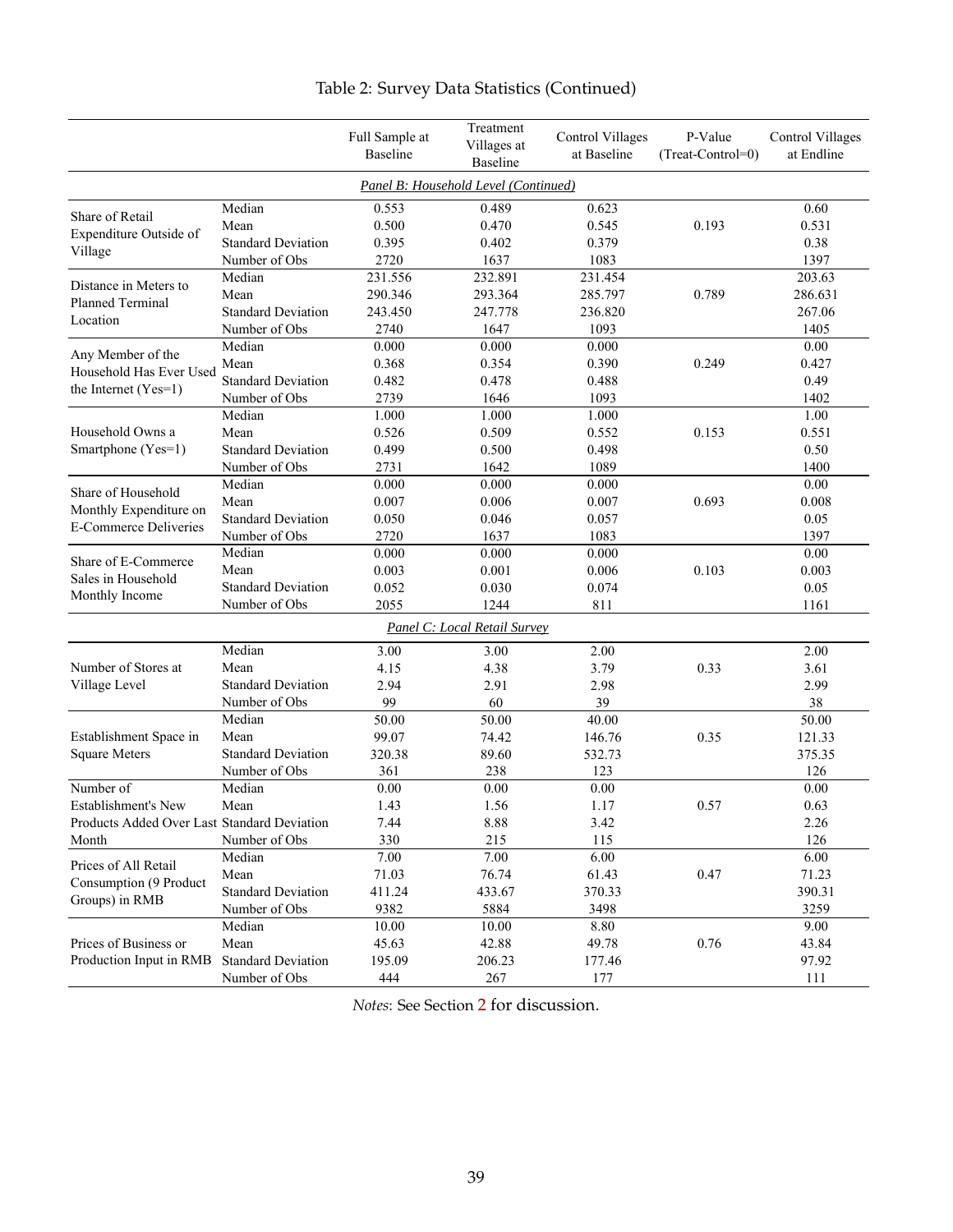|                     | Number of<br>Transactions | Number of<br><b>Users</b> | Number of<br>$Out-$<br>Shipments | Number of<br>Terminals | Number of<br>Counties | Number of<br>Provinces | Number of<br>Days | Number of<br>Months | Number of<br>Product<br>Groups | Sum of<br>Payments<br>(RMB) | Sum of Out-<br>Shipments<br>(Weight in kg) |
|---------------------|---------------------------|---------------------------|----------------------------------|------------------------|-----------------------|------------------------|-------------------|---------------------|--------------------------------|-----------------------------|--------------------------------------------|
| Full Sample         | 27,270,532                | 3,785,019                 | 500,743                          | 11,941                 | 175                   | 5                      | 547               | 18                  | 42                             | 4,480,424,896               | 1,169,673                                  |
| 3 Provinces         | 20,647,373                | 2,832,872                 | 442,319                          | 8,561                  | 116                   | 3                      | 547               | 18                  | 42                             | 3,409,227,245               | 1,019,373                                  |
| 8 Counties          | 1,835,897                 | 216,529                   | 44,148                           | 706                    | 8                     | 3                      | 503               | 17                  | 42                             | 330,930,097                 | 95,908                                     |
| <b>RCT Villages</b> | 130,769                   | 15,099                    | 3,158                            | 40                     | 8                     | 3                      | 482               | 16                  | 41                             | 17,618,900                  | 7,817                                      |

<span id="page-40-0"></span>*Notes:* The table provides information from the purchasing and the sales transaction databases. The purchasing database covers all village transaction in 5 provinces over the period November 2015 until April 2017. The sales transaction database covers all out-shipments from the same locations over the periodJanuary 2016 to April 2017. See Section [2](#page-7-1) for discussion.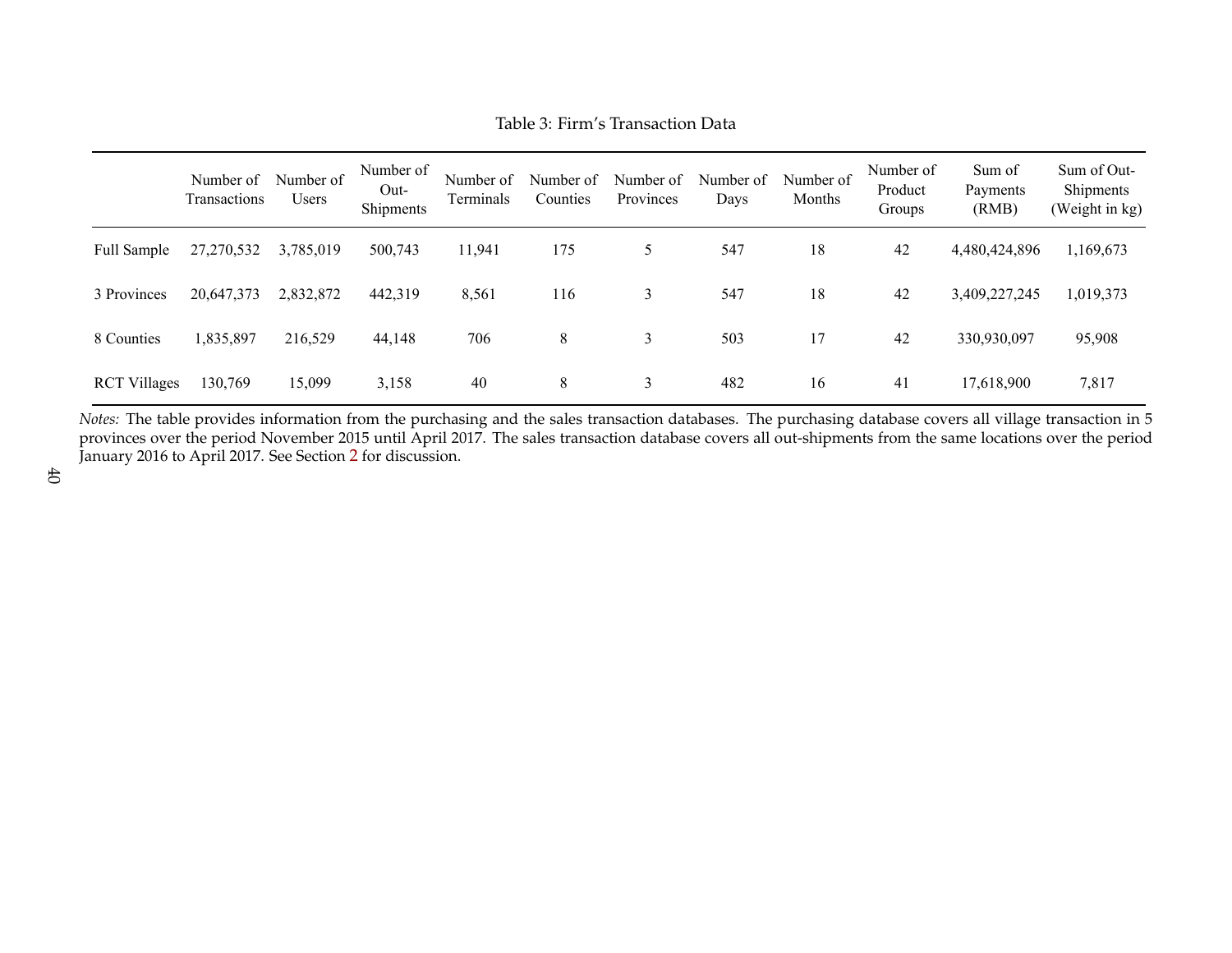|                                           |                                                  |                                    | Treatment on              | Log Distance                          |                                             |                                                                   |                                  | Treatment on            | Log Distance              |
|-------------------------------------------|--------------------------------------------------|------------------------------------|---------------------------|---------------------------------------|---------------------------------------------|-------------------------------------------------------------------|----------------------------------|-------------------------|---------------------------|
| Dependent Variables                       |                                                  | Intent to Treat                    | Treated                   | (IV using Treat)                      | Dependent Variables                         |                                                                   | Intent to Treat                  | Treated                 | (IV using Treat)          |
| Monthly Total Retail                      | Treat or Log Dist<br>R-Squared                   | $-21.93$<br>(31.96)<br>0.038       | $-40.92$<br>(60.19)       | 11.15<br>(16.29)                      | Share of Terminal in<br>Monthly Tobacco and | 0.000608<br>Treat or Log Dist<br>(0.000515)<br>R-Squared<br>0.001 |                                  | 0.00123<br>(0.00109)    | $-0.000352$<br>(0.000306) |
| Expenditure Per Capita                    | First Stage F-Stat<br>Number of Obs              | 3,434                              | 43.92<br>3,434            | 42.45<br>3,434                        | Alcohol (2)                                 | First Stage F-Stat<br>Number of Obs                               | 1,653                            | 33.02<br>1,653          | 27.08<br>1,653            |
| Household Has Ever<br>Bought Something at | Treat or Log Dist<br>R-Squared                   | $0.0480***$<br>(0.0169)<br>0.008   | $0.0886***$<br>(0.0271)   | $-0.0241***$<br>(0.00721)             | Share of Terminal in<br>Monthly Medicine    | Treat or Log Dist<br>R-Squared                                    | 0.000693<br>(0.000689)<br>0.000  | 0.00126<br>(0.00124)    | $-0.000344$<br>(0.000339) |
| Terminal (Yes=1)                          | First Stage F-Stat<br>Number of Obs              | 3,518                              | 45.56<br>3,518            | 43.80<br>3,518                        | and Health Products<br>(3)                  | First Stage F-Stat<br>Number of Obs                               | 2,416                            | 51.06<br>2,416          | 46.74<br>2,416            |
| Household Has<br>Bought Something at      | Treat or Log Dist<br>R-Squared                   | $0.0263***$<br>(0.00981)<br>0.009  | $0.0490***$<br>(0.0171)   | $-0.0134***$<br>(0.00458)             | Share of Terminal in<br>Monthly Clothing    | Treat or Log Dist<br>R-Squared                                    | $0.0465***$<br>(0.0140)<br>0.019 | $0.0734***$<br>(0.0216) | $-0.0205***$<br>(0.00603) |
| Terminal in Past Month<br>$(Yes=1)$       | First Stage F-Stat<br>Number of Obs              | 3,482                              | 43.93<br>3,482            | 42.23<br>and Accessories (4)<br>3,482 | First Stage F-Stat<br>Number of Obs         | 1,269                                                             | 70.69<br>1,269                   | 56.57<br>1,269          |                           |
| Share of Online<br>Terminal in Total      | Treat or Log Dist<br>R-Squared                   | $0.00666***$<br>(0.00239)<br>0.006 | $0.0124***$<br>(0.00434)  | $-0.00338***$<br>(0.00117)            | Share of Terminal in<br>Monthly Other       | Treat or Log Dist<br>R-Squared                                    | 0.00430<br>(0.00395)<br>0.001    | 0.00804<br>(0.00713)    | $-0.00225$<br>(0.00198)   |
| Monthly Retail<br>Expenditure             | First Stage F-Stat<br>Number of Obs              | 3,434                              | 44.03<br>3,434            | 42.34<br>3,434                        | Household Products<br>(5)                   | First Stage F-Stat<br>Number of Obs                               | 2,336                            | 43.87<br>2,336          | 39.89<br>2,336            |
| Share of Terminal in                      | Treat or Log Dist                                | $-0.00715$<br>(0.00778)            | $-0.0154$<br>(0.0191)     | 0.00433<br>(0.00545)                  | Share of Terminal in                        | Treat or Log Dist                                                 | $\theta$<br>(0)                  | $\overline{0}$<br>(0)   | $\theta$<br>(0)           |
| <b>Monthly Business</b><br>Inputs         | R-Squared<br>First Stage F-Stat<br>Number of Obs | 0.003<br>1,207                     | 16.46<br>1,207            | 14.96<br>1,207                        | Monthly Heating,<br>Fuel and Gas (6)        | R-Squared<br>First Stage F-Stat<br>Number of Obs                  | 1,463                            | 1,463                   | 1,463                     |
| Share of Terminal in                      | Treat or Log Dist                                | $0.00536***$<br>(0.00195)          | $0.00999***$<br>(0.00355) | $-0.00272***$<br>(0.000956)           | Share of Terminal in                        | Treat or Log Dist                                                 | $0.0546**$<br>(0.0217)           | $0.0908**$<br>(0.0368)  | $-0.0248**$<br>(0.00989)  |
| Monthly Non-<br>Durables                  | R-Squared<br>First Stage F-Stat<br>Number of Obs | 0.003<br>3,433                     | 44.11<br>3,433            | 42.33<br>3,433                        | Monthly Furniture<br>and Appliances (7)     | R-Squared<br>First Stage F-Stat<br>Number of Obs                  | 0.019<br>380                     | 47.51<br>380            | 44.31<br>380              |
| Share of Terminal in                      | Treat or Log Dist<br>R-Squared                   | $0.0398**$<br>(0.0159)<br>0.011    | $0.0669**$<br>(0.0261)    | $-0.0188**$<br>(0.00736)              | Share of Terminal in<br>Monthly Electronics | Treat or Log Dist<br>R-Squared                                    | $0.0697**$<br>(0.0345)<br>0.024  | $0.110**$<br>(0.0522)   | $-0.0322**$<br>(0.0152)   |
| <b>Monthly Durables</b>                   | First Stage F-Stat<br>Number of Obs              | 768                                | 52.64<br>768              | 41.27<br>768                          | (8)                                         | First Stage F-Stat<br>Number of Obs                               | 232                              | 43.20<br>232            | 26.28<br>232              |
| Share of Terminal in                      | Treat or Log Dist                                | 0.00121<br>(0.000823)              | 0.00223<br>(0.00152)      | $-0.000606$<br>(0.000414)             | Share of Terminal in                        | Treat or Log Dist                                                 | $0.0353*$<br>(0.0201)            | $0.0554*$<br>(0.0313)   | $-0.0162*$<br>(0.00935)   |
| Monthly Food and<br>Beverages (1)         | R-Squared<br>First Stage F-Stat<br>Number of Obs | 0.001<br>3,359                     | 45.63<br>3,359            | 43.70<br>3,359                        | Monthly Transport<br>Equipment (9)          | R-Squared<br>First Stage F-Stat<br>Number of Obs                  | 0.014<br>141                     | 43.07<br>141            | 31.48<br>141              |

# <span id="page-41-0"></span>Table 4: Average Effects: Consumption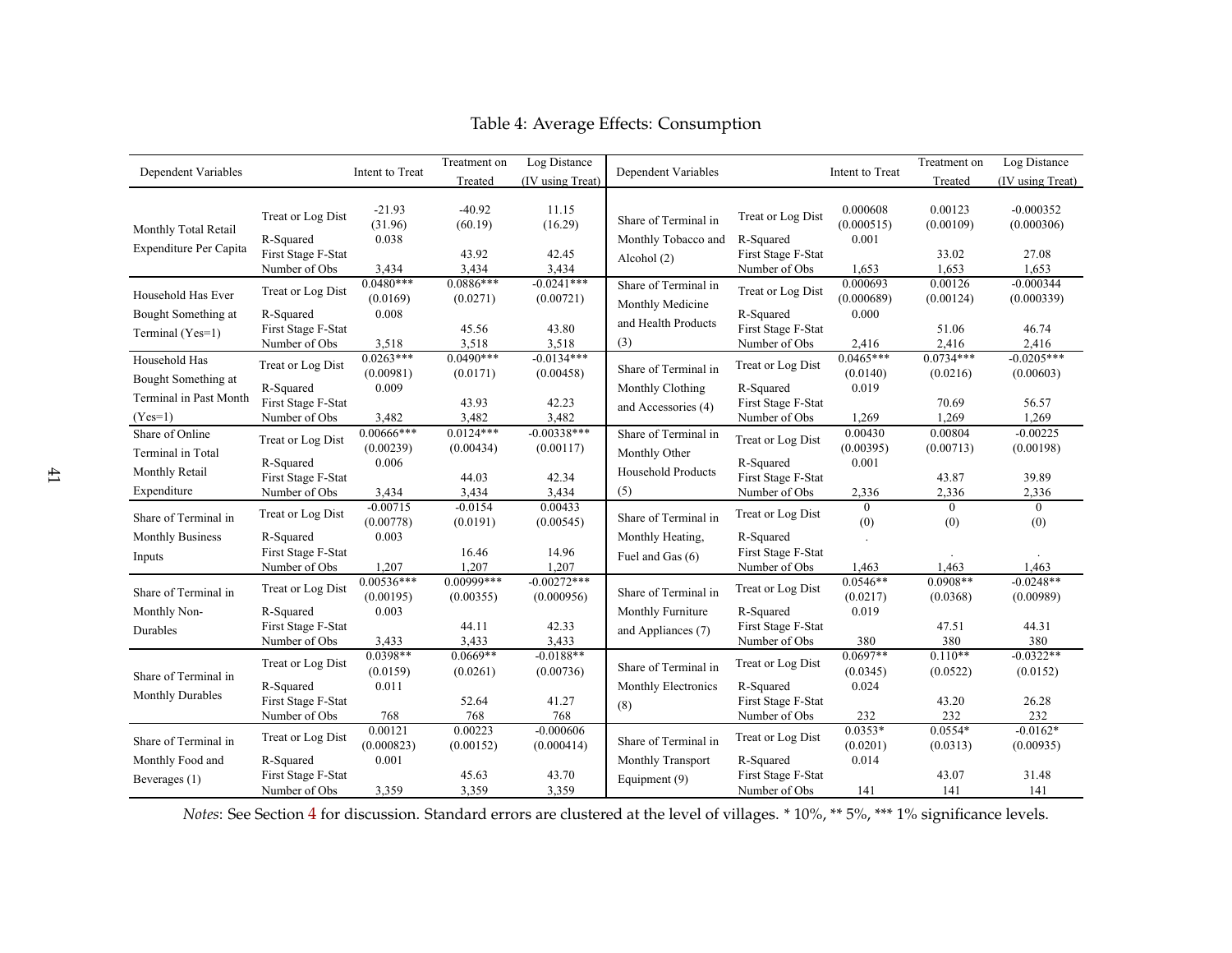| Dependent Variables                                |                                                  | Intent to Treat              | Treatment on<br>Treated      | Log Distance<br>(IV using Treat) | Dependent Variables                                          |                                                  | Intent to Treat                  | Treatment on<br>Treated          | Log Distance<br>(IV using Treat) |
|----------------------------------------------------|--------------------------------------------------|------------------------------|------------------------------|----------------------------------|--------------------------------------------------------------|--------------------------------------------------|----------------------------------|----------------------------------|----------------------------------|
| Monthly Income Per                                 | Treat or Log Dist<br>R-Squared                   | $-7.838$<br>(70.78)<br>0.038 | $-14.48$<br>(129.9)          | 3.974<br>(35.61)                 | Member of Household<br>Has Ever Sold Online                  | Treat or Log Dist<br>R-Squared                   | $-0.00700$<br>(0.00562)<br>0.347 | $-0.0129$<br>(0.0104)            | 0.00353<br>(0.00282)             |
| Capita in RMB                                      | First Stage F-Stat<br>Number of Obs              | 3,437                        | 45.33<br>3,437               | 42.83<br>3,437                   | $(Yes=1)$                                                    | First Stage F-Stat<br>Number of Obs              | 3,504                            | 45.30<br>3,504                   | 42.71<br>3,504                   |
| Monthly Income Per                                 | Treat or Log Dist                                | $-20.09$<br>(70.80)          | $-37.20$<br>(129.9)          | 10.19<br>(35.51)                 | Member of Household                                          | Treat or Log Dist                                | $-0.00132$<br>(0.00237)          | $-0.00244$<br>(0.00438)          | 0.000667<br>(0.00119)            |
| Capita Net of Costs in<br><b>RMB</b>               | R-Squared<br>First Stage F-Stat                  | 0.037                        | 44.78                        | 42.54                            | Has Sold Online In Past<br>Two Weeks (Yes=1)                 | R-Squared<br>First Stage F-Stat                  | 0.038                            | 44.30                            | 42.34                            |
| Monthly Income Per                                 | Number of Obs<br>Treat or Log Dist               | 3,390<br>$-12.55$<br>(72.18) | 3,390<br>$-23.21$<br>(132.4) | 3,390<br>6.360<br>(36.25)        | Online Sales in Past                                         | Number of Obs<br>Treat or Log Dist               | 3,498<br>$-10.09$<br>(12.89)     | 3,498<br>$-18.75$<br>(23.94)     | 3,498<br>5.109<br>(6.504)        |
| Capita Net of Transfers in R-Squared<br><b>RMB</b> | First Stage F-Stat                               | 0.051                        | 45.16                        | 42.67                            | Month in RMB                                                 | R-Squared<br>First Stage F-Stat                  | 0.012                            | 44.26                            | 42.39                            |
|                                                    | Number of Obs<br>Treat or Log Dist               | 3,445<br>$-45.95$<br>(586.9) | 3,445<br>$-85.08$<br>(1,080) | 3,445<br>23.33<br>(296.3)        | Share of Online Sales in                                     | Number of Obs<br>Treat or Log Dist               | 3,498<br>$-0.00120$<br>(0.00176) | 3,498<br>$-0.00224$<br>(0.00330) | 3,498<br>0.000614<br>(0.000901)  |
| Annual Income Per Capita<br>in RMB                 | R-Squared<br>First Stage F-Stat                  | 0.046                        | 44.77                        | 42.23                            | Household Monthly<br>Income                                  | R-Squared<br>First Stage F-Stat                  | 0.032                            | 41.62                            | 38.41                            |
|                                                    | Number of Obs                                    | 3,388<br>$-70.23$            | 3,388<br>$-130.3$            | 3,388<br>35.61                   |                                                              | Number of Obs                                    | 2,830<br>$-0.0229$               | 2,830<br>$-0.0425$               | 2,830<br>0.0116                  |
| Monthly Agricultural<br>Income Per Capita          | Treat or Log Dist<br>R-Squared                   | (140.3)<br>0.033             | (257.7)                      | (70.34)                          | Primary Earner Working<br>As Peasant (Yes=1)                 | Treat or Log Dist<br>R-Squared                   | (0.0319)<br>0.140                | (0.0597)                         | (0.0164)                         |
|                                                    | First Stage F-Stat<br>Number of Obs              | 3,448                        | 44.23<br>3,448               | 42.33<br>3,448                   |                                                              | First Stage F-Stat<br>Number of Obs              | 3,327                            | 44.42<br>3,327                   | 41.58<br>3,327                   |
| Monthly Non-                                       | Treat or Log Dist                                | $-46.65$<br>(137.3)          | $-86.06$<br>(249.6)          | 23.55<br>(68.28)                 | Member of Household                                          | Treat or Log Dist                                | $-0.00802$<br>(0.00631)          | $-0.0149$<br>(0.0120)            | 0.00407<br>(0.00327)             |
| Agricultural Income Per<br>Capita                  | R-Squared<br>First Stage F-Stat<br>Number of Obs | 0.157<br>3,441               | 45.74<br>3,441               | 43.51<br>3,441                   | Started a Business Over R-Squared<br>Last 6 Months $(Yes=1)$ | First Stage F-Stat<br>Number of Obs              | 0.001<br>3,468                   | 44.37<br>3,468                   | 42.34<br>3,468                   |
| Weekly Hours Worked by                             | Treat or Log Dist                                | 1.295<br>(3.429)             | 2.418<br>(6.392)             | $-0.664$<br>(1.753)              | New Business Selling in                                      | Treat or Log Dist                                | 0.000212<br>(0.00159)            | 0.000394<br>(0.00294)            | $-0.000108$<br>(0.000803)        |
| Primary Earner                                     | R-Squared<br>First Stage F-Stat<br>Number of Obs | 0.000<br>3,324               | 43.71<br>3,324               | 41.02<br>3,324                   | Part Online (Yes=1)                                          | R-Squared<br>First Stage F-Stat<br>Number of Obs | 0.000<br>3,468                   | 44.33<br>3,468                   | 42.37<br>3,468                   |
| Weekly Hours Worked by                             | Treat or Log Dist                                | 0.334<br>(3.969)             | 0.609<br>(7.212)             | $-0.176$<br>(2.081)              |                                                              |                                                  |                                  |                                  |                                  |
| Secondary Earner                                   | R-Squared<br>First Stage F-Stat<br>Number of Obs | 0.000<br>1,878               | 44.28<br>1,878               | 38.90<br>1,878                   |                                                              |                                                  |                                  |                                  |                                  |

# <span id="page-42-0"></span>Table 5: Average Effects: Incomes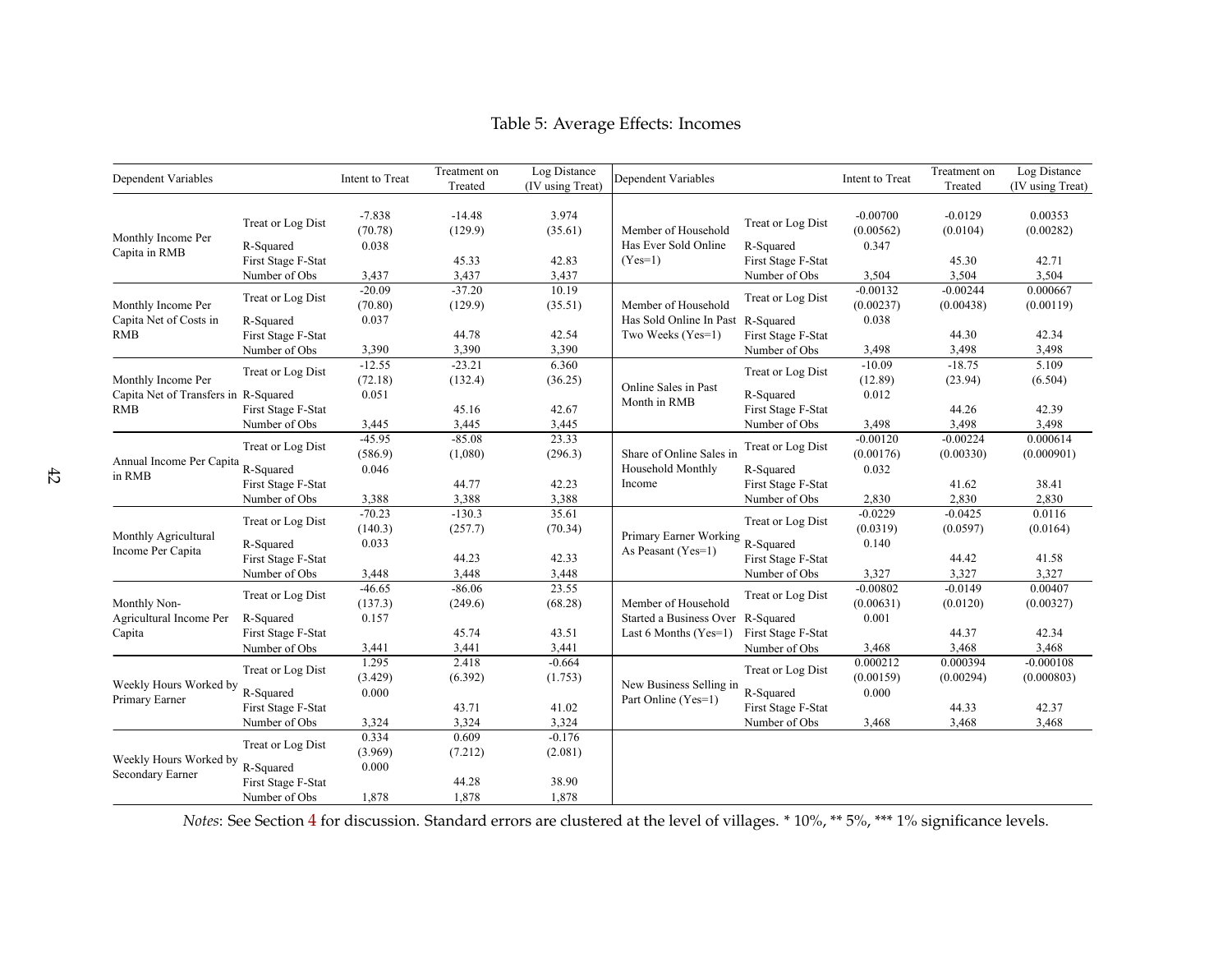<span id="page-43-0"></span>

| Dependent Variables              |                    | Intent to Treat    | Treatment on<br>Treated | Dependent Variables                     |                    | Intent to Treat        | Treatment on<br>Treated |
|----------------------------------|--------------------|--------------------|-------------------------|-----------------------------------------|--------------------|------------------------|-------------------------|
|                                  | Treat              | 0.0189<br>(0.0142) | 0.0352<br>(0.0263)      |                                         | Treat              | $0.0368**$<br>(0.0185) | $0.0706*$<br>(0.0375)   |
| Log Prices (All)                 | R-Squared          | 0.893              | 0.893                   | Log Prices of Food<br>and Beverages (1) | R-Squared          | 0.870                  | 0.870                   |
|                                  | First Stage F-Stat |                    | 41.66                   |                                         | First Stage F-Stat |                        | 39.37                   |
|                                  | Number of Obs      | 6,877              | 6,877                   |                                         | Number of Obs      | 3,686                  | 3,686                   |
| Product Replacement              | Treat              | $-0.00516$         | $-0.00983$              |                                         | Treat              | 0.0212                 | 0.0421                  |
| Dummy (Not Counting              |                    | (0.00947)          | (0.0181)                | Log Prices of Tobacco                   |                    | (0.0340)               | (0.0662)                |
| Store Closures)                  | R-Squared          | 0.000              | $-0.002$                | and Alcohol (2)                         | R-Squared          | 0.809                  | 0.810                   |
| $(Yes=1)$                        | First Stage F-Stat |                    | 39.82                   |                                         | First Stage F-Stat |                        | 32.39                   |
|                                  | Number of Obs      | 8,956              | 8,956                   |                                         | Number of Obs      | 1,071                  | 1,071                   |
|                                  | Treat              | 0.00124            | 0.00236                 |                                         | Treat              | $-0.0474$              | $-0.0756$               |
| Store Closure (at                |                    | (0.0294)           | (0.0556)                | Log Prices of                           |                    | (0.0741)               | (0.122)                 |
| Product Level) (Yes=1)           | R-Squared          | 0.000              | 0.000                   | Medicine and Health                     | R-Squared          | 0.794                  | 0.795                   |
|                                  | First Stage F-Stat |                    | 39.82                   | Products (3)                            | First Stage F-Stat |                        | 19.18                   |
|                                  | Number of Obs      | 8,956              | 8,956                   |                                         | Number of Obs      | 266                    | 266                     |
|                                  | Treat              | $2.194**$          | $4.020*$                |                                         | Treat              | 0.0809                 | 0.115                   |
| Number of New                    |                    | (1.073)            | (2.278)                 | Log Prices of                           |                    | (0.111)                | (0.158)                 |
| Products Per Store               | R-Squared          | 0.277              | 0.212                   | Clothing and                            | R-Squared          | 0.845                  | 0.842                   |
|                                  | First Stage F-Stat |                    | 19.69                   | Accessories (4)                         | First Stage F-Stat |                        | 42.80                   |
|                                  | Number of Obs      | 312                | 312                     |                                         | Number of Obs      | 152                    | 152                     |
| <b>Store Owner Sources</b>       | Treat              | $-0.00145$         | $-0.00261$              |                                         | Treat              | $-0.0328$              | $-0.0619$               |
|                                  |                    | (0.0258)           | (0.0461)                | Log Prices of Other                     |                    | (0.0382)               | (0.0744)                |
| Products Online                  | R-Squared          | 0.000              | $-0.001$                | <b>Household Products</b>               | R-Squared          | 0.756                  | 0.755                   |
| $(Yes=1)$                        | First Stage F-Stat |                    | 23.76                   | (5)                                     | First Stage F-Stat |                        | 28.85                   |
|                                  | Number of Obs      | 341                | 341                     |                                         | Number of Obs      | 1,268                  | 1,268                   |
|                                  | Treat              | 0.00229            | 0.00337                 |                                         | Treat              | $-0.0115$              | $-0.0440$               |
| Log Prices of Business           |                    | (0.129)            | (0.186)                 | Log Prices of Heating,                  |                    | (0.0955)               | (0.332)                 |
| Inputs                           | R-Squared          | 0.811              | 0.811                   | Fuel and Gas (6)                        | R-Squared          | 0.007                  | $-0.095$                |
|                                  | First Stage F-Stat |                    | 24.86                   |                                         | First Stage F-Stat |                        | 0.795<br>12             |
|                                  | Number of Obs      | 237<br>0.0211      | 237<br>0.0398           |                                         | Number of Obs      | 12<br>$-0.0347$        | $-0.0617$               |
|                                  | Treat              | (0.0146)           | (0.0276)                | Log Prices of                           | Treat              | (0.0881)               | (0.156)                 |
| Log Prices of Non-               | R-Squared          | 0.860              | 0.860                   | Furniture and                           | R-Squared          | 0.952                  | 0.953                   |
| Durables                         | First Stage F-Stat |                    | 40.36                   | Appliances (7)                          | First Stage F-Stat |                        | 6.757                   |
|                                  | Number of Obs      | 6,455              | 6,455                   |                                         | Number of Obs      | 109                    | 109                     |
|                                  |                    | $-0.0320$          | $-0.0522$               |                                         |                    | $-0.0892$              | $-0.163$                |
|                                  | Treat              | (0.0711)           | (0.115)                 |                                         | Treat              | (0.305)                | (0.570)                 |
| Log Prices of Durables R-Squared |                    | 0.951              | 0.952                   | Log Prices of                           | R-Squared          | 0.884                  | 0.890                   |
|                                  | First Stage F-Stat |                    | 9.753                   | Electronics (8)                         | First Stage F-Stat |                        | 3.180                   |
|                                  | Number of Obs      | 185                | 185                     |                                         | Number of Obs      | 23                     | 23                      |
|                                  |                    |                    |                         |                                         |                    | 0.0297                 | 0.0398                  |
|                                  |                    |                    |                         | Log Prices of                           | Treat              | (0.0840)               | (0.110)                 |
|                                  |                    |                    |                         | <b>Transport Equipment</b>              | R-Squared          | 0.946                  | 0.946                   |
|                                  |                    |                    |                         | (9)                                     | First Stage F-Stat |                        | 22.67                   |
|                                  |                    |                    |                         |                                         | Number of Obs      | 53                     | 53                      |

# Table 6: Average Effects: Local Retail Prices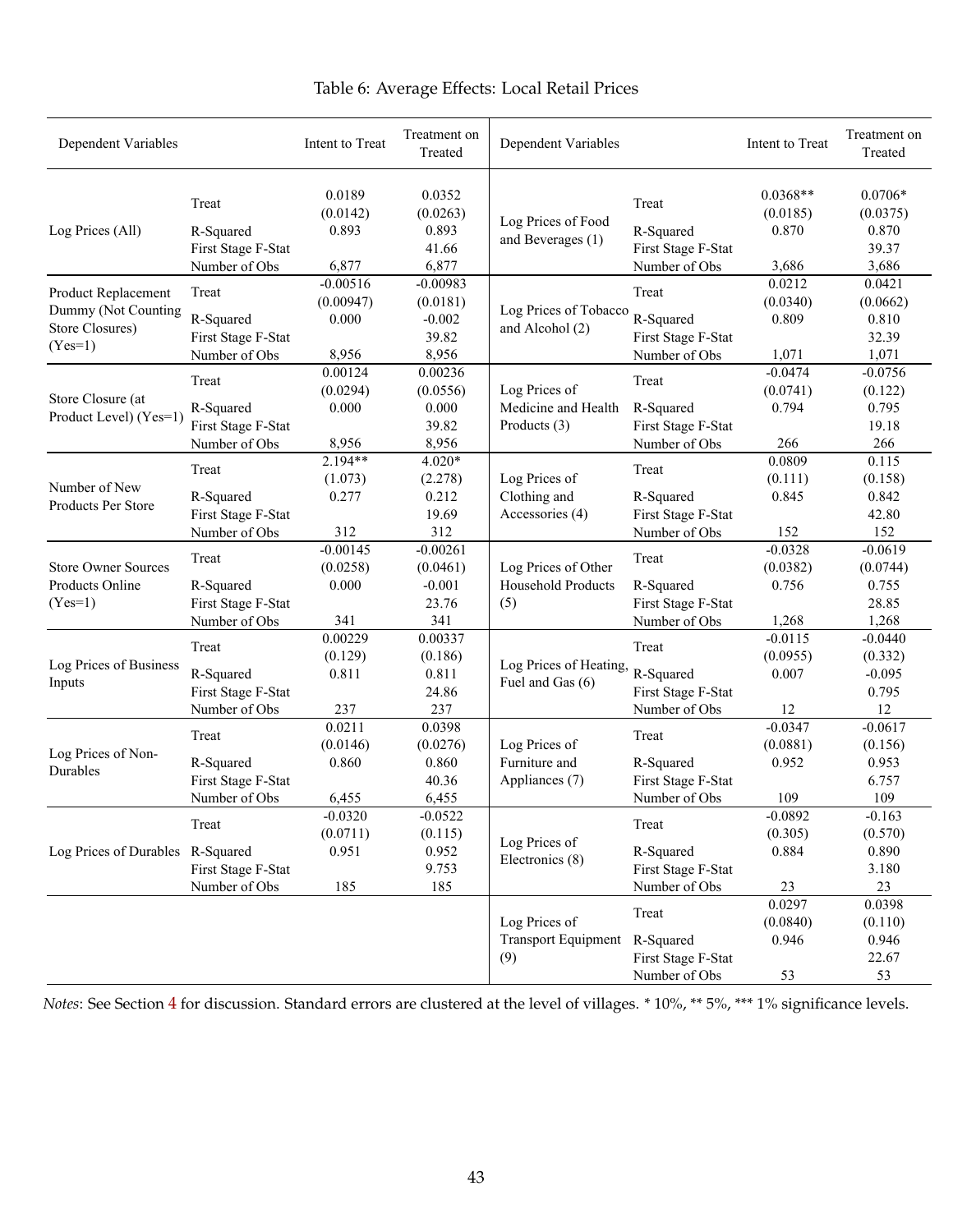<span id="page-44-0"></span>

| Effects on Consumption                                                            |                                                                                            |                                                                 |                                                                    |                                                                        | Effects on Incomes                                                                  |                                                                                            |                                                          |                                                           |                                                           | <b>Effects</b> on Retail Prices                                             |                                                                  |                                                        |                                                               |
|-----------------------------------------------------------------------------------|--------------------------------------------------------------------------------------------|-----------------------------------------------------------------|--------------------------------------------------------------------|------------------------------------------------------------------------|-------------------------------------------------------------------------------------|--------------------------------------------------------------------------------------------|----------------------------------------------------------|-----------------------------------------------------------|-----------------------------------------------------------|-----------------------------------------------------------------------------|------------------------------------------------------------------|--------------------------------------------------------|---------------------------------------------------------------|
| Dept Variables                                                                    |                                                                                            | Intent to Treat                                                 | Treatment on the<br>Treated                                        | Log Distance<br>(IV Using Treat)                                       | Dept Variables                                                                      |                                                                                            | Intent to Treat                                          | Treatment on the<br>Treated                               | Log Distance<br>(IV Using Treat)                          | Dept Variables                                                              |                                                                  | Intent to Treat                                        | Treatment on the<br>Treated                                   |
| Monthly Total Retail<br><b>Expenditure Per</b><br>Capita                          | Treat or Log Dist<br>Treat or Log Dist*<br>Delivery<br>First Stage F-Stat                  | $-26.72$<br>(36.25)<br>31.42<br>(69.33)                         | $-49.03$<br>(67.96)<br>58.59<br>(140.5)<br>2.388                   | 13.55<br>(18.65)<br>$-15.88$<br>(35.96)<br>2.466                       | Monthly Income<br>Per Capita in RMB                                                 | Treat or Log Dist<br>Treat or Log Dist*<br>Delivery<br>First Stage F-Stat                  | $-14.99$<br>(77.55)<br>50.29<br>(171.2)                  | $-27.14$<br>(140.1)<br>97.16<br>(339.1)<br>2.694          | 7.579<br>(39.08)<br>$-25.08$<br>(86.90)<br>2.737          | Log Prices (All)                                                            | Treat<br>Treat * Delivery<br>First Stage F-Stat                  | 0.0114<br>(0.0144)<br>0.0417<br>(0.0377)               | 0.0215<br>(0.0273)<br>0.0739<br>(0.0572)<br>17.26             |
|                                                                                   | Number of Obs                                                                              | 3,434                                                           | 3,434                                                              | 3,434                                                                  |                                                                                     | Number of Obs                                                                              | 3,437                                                    | 3,437                                                     | 3,437                                                     |                                                                             | Number of Obs                                                    | 6,877                                                  | 6,877                                                         |
| Household Has Ever<br>Bought Something at<br>Terminal (Yes=1)                     | Treat or Log Dist<br>Treat or Log Dist*<br>Delivery<br>First Stage F-Stat<br>Number of Obs | $0.0573***$<br>(0.0190)<br>$-0.0603**$<br>(0.0251)<br>3,518     | $0.105***$<br>(0.0288)<br>$-0.110**$<br>(0.0438)<br>2.683<br>3,518 | $-0.0289***$<br>(0.00776)<br>$0.0304***$<br>(0.0113)<br>2.754<br>3,518 | Monthly Income<br>Per Capita Net of<br>Costs in RMB                                 | Treat or Log Dist<br>Treat or Log Dist*<br>Delivery<br>First Stage F-Stat<br>Number of Obs | $-20.24$<br>(77.47)<br>6.011<br>(167.6)<br>3,390         | $-37.09$<br>(140.5)<br>9.303<br>(317.4)<br>2.810<br>3,390 | 10.33<br>(39.07)<br>$-3.362$<br>(81.28)<br>2.852<br>3,390 | Product<br>Replacement<br>Dummy (Not<br>Counting Store<br>Closures) (Yes=1) | Treat<br>Treat * Delivery<br>First Stage F-Stat<br>Number of Obs | $-0.00680$<br>(0.0108)<br>0.00907<br>(0.0213)<br>8,956 | $-0.0129$<br>(0.0206)<br>0.0173<br>(0.0415)<br>2.648<br>8,956 |
| Household Has<br>Bought Something at<br>Terminal in Last                          | Treat or Log Dist<br>Treat or Log Dist *<br>Delivery                                       | $0.0329***$<br>(0.0111)<br>$-0.0422***$<br>(0.0155)             | $0.0604***$<br>(0.0189)<br>$-0.0790**$<br>(0.0329)                 | $-0.0167***$<br>(0.00518)<br>$0.0214**$<br>(0.00855)                   | Monthly Income<br>Per Capita Net of                                                 | Treat or Log Dist<br>Treat or Log Dist*<br>Delivery                                        | $-13.87$<br>(77.86)<br>12.70<br>(188.3)                  | $-25.27$<br>(140.7)<br>23.04<br>(367.2)                   | 7.041<br>(39.18)<br>$-6.473$<br>(93.22)                   | Store Closure (at<br>Product Level)<br>$(Yes=1)$                            | Treat<br>Treat * Delivery                                        | 0.00111<br>(0.0355)<br>0.000779<br>(0.0423)            | 0.00209<br>(0.0668)<br>0.00162<br>(0.0805)                    |
| Month (Yes=1)                                                                     | First Stage F-Stat<br>Number of Obs                                                        | 3,482<br>$0.00796***$                                           | 2.513<br>3,482<br>$0.0146***$                                      | 2.577<br>3,482<br>$-0.00405***$                                        | Transfers in RMB                                                                    | First Stage F-Stat<br>Number of Obs                                                        | 3,445<br>70.33                                           | 2.635<br>3,445<br>124.2                                   | 2.696<br>3,445<br>$-34.68$                                |                                                                             | First Stage F-Stat<br>Number of Obs                              | 8,956<br>$1.403*$                                      | 2.648<br>8,956<br>$2.352*$                                    |
| Share of Expenditure<br>at Terminal in Total<br>Monthly Retail<br>Expenditure     | Treat or Log Dist<br>Treat or Log Dist*<br>Delivery                                        | (0.00274)<br>$-0.00833***$<br>(0.00294)                         | (0.00488)<br>$-0.0153***$<br>(0.00542)                             | (0.00134)<br>$0.00424***$<br>(0.00147)                                 | Annual Income Per<br>Capita in RMB                                                  | Treat or Log Dist<br>Treat or Log Dist*<br>Delivery                                        | (645.0)<br>$-734.1$<br>(1, 484)                          | (1, 168)<br>$-1,462$<br>(2,755)                           | (325.6)<br>368.3<br>(692.5)                               | Number of New<br>Products Per Store                                         | Treat<br>Treat * Delivery                                        | (0.828)<br>3.403<br>(3.876)                            | (1.354)<br>7.993<br>(12.77)                                   |
|                                                                                   | First Stage F-Stat<br>Number of Obs                                                        | 3,434                                                           | 2.413<br>3,434                                                     | 2.483<br>3,434                                                         |                                                                                     | First Stage F-Stat<br>Number of Obs                                                        | 3,388                                                    | 2.501<br>3,388                                            | 2.603<br>3,388                                            |                                                                             | First Stage F-Stat<br>Number of Obs                              | 312                                                    | 1.247<br>312                                                  |
| Share of Expenditure<br>at Terminal in Total<br><b>Monthly Business</b><br>Inputs | Treat or Log Dist<br>Treat or Log Dist*<br>Delivery<br>First Stage F-Stat                  | $-0.00830$<br>(0.00827)<br>0.0158<br>(0.0105)                   | $-0.0190$<br>(0.0222)<br>0.0296<br>(0.0241)<br>6.346               | 0.00548<br>(0.00656)<br>$-0.00790$<br>(0.00685)<br>5.536               | Member of<br>Household Has<br>Ever Sold Online<br>$(Yes=1)$                         | Treat or Log Dist<br>Treat or Log Dist*<br>First Stage F-Stat                              | $-0.00857$<br>(0.00608)<br>0.0102<br>(0.0141)            | $-0.0156$<br>(0.0111)<br>0.0188<br>(0.0280)<br>2.561      | 0.00433<br>(0.00309)<br>$-0.00513$<br>(0.00715)<br>2.598  | <b>Store Owner</b><br><b>Sources Products</b><br>Online (Yes=1)             | Treat<br>Treat * Delivery<br>First Stage F-Stat                  | $0.0250**$<br>(0.0122)<br>$-0.0911$<br>(0.0814)        | $0.0416**$<br>(0.0201)<br>$-0.185$<br>(0.166)<br>1.320        |
| Share of Expenditure<br>at Terminal in Total<br>Monthly Non-                      | Number of Obs<br>Treat or Log Dist<br>Treat or Log Dist*<br>Delivery                       | 1,207<br>$0.00637***$<br>(0.00225)<br>$-0.00646**$<br>(0.00246) | 1,207<br>$0.0117***$<br>(0.00400)<br>$-0.0119***$<br>(0.00452)     | 1.207<br>$-0.00324***$<br>(0.00110)<br>$0.00329***$<br>(0.00122)       | Share of Online<br>Sales in Household<br>Monthly Income                             | Number of Obs<br>Treat or Log Dist<br>Treat or Log Dist*                                   | 3,504<br>$-0.00172$<br>(0.00210)<br>0.00282<br>(0.00233) | 3,504<br>$-0.00316$<br>(0.00387)<br>0.00540<br>(0.00441)  | 3,504<br>0.000882<br>(0.00108)<br>$-0.00145$<br>(0.00121) | Log Price of<br><b>Business Inputs</b>                                      | Number of Obs<br>Treat<br>Treat * Delivery                       | 341<br>$-0.0858$<br>(0.134)<br>0.289<br>(0.273)        | 341<br>$-0.108$<br>(0.182)<br>0.473<br>(0.447)                |
| Durables                                                                          | First Stage F-Stat<br>Number of Obs                                                        | 3,433<br>$0.0486***$                                            | 2.413<br>3,433<br>$0.0807***$                                      | 2.483<br>3,433<br>$-0.0233***$                                         |                                                                                     | First Stage F-Stat<br>Number of Obs<br>Treat or Log Dist                                   | 2,830<br>$-0.0192$                                       | 2.402<br>2,830<br>$-0.0352$                               | 2.342<br>2,830<br>0.00979                                 |                                                                             | First Stage F-Stat<br>Number of Obs                              | 237<br>0.0192                                          | 1.972<br>237<br>0.0366                                        |
| Share of Expenditure<br>at Terminal in Total<br><b>Monthly Durables</b>           | Treat or Log Dist<br>Treat or Log Dist*<br>Delivery<br>First Stage F-Stat                  | (0.0177)<br>$-0.0694***$<br>(0.0258)                            | (0.0284)<br>$-0.118***$<br>(0.0442)<br>3.150                       | (0.00822)<br>$0.0324***$<br>(0.0121)<br>17.74                          | Primary Earner<br>Working as Peasant<br>$(Yes=1)$                                   | Treat or Log Dist*<br>First Stage F-Stat                                                   | (0.0341)<br>$-0.0284$<br>(0.0813)                        | (0.0624)<br>$-0.0609$<br>(0.185)<br>2.503                 | (0.0174)<br>0.0143<br>(0.0464)<br>2.533                   | Log Price of Non-<br>Durables                                               | Treat<br>Treat * Delivery<br>First Stage F-Stat                  | (0.0157)<br>0.0137<br>(0.0362)                         | (0.0308)<br>0.0214<br>(0.0585)<br>16.09                       |
|                                                                                   | Number of Obs                                                                              | 768                                                             | 768                                                                | 768                                                                    |                                                                                     | Number of Obs<br><b>Treat or Log Dist</b>                                                  | 3,327<br>$-0.00328$                                      | 3,327<br>$-0.00601$                                       | 3,327<br>0.00167                                          |                                                                             | Number of Obs<br>Treat                                           | 6,455<br>$-0.118$                                      | 6,455<br>$-0.144$                                             |
|                                                                                   |                                                                                            |                                                                 |                                                                    |                                                                        | Member of<br>Household Has<br>Started a Business<br>Over Last 6 Months<br>$(Yes=1)$ | Treat or Log Dist*<br>Delivery<br>First Stage F-Stat                                       | (0.00635)<br>$-0.0297$<br>(0.0183)                       | (0.0116)<br>$-0.0604$<br>(0.0536)<br>2.517                | (0.00322)<br>0.0149<br>(0.0130)<br>2.566                  | Log Prices of<br>Durables                                                   | Treat * Delivery<br>First Stage F-Stat                           | (0.0880)<br>0.164<br>(0.134)                           | (0.104)<br>0.288<br>(0.366)<br>0.488                          |
|                                                                                   |                                                                                            |                                                                 |                                                                    |                                                                        |                                                                                     | Number of Obs                                                                              | 3,468                                                    | 3,468                                                     | 3,468                                                     |                                                                             | Number of Obs                                                    | 185                                                    | 185                                                           |

# Table 7: Effects of Logistical vs Transactional Barriers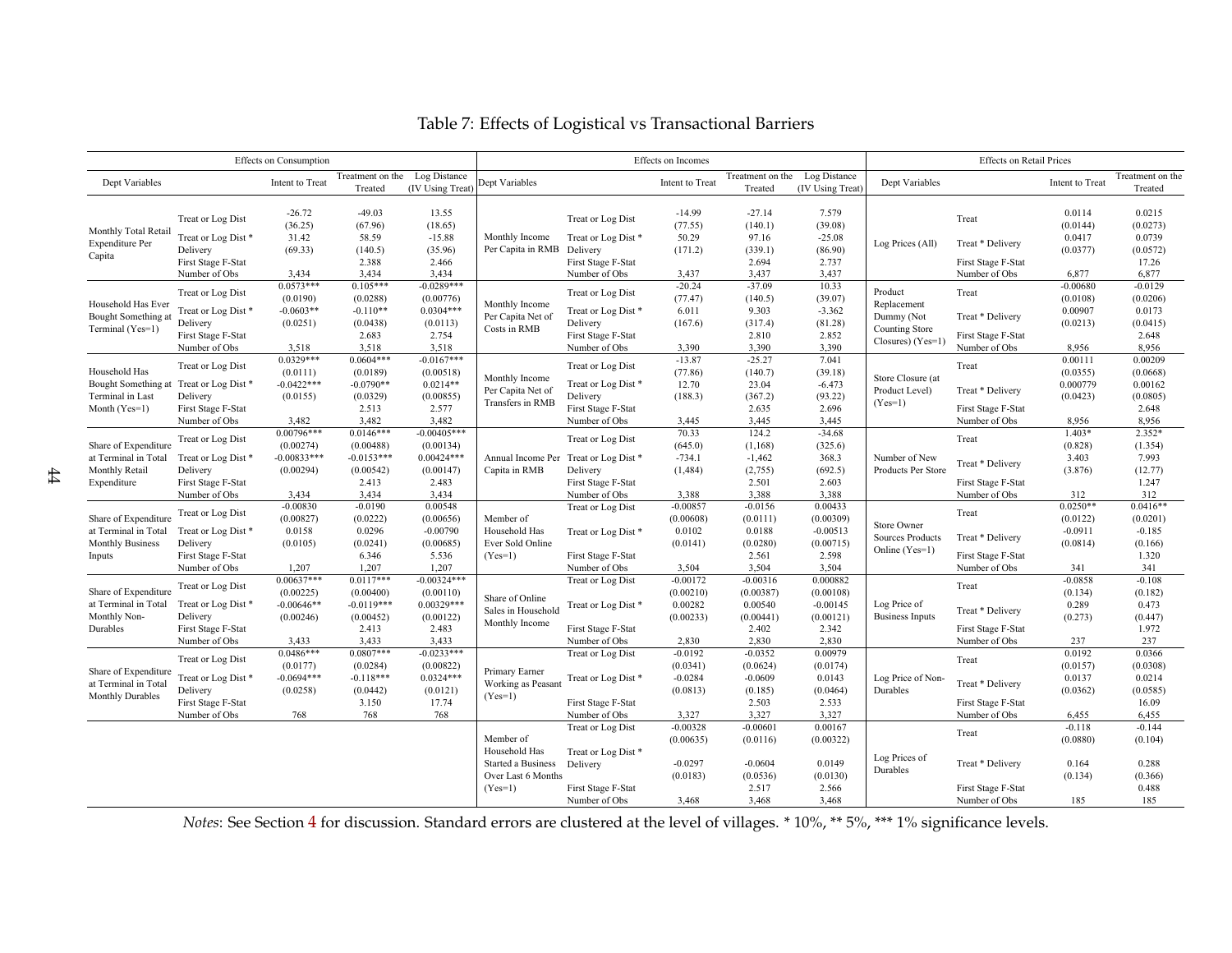<span id="page-45-0"></span>

| Type of<br>Heterogeneity               |                                          | Intent to Treat                  | Treatment on<br>the Treated                                | Log Dist<br>(IV)           | Intent to Treat              | Treatment on<br>the Treated     | Log Distance<br>(IV) | Intent to Treat             | Treatment on<br>the Treated |
|----------------------------------------|------------------------------------------|----------------------------------|------------------------------------------------------------|----------------------------|------------------------------|---------------------------------|----------------------|-----------------------------|-----------------------------|
|                                        | Dependent<br>Variables:                  |                                  | Household Has Ever Bought Something at<br>Terminal (Yes=1) |                            |                              | Monthly Income Per Capita (RMB) |                      | Log Local Retail Prices     |                             |
| Average Effect R-Squared               | Treat or Log Dist                        | $0.0480***$<br>(0.0169)<br>0.008 | $0.0886***$<br>(0.0271)                                    | $-0.0253***$<br>(0.00801)  | $-7.838$<br>(70.78)<br>0.038 | $-14.48$<br>(129.9)             | 4.190<br>(37.55)     | 0.0189<br>(0.0142)<br>0.893 | 0.0352<br>(0.0263)<br>0.893 |
|                                        | First Stage F-Stat<br>Number of Obs      | 3,518                            | 45.56<br>3,518                                             | 39.22<br>3,518             | 3,437                        | 45.33<br>3,437                  | 37.69<br>3,437       | 6,877                       | 41.66<br>6,877              |
|                                        | Treat or Log Dist                        | $0.0573***$                      | $0.105***$                                                 | $-0.0323***$               | $-14.99$                     | $-27.14$                        | 8.513                | 0.0114                      | 0.0215                      |
| Village Was                            |                                          | (0.0190)                         | (0.0288)                                                   | (0.00922)                  | (77.55)                      | (140.1)                         | (43.82)              | (0.0144)                    | (0.0273)                    |
| Previously                             | Treat or Log Dist*                       | $-0.0603**$                      | $-0.110**$                                                 | $0.0335***$                | 50.29                        | 97.16                           | $-22.44$             | 0.0417                      | 0.0739                      |
| Connected to                           | Delivery                                 | (0.0251)                         | (0.0438)                                                   | (0.0113)                   | (171.2)                      | (339.1)                         | (75.42)              | (0.0377)                    | (0.0572)                    |
| Parcel Delivery R-Squared<br>$(Yes=1)$ | First Stage F-Stat                       | 0.016                            | 2.683                                                      | 14.88                      | 0.040                        | 2.694                           | 14.42                | 0.894                       | 17.26                       |
|                                        | Number of Obs                            | 3,518                            | 3,518                                                      | 3,518                      | 3,437                        | 3,437                           | 3,437                | 6,877                       | 6,877                       |
|                                        |                                          | $-0.0156$                        | $-0.00882$                                                 | $-0.00268$                 | $-23.53$                     | $-43.67$                        | 14.71                | $-0.0219$                   | $-0.0322$                   |
|                                        | Treat or Log Dist                        | (0.0288)                         | (0.0429)                                                   | (0.0126)                   | (181.7)                      | (289.2)                         | (84.33)              | (0.0375)                    | (0.0632)                    |
| Village                                | Treat or Log Dist*                       | 0.0388**                         | $0.0612***$                                                | $-0.0138**$                | 0.389                        | 0.371                           | $-1.272$             | 0.0216                      | 0.0358                      |
| Distance to<br>Township                | Log Dist Planned                         | (0.0162)                         | (0.0227)                                                   | (0.00570)                  | (97.50)                      | (152.0)                         | (40.55)              | (0.0198)                    | (0.0336)                    |
| Center                                 | R-Squared                                | 0.014                            |                                                            |                            | 0.040                        |                                 |                      | 0.893                       |                             |
|                                        | First Stage F-Stat                       |                                  | 15.63                                                      | 11.79                      |                              | 15.66                           | 10.98                |                             | 16.96                       |
|                                        | Number of Obs                            | 3,518                            | 3,518                                                      | 3,518                      | 3,437                        | 3,437                           | 3,437                | 6,877                       | 6,877                       |
|                                        | Treat or Log Dist                        | $0.140***$<br>(0.0506)           | $0.223***$                                                 | $-0.0669***$               | $-136.4$                     | $-237.8$                        | 70.34                |                             |                             |
|                                        | Treat or Log Dist *                      | $-0.00172**$                     | (0.0778)<br>$-0.00251*$                                    | (0.0230)<br>0.000778**     | (172.5)<br>2.561             | (286.5)<br>4.551                | (84.03)<br>$-1.341$  |                             |                             |
| Primary                                | Age                                      | (0.000774)                       | (0.00129)                                                  | (0.000370)                 | (2.734)                      | (4.825)                         | (1.404)              |                             |                             |
| Earner's Age                           | R-Squared                                | 0.023                            |                                                            |                            | 0.049                        |                                 |                      |                             |                             |
|                                        | First Stage F-Stat                       |                                  | 16.07                                                      | 15.63                      |                              | 16.34                           | 15.65                |                             |                             |
|                                        | Number of Obs                            | 3,304                            | 3,304                                                      | 3,304                      | 3,292                        | 3,292                           | 3,292                |                             |                             |
|                                        |                                          | $0.0407*$                        | $0.0977**$                                                 | $-0.0266**$                | 52.80                        | 119.7                           | $-33.46$             |                             |                             |
|                                        | Treat or Log Dist                        | (0.0206)                         | (0.0412)                                                   | (0.0115)                   | (83.52)                      | (195.0)                         | (53.92)              |                             |                             |
| Primary                                | Treat or Log Dist*                       | 0.00161                          | $-0.000469$                                                | $-5.85e-05$                | $-8.666$                     | $-17.79$                        | 5.057                |                             |                             |
| Earner's                               | Years of Education                       | (0.00267)                        | (0.00506)                                                  | (0.00141)                  | (12.14)                      | (24.03)                         | (6.774)              |                             |                             |
| Educaction                             | R-Squared                                | 0.014                            |                                                            |                            | 0.063                        |                                 |                      |                             |                             |
|                                        | First Stage F-Stat<br>Number of Obs      | 3,296                            | 8.462<br>3,296                                             | 10.62<br>3,296             | 3,284                        | 8.662<br>3,284                  | 10.78<br>3,284       |                             |                             |
|                                        |                                          | 0.00806                          | 0.0209                                                     | $-0.00505$                 | 35.86                        | 59.51                           | $-16.75$             |                             |                             |
|                                        | Treat or Log Dist                        | (0.0213)                         | (0.0375)                                                   | (0.00998)                  | (96.83)                      | (165.5)                         | (45.62)              |                             |                             |
| Household                              | Treat or Log Dist*                       | $0.00712**$                      | $0.0121**$                                                 | $-0.00370**$               | $-9.204$                     | $-15.79$                        | 4.564                |                             |                             |
| Income Per                             | Log Income PC                            | (0.00326)                        | (0.00541)                                                  | (0.00162)                  | (21.22)                      | (36.31)                         | (10.39)              |                             |                             |
| Capita                                 | R-Squared                                | 0.011                            |                                                            |                            | 0.355                        |                                 |                      |                             |                             |
|                                        | First Stage F-Stat                       |                                  | 22.78                                                      | 17.96                      |                              | 22.57                           | 17.62                |                             |                             |
|                                        | Number of Obs                            | 3,416                            | 3,416                                                      | 3,416                      | 3,437                        | 3,437                           | 3,437                |                             |                             |
|                                        | Treat or Log Dist                        | $0.144**$                        | $0.231**$                                                  | $-0.0636**$                | 185.9                        | 400.1                           | $-108.9$             |                             |                             |
| Household                              |                                          | (0.0591)                         | (0.109)                                                    | (0.0315)                   | (350.6)                      | (697.5)                         | (188.3)              |                             |                             |
| Distance to                            | Treat or Log Dist*<br>Log Dist Planned   | $-0.0181*$<br>(0.00981)          | $-0.0274$<br>(0.0193)                                      | 0.00739<br>(0.00587)       | $-36.54$<br>(61.53)          | $-79.67$<br>(128.5)             | 21.85<br>(34.90)     |                             |                             |
| Planned                                | R-Squared                                | 0.012                            |                                                            |                            | 0.039                        |                                 |                      |                             |                             |
| Terminal                               | First Stage F-Stat                       |                                  | 9.905                                                      | 11.64                      |                              | 9.325                           | 14.15                |                             |                             |
|                                        | Number of Obs                            | 3,518                            | 3,518                                                      | 3,518                      | 3,437                        | 3,437                           | 3,437                |                             |                             |
|                                        | Treat or Log Dist                        | $0.154*$                         | 0.289**                                                    | $-0.0838*$                 | 108.5                        | 213.4                           | $-57.26$             | $-0.0398$                   | $-0.0435$                   |
|                                        |                                          | (0.0805)                         | (0.140)                                                    | (0.0438)                   | (333.8)                      | (619.5)                         | (184.7)              | (0.0362)                    | (0.0531)                    |
|                                        | Treat or Log Dist *                      | $-0.0400$                        | $-0.106$                                                   | $0.0342**$                 | 98.21                        | 229.2                           | $-53.30$             | 0.0413                      | 0.0517                      |
|                                        | Delivery                                 | (0.0285)                         | (0.0687)                                                   | (0.0149)                   | (137.1)                      | (336.0)                         | (69.69)              | (0.0361)                    | (0.0622)                    |
|                                        | Treat or Log Dist*                       | $0.0458***$                      | $0.0813***$                                                | $-0.0178***$               | $-37.85$                     | $-81.46$                        | 18.11                | 0.0284                      | 0.0380                      |
|                                        | Log Dist Township<br>Treat or Log Dist * | (0.0174)                         | (0.0298)<br>$-0.00314**$                                   | (0.00688)                  | (62.90)                      | (134.2)                         | (31.65)              | (0.0188)                    | (0.0312)                    |
|                                        | Age                                      | $-0.00181**$<br>(0.000775)       | (0.00129)                                                  | $0.000964**$<br>(0.000390) | 0.929<br>(2.567)             | 1.742<br>(4.664)                | $-0.511$<br>(1.378)  |                             |                             |
| Combined                               | Treat or Log Dist*                       | 0.000370                         | $-0.00380$                                                 | 0.000671                   | $-2.778$                     | $-1.854$                        | 1.218                |                             |                             |
|                                        | Years of Education                       | (0.00268)                        | (0.00499)                                                  | (0.00144)                  | (10.22)                      | (21.43)                         | (6.086)              |                             |                             |
|                                        | Treat or Log Dist*                       | $0.00908***$                     | $0.0162***$                                                | $-0.00544***$              | $-12.43$                     | $-21.38$                        | 6.717                |                             |                             |
|                                        | Log Income PC                            | (0.00339)                        | (0.00555)                                                  | (0.00174)                  | (22.39)                      | (38.60)                         | (11.50)              |                             |                             |
|                                        | Treat or Log Dist*                       | $-0.0249**$                      | $-0.0417*$                                                 | 0.0109                     | $-8.134$                     | $-20.40$                        | 5.556                |                             |                             |
|                                        | Log Dist Planned                         | (0.0107)                         | (0.0218)                                                   | (0.00671)                  | (45.46)                      | (96.39)                         | (26.75)              |                             |                             |
|                                        | R-Squared                                | 0.051                            |                                                            |                            | 0.353                        |                                 |                      | 0.894                       |                             |
|                                        | First Stage F-Stat                       |                                  | 0.474                                                      | 2.991                      |                              | 0.420                           | 2.938                |                             | 1.579                       |
|                                        | Number of Obs                            | 3,261                            | 3,261                                                      | 3,261                      | 3,282                        | 3,282                           | 3,282                | 6,877                       | 6,877                       |

# Table 8: Heterogeneity Across Households and Villages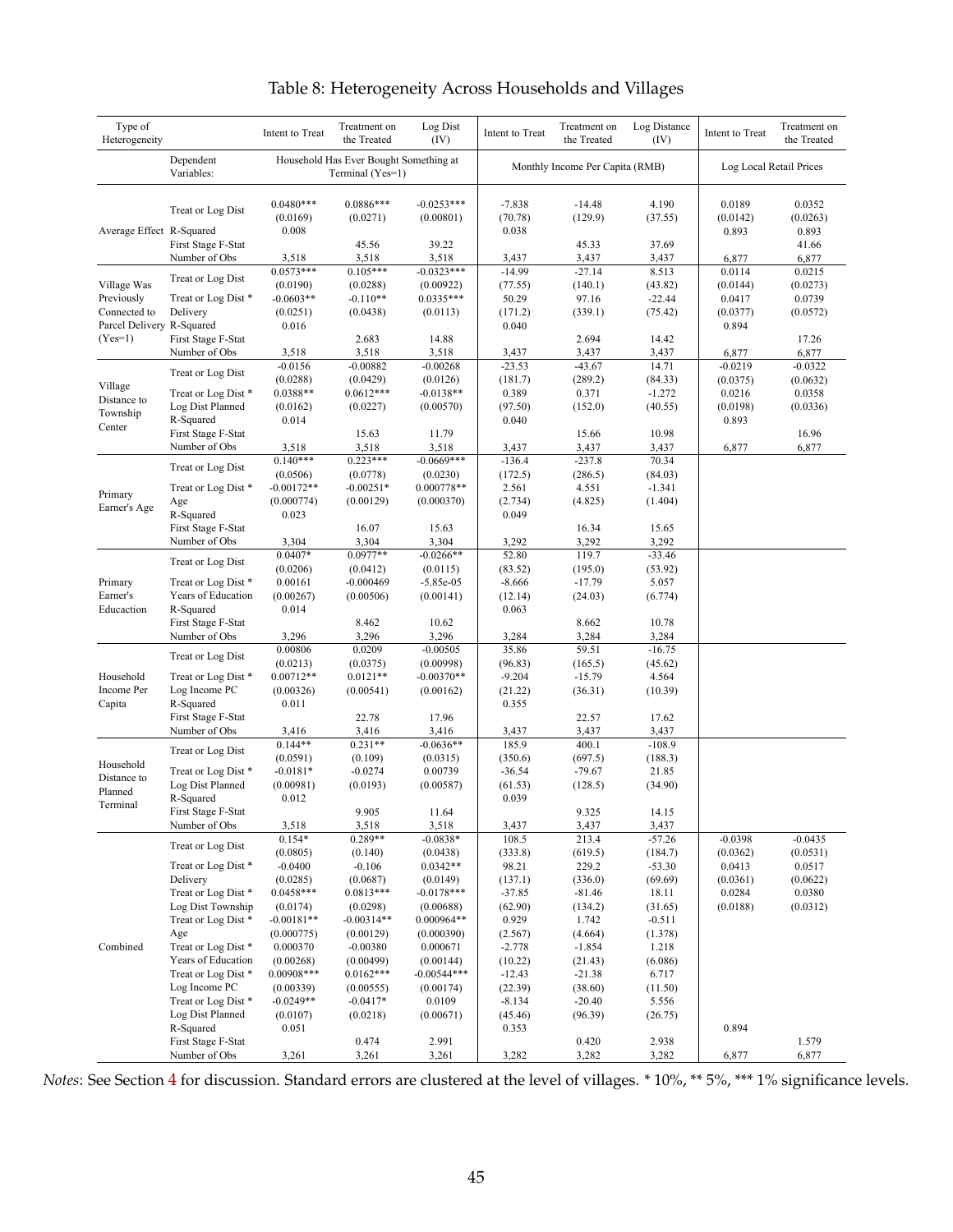<span id="page-46-0"></span>

| Could You Have<br>Purchased This Product in<br>Your Village? (Yes=1) | Sample Fraction           | 0.380    | Household Living in<br>Village Without Any | Sample Fraction | 0.547          |
|----------------------------------------------------------------------|---------------------------|----------|--------------------------------------------|-----------------|----------------|
|                                                                      | Number Obs                | 255      | Durables on Sale (Yes=1)                   | Number Obs      | 3,508          |
| Log Price Difference                                                 | Sample Mean               | $-0.166$ | Travel Cost to Main                        | Sample Mean     | 11.85          |
| between Terminal and<br>Village Retail                               | Sample Median             | $-0.154$ | <b>Shopping Destination</b>                | Sample Median   | $\overline{4}$ |
|                                                                      | Number Obs                | 95       | Outside Village (RMB)                      | Number Obs      | 2,766          |
| Could You Have                                                       |                           |          | Travel Time to Main                        | Sample Mean     | 58.14          |
| Purchased This Product in                                            | Sample Fraction           | 0.836    | <b>Shopping Destination</b>                | Sample Median   | 40             |
| the Nearby Town? $(Yes=1)$                                           | Number Obs                | 238      | Outside Village and Back<br>(Minutes)      | Number Obs      | 2,366          |
| Log Price Difference                                                 | Sample Mean               | $-0.227$ | Travel Distance to Main                    | Sample Mean     | 15.38          |
| between Terminal and<br>Nearby Town Retail                           | $-0.182$<br>Sample Median |          | <b>Shopping Destination</b>                | Sample Median   | 9.045          |
|                                                                      | Number Obs                | 197      | Outside Village and Back<br>(Km)           | Number Obs      | 2,773          |

Table 9: How Do the E-Commerce Terminals Compare?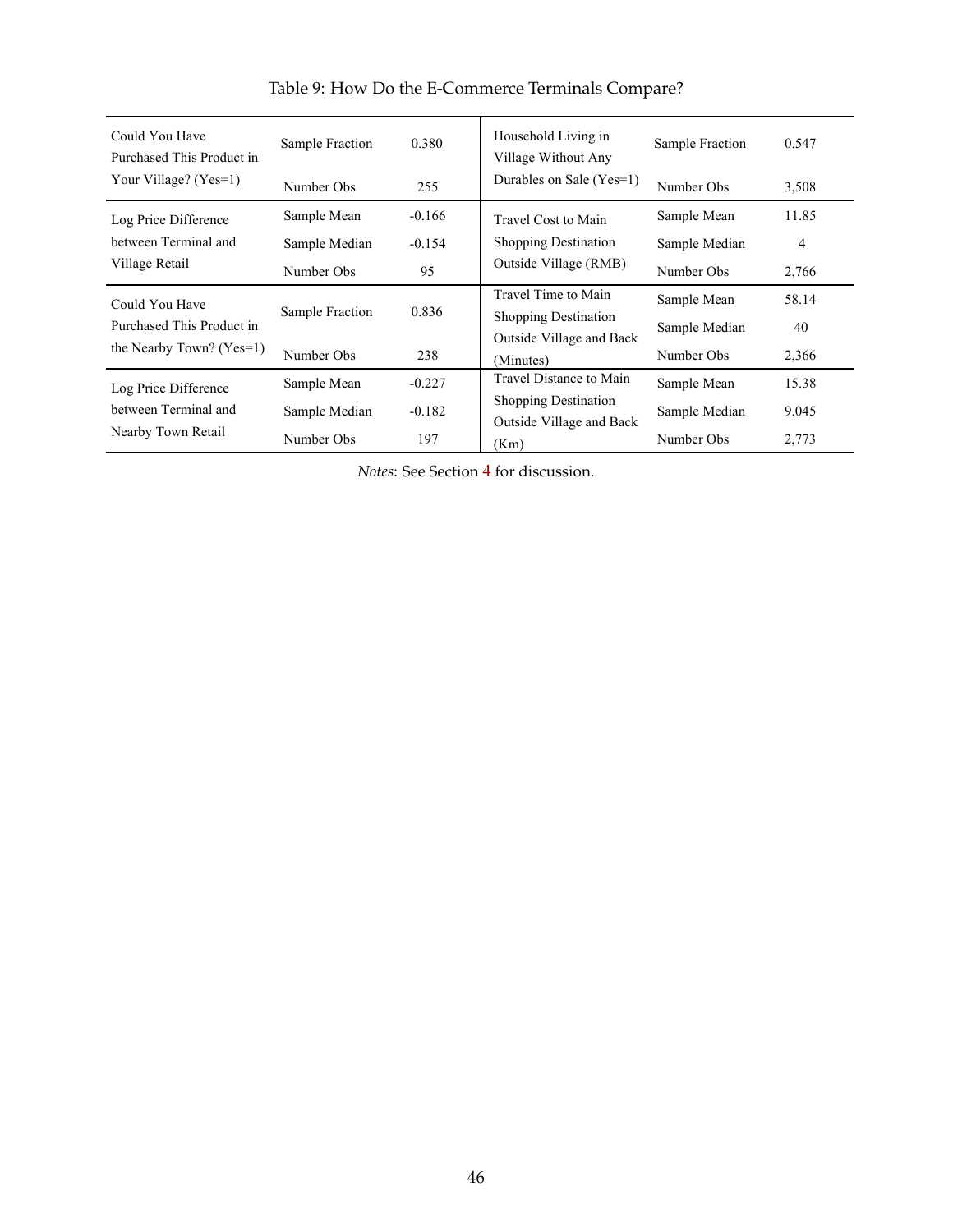<span id="page-47-0"></span>

|                            |                              |                 | ToT with Spillovers:   | ToT with Spillovers:    |
|----------------------------|------------------------------|-----------------|------------------------|-------------------------|
| Dependent                  |                              | Treatment on    | Number of Terminals    | Number of Terminals     |
| Variables                  |                              | Treated without | within 3 km Outside of | within 10 km Outside of |
|                            |                              | Spillovers      | Village                | Village                 |
|                            |                              | $-14.48$        | $-3.924$               | $-32.97$                |
|                            | <b>Treat Dummy</b>           | (129.9)         | (138.8)                | (122.3)                 |
|                            | <b>Exposure to Terminals</b> |                 | $-143.9$               | $-8.939$                |
| Monthly<br>Income Per      | Outside the Village          |                 | (184.5)                | (26.74)                 |
| Capita (RMB)               | <b>Exposure to Other</b>     |                 | $-36.15**$             | $-12.96***$             |
|                            | Villages                     |                 | (15.91)                | (3.917)                 |
|                            | First Stage F-Stat           | 45.33           | 47.82                  | 44.55                   |
|                            | Number of Obs                | 3,437           | 3,437                  | 3,437                   |
|                            | <b>Treat Dummy</b>           | $-0.0129$       | $-0.0135$              | $-0.0148$               |
|                            |                              | (0.0104)        | (0.0101)               | (0.0101)                |
| Any Member<br>of Household | <b>Exposure to Terminals</b> |                 | $-0.00142$             | $-0.00233$              |
| Has Ever Sold              | Outside the Village          |                 | (0.0102)               | (0.00202)               |
| Online                     | <b>Exposure to Other</b>     |                 | $-0.00335***$          | $-0.000285$             |
| $(Yes=1)$                  | Villages                     |                 | (0.00102)              | (0.000363)              |
|                            | First Stage F-Stat           | 45.30           | 47.63                  | 44.61                   |
|                            | Number of Obs                | 3,504           | 3,504                  | 3,504                   |
|                            | <b>Treat Dummy</b>           | $0.0886***$     | $0.0786***$            | $0.0862***$             |
| Household                  |                              | (0.0271)        | (0.0266)               | (0.0267)                |
| Has Ever                   | <b>Exposure to Terminals</b> |                 | $0.0655**$             | $-0.00611$              |
| Bought                     | Outside the Village          |                 | (0.0311)               | (0.00568)               |
| Something at               | Exposure to Other            |                 | $-0.00245$             | $0.00252**$             |
| Terminal                   | Villages                     |                 | (0.00538)              | (0.00111)               |
| $(Yes=1)$                  | First Stage F-Stat           | 45.56           | 48.11                  | 44.91                   |
|                            | Number of Obs                | 3,518           | 3,518                  | 3,518                   |
|                            | <b>Treat Dummy</b>           | $0.0124***$     | $0.0101**$             | $0.0119***$             |
|                            |                              | (0.00434)       | (0.00398)              | (0.00422)               |
| Share of                   | <b>Exposure to Terminals</b> |                 | $0.0159*$              | $-0.00128$              |
| Terminal in                | Outside the Village          |                 | (0.00834)              | (0.000923)              |
| <b>Total Retail</b>        | <b>Exposure to Other</b>     |                 | $-0.000594$            | $0.000506**$            |
| Expenditure                | Villages                     |                 | (0.000523)             | (0.000228)              |
|                            | First Stage F-Stat           | 44.03           | 46.57                  | 43.50                   |
|                            | Number of Obs                | 3,434           | 3,434                  | 3,434                   |
|                            | <b>Treat Dummy</b>           | 0.0352          | 0.0338                 | 0.0386                  |
|                            |                              | (0.0263)        | (0.0258)               | (0.0252)                |
| Log Local                  | <b>Exposure to Terminals</b> |                 | 0.00353                | 0.00382                 |
| <b>Retail Prices</b>       | Outside the Village          |                 | (0.0314)               | (0.00562)               |
| (All Prices)               | Exposure to Other            |                 | $-0.00318$             | $-0.00135$              |
|                            | Villages                     |                 | (0.00314)              | (0.000950)              |
|                            | First Stage F-Stat           | 41.66           | 43.89                  | 43.95                   |
|                            | Number of Obs                | 6,877           | 6,877                  | 6,877                   |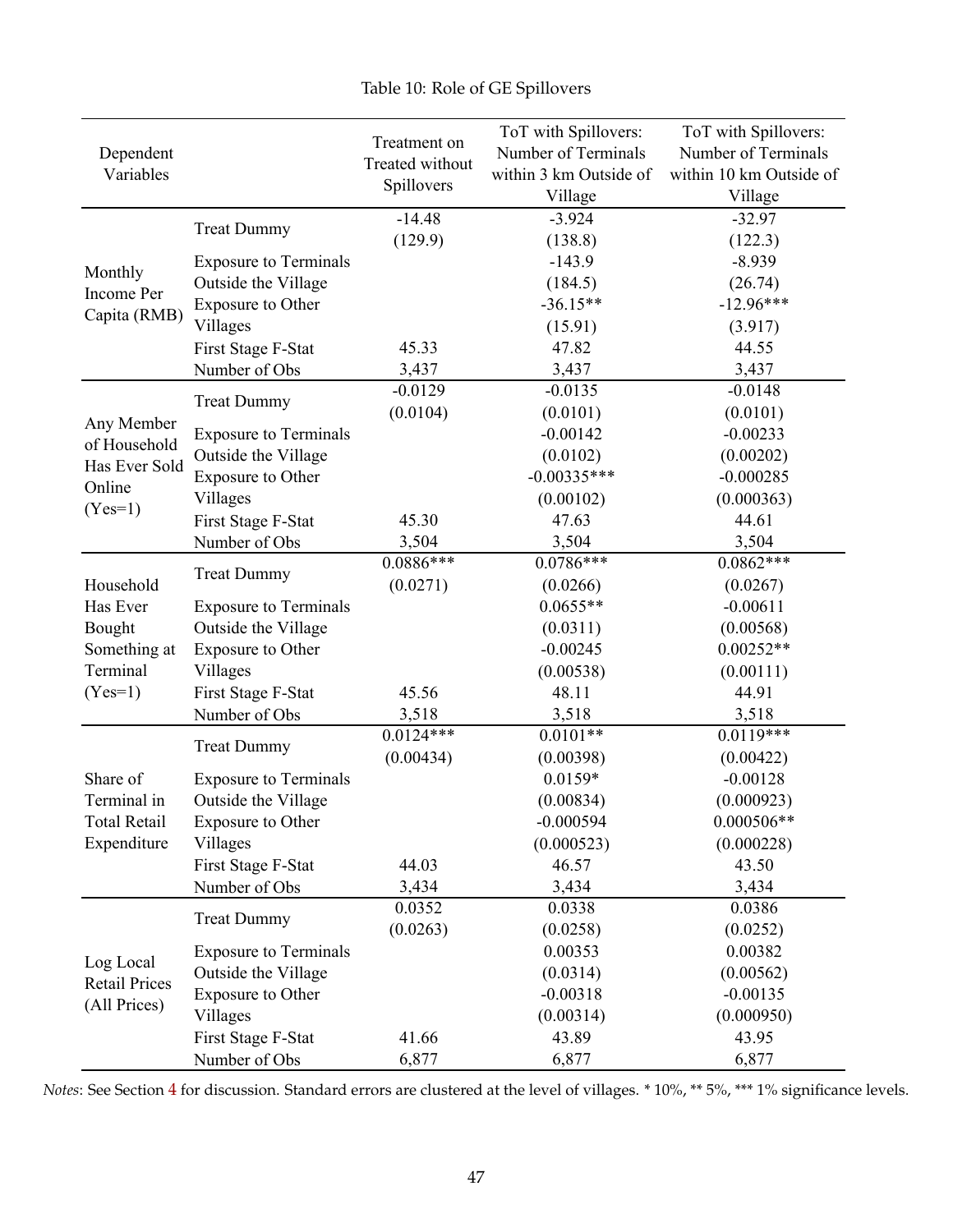# Table 11: Average Effects On Household Economic Welfare

<span id="page-48-0"></span>

|                             |                 | Unweighted (Effects in Sample) |                     |                 | Weighted (Effects in Village Population) |                     |
|-----------------------------|-----------------|--------------------------------|---------------------|-----------------|------------------------------------------|---------------------|
|                             | <b>Durables</b> | Non-Durables                   | <b>Total Retail</b> | <b>Durables</b> | Non-Durables                             | <b>Total Retail</b> |
|                             | Consumption     | Consumption                    | Consumption         | Consumption     | Consumption                              | Consumption         |
| Reduction in Retail Cost of | 3.298%          | $0.478\%$                      | 0.812%              | 2.908%          | 0.419%                                   | 0.714%              |
| Living for All Households   | (0.027)         | (0.004)                        | (0.005)             | (0.031)         | (0.003)                                  | (0.005)             |
| Reduction in Retail Cost of | 19.331%         | 3.722%                         | 5.464%              | 16.599%         | 3.267%                                   | 4.764%              |
| Living Among Users          | (0.215)         | (0.029)                        | (0.035)             | (0.215)         | (0.024)                                  | (0.032)             |

*Notes*: See Section [6](#page-27-0) for discussion. Standard errors are bootstrapped across 1000 iterations with random re-sampling.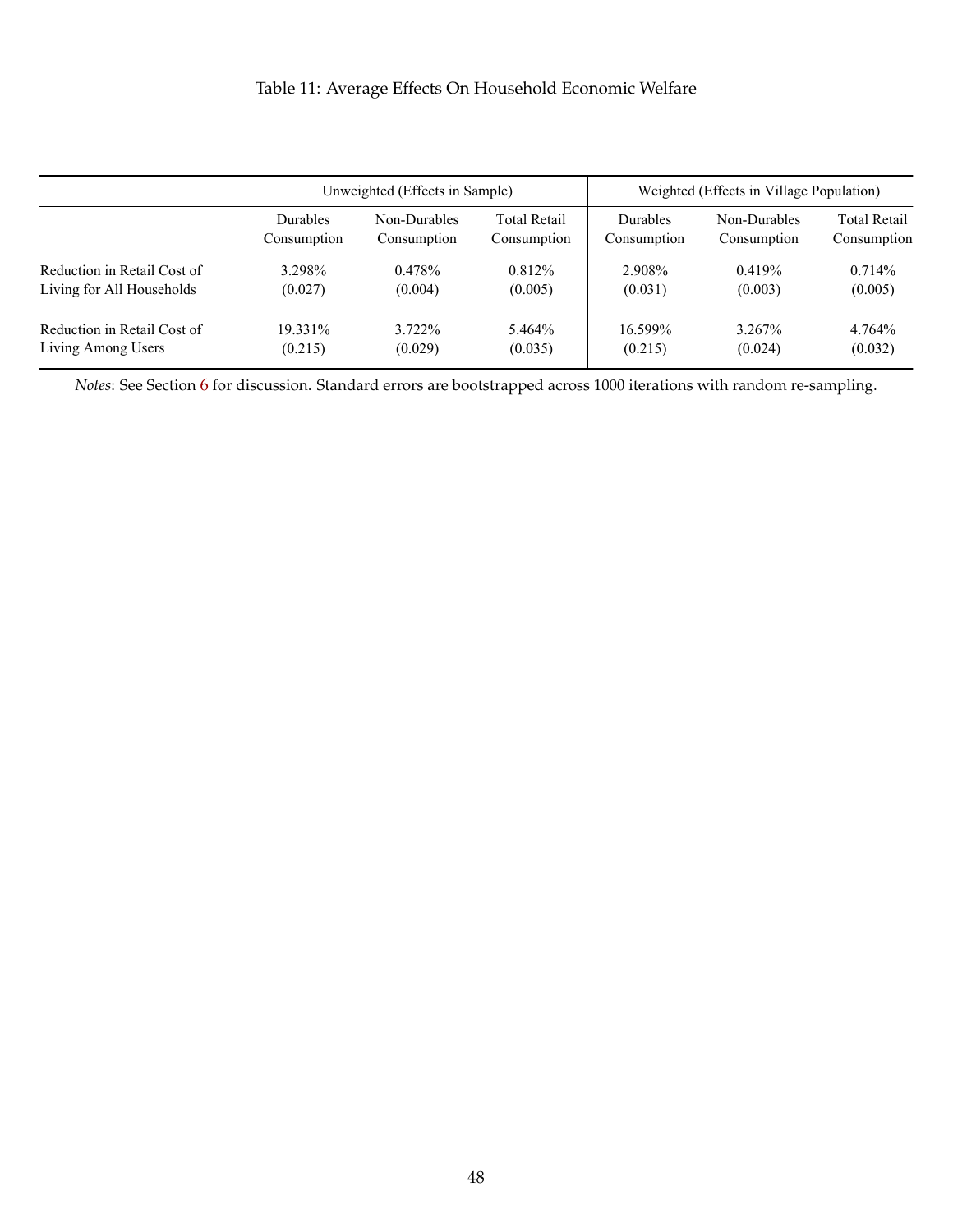# **Appendix - For Online Publication**

# <span id="page-49-0"></span>**A Additional Figures and Tables**

|                                |                           | Full Sample at<br><b>Baseline</b> | Treatment<br>Villages at<br><b>Baseline</b> | <b>Control Villages</b><br>at Baseline | P-Value<br>(Treat-Control=0) | Control Villages<br>at Endline |
|--------------------------------|---------------------------|-----------------------------------|---------------------------------------------|----------------------------------------|------------------------------|--------------------------------|
|                                | Median                    | 44.000                            | 44.000                                      | 43.000                                 |                              | 46.000                         |
|                                | Mean                      | 38.950                            | 39.329                                      | 38.407                                 | 0.208                        | 39.943                         |
| Age                            | <b>Standard Deviation</b> | 23.580                            | 23.658                                      | 23.460                                 |                              | 23.759                         |
|                                | Number of Obs             | 8491                              | 5001                                        | 3490                                   |                              | 4194                           |
|                                | Median                    | 1.000                             | 1.000                                       | 1.000                                  |                              | 1.000                          |
| Gender (Female=1)              | Mean                      | 0.534                             | 0.526                                       | 0.546                                  | 0.025                        | 0.537                          |
|                                | <b>Standard Deviation</b> | 0.499                             | 0.499                                       | 0.498                                  |                              | 0.499                          |
|                                | Number of Obs             | 8484                              | 5001                                        | 3483                                   |                              | 4188                           |
|                                | Median                    | 1.000                             | 1.000                                       | 1.000                                  |                              | 1.000                          |
| Employed (for age>15) Mean     |                           | 0.767                             | 0.766                                       | 0.769                                  | 0.882                        | 0.762                          |
| $(Yes=1)$                      | <b>Standard Deviation</b> | 0.423                             | 0.424                                       | 0.422                                  |                              | 0.426                          |
|                                | Number of Obs             | 6070                              | 3590                                        | 2480                                   |                              | 3015                           |
|                                | Median                    | 1.000                             | 1.000                                       | 1.000                                  |                              | 1.000                          |
| Peasant (for age $>15$ )       | Mean                      | 0.527                             | 0.527                                       | 0.526                                  | 0.971                        | 0.513                          |
| $(Yes=1)$                      | <b>Standard Deviation</b> | 0.499                             | 0.499                                       | 0.499                                  |                              | 0.500                          |
|                                | Number of Obs             | 6369                              | 3760                                        | 2609                                   |                              | 3144                           |
| No Schooling (for              | Median                    | 0.000                             | 0.000                                       | 0.000                                  |                              | 0.000                          |
|                                | Mean                      | 0.270                             | 0.273                                       | 0.266                                  | 0.745                        | 0.319                          |
| age $>15$ ) (No<br>$School=1)$ | <b>Standard Deviation</b> | 0.444                             | 0.446                                       | 0.442                                  |                              | 0.466                          |
|                                | Number of Obs             | 6368                              | 3758                                        | 2610                                   |                              | 3132                           |
| Completed Junior High          | Median                    | 0.000                             | 0.000                                       | 0.000                                  |                              | 0.000                          |
| School (for age>15)            | Mean                      | 0.437                             | 0.429                                       | 0.449                                  | 0.419                        | 0.422                          |
| $(Yes=1)$                      | <b>Standard Deviation</b> | 0.496                             | 0.495                                       | 0.498                                  |                              | 0.494                          |
|                                | Number of Obs             | 6368                              | 3758                                        | 2610                                   |                              | 3132                           |
|                                | Median                    | 0.000                             | 0.000                                       | 0.000                                  |                              | 0.000                          |
| Completed Senior               | Mean                      | 0.104                             | 0.104                                       | 0.104                                  | 0.969                        | 0.097                          |
| High School (for               | <b>Standard Deviation</b> | 0.305                             | 0.305                                       | 0.305                                  |                              | 0.296                          |
| $age>18) (Yes=1)$              | Number of Obs             | 6286                              | 3719                                        | 2567                                   |                              | 3096                           |

# Table A.1: Additional Descriptive Statistics: Individual Level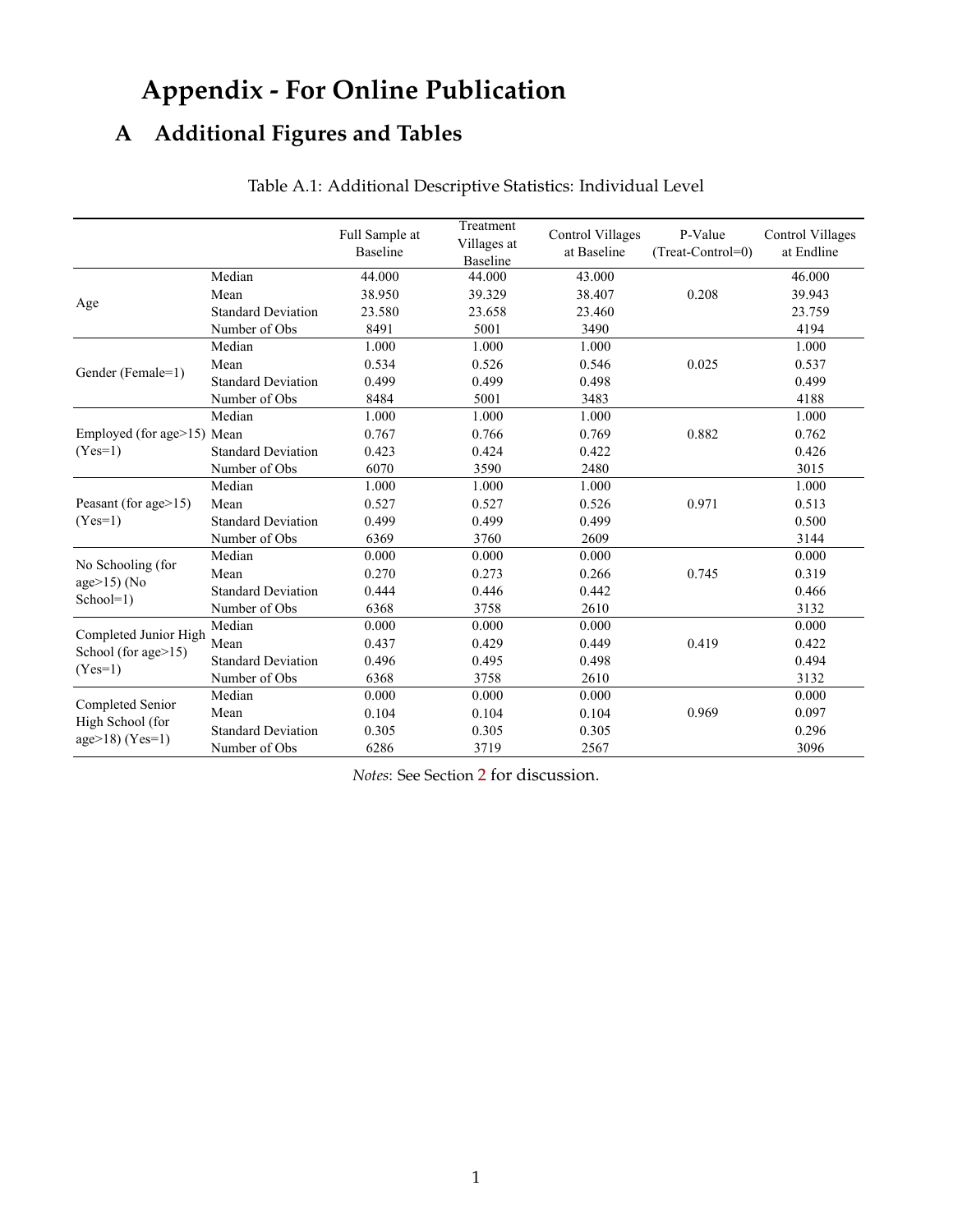|                                   |                           | Full Sample at<br>Baseline | at Baseline | Treatment Villages Control Villages at<br><b>Baseline</b> | P-Value<br>$(Treat-Control=0)$ | Control Villages at<br>Endline |
|-----------------------------------|---------------------------|----------------------------|-------------|-----------------------------------------------------------|--------------------------------|--------------------------------|
|                                   | Median                    | 50.000                     | 50.000      | 50.000                                                    |                                | 52.00                          |
|                                   | Mean                      | 49.824                     | 49.953      | 49.631                                                    | 0.634                          | 51.395                         |
| Age of Primary Earner             | <b>Standard Deviation</b> | 12.673                     | 12.710      | 12.621                                                    |                                | 13.55                          |
|                                   | Number of Obs             | 2548                       | 1530        | 1018                                                      |                                | 1348                           |
|                                   | Median                    | 0.000                      | 0.000       | 0.000                                                     |                                | 0.00                           |
| Gender of Primary Earner          | Mean                      | 0.288                      | 0.295       | 0.276                                                     | 0.457                          | 0.295                          |
| $(Female=1)$                      | <b>Standard Deviation</b> | 0.453                      | 0.456       | 0.447                                                     |                                | 0.46                           |
|                                   | Number of Obs             | 2547                       | 1530        | 1017                                                      |                                | 1348                           |
|                                   | Median                    | 1.000                      | 1.000       | 1.000                                                     |                                | 1.00                           |
| Primary Earner Went to            | Mean                      | 0.815                      | 0.814       | 0.817                                                     | 0.874                          | 0.750                          |
| School (Yes=1)                    | <b>Standard Deviation</b> | 0.388                      | 0.389       | 0.386                                                     |                                | 0.43                           |
|                                   | Number of Obs             | 2550                       | 1531        | 1019                                                      |                                | 1342                           |
|                                   | Median                    | 1.000                      | 1.000       | 1.000                                                     |                                | 1.00                           |
| Primary Earner Is Peasant         | Mean                      | 0.590                      | 0.600       | 0.577                                                     | 0.620                          | 0.587                          |
| $(Yes=1)$                         | <b>Standard Deviation</b> | 0.492                      | 0.490       | 0.494                                                     |                                | 0.49                           |
|                                   | Number of Obs             | 2549                       | 1531        | 1018                                                      |                                | 1348                           |
|                                   | Median                    | 0.000                      | 0.000       | 0.000                                                     |                                | 0.00                           |
| Primary Earner Self-Employed Mean |                           | 0.073                      | 0.087       | 0.053                                                     | 0.036                          | 0.072                          |
| $(Yes=1)$                         | <b>Standard Deviation</b> | 0.261                      | 0.282       | 0.224                                                     |                                | 0.26                           |
|                                   | Number of Obs             | 2549                       | 1531        | 1018                                                      |                                | 1348                           |
| Household Size                    | Median                    | 3.000                      | 3.000       | 3.000                                                     |                                | 3.00                           |
|                                   | Mean                      | 3.114                      | 3.053       | 3.205                                                     | 0.075                          | 2.987                          |
|                                   | <b>Standard Deviation</b> | 1.422                      | 1.420       | 1.421                                                     |                                | 1.40                           |
|                                   | Number of Obs             | 2740                       | 1647        | 1093                                                      |                                | 1405                           |
|                                   | Median                    | 350.000                    | 339.000     | 375.000                                                   |                                | 466.67                         |
| Household Monthly Income          | Mean                      | 876.412                    | 841.198     | 929.473                                                   | 0.365                          | 1028.960                       |
| Per Capita in RMB                 | <b>Standard Deviation</b> | 1717.456                   | 1687.169    | 1761.560                                                  |                                | 2005.31                        |
|                                   | Number of Obs             | 2740                       | 1647        | 1093                                                      |                                | 1405                           |
| Household Monthly Retail          | Median                    | 381.000                    | 372.833     | 400.500                                                   |                                | 364.00                         |
| Expenditure Per Capita in         | Mean                      | 732.017                    | 663.034     | 835.966                                                   | 0.135                          | 686.616                        |
| <b>RMB</b>                        | <b>Standard Deviation</b> | 2304.540                   | 1139.788    | 3368.220                                                  |                                | 1512.06                        |
|                                   | Number of Obs             | 2735                       | 1644        | 1091                                                      |                                | 1405                           |
| Household Monthly                 | Median                    | 0.000                      | 0.000       | 0.000                                                     |                                | 0.00                           |
| <b>Expenditure on Business</b>    | Mean                      | 123.417                    | 123.007     | 124.033                                                   | 0.981                          | 128.464                        |
| Inputs Per Capita in RMB          | <b>Standard Deviation</b> | 1033.757                   | 1076.656    | 966.070                                                   |                                | 1069.52                        |
|                                   | Number of Obs             | 2736                       | 1644        | 1092                                                      |                                | 1405                           |
| Any Member of the Household       | Median                    | 0.000                      | 0.000       | 0.000                                                     |                                | 0.00                           |
| Has Ever Used the Internet        | Mean                      | 0.368                      | 0.354       | 0.390                                                     | 0.249                          | 0.427                          |
| $(Yes=1)$                         | <b>Standard Deviation</b> | 0.482                      | 0.478       | 0.488                                                     |                                | 0.49                           |
|                                   | Number of Obs             | 2739                       | 1646        | 1093                                                      |                                | 1402                           |
|                                   | Median                    | 1.000                      | 1.000       | 1.000                                                     |                                | 1.00                           |
| Household Owns a                  | Mean                      | 0.526                      | 0.509       | 0.552                                                     | 0.153                          | 0.551                          |
| Smartphone (Yes=1)                | <b>Standard Deviation</b> | 0.499                      | 0.500       | 0.498                                                     |                                | 0.50                           |
|                                   | Number of Obs             | 2731                       | 1642        | 1089                                                      |                                | 1400                           |

# Table A.2: Additional Descriptive Statistics: Household Level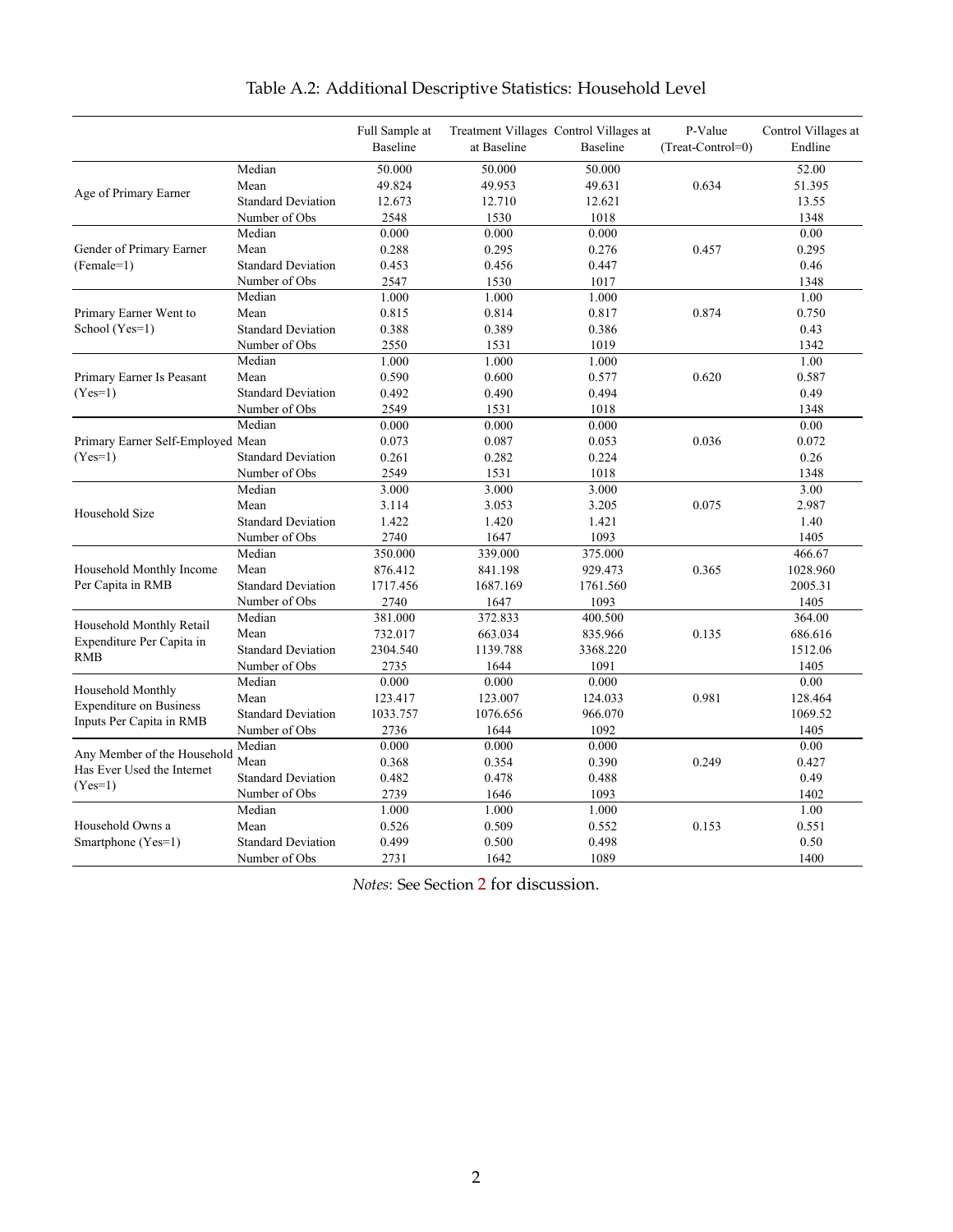|                                               |                           | Full Sample at<br><b>Baseline</b> | at Baseline | Treatment Villages Control Villages at<br>Baseline | P-Value<br>$(Treat-Control=0)$ | Control Villages at<br>Endline |
|-----------------------------------------------|---------------------------|-----------------------------------|-------------|----------------------------------------------------|--------------------------------|--------------------------------|
| Share of Household Monthly                    | Median                    | 0.000                             | 0.000       | 0.000                                              |                                | 0.00                           |
| Expenditure on E-Commerce                     | Mean                      | 0.007                             | 0.006       | 0.007                                              | 0.693                          | 0.008                          |
| Deliveries                                    | <b>Standard Deviation</b> | 0.050                             | 0.046       | 0.057                                              |                                | 0.05                           |
|                                               | Number of Obs             | 2720                              | 1637        | 1083                                               |                                | 1397                           |
|                                               | Median                    | 0.000                             | 0.000       | 0.000                                              |                                | 0.00                           |
| Share of E-Commerce Sales in                  | Mean                      | 0.003                             | 0.001       | 0.006                                              | 0.103                          | 0.003                          |
| Household Monthly Income                      | <b>Standard Deviation</b> | 0.052                             | 0.030       | 0.074                                              |                                | 0.05                           |
|                                               | Number of Obs             | 2055                              | 1244        | 811                                                |                                | 1161                           |
|                                               | Median                    | 231.556                           | 232.891     | 231.454                                            |                                | 203.63                         |
| Distance in Meters to Planned                 | Mean                      | 290.346                           | 293.364     | 285.797                                            | 0.789                          | 286.631                        |
| <b>Terminal Location</b>                      | <b>Standard Deviation</b> | 243.450                           | 247.778     | 236.820                                            |                                | 267.06                         |
|                                               | Number of Obs             | 2740                              | 1647        | 1093                                               |                                | 1405                           |
|                                               | Median                    | 0.553                             | 0.489       | 0.623                                              |                                | 0.60                           |
| Share of Retail Expenditure                   | Mean                      | 0.500                             | 0.470       | 0.545                                              | 0.193                          | 0.531                          |
| Outside of Village                            | <b>Standard Deviation</b> | 0.395                             | 0.402       | 0.379                                              |                                | 0.38                           |
|                                               | Number of Obs             | 2720                              | 1637        | 1083                                               |                                | 1397                           |
|                                               | Median                    | 1.000                             | 1.000       | 1.000                                              |                                | 1.00                           |
| Share of Business Input                       | Mean                      | 0.613                             | 0.610       | 0.618                                              | 0.916                          | 0.633                          |
| Expenditure Outside of Village                | <b>Standard Deviation</b> | 0.465                             | 0.470       | 0.457                                              |                                | 0.46                           |
|                                               | Number of Obs             | 926                               | 558         | 368                                                |                                | 544                            |
| Travel Time One-Way to Main                   | Median                    | 20.000                            | 20.000      | 20.000                                             |                                | 20.00                          |
|                                               | Mean                      | 29.892                            | 29.941      | 29.826                                             | 0.962                          | 28.862                         |
| Shopping Destination Outside                  | <b>Standard Deviation</b> | 27.825                            | 27.380      | 28.429                                             |                                | 26.19                          |
| Village (minutes)                             | Number of Obs             | 2234                              | 1284        | 950                                                |                                | 1188                           |
| Travel Cost One-Way to Main                   | Median                    | 2.000                             | 2.000       | 1.500                                              |                                | 1.00                           |
|                                               | Mean                      | 3.739                             | 3.847       | 3.591                                              | 0.715                          | 4.236                          |
| Shopping Destination Outside<br>Village (RMB) | <b>Standard Deviation</b> | 10.092                            | 11.774      | 7.196                                              |                                | 16.78                          |
|                                               | Number of Obs             | 2216                              | 1278        | 938                                                |                                | 1185                           |
|                                               | Median                    | 0.000                             | 0.000       | 0.000                                              |                                | 0.00                           |
| Household Owns a PC or Laptop                 | Mean                      | 0.283                             | 0.276       | 0.295                                              | 0.631                          | 0.284                          |
| $(Yes=1)$                                     | <b>Standard Deviation</b> | 0.451                             | 0.447       | 0.456                                              |                                | 0.45                           |
|                                               | Number of Obs             | 2731                              | 1642        | 1089                                               |                                | 1400                           |
|                                               | Median                    | 0.000                             | 0.000       | 0.000                                              |                                | 0.00                           |
| Household Owns a Car (Yes=1)                  | Mean                      | 0.108                             | 0.107       | 0.110                                              | 0.851                          | 0.131                          |
|                                               | <b>Standard Deviation</b> | 0.311                             | 0.309       | 0.313                                              |                                | 0.34                           |
|                                               | Number of Obs             | 2731                              | 1642        | 1089                                               |                                | 1400                           |
|                                               | Median                    | 0.000                             | 0.000       | 1.000                                              |                                | 0.00                           |
| Household Owns a Motorcycle                   | Mean                      | 0.486                             | 0.456       | 0.532                                              | 0.031                          | 0.467                          |
| $(Yes=1)$                                     | <b>Standard Deviation</b> | 0.500                             | 0.498       | 0.499                                              |                                | 0.50                           |
|                                               | Number of Obs             | 2731                              | 1642        | 1089                                               |                                | 1400                           |
|                                               | Median                    | 1.000                             | 1.000       | 1.000                                              |                                | 1.00                           |
| Household Owns a TV (Yes=1)                   | Mean                      | 0.977                             | 0.977       | 0.977                                              | 0.953                          | 0.977                          |
|                                               | <b>Standard Deviation</b> | 0.149                             | 0.148       | 0.150                                              |                                | 0.15                           |
|                                               | Number of Obs             | 2731                              | 1642        | 1089                                               |                                | 1400                           |

# Table A.3: Additional Descriptive Statistics: Household Level – Continued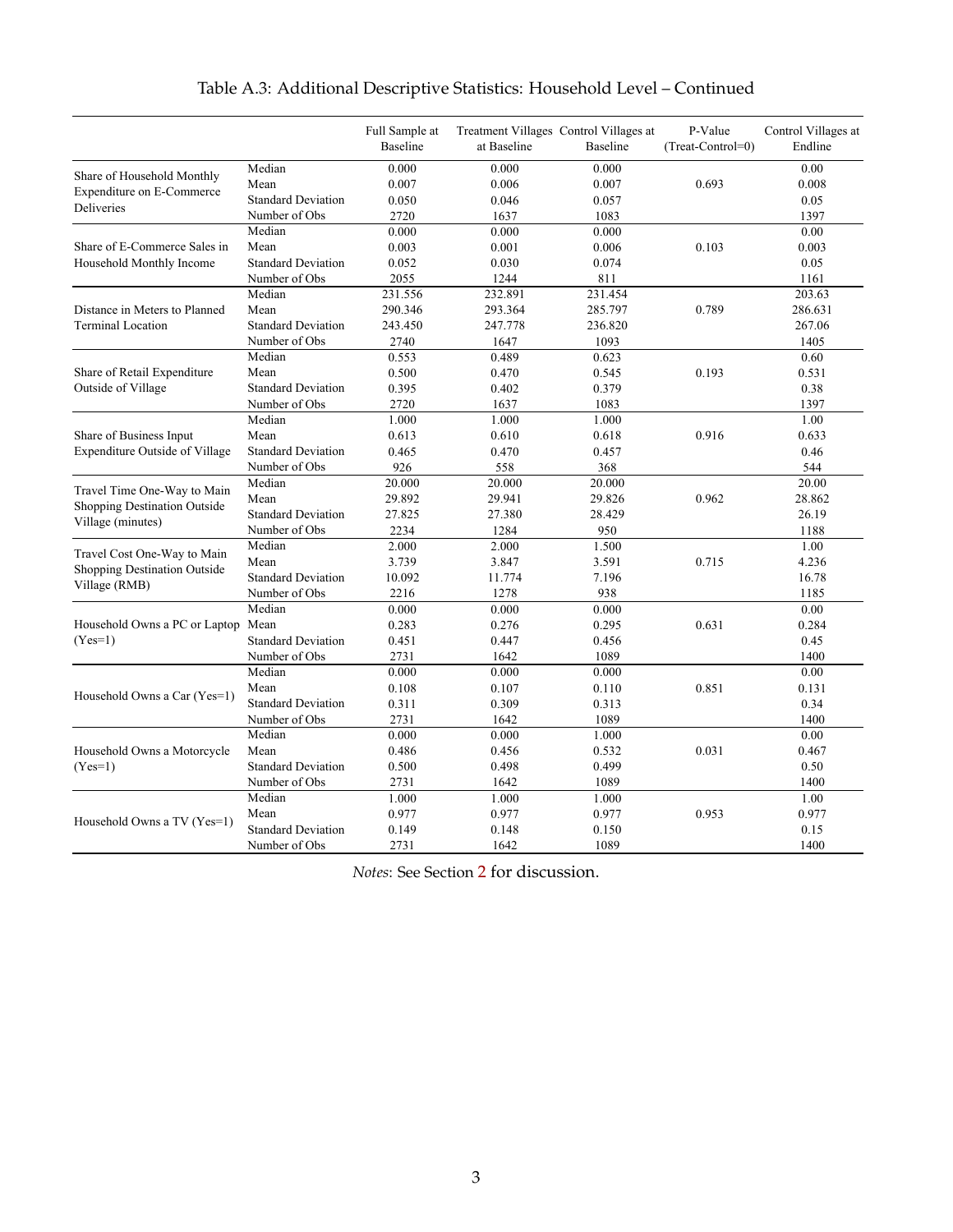<span id="page-52-0"></span>

|                               |                           | Full Sample at<br>Baseline | at Baseline | Treatment Villages Control Villages at<br>Baseline | P-Value<br>(Treat-Control=0) | Control Villages at<br>Endline |
|-------------------------------|---------------------------|----------------------------|-------------|----------------------------------------------------|------------------------------|--------------------------------|
|                               | Median                    | 3.00                       | 3.00        | 2.00                                               |                              | 2.00                           |
| Number of Stores at Village   | Mean                      | 4.15                       | 4.38        | 3.79                                               | 0.33                         | 3.61                           |
| Level                         | <b>Standard Deviation</b> | 2.94                       | 2.91        | 2.98                                               |                              | 2.99                           |
|                               | Number of Obs             | 99                         | 60          | 39                                                 |                              | 38                             |
|                               | Median                    | 50.00                      | 50.00       | 40.00                                              |                              | 50.00                          |
| Establishment Space in        | Mean                      | 99.07                      | 74.42       | 146.76                                             | 0.35                         | 121.33                         |
| <b>Square Meters</b>          | <b>Standard Deviation</b> | 320.38                     | 89.60       | 532.73                                             |                              | 375.35                         |
|                               | Number of Obs             | 361                        | 238         | 123                                                |                              | 126                            |
| Number of Establishment's     | Median                    | 0.00                       | 0.00        | 0.00                                               |                              | 0.00                           |
| New Products Added Over       | Mean                      | 1.43                       | 1.56        | 1.17                                               | 0.57                         | 0.63                           |
| Last Month                    | <b>Standard Deviation</b> | 7.44                       | 8.88        | 3.42                                               |                              | 2.26                           |
|                               | Number of Obs             | 330                        | 215         | 115                                                |                              | 126                            |
| Prices of All Retail          | Median                    | 7.00                       | 7.00        | 6.00                                               |                              | 6.00                           |
| Consumption (9 Product        | Mean                      | 71.03                      | 76.74       | 61.43                                              | 0.47                         | 71.23                          |
| Groups) in RMB                | <b>Standard Deviation</b> | 411.24                     | 433.67      | 370.33                                             |                              | 390.31                         |
|                               | Number of Obs             | 9382                       | 5884        | 3498                                               |                              | 3259                           |
|                               | Median                    | 1.00                       | 1.00        | 1.00                                               |                              | 1.00                           |
| Price Was Not Displayed on    | Mean                      | 0.67                       | 0.66        | 0.67                                               | 0.97                         | 0.73                           |
| Label (Needed to Ask=1)       | <b>Standard Deviation</b> | 0.47                       | 0.47        | 0.47                                               |                              | 0.44                           |
|                               | Number of Obs             | 8977                       | 5597        | 3380                                               |                              | 3370                           |
|                               | Median                    | 10.00                      | 10.00       | 8.80                                               |                              | 9.00                           |
| Prices of Business or         | Mean                      | 45.63                      | 42.88       | 49.78                                              | 0.76                         | 43.84                          |
| Production Input in RMB       | <b>Standard Deviation</b> | 195.09                     | 206.23      | 177.46                                             |                              | 97.92                          |
|                               | Number of Obs             | 444                        | 267         | 177                                                |                              | 111                            |
|                               | Median                    | 4.38                       | 4.60        | 4.00                                               |                              | 4.00                           |
| (1) Prices of Food and        | Mean                      | 11.58                      | 11.81       | 11.21                                              | 0.73                         | 10.05                          |
| Beverages in RMB              | <b>Standard Deviation</b> | 24.35                      | 23.31       | 25.99                                              |                              | 17.75                          |
|                               | Number of Obs             | 4853                       | 3021        | 1832                                               |                              | 1834                           |
|                               | Median                    | 12.00                      | 13.00       | 12.00                                              |                              | 13.00                          |
| (2) Prices of Tobacco and     | Mean                      | 28.81                      | 30.35       | 26.36                                              | 0.46                         | 29.32                          |
| Alcohol in RMB                | <b>Standard Deviation</b> | 53.97                      | 59.45       | 43.77                                              |                              | 55.16                          |
|                               | Number of Obs             | 1331                       | 818         | 513                                                |                              | 531                            |
|                               | Median                    | 10.00                      | 10.00       | 9.98                                               |                              | 8.40                           |
| (3) Prices of Medicine and    | Mean                      | 26.13                      | 24.40       | 29.31                                              | 0.66                         | 18.50                          |
| Health Products in RMB        | <b>Standard Deviation</b> | 43.35                      | 38.46       | 51.11                                              |                              | 33.77                          |
|                               | Number of Obs             | 399                        | 258         | 141                                                |                              | 90                             |
|                               | Median                    | 15.00                      | 12.00       | 20.00                                              |                              | 22.00                          |
| (4) Prices of Clothing and    | Mean                      | 46.31                      | 45.69       | 47.79                                              | 0.90                         | 57.00                          |
| Accessories in RMB            | <b>Standard Deviation</b> | 74.71                      | 71.49       | 82.13                                              |                              | 85.66                          |
|                               | Number of Obs             | 401                        | 282         | 119                                                |                              | 65                             |
|                               | Median                    | 10.00                      | 10.00       | 9.00                                               |                              | 9.00                           |
| (5) Prices of Other Everyday  | Mean                      | 14.68                      | 14.53       | 14.93                                              | 0.93                         | 13.10                          |
| Products in RMB               | <b>Standard Deviation</b> | 31.03                      | 32.69       | 28.06                                              |                              | 18.17                          |
|                               | Number of Obs<br>Median   | 1462<br>5.00               | 916<br>5.00 | 546<br>5.00                                        |                              | 626<br>5.83                    |
| (6) Prices of Fuel and Gas in | Mean                      |                            |             | 8.08                                               | 0.26                         | 5.82                           |
| <b>RMB</b>                    | <b>Standard Deviation</b> | 11.65                      | 15.36       |                                                    |                              |                                |
|                               | Number of Obs             | 21.46<br>53                | 28.88<br>26 | 9.59<br>27                                         |                              | 0.23<br>4                      |
|                               | Median                    | 110.00                     | 85.00       | 187.00                                             |                              | 398.00                         |
| (7) Prices of Furniture and   | Mean                      | 1009.49                    | 1001.66     | 1026.34                                            | 0.95                         | 1167.30                        |
| Appliances in RMB             | <b>Standard Deviation</b> | 1504.81                    | 1583.03     | 1333.52                                            |                              | 1350.70                        |
|                               | Number of Obs             | 183                        | 125         | 58                                                 |                              | 43                             |
|                               | Median                    | 449.00                     | 609.50      | 17.50                                              |                              | 1799.00                        |
| (8) Prices of Electronics in  | Mean                      | 917.05                     | 976.41      | 782.14                                             | 0.59                         | 1782.71                        |
| RMB                           | <b>Standard Deviation</b> | 1224.37                    | 1242.82     | 1184.20                                            |                              | 871.58                         |
|                               | Number of Obs             | 144                        | 100         | 44                                                 |                              | 45                             |
|                               | Median                    | 1440.00                    | 1980.00     | 30.00                                              |                              | 2800.00                        |
| (9) Prices of Transport       | Mean                      | 1700.66                    | 1794.74     | 1534.21                                            | 0.71                         | 2578.24                        |
| Equipment in RMB              | <b>Standard Deviation</b> | 1822.07                    | 1770.33     | 1922.34                                            |                              | 1697.82                        |
|                               | Number of Obs             | 108                        | 69          | 39                                                 |                              | 21                             |

# Table A.4: Additional Descriptive Statistics: Local Retail Prices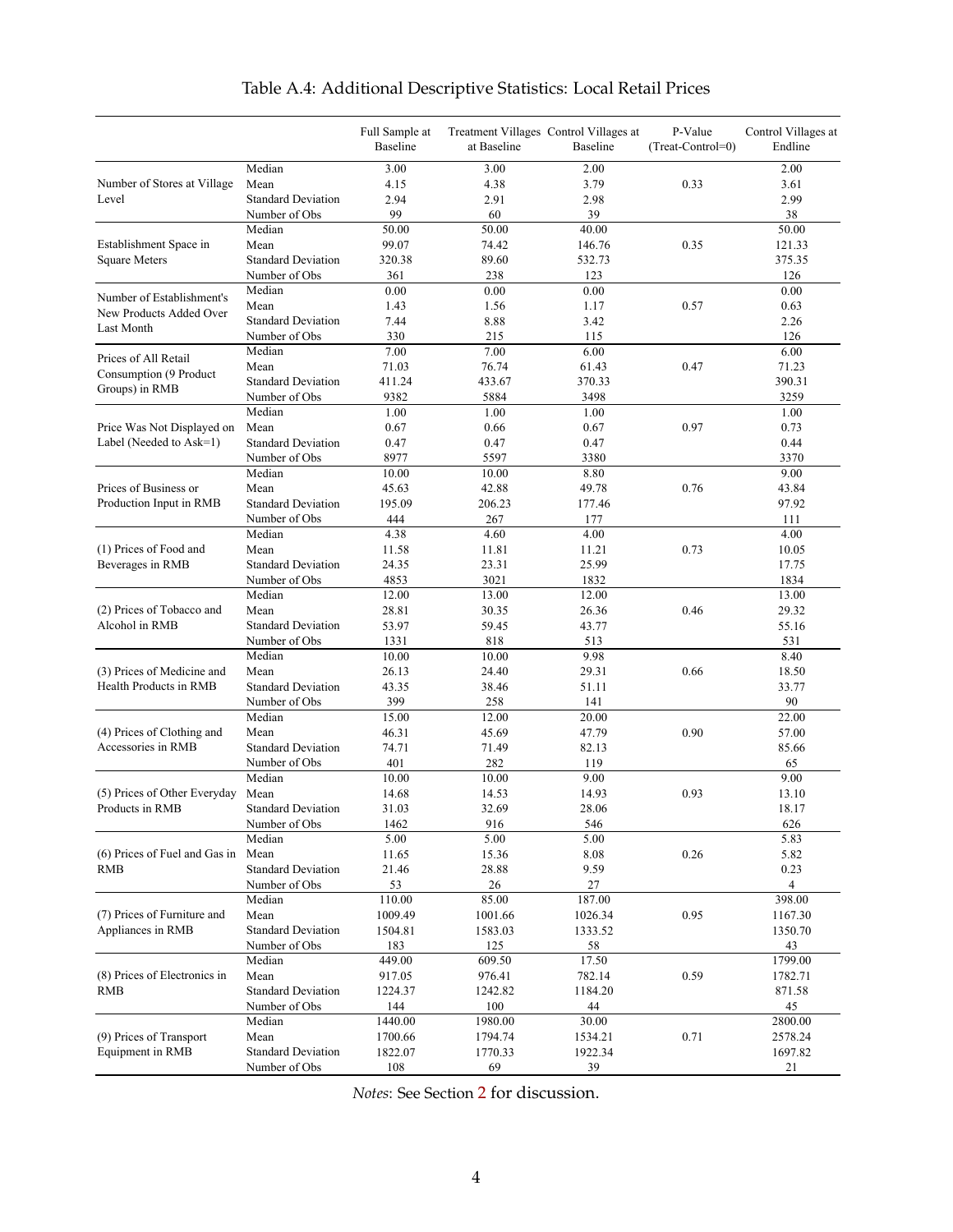<span id="page-53-0"></span>

| Dependent Variables       |                    | Intent to Treat    | Treatment on<br>Treated | Log Distance<br>(IV using Treat) |
|---------------------------|--------------------|--------------------|-------------------------|----------------------------------|
|                           | Treat or Log Dist  | 0.0138<br>(0.0239) | 0.0258<br>(0.0445)      | $-0.00740$<br>(0.0127)           |
| Attrition (Yes=1)         | R-Squared          | 0.000              |                         |                                  |
|                           | First Stage F-Stat | 2,629              | 2,629                   | 2,629                            |
|                           | Number of Obs      |                    | 44.24                   | 35.90                            |
|                           |                    | 0.0255             | 0.0472                  | $-0.0129$                        |
| Number of Household       | Treat or Log Dist  | (0.0400)           | (0.0734)                | (0.0199)                         |
| Members Who Moved         | R-Squared          | 0.001              |                         |                                  |
| Back to the Village       | First Stage F-Stat | 3,526              | 3,526                   | 3,526                            |
|                           | Number of Obs      |                    | 45.27                   | 42.71                            |
|                           | Treat or Log Dist  | $-0.00345$         | $-0.00637$              | 0.00174                          |
| Number of Household       |                    | (0.0184)           | (0.0338)                | (0.00922)                        |
| Members Who Moved         | R-Squared          | 0.012              |                         |                                  |
| Away from the Village     | First Stage F-Stat | 3,523              | 3,523                   | 3,523                            |
|                           | Number of Obs      |                    | 45.44                   | 43.84                            |
| Would You Be Willing to   | Treat or Log Dist  | $-0.0249$          | $-0.0458$               | 0.0125                           |
| Migrate to a City If a    |                    | (0.0191)           | (0.0348)                | (0.00953)                        |
| Good Job Opportunity      | R-Squared          | 0.025              |                         |                                  |
| Presented Itself? (Yes=1) | First Stage F-Stat | 3,527              | 3,527                   | 3,527                            |
|                           | Number of Obs      |                    | 45.76                   | 44.15                            |

Table A.5: Test for Effects on Migration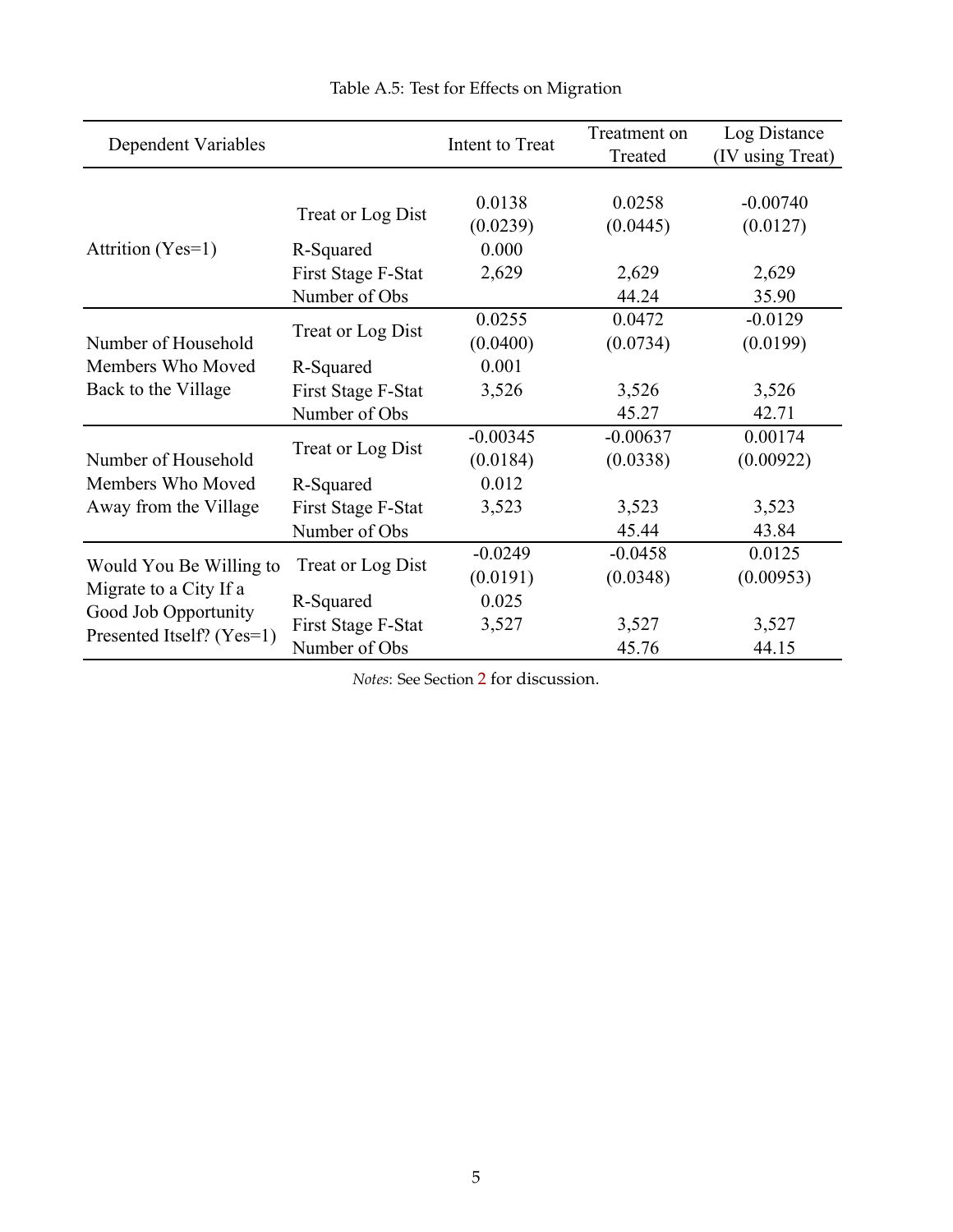<span id="page-54-0"></span>

| Type of Heterogeneity                 |                                                                             | Intent to Treat | Treatment on the<br>Treated | Log Distance<br>(IV Using Treat) |  |  |  |  |  |
|---------------------------------------|-----------------------------------------------------------------------------|-----------------|-----------------------------|----------------------------------|--|--|--|--|--|
|                                       | Dependent Variable: Household Has Ever Bought Something at Terminal (Yes=1) |                 |                             |                                  |  |  |  |  |  |
|                                       | Treat or Log Dist                                                           | $0.0480***$     | $0.0886***$                 | $-0.0241***$                     |  |  |  |  |  |
|                                       |                                                                             | (0.0169)        | (0.0271)                    | (0.00721)                        |  |  |  |  |  |
| Average Effects                       | R-Squared                                                                   | 0.008           |                             |                                  |  |  |  |  |  |
|                                       | First Stage F-Stat                                                          |                 | 45.56                       | 43.80                            |  |  |  |  |  |
|                                       | Number of Obs                                                               | 3,518           | 3,518                       | 3,518                            |  |  |  |  |  |
|                                       | Treat or Log Dist                                                           | 0.0594          | 0.104                       | $-0.0297$                        |  |  |  |  |  |
|                                       |                                                                             | (0.147)         | (0.242)                     | (0.0679)                         |  |  |  |  |  |
| <b>Terminal Manager Test</b><br>Score |                                                                             | $-0.000214$     | $-0.000384$                 | 0.000114                         |  |  |  |  |  |
|                                       | Treat or Log Dist * Score                                                   | (0.00164)       | (0.00270)                   | (0.000755)                       |  |  |  |  |  |
|                                       | R-Squared                                                                   | 0.006           |                             |                                  |  |  |  |  |  |
|                                       | First Stage F-Stat                                                          |                 | 8.786                       | 8.133                            |  |  |  |  |  |
|                                       | Number of Obs                                                               | 3,042           | 3,042                       | 3,042                            |  |  |  |  |  |
|                                       |                                                                             | 0.0314          | 0.0616                      | $-0.0172$                        |  |  |  |  |  |
|                                       | Treat or Log Dist                                                           | (0.0295)        | (0.0501)                    | (0.0136)                         |  |  |  |  |  |
|                                       |                                                                             | 0.0191          | 0.0182                      | $-0.00504$                       |  |  |  |  |  |
| <b>Terminal Manager Test</b>          | Treat or Log Dist * Above Median                                            | (0.0347)        | (0.0583)                    | (0.0158)                         |  |  |  |  |  |
| Score Above the Median                | R-Squared                                                                   | 0.006           |                             |                                  |  |  |  |  |  |
|                                       | First Stage F-Stat                                                          |                 | 8.654                       | 7.210                            |  |  |  |  |  |
|                                       | Number of Obs                                                               | 3,042           | 3,042                       | 3,042                            |  |  |  |  |  |
|                                       |                                                                             | 0.0392          | $0.0656*$                   | $-0.0180*$                       |  |  |  |  |  |
|                                       | Treat or Log Dist                                                           | (0.0247)        | (0.0357)                    | (0.00941)                        |  |  |  |  |  |
|                                       |                                                                             | 0.0167          | 0.0486                      | $-0.0131$                        |  |  |  |  |  |
| Terminal Installation                 | Treat or Log Dist * Delay Dummy                                             | (0.0335)        | (0.0554)                    | (0.0149)                         |  |  |  |  |  |
| Delayed                               | R-Squared                                                                   | 0.009           |                             |                                  |  |  |  |  |  |
|                                       | First Stage F-Stat                                                          |                 | 10.93                       | 11.46                            |  |  |  |  |  |
|                                       | Number of Obs                                                               | 3,518           | 3,518                       | 3,518                            |  |  |  |  |  |

# Table A.6: Role of Program Implementation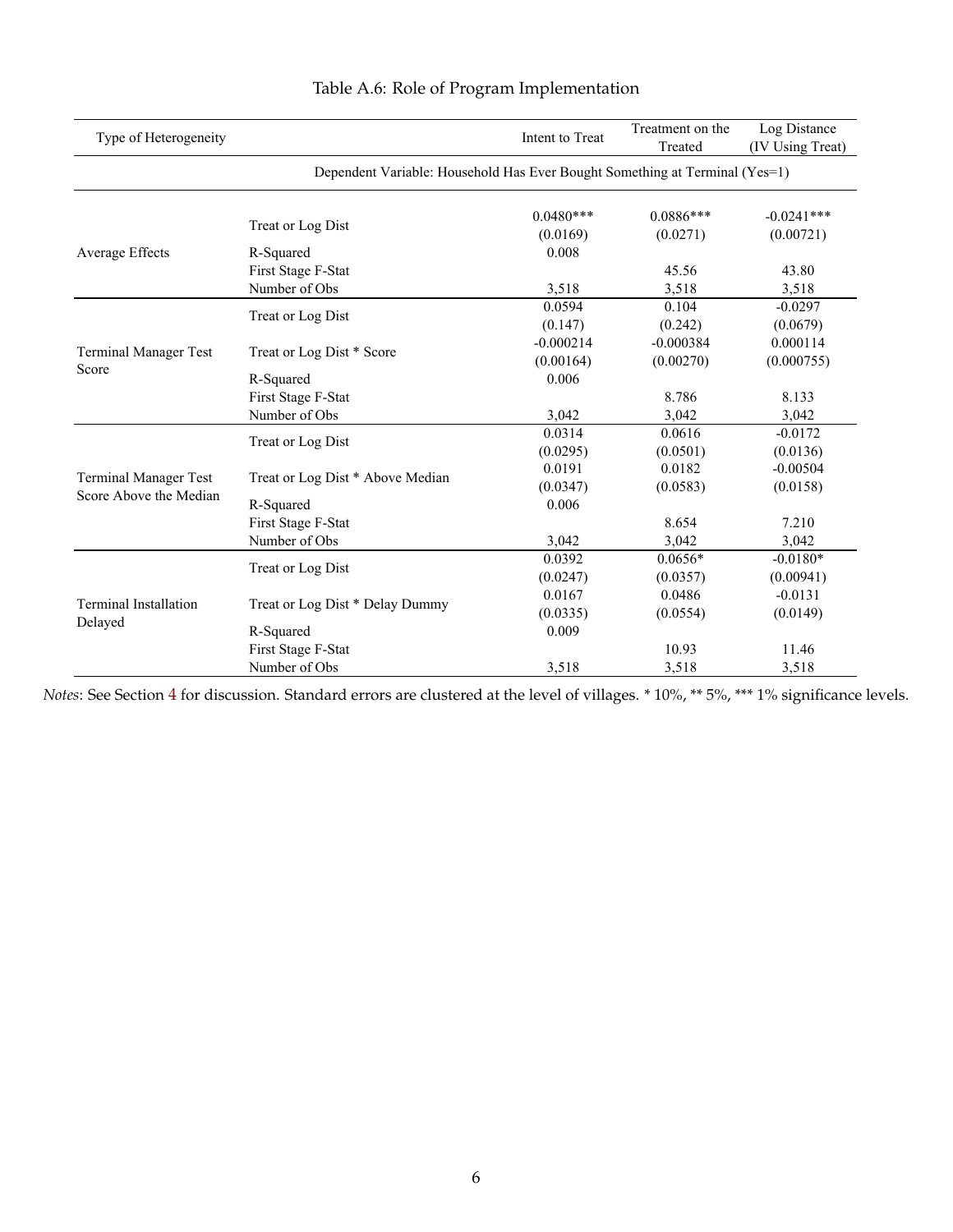|                                        | (1)                    | (2)                            | (3)                    | (4)         | (5)                                                | (6)      |
|----------------------------------------|------------------------|--------------------------------|------------------------|-------------|----------------------------------------------------|----------|
|                                        |                        | Full Sample                    |                        |             | 3 Provinces                                        |          |
| Dependent Variables:                   | Number of Users        | Number of Transactions         | Sales (RMB)            |             | Number of Users Number of Transactions Sales (RMB) |          |
|                                        |                        |                                |                        |             |                                                    |          |
|                                        |                        | Panel A: Purchase Database     |                        |             |                                                    |          |
| <b>RCT</b> Sample Dummy                | $-4.110$               | 0.0605                         | $-6,034$               | 0.149       | 12.65                                              | $-3,747$ |
|                                        | (7.751)                | (25.33)                        | (4,061)                | (7.734)     | (25.32)                                            | (4,066)  |
| Months Fixed Effects                   | ✓                      | ✓                              | ✓                      | ✓           | ✓                                                  |          |
| Control for Months Since Program Entry |                        | ✓                              |                        | ✓           |                                                    |          |
| Observations                           | 125,204                | 125,204                        | 125,204                | 100,098     | 100,098                                            | 100,098  |
| R-squared                              | 0.037                  | 0.047                          | 0.029                  | 0.031       | 0.046                                              | 0.03     |
| Number of Village Clusters             | 11,731                 | 11,731                         | 11,731                 | 8,471       | 8,471                                              | 8,471    |
|                                        |                        |                                |                        |             |                                                    |          |
|                                        | (7)                    | (8)                            | (9)                    | (10)        |                                                    |          |
|                                        |                        | Full Sample                    | 3 Provinces            |             |                                                    |          |
| Dependent Variables:                   | Number of Transactions | Weight (kg)                    | Number of Transactions | Weight (kg) |                                                    |          |
|                                        |                        | Panel B: Out-Shipment Database |                        |             |                                                    |          |
| RCT Sample Dummy                       | $1.712**$              | 5.154                          | $1.364*$               | 4.68        |                                                    |          |
|                                        | (0.753)                | (4.332)                        | (0.752)                | (4.333)     |                                                    |          |
|                                        |                        |                                |                        |             |                                                    |          |
| Months Fixed Effects                   | ✓                      | ✓                              | ✓                      | ✓           |                                                    |          |
| Control for Months Since Program Entry |                        | ✓                              |                        | ✓           |                                                    |          |
| Observations                           | 120,483                | 120,483                        | 95,744                 | 95,744      |                                                    |          |
| R-squared                              | 0.06                   | 0.023                          | 0.067                  | 0.026       |                                                    |          |
| Number of Village Clusters             | 11,904                 | 11,904                         | 8,591                  | 8,591       |                                                    |          |

### Table A.7: Are Sample Villages Representative?

<span id="page-55-0"></span>*Notes*: The upper panel presents

 point estimates from regressions based on the purchase transaction database. The lower panel presents point estimates from regressions based on thesales transaction database. See Section [5](#page-24-1) for discussion Standard errors are clustered at the level of village terminals. \* 10%, \*\* 5%, \*\*\* 1% significance levels.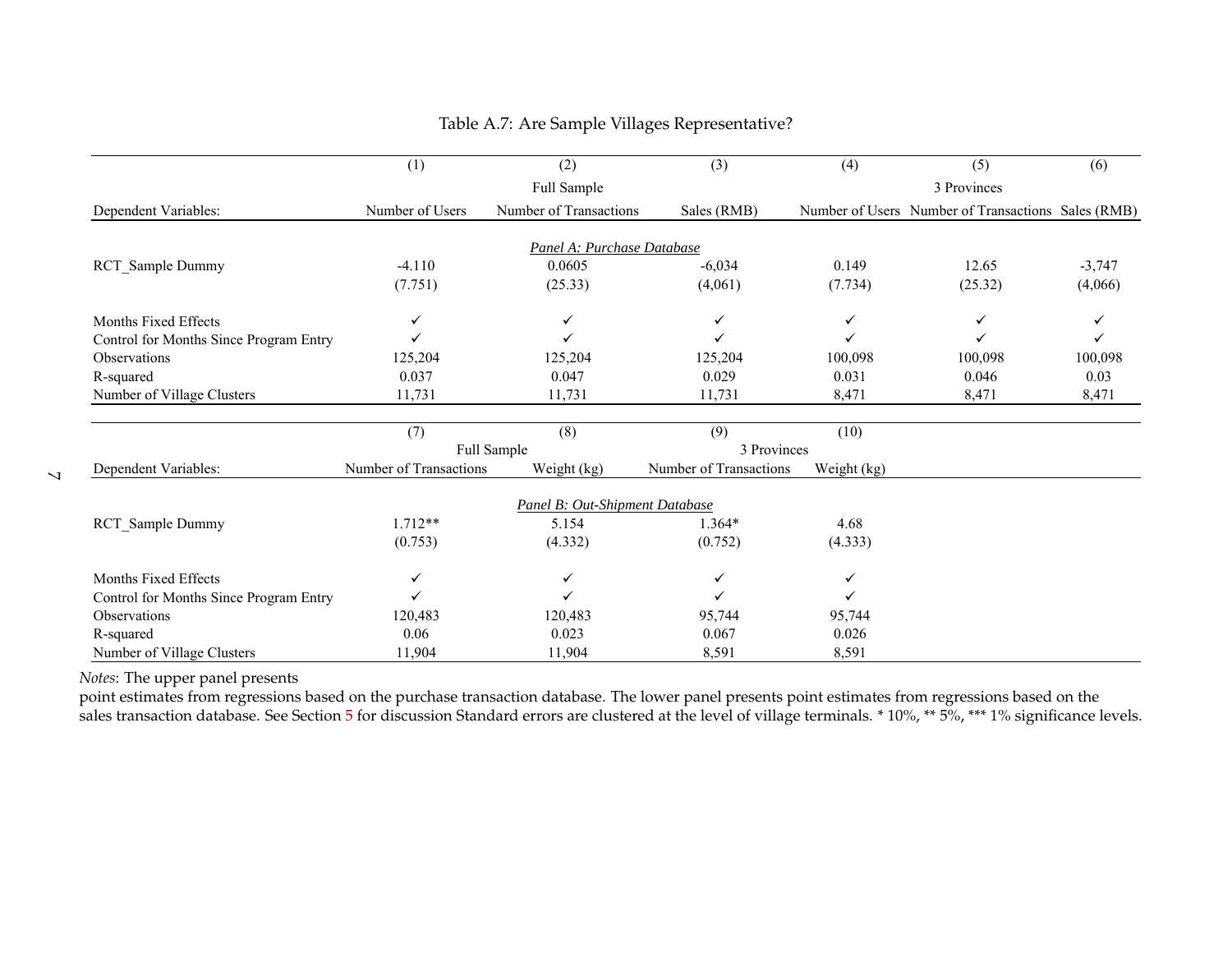|                                        | (1)                    | (2)                            | (3)                    | (4)         | (5)                                                | (6)      |
|----------------------------------------|------------------------|--------------------------------|------------------------|-------------|----------------------------------------------------|----------|
|                                        |                        | Full Sample                    |                        |             | 3 Provinces                                        |          |
| Dependent Variables:                   | Number of Users        | Number of Transactions         | Sales (RMB)            |             | Number of Users Number of Transactions Sales (RMB) |          |
|                                        |                        |                                |                        |             |                                                    |          |
|                                        |                        | Panel A: Purchase Database     |                        |             |                                                    |          |
| <b>RCT Sample Month Dummy</b>          | $0.893***$             | $-4.671***$                    | $-1,565***$            | $0.568**$   | $-5.290***$                                        | $-585.9$ |
|                                        | (0.255)                | (0.818)                        | (451.5)                | (0.274)     | (0.863)                                            | (458.0)  |
| Village Fixed Effects                  | ✓                      | ✓                              | $\checkmark$           | ✓           | ✓                                                  |          |
| Control for Months Since Program Entry |                        |                                | ✓                      | ✓           |                                                    | ✓        |
| Observations                           | 125,204                | 125,204                        | 125,204                | 100,098     | 100,098                                            | 100,098  |
| R-squared                              | 0.694                  | 0.68                           | 0.219                  | 0.679       | 0.667                                              | 0.227    |
| Number of Village Clusters             | 11,731                 | 11,731                         | 11,731                 | 8,471       | 8,471                                              | 8,471    |
|                                        |                        |                                |                        |             |                                                    |          |
|                                        | (7)                    | (8)                            | (9)                    | (10)        |                                                    |          |
|                                        |                        | Full Sample                    | 3 Provinces            |             |                                                    |          |
| Dependent Variables:                   | Number of Transactions | Weight (kg)                    | Number of Transactions | Weight (kg) |                                                    |          |
|                                        |                        | Panel B: Out-Shipment Database |                        |             |                                                    |          |
| <b>RCT Sample Month Dummy</b>          | $-0.387***$            | $-1.256***$                    | $-0.498***$            | $-1.407***$ |                                                    |          |
|                                        | (0.0225)               | (0.125)                        | (0.0261)               | (0.138)     |                                                    |          |
| Village Fixed Effects                  | ✓                      | ✓                              | $\checkmark$           | ✓           |                                                    |          |
| Control for Months Since Program Entry |                        |                                | ✓                      | ✓           |                                                    |          |
| Observations                           | 120,483                | 120,483                        | 95,744                 | 95,744      |                                                    |          |
| R-squared                              | 0.592                  | 0.432                          | 0.57                   | 0.422       |                                                    |          |
| Number of Village Clusters             | 11,904                 | 11,904                         | 8,591                  | 8,591       |                                                    |          |

### Table A.8: Role of Seasonality

*Notes*: The upper panel presents

<span id="page-56-0"></span> point estimates from regressions based on the purchase transaction database. The lower panel presents point estimates from regressions based on thesales transaction database. See Section [5](#page-24-1) for discussion Standard errors are clustered at the level of village terminals. \* 10%, \*\* 5%, \*\*\* 1% significance levels.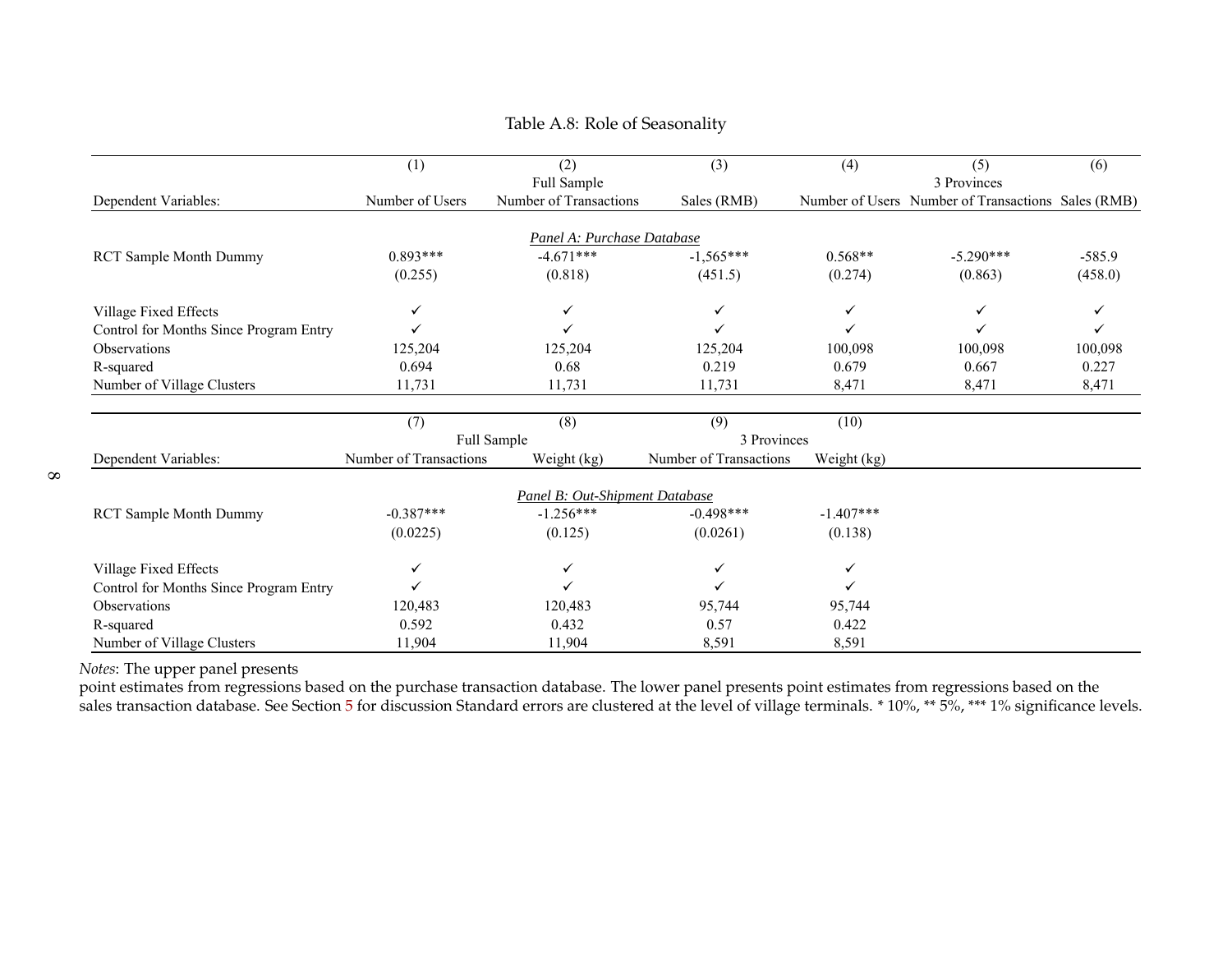|                             | $\sigma$ D = 2.87, $\sigma$ N = 2.85 |              |              | $\sigma$ D = 3.87, $\sigma$ N = 3.85 |              |                     | $\sigma$ D = 4.87, $\sigma$ N = 4.85 |              |                     |
|-----------------------------|--------------------------------------|--------------|--------------|--------------------------------------|--------------|---------------------|--------------------------------------|--------------|---------------------|
|                             | Durables                             | Non-Durables | Total Retail | Durables                             | Non-Durables | <b>Total Retail</b> | Durables                             | Non-Durables | <b>Total Retail</b> |
|                             | Consumption                          | Consumption  | Consumption  | Consumption                          | Consumption  | Consumption         | Consumption                          | Consumption  | Consumption         |
| Reduction in Retail Cost of | 5.129%                               | 0.735%       | 1.252%       | 3.298%                               | 0.478%       | 0.812%              | 2.431%                               | $0.355\%$    | $0.601\%$           |
| Living for All Households   | (0.043)                              | (0.005)      | (0.007)      | (0.027)                              | (0.004)      | (0.005)             | (0.02)                               | (0.003)      | (0.003)             |
| Reduction in Retail Cost of | 31.47%                               | 5.773%       | 8.526%       | 19.331%                              | 3.722%       | 5.464%              | 13.942%                              | 2.747%       | $4.02\%$            |
| Living Among Users          | (0.368)                              | (0.046)      | (0.056)      | (0.215)                              | (0.029)      | (0.035)             | (0.151)                              | (0.022)      | (0.026)             |

### Table A.9: Quantification Under Alternative Demand Parameters

<span id="page-57-0"></span>*Notes*: See Section [6](#page-27-1) for discussion. Standard errors are bootstrapped across 1000 iterations with random re-sampling.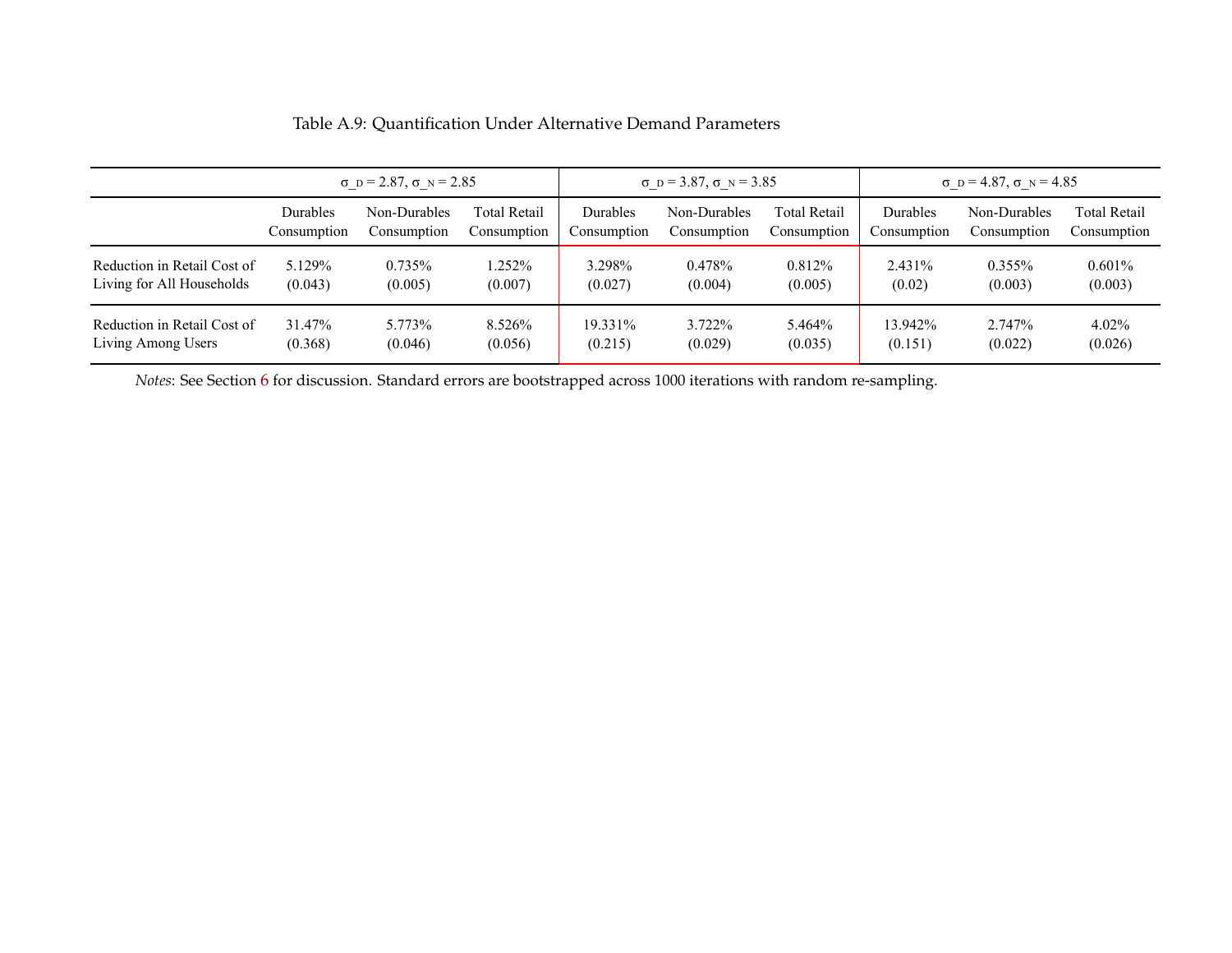### <span id="page-58-0"></span>**B Theoretical Framework for Welfare Evaluation**

Following recent work by [\(Atkin et al.,](#page-32-4) [in press\)](#page-32-4), we propose a three-tier demand system to describe household retail consumption across product groups, retail shopping options and products. In the upper tier there are Cobb-Douglas preferences over broad product groups  $g \in G$ (durables and non-durables) in total consumption, in the middle tier there are asymmetric CES preferences over local retailers selling that product group  $s \in S$  (e.g. local stores, market stalls or the e-commerce terminal), and in the final tier there are preferences over the individual products within the product groups  $b \in B_g$  that we can leave unspecified for now:

$$
U_h = \prod_{g \in G} \left[ Q_{gh} \right]^{\alpha_{gh}} \tag{A.1}
$$

$$
Q_{gh} = \left(\sum_{s \in S_g} \beta_{gsh} q_{gsh}^{\frac{\sigma_g - 1}{\sigma_g}}\right)^{\frac{\sigma_g}{\sigma_g - 1}} \tag{A.2}
$$

where *αgh* and *βgsh* are (potentially household- or income-group-specific) preference parameters that are fixed across periods. *Qgh* and *qgsh* are product-group and store-product-group consumption aggregates with associated price indices  $P_{gh}$  and  $r_{gsh}$  respectively, and  $\sigma_g$  is the elasticity of substitution across local retail outlets. For each broad product group, consumers choose how much they are going to spend at different retail outlets based on the store-level price index *rgsh* (which itself depends on the product mix and product-level prices on offer across outlets).

While the demand system is homothetic, we capture potential heterogeneity across the income distribution by allowing households of different incomes to differ in their expenditure shares across product groups (*αgh*) and their preferences for consumption bundles at different stores within those product groups (*βgsh* and the preference parameters that generate *qgsh*). As shown by [Anderson et al.](#page-32-15) [\(1992\)](#page-32-15), these preferences can generate the same demands as would be obtained from aggregating many consumers who make discrete choices over which store to shop in. Building on [Feenstra](#page-32-3) [\(1994\)](#page-32-3), the following expression provides the exact proportional cost of living effect under this demand system:

<span id="page-58-1"></span>
$$
\frac{CLE}{e(\mathbf{P}_{T}^{0*},\mathbf{P}_{C}^{0},\mathbf{P}_{E}^{0*},\mathbf{P}_{X}^{0},u_{h}^{0})}=\frac{e(\mathbf{P}_{T}^{1},\mathbf{P}_{C}^{1},\mathbf{P}_{E}^{1},\mathbf{P}_{X}^{1*},u_{h}^{0})}{e(\mathbf{P}_{T}^{0*},\mathbf{P}_{C}^{0},\mathbf{P}_{E}^{0*},\mathbf{P}_{X}^{0},u_{h}^{0})}-1=\prod_{g\in G}\left(\left(\frac{\sum_{s\in S_{g}^{C}}\phi_{gsh}^{1}}{\sum_{s\in S_{g}^{C}}\phi_{gsh}^{0}}\right)^{\frac{1}{\sigma_{g}-1}}\prod_{s\in S_{g}^{C}}\left(\frac{r_{gsh}^{1}}{r_{gsh}^{0}}\right)^{\omega_{gsh}}\right)^{\alpha_{gh}}(A.3)
$$

where  $S_g^C$  denotes the set of continuing local retailers within product group *g*,  $\phi_{gsh}^t$  =  $r^t_{gsh}q^t_{gsh}/\sum_{s\in S_g}r^t_{gsh}q^t_{gsh}$  is the expenditure share for a particular retailer of product group *g*, and the *ωgsh*s are ideal log-change weights.[1](#page-0-0)

For each product group *g*, the expression has two components. The  $\prod_{s \in S_g^C} (\frac{r_{gsh}^1}{r_{gsh}^2})$  $\binom{r_{gsh}^{0}}{r_{gsh}^{0}}$   $\stackrel{\omega_{gsh}}{t}$  term is a Sato-Vartia (i.e. CES) price-index for price changes in continuing local stores that forms the *pro-competitive price effect*. [2](#page-0-0) The price terms *r t gsh* are themselves price indices of product-specific prices  $p^t_{gsb}$  within local continuing stores which, in principle, could also account for new product varieties or exiting product varieties using the same methodology. While we name these price changes pro-competitive, they may derive from either reductions in markups or increases in productivity at local stores (distinctions that do not matter on the cost-of-living side, but would generate different magnitudes of profit and income effects that we capture on the nominal

 $^1$ In particular,  $\omega_{gsh}$  =  $\left(\frac{\tilde{\phi}_{gsh}^1-\tilde{\phi}_{gsh}^0}{\ln \tilde{\phi}_{gsh}^1-\ln \tilde{\phi}_{gsh}^0}\right)/\sum_{s\in S_g^C}$  $\left(\frac{\tilde{\phi}_{gsh}^{\theta} - \tilde{\phi}_{gsh}^{\theta}}{\ln \tilde{\phi}_{gsh}^{\theta} - \ln \tilde{\phi}_{gsh}^{\theta}}\right)$ , which in turn contain expenditure shares of different retailers within product groups where the shares consider only expenditure at continuing retailers  $\tilde{\phi}_{gsh}^t = r_{gsh}^t q_{gsh}^t / \sum_{s \in S_g^C} r_{gsh}^t q_{gsh}^t$ .

<sup>&</sup>lt;sup>2</sup>Notice that the assumption of CES preferences does not imply the absence of pro-competitive effects as we do not impose additional assumptions about market structure (e.g. monopolistic competition).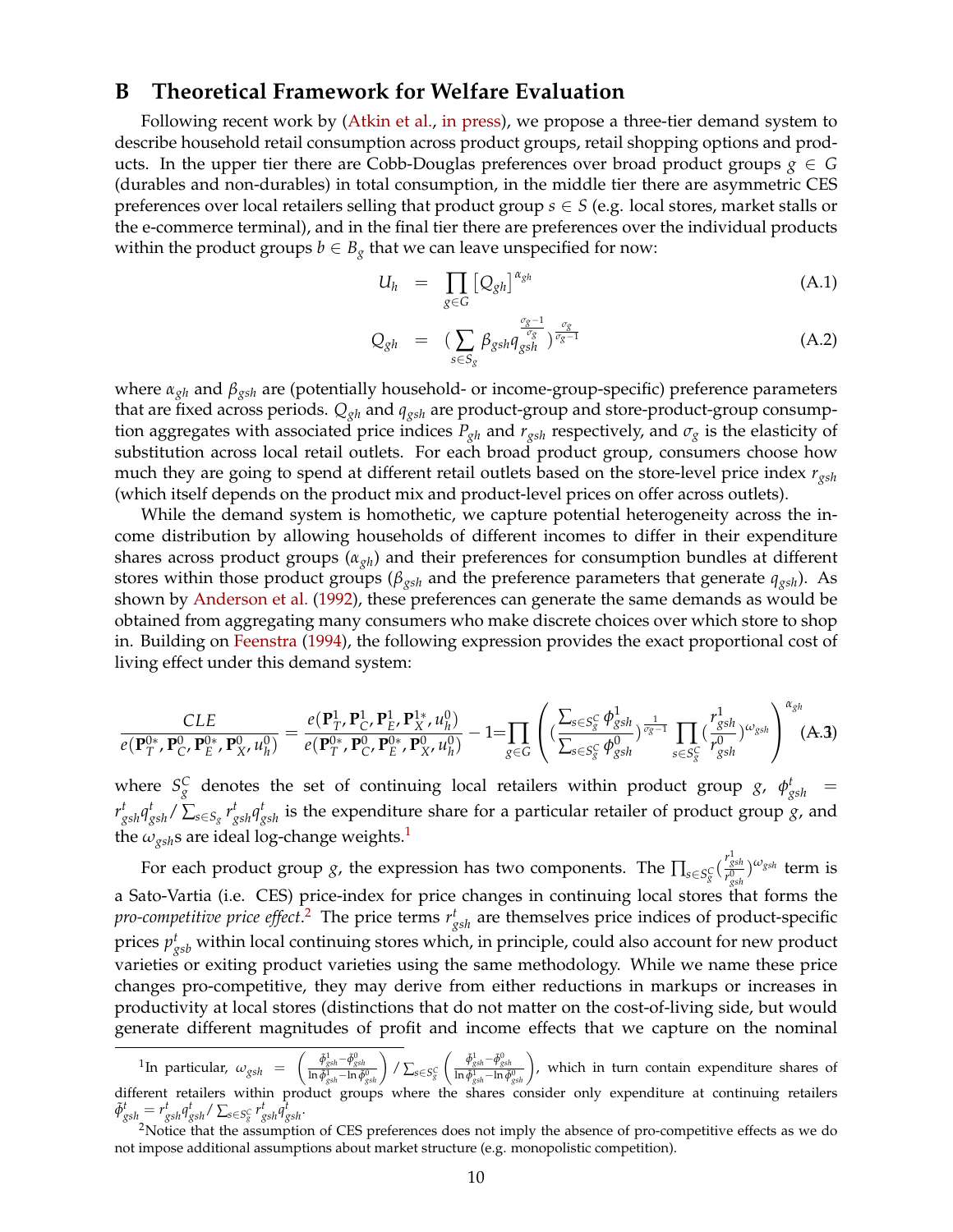income side).

The  $\left(\frac{\sum_{s \in S_{g}^C} \phi_{gsh}^1}{\sum_{s \in S_{g}^0} \phi_{gsh}^0}\right)$  $\frac{\sum_{s \in S_S^C} \phi_{gsh}^1}{\sum_{s \in S_S^C} \phi_{gsh}^0}$   $\frac{1}{\sigma_{gh} - 1}$  term captures the gains to customers of the e-commerce terminal in the

numerator, from both the *direct price index effect* and the *entry effect*, and local store exit in the denominator, i.e. the *exit effect*. As in expression [\(2\)](#page-14-1) of Section [3,](#page-12-0) we can decompose the total cost of living effect in equation [\(A.3\)](#page-58-1) into four different types of effective consumer price changes by adding and subtracting terms.

For expositional purposes, consider the simple case where the program's only effect on cost of living is driven by the direct price index effect. In that case, the expenditure share spent on continuing local retailers  $(\sum_{s\in S^C_S}\phi^1_{gsh})$  is lower than unity only due substitution to the new e-commerce terminal (abstracting from a potential effect on store entry). The gains from the program as a proportion of initial household spending are then:

$$
\frac{DE}{e(\mathbf{P}_T^{0*}, \mathbf{P}_C^0, \mathbf{P}_E^{0*}, \mathbf{P}_X^0, u_h^0)} = \prod_{g \in G} \left( \left( \sum_{s \in S_g^C} \phi_{gsh}^1 \right)^{\frac{1}{\sigma_g - 1}} \right)^{\alpha_{gh}} - 1 \tag{A.4}
$$

The welfare gain from a new shopping option is a function of the market share of that outlet post-entry and the elasticity of substitution across stores. The revealed preference nature of this approach is clear. If consumers greatly value the arrival of the new option—be it because it offers low prices  $p^1_{gsb}$ , more product variety that reduces  $r^1_{gsh}$  or better amenities  $\beta_{gsh}$ —the market share is higher and the welfare gain greater. Hence, these market share changes capture all the potential consumer benefits of shopping through the e-commerce terminal. How much greater depends on the elasticity of substitution. Large terminal market shares will imply small welfare changes if consumers substitute between local shopping options very elastically, and large welfare changes if they are inelastic. A similar logic would apply to effects on the entry of local retailers, or on the exit of local stores (where a large period 0 market share means large welfare losses, again tempered by the elasticity of substitution).

# <span id="page-59-0"></span>**C Data Appendix**

#### **C.1 Surveyor Training and Quality Management**

This section describes our methodology for surveyor training and quality management. All survey and training material is available from the authors upon request.

**Piloting and Surveyor Training** Our survey supervisors are professionals from the Research Center for Contemporary China (RCCC) at Peking University. All RCCC supervisors have previous experience conducting large scale surveys in rural China. Before each of the two survey rounds, we traveled to Beijing to lead a one-day training session targeted at the supervisors and a group of graduate students from Renmin University that were working with us as research assistants. This training introduced RCCC supervisors and our graduate students to the survey design and quality control protocols. Given budget and time constraints, the survey was paper based. Prior to our baseline survey, RCCC supervisors tested our survey design in a pilot survey of 45 households in two villages located in the rural parts of Beijing Province.

In the field, each supervisor was in charge of a team of six surveyors. In addition to the supervisors, we also dispatched two of our trained graduate students with each one of the RCCC supervisors for the field work. The role of the graduate students was to both support and monitor the recruitment and training of the local surveyors and the data collection, and to report back to us with detailed daily progress reports. Given differences in local dialects and rural conditions, the RCCC recruited surveyors among local university students from the province in which the data collection took place. All surveyors are familiar with the local dialect and customs of the rural areas in their home province. Each surveyor completed at least two full days of training and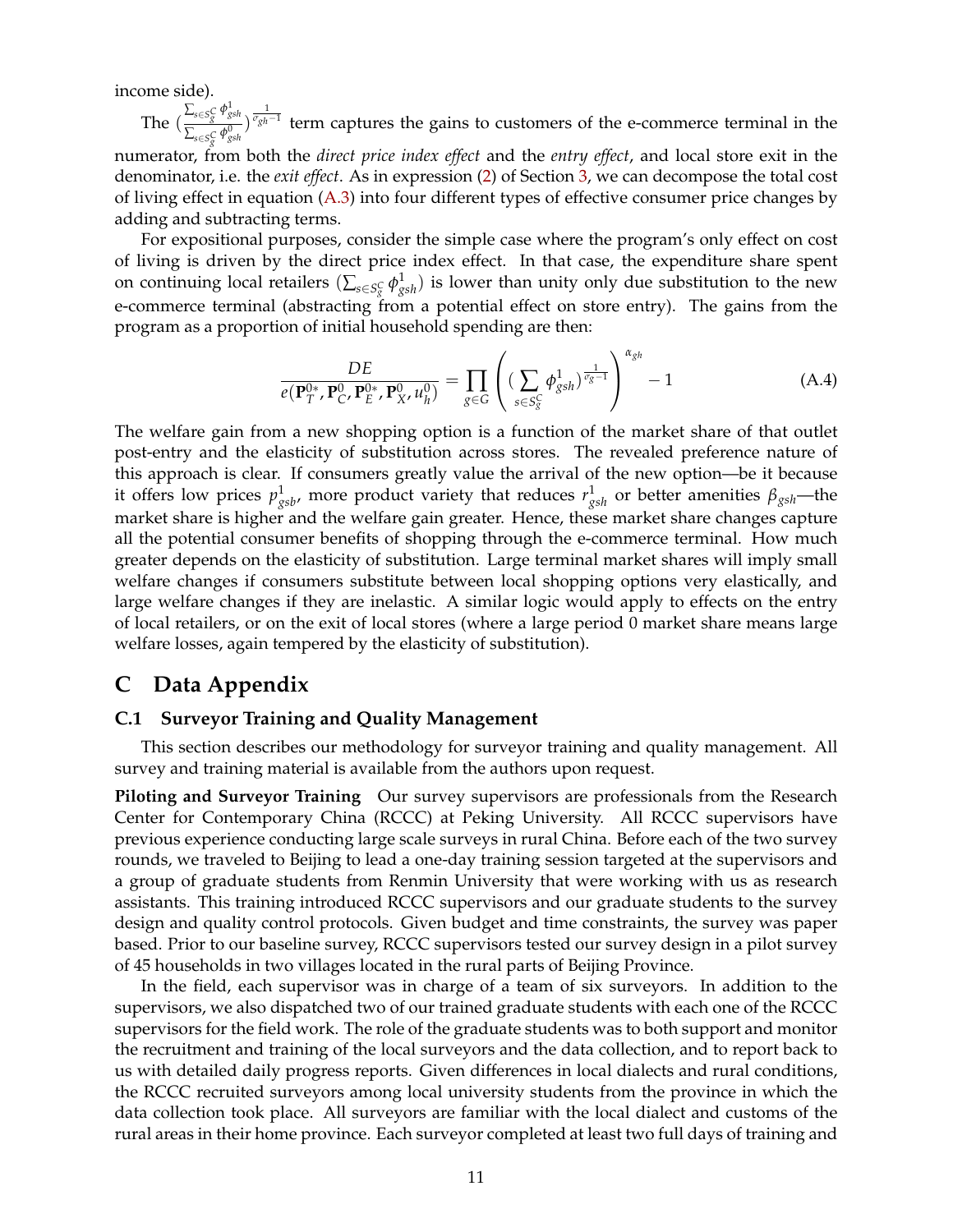practice questionnaire interviews before joining our field survey team. As part of the training, we provided surveyors with a number of supporting documents. In particular, they received an example of a completed representative survey questionnaire, detailed instructions on how to assist households in answering the questionnaire, a set of cards containing descriptions and examples of consumption products within categories or income-generating activities within sectors, and a set of solutions and best practices for common survey issues. As described in Appendix C.4 below, surveyors were also trained to use separate pre-prepared spreadsheets listing individual household purchase transactions within categories or income flows by type of activity. These spreadsheets were used for households to list individual transactions over a given period of time and within categories, before aggregating this information up to complete the final survey questionnaire cells. As part of their training, surveyors were also instructed to double-check with respondents any answer to the questionnaire that appears inconsistent with a previous answer.

**Data Quality Management and Cleaning** Surveyors conducted the household survey in pairs. During the interview, our surveyors completed the questionnaire, along with supporting documents used to help households recall, categorize and sum up their consumption expenditures or earnings (we further describe data collection and variable construction for expenditure and earning variables in Appendix C.4 below). As part of quality control, supervisors randomly reviewed one filled questionnaire, supporting documents, and interview audio tape from each surveyor at the end of every day.<sup>[3](#page-0-0)</sup> In addition, our graduate students monitored each surveyor by accompanying them for part of their interviews, and reported back to the supervisors and our team in case of concerns. During recruiting and surveyor training, the surveyors had been informed that lack of accuracy, diligence or patience in the interviews would lead to the termination of employment, while a good record guaranteed a letter of recommendation confirming participation in our US-led research project.

We also asked our surveyors to rate each household respondent along a number of dimensions such as cooperativeness, reliability, level of understanding, and level of interest in our survey. Surveyors also recorded the presence of any other household or non-household member whose presence could affect answers to our questionnaire. In our analysis of the data, we paid special attention to the reliability rating: 1. completely reliable, 2. mostly reliable, and 3. sometimes not reliable. Whenever surveyors rated a respondent as "sometimes not reliable", they also wrote down an explanation for this rating. On the basis of these written explanations, we created a clean household survey dataset. This clean household dataset excludes 0.25 percent of unreliable/uncooperative households entirely from the sample. In other cases, surveyors' explanation suggested that only answers to a particular section of our questionnaire were unreliable. So we set all income variables to missing for 1.06 percent of households, all consumption variables to missing for 0.4 percent of households, and all income and consumption variables to missing for 1.31 percent of households. The descriptive statistics in Tables [1](#page-38-0) and [2](#page-39-0) and [A.1-](#page-49-0)[A.4](#page-52-0) are based on this clean household survey dataset.

#### **C.2 Household Sampling, Response Rates and Attrition**

Our team was granted a two-week window for data collection after the local operations team of the firm had submitted the extended candidate list of villages to us for each county. Given this tight timeline, we were unable to conduct a village census for sampling purposes. Instead, our survey teams created detailed maps of all residences in the village to implement a random walk procedure. The first task of the survey team was to create a detailed map of all residences in the village.<sup>[4](#page-0-0)</sup>

<sup>&</sup>lt;sup>3</sup>Some households opted out of audio-recording.

<sup>4</sup>We use the boundary of the "natural village" as opposed to the "administrative village". Both of these are known delineations in Chinese. The natural village captures a geographically contiguous rural population. Administrative villages have a village committee. In most cases, the boundaries of the natural and administrative village correspond. In some cases, the administrative village includes more than one natural village.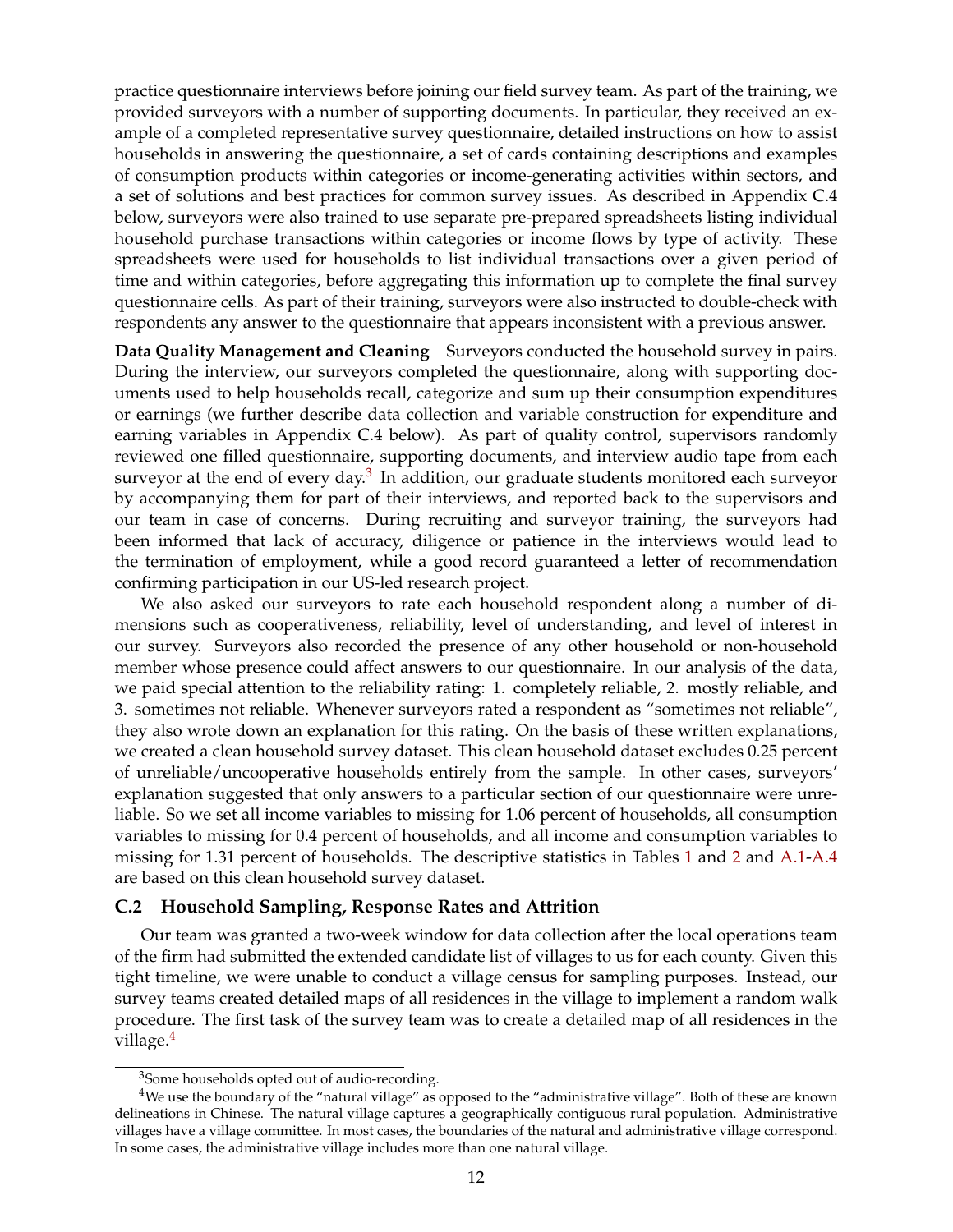From this map, we then define an "inner zone" of residences within a 300 meter radius of the planned terminal location and an "outer zone" outside that radius. In the baseline, the objective is to sample 14 households from the inner zone and 14 households from the outer zone. To randomly sample households within these zones, we select 24 residences in both inner and outer zones. To do this, we randomly assign numbers to all addresses within the zone on the map from 1 to *n*, and then define an integer number *n*/24. Starting from household number 1, we then collect survey data from every household number in steps of the integer *n*/24 until we have completed 14 surveys within the zone. For the endline, we implement the same procedure for all households that were not part of the baseline survey to select 10 additional households within the inner zone. In the rare case that not enough households live within the inner zone, we extend the radius until we obtain at least 24 residences on the map.

After introducing our survey to households, our surveyors ask for the household member with the best knowledge of household consumption expenses and household incomes to respond to the questionnaire. In case nobody answered the door, or in case this most suited household member was not at home during our surveyors' first visit, the surveyors came back at least twice to complete the interview after work hours, before moving on to the next household in the 24 sample of addresses within the zone. Our surveyors also skipped any household with respondents older than 75. Overall, our surveyors found willing and able respondents in two thirds of visited residences  $(66.1 \text{ percent})$ .<sup>[5](#page-0-0)</sup>

In the endline, we sample an additional 10 households from the inner zone. We used the same sampling methodology as in the baseline. Given expected sample attrition and the 10 additional households, the survey teams created a list of 22 new residential addresses in the inner zone and 6 new addresses in the outer zone. We replaced a baseline respondent household from this new list whenever either the household had moved, the primary earner was no longer living there or the original baseline respondent was unavailable after three interview attempts. Using this rule, 71 percent of baseline respondents completed our questionnaire in the endline. As documented in Table [A.5,](#page-53-0) this percentage does not differ in treatment and control villages.

#### **C.3 Retail Price Survey**

**Store Sampling** Prior to our field survey, RCCC supervisors performed a census of all retail stores and market stalls (stores, for short) within 15 minutes walking distance of the boundaries of the village. Most villages have fewer than five stores, so in most villages we sampled products from all stores and market stalls in the vicinity of the village. If there were more than 15 stores in a village, we instructed supervisors to collect a representative sample of local retail information, giving more weight (i.e. more price quotes) to more popular establishments within product groups.

**Product Sampling and Data Collection** The data collection for the local retail price survey was conducted by the trained RCCC supervisors. We aim to collect data on 115 price quotes for each village. 100 of these prices are from the same 9 household consumption categories for retail products as in our household survey (food and beverages, tobacco and alcohol, medicine and health, clothing and accessories, other every-day products, fuel and gas, furniture and appliances, electronics, transport equipment), and 15 price quotes are for local production/business inputs. Our protocol for the price data collection closely follows the IMF/ILO standards for store price surveys that central banks collect to compute the CPI statistics. The sampling of products across consumption categories is based on budget shares of rural households in Anhui and Henan that we observe in the microdata of the China Family Panel Study (CFPS) for 2012. Reflecting these consumption weights, supervisors in the baseline survey data aim to collect 47/100 price quotes in food and beverages, 15/100 in tobacco and alcohol, 9/100 in medicine and health, 9/100 in

<sup>5</sup>Of the one third of addresses that our surveyors did not encounter willing and able respondents, 56.6 percent had nobody at home during any of our three visits, 30.5 percent refused to participate in the survey, 7.5 percent had no qualified respondent (due to old age), and 6.4 percent had no one living there.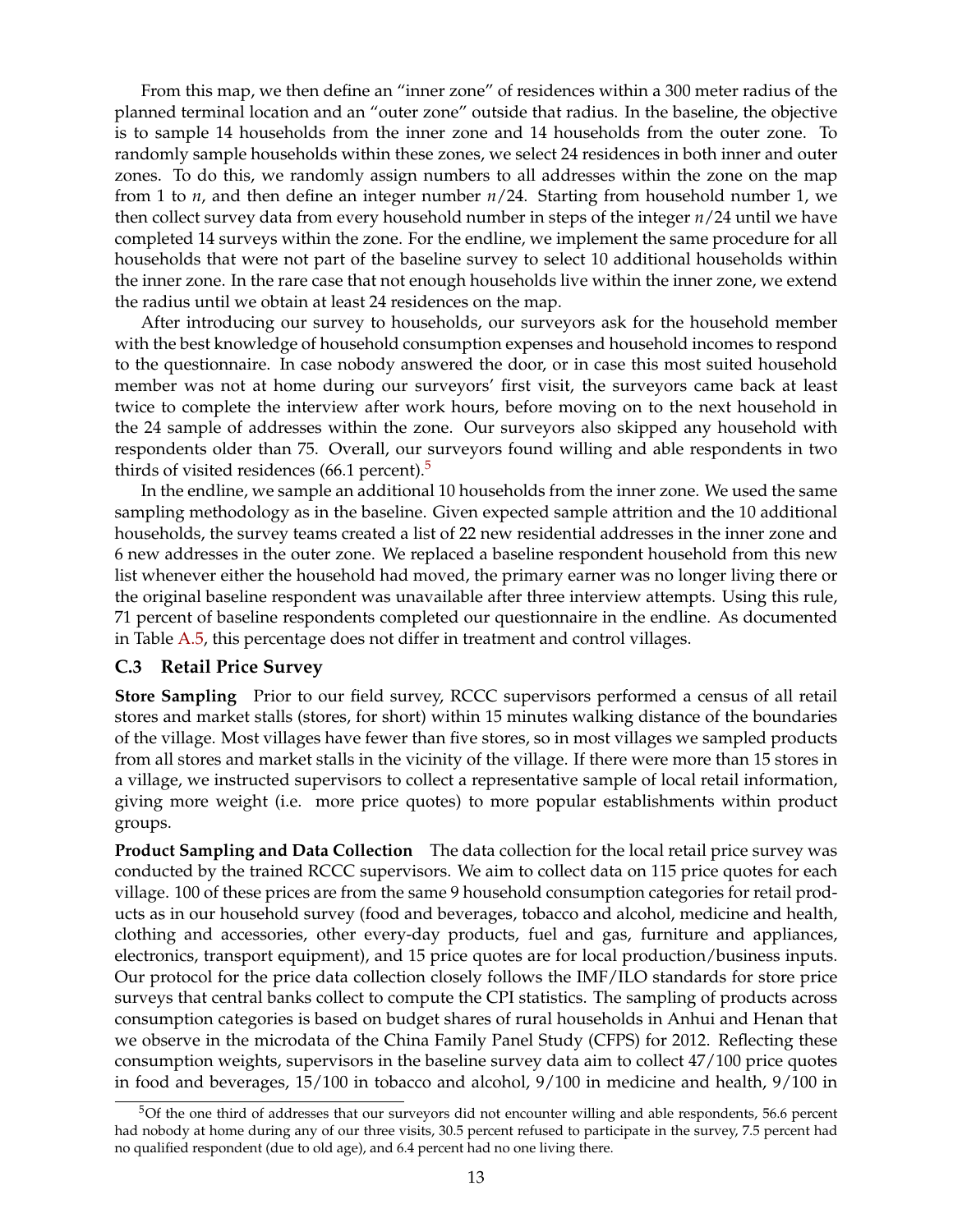clothing and accessories, 4/100 in other every-day products, 4/100 in fuel and gas, 4/100 in furniture and appliances, 4/100 in electronics and 4/100 in transport equipment. In addition, we collect 15 price quotes for purchases of inputs to production or businesses.<sup>[6](#page-0-0)</sup>

We provided supervisors with pre-structured price surveys reflecting the number of observations to be collected for each product group.As for the collection of data on household expenses that we discuss in Appendix C.4 below, the supervisors were provided with detailed product cards that list product groups within each of the 10 broad categories above, as well as examples of product types within those subgroups of products. They also received instructions on product sampling, for instance about how to evaluate the popularity of an individual product by measuring shelf space and recurrence across different stores. To ensure that we can match identical products in both survey rounds, supervisors saved a picture of each product and recorded product characteristics at the barcode-equivalent level, including packaging type, size, and a detailed product description (name, brand, flavor, etc) wherever possible.<sup>[7](#page-0-0)</sup> For 78 percent of products collected in the baseline, we were able to find the exact same product in the same store one year later in the endline. As documented in Table [6,](#page-43-0) this percentage is somewhat smaller in intent to treat villages than in control villages, but this difference is not statistically significant. One challenge of surveying prices in rural China is the lack of price tags displayed in store. As shown in Table [A.4,](#page-52-0) about two thirds of the surveyed products lacked a price tag. In these cases, supervisors asked the store owner for the price that villagers would pay for the product.

#### **C.4 Expenditures and Incomes**

When using total nominal retail expenditure or income in RMB as the dependent variable on the left of the regression, we censor these reported values at the one percent level in the left and right tails within the survey round.<sup>[8](#page-0-0)</sup> The point estimates remain statistical zeros in all cases, as is the case post-censoring, but the standard errors slightly increase.

To collect data on household consumption expenditures and incomes from different activities, we trained the surveyors in using separate pre-prepared spreadsheets before filling out the final survey questionnaires. This allowed households to recall and list all relevant expenses or income flows within a given product group or type of activity over a given period of time. This transaction-level information was then aggregated in the presence of the household to complete the final survey questionnaire sections on expenditures or income flows net of expenses. To help respondent recall and categorize their expenditures or incomes, surveyors also received cards with examples of products or income-generating activities in each category. The product cards break down the retail consumption space into 169 product types within the 10 broad categories we list above. After recording each item in a given category, surveyors go through the list of items and ask respondents how much they paid for each item. In addition to different consumption product groups, the surveyors also recorded the modality of each listed purchase transaction (e.g. online vs offline, in the village vs outside the village).

The above procedure was implemented covering a two-week time window for non-durable household consumption, and a three-month time window for durable goods categories. To obtain total monthly retail expenditure, we multiply the bi-weekly expenditure on non-durables by a factor of 2 and divide durable good expenditure by a factor of 3, and sum up across the 9 consumption categories. For online expenditures at the terminal, we include both direct use of the terminal interface as well as remote usage by ordering deliveries to the terminal through the firm's app. The majority of terminal usage (more than 60 percent) are done in person at the

<sup>&</sup>lt;sup>6</sup>Supervisors sometimes failed to find enough products in a given category within the village. This was often the case for the durable goods categories. In such cases, supervisors replaced products in these missing categories with additional price quotes for products in "other every-day used products".

 $^7$ Some store owners refused to let supervisors take pictures. In such cases, we identify identical products in the endline data based on the same store and the detailed recorded product description.

<sup>&</sup>lt;sup>8</sup>Given more than one percent of observations report zero incomes (but not expenditures), nominal incomes are only censored at the 99-percent level at the right tail.